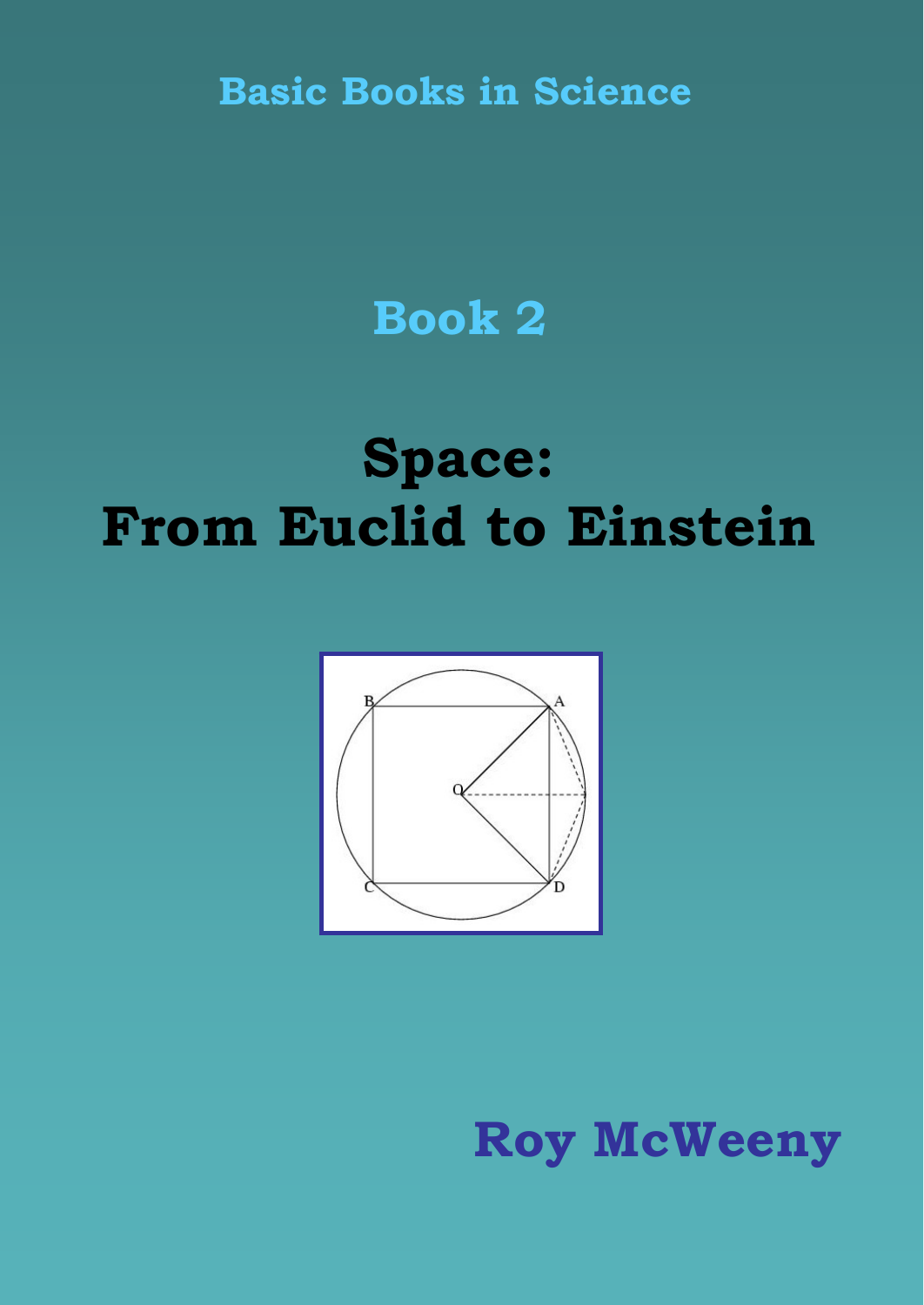## Basic Books in Science  $-$  a Series of books that start  $at$ the beginning

## Book 2

### Space

### – from Euclid to Einstein

### Roy McWeeny

Professore Emerito di Chimica Teorica, Università di Pisa, Pisa (Italy)

Books in the Series are available –free of charge– from the websites

<www.paricenter.com> (see 'Basic Books in Science')

<www.learndev.org> (see 'For the Love of Science') (Last updated 10 June 2007)

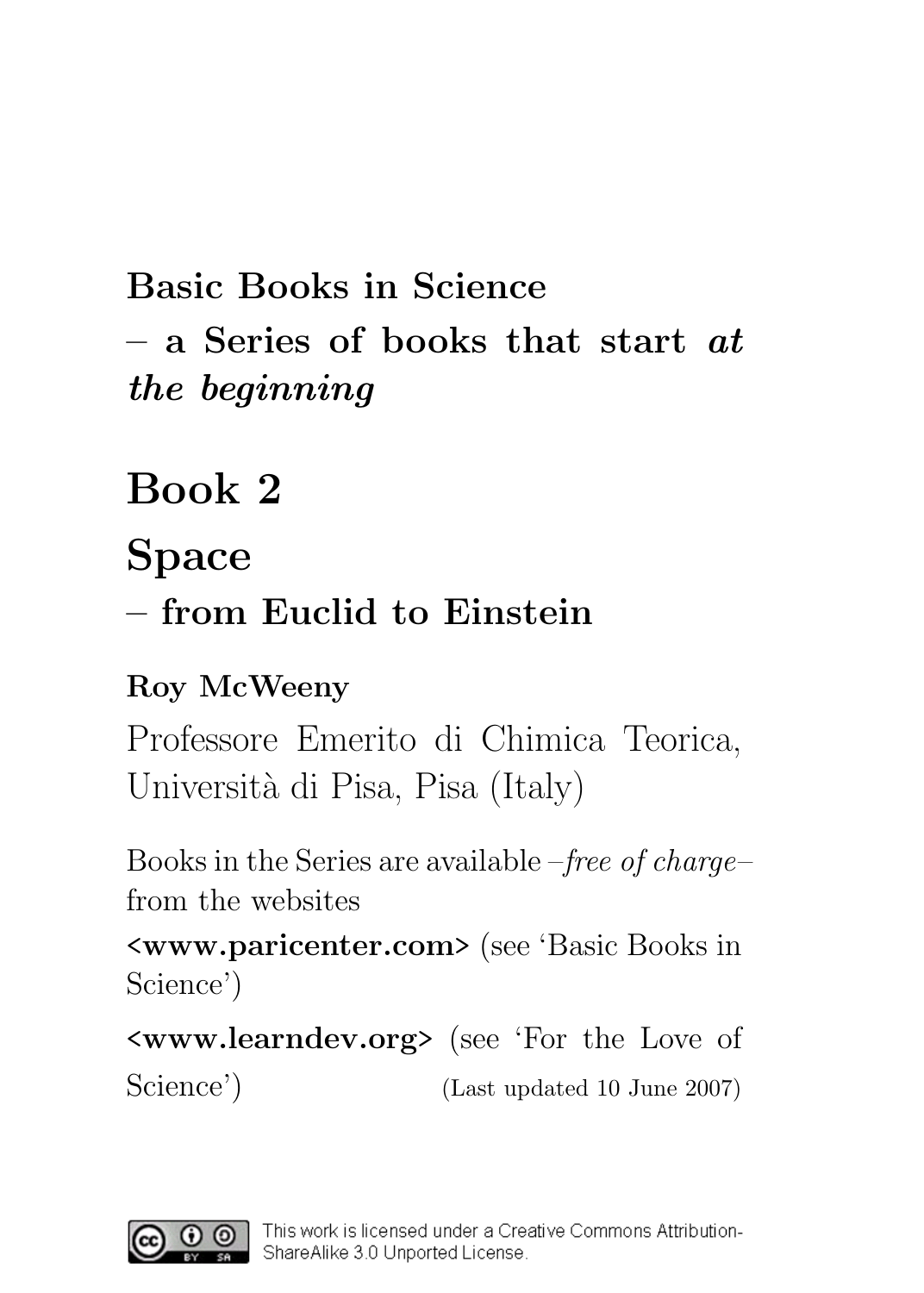#### BASIC BOOKS IN SCIENCE

#### About this Series

All human progress depends on education: to get it we need books and schools. Science Education is especially important.

Unfortunately, books and schools are not always easy to find. But nowadays all the world's knowledge should be freely available to everyone – through the Internet that connects all the world's computers.

The aim of the Series is to bring basic knowledge in all areas of science within the reach of everyone. Every Book will cover in some depth a clearly defined area, starting from the very beginning and leading up to university level, and will be available on the Internet at no cost to the reader. To obtain a copy it should be enough to make a single visit to any library or public office with a personal computer and a telephone line. Each book will serve as one of the 'building blocks' out of which Science is built; and together they will form a 'give-away' science library.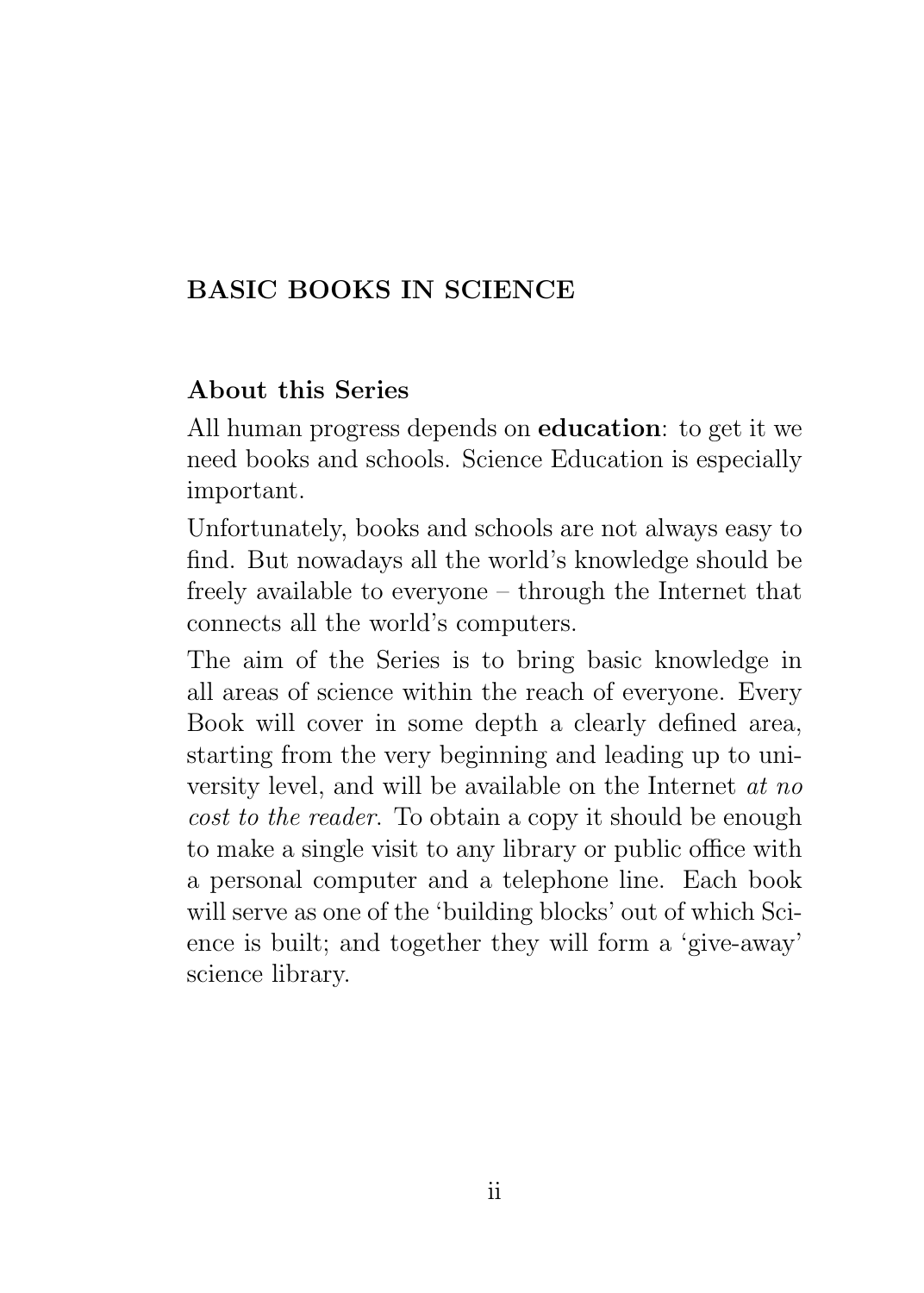#### About this book

This book, like the others in the Series, is written in simple English – the language most widely used in science and technology. It takes the next big step beyond "Number and symbols" (the subject of Book 1), starting from our first ideas about the measurement of distance and the relationships among objects in space. It goes back to the work of the philosophers and astronomers of two thousand years ago; and it extends to that of Einstein, whose work laid the foundations for our presentday ideas about the nature of space itself. This is only a small book; and it doesn't follow the historical route, starting from geometry the way Euclid did it (as we learnt it in our schooldays); but it aims to give an easier and quicker way of getting to the higher levels needed in Physics and related sciences.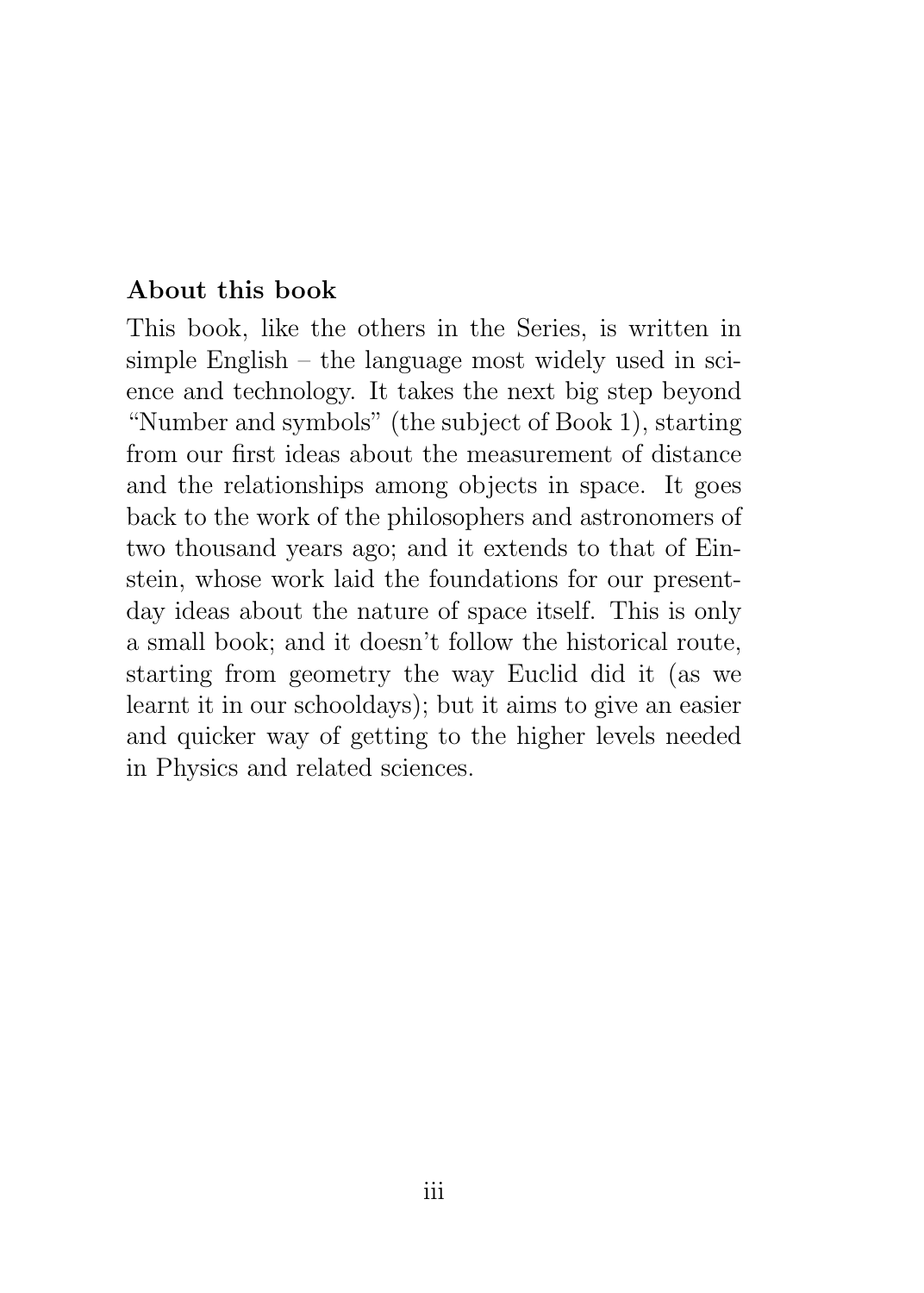## Looking ahead –

Like the first book in the Series, Book 2 spans more than two thousand years of discovery. It is about the science of space –  $\mathbf{geometry}$  – starting with the Greek philosophers, Euclid and many others, and leading to the present – when space and space travel is written about even in the newspapers and almost everyone has heard of Einstein and his discoveries.

Euclid and his school didn't trust the use of numbers in geometry (you saw why in Book 1): they used pictures instead. But now you've learnt things they didn't know about – and will find you can go further, and faster, by using numbers and algebra. And again, you'll pass many 'milestones':

- In Chapter 1 you start from distance, expressed as a number of units, and see how Euclid's ideas about straight lines, angles and triangles can be 'translated' into statements about distances and numbers.
- Most of Euclid's work was on geometry of the plane; but in Chapter 2 you'll see how any point in a plane is fixed by giving two numbers and how lines can be described by equations.
- The ideas of **area** and **angle** come straight out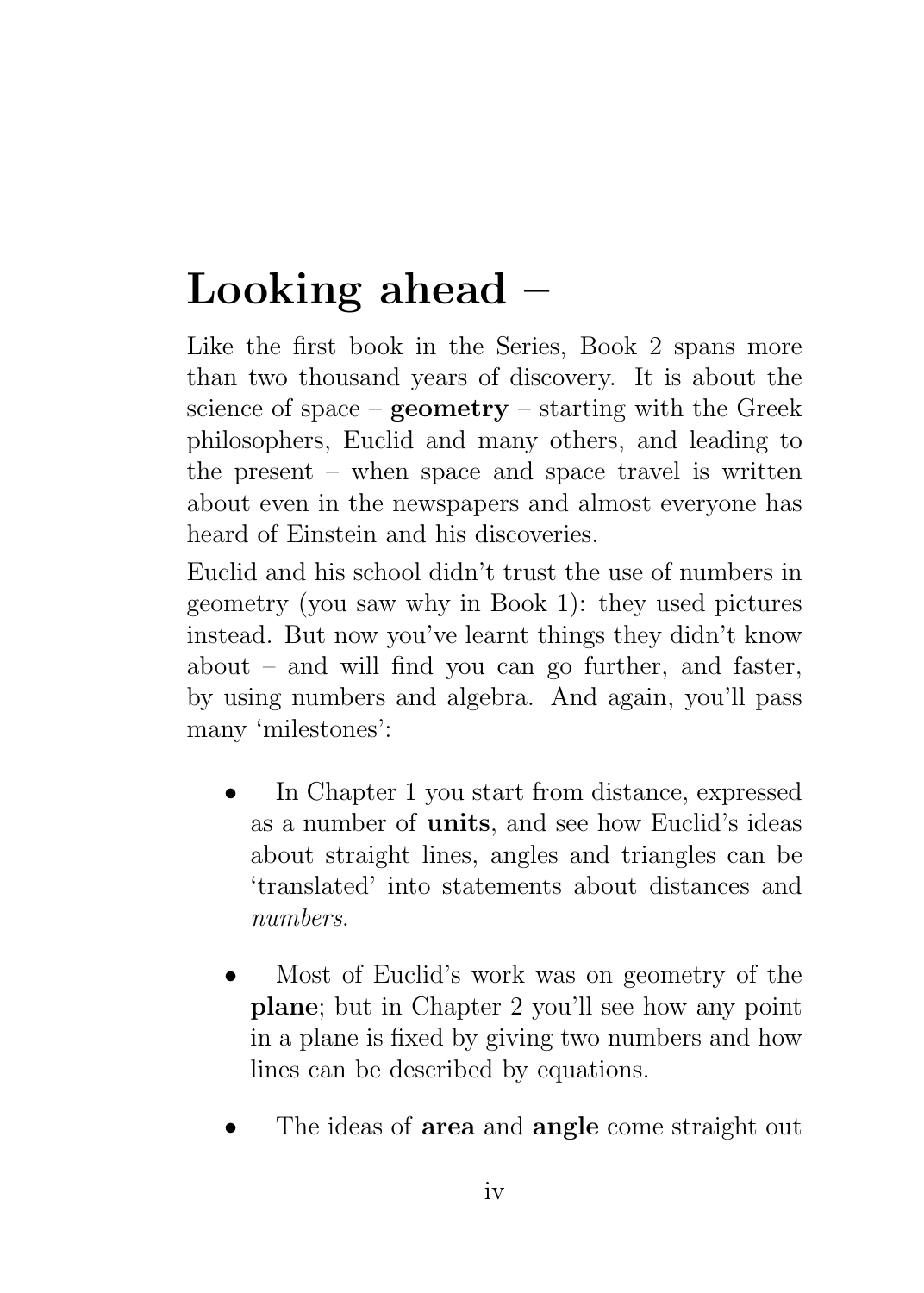of plane geometry (in Chapter 3): you find how to get the area of a circle and how to measure angles.

- Chapter 4 is hard, because it ties together so many very different ideas, mostly from Book 1 – operators, vectors, rotations, exponentials, and complex numbers – they are all connected!
- Points which are not all in the same plane, lie in 3-dimensional space – you need three numbers to say where each one is. In Chapter 5 you'll find the geometry of 3-space is just like that of 2-space; but it looks easier if you use vectors.
- Plane shapes, such as triangles, have properties like area, angle and side-lengths that don't change if you move them around in space: they belong to the shape itself and are called invariants. Euclid used such ideas all the time. Now you'll go from 2-space to 3-space, where objects also have volume; and you can still do everything without the pictures.
- After two thousand years people reached the last big milestone (Chapter 7): they found that Euclid's geometry was very nearly, but not quite, perfect. And you'll want to know how Einstein changed our ideas.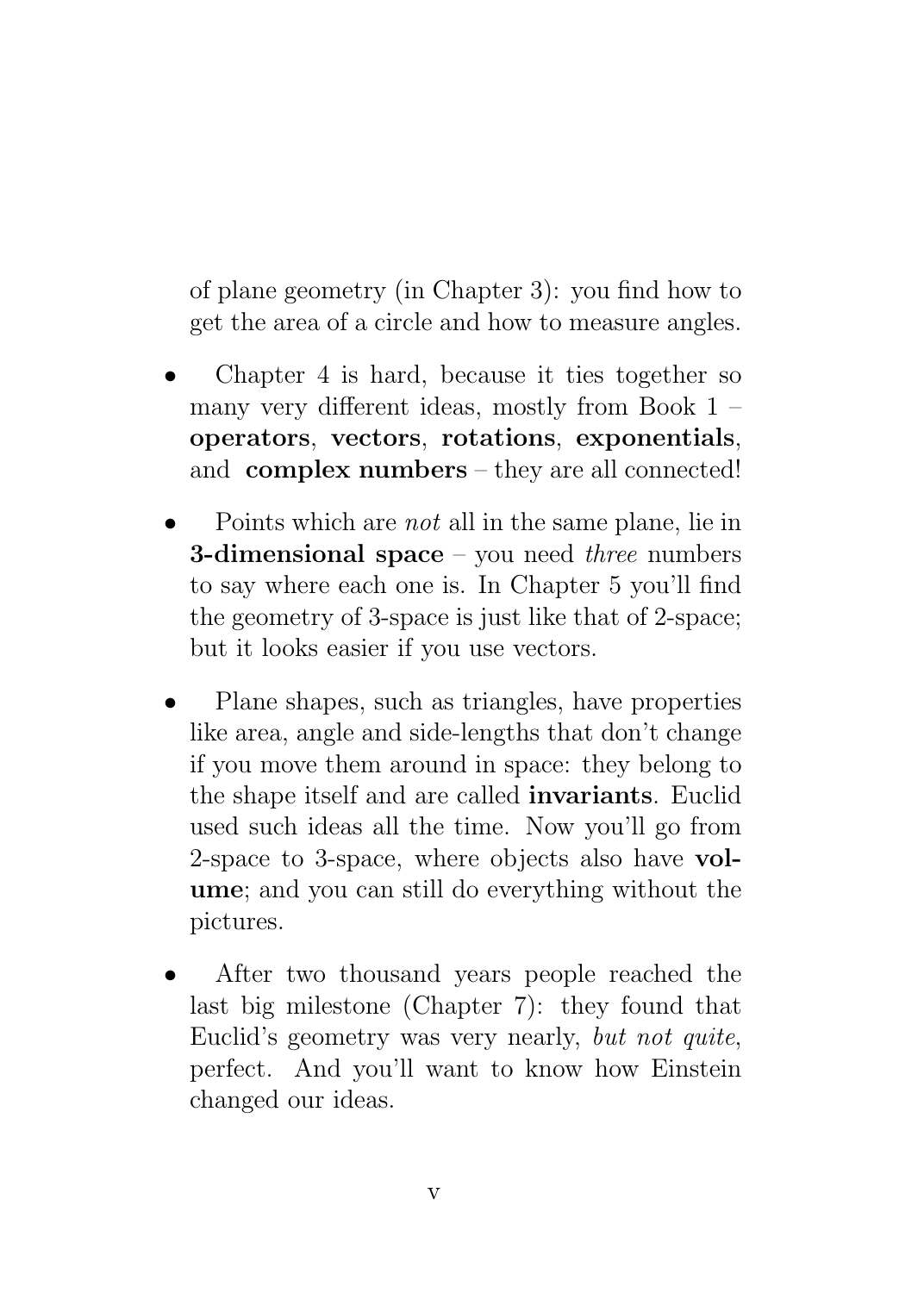#### CONTENTS

#### Chapter 1 Euclidean space

- 1.1 Distance
- 1.2 Foundations of Euclidean geometry

#### Chapter 2 Two-dimensional space

- 2.1 Parallel straight lines. Rectangles
- 2.2 Points and straight lines in 2-space
- 2.3 When and where will two straight lines meet?

#### Chapter 3 Area and angle

- 3.1 What is area?
- 3.2 How to measure angles
- 3.3 More on Euclid

#### Chapter 4 Rotations: bits and pieces Chapter 5 Three-dimensional space

- 5.1 Planes and boxes in 3-space coordinates
- 5.2 Describing simple objects in 3-space
- 5.3 Using vectors in 3-space
- 5.4 Scalar and vector products
- 5.5 Some examples

#### Chapter 6 Area and volume: invariance

- 6.1 Invariance of lengths and angles
- 6.2 Area and volume
- 6.3 Area in vector form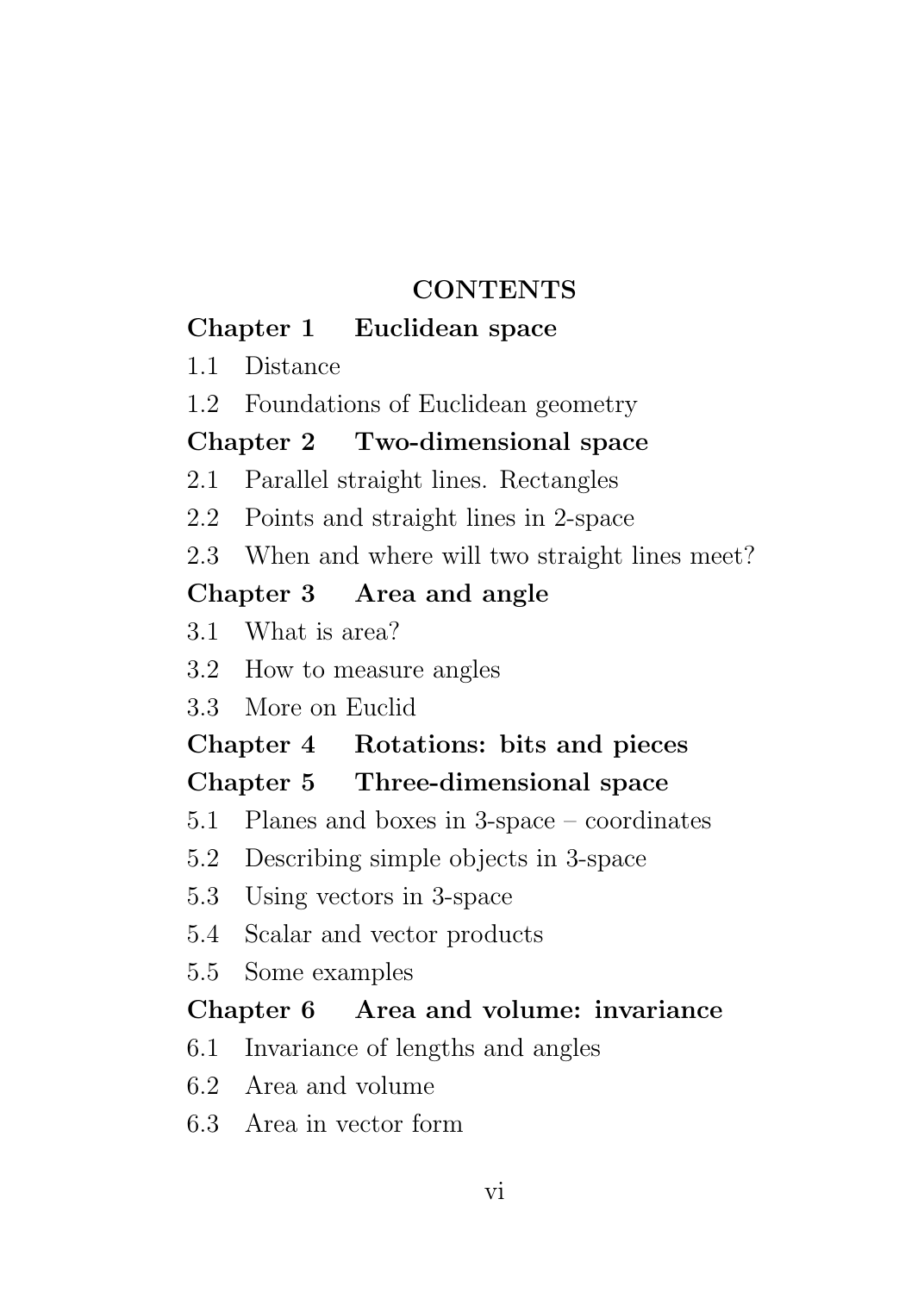#### 6.4 Volume in vector form

#### Chapter 7 Some other kinds of space

- 7.1 Many-dimensional space
- 7.2 Space-time and Relativity
- 7.3 Curved spaces: General Relativity

Notes to the Reader. When Chapters have several Sections they are numbered so that "Section 2.3" will mean "Chapter 2, Section 3". Similarly, "equation (2.3)" will mean "Chapter 2, equation 3". Important 'key' words are printed in boldface: they are collected in the Index at the end of the book, along with the numbers of the pages where you can find them.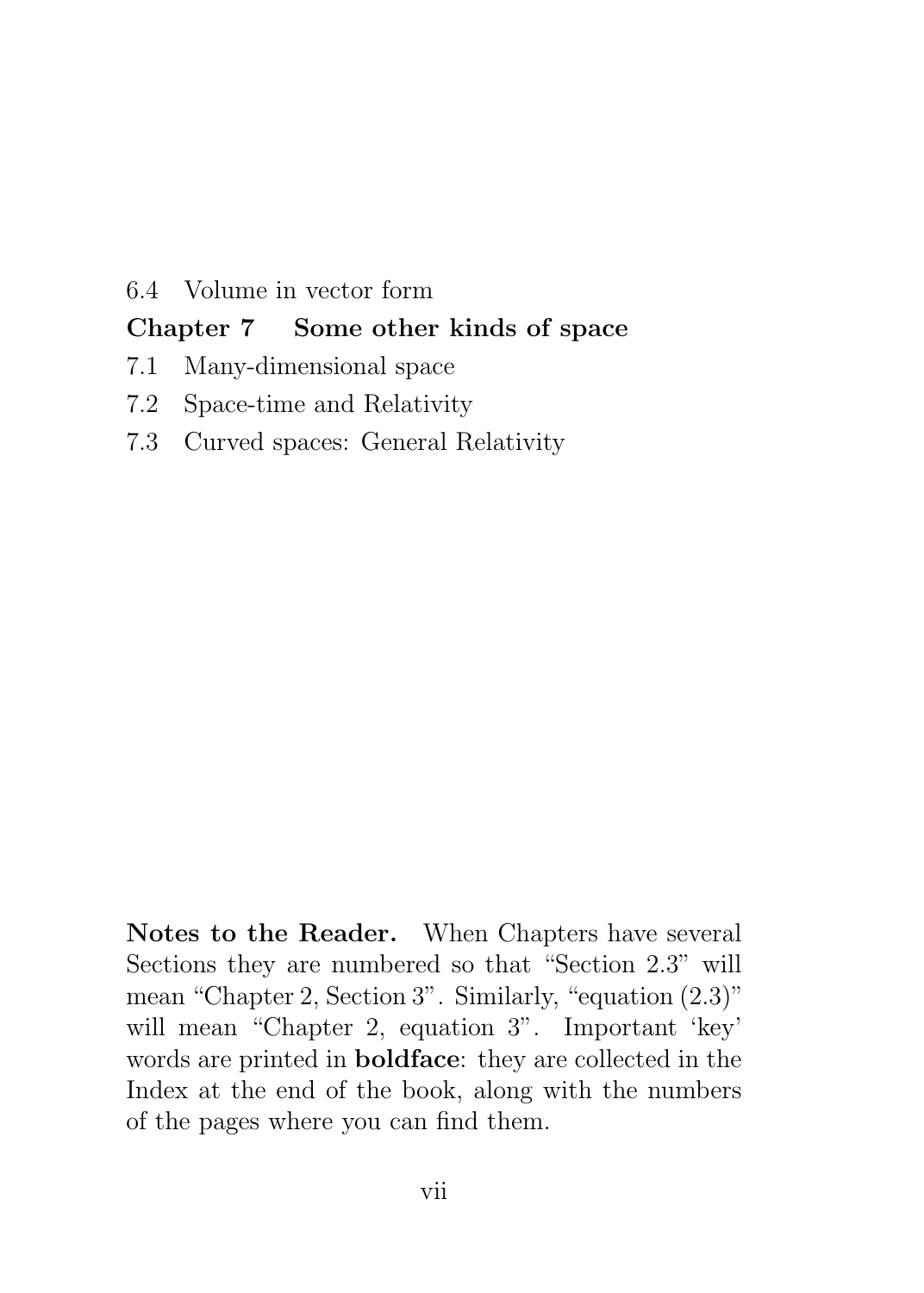# Chapter 1 Euclidean space

### 1.1 Distance

At the very beginning of Book 1 we talked about measuring the distance from home to school by counting how many strides, or paces, it took to get there: the pace was the unit of distance and the number of paces was the measure of that particular distance. Now we want to make the idea more precise.

The standard unit of distance is '1 metre' (or 1 m, for short) and is defined in a 'measuring-rod', with marks at its two ends, the distance between them fixing the unit. Any other pair of marks (e.g. on some other rod, or stick) are also 1 m apart if they can be put in contact,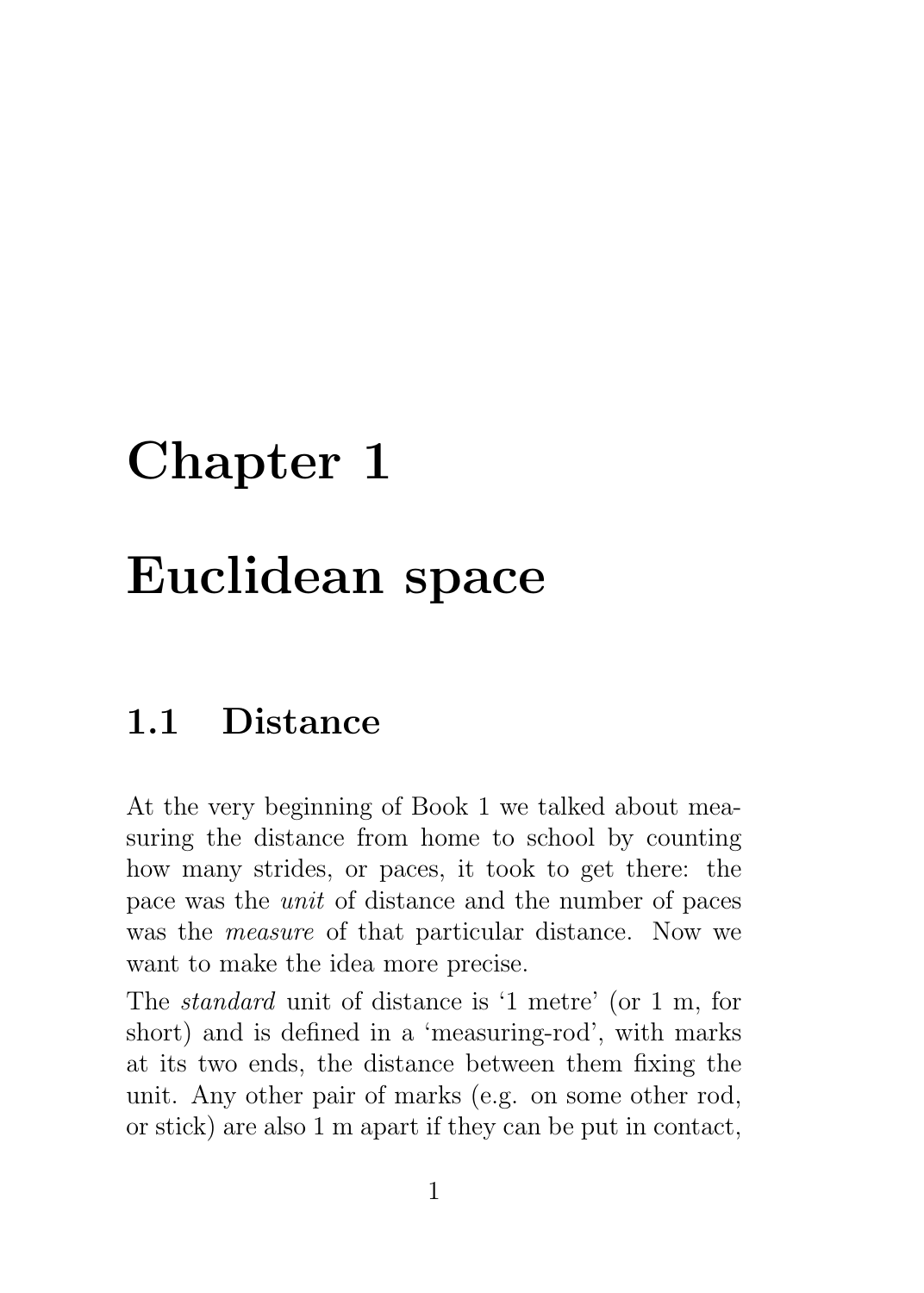at the same time, with those on the standard rod; and in this way we can make as many copies of the unit as we like, all having the same length. In Book 1 we measured distances by putting such copies end-to-end (the 'law of combination' for distances) and if, say, three such copies just reached from one point to another then the two points were '3 m apart' – the 'distance between them was 3 m', or 'the length of the path from one to the other was 3 m' (three different ways of saying the same thing!).

Now the number of units needed to reach from one point 'A' to another point 'B' will depend on how they are put together: if they form a 'wiggly' line, like a snake, you will need more of them – the path will be longer. But the distance does not change: it is the unique (one and one only) shortest path length leading from A to B. (Of course the path length may not be exactly a whole number of units, but by setting up smaller and smaller 'mini-units' – as in Book 1, Chapter  $4$  – it can be measured as accurately as we please and represented by a decimal number.) The important thing is that the distance AB is the length of the shortest path between A and B. In practice, this can be obtained by marking the units (and mini-units) on a string, or tape, instead of a stiff measuring-rod: when the tape measure is pulled tight it can give a fairly accurate measure of the distance AB. The shortest path defines a straight line between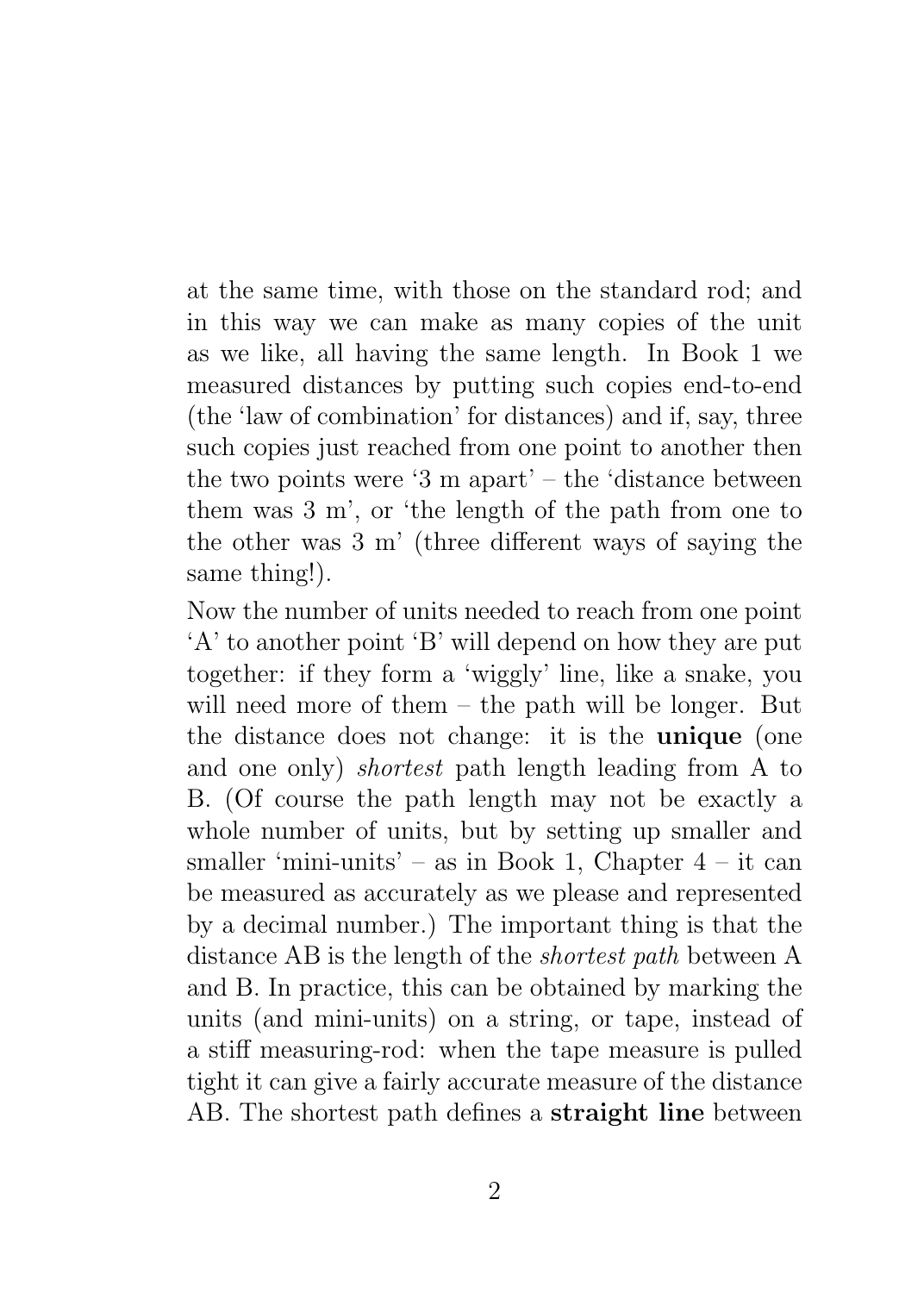the points A and B.

One thing we must remember about measuring distance (or any other quantity, like mass or time) – it's always a certain number of units, not the number itself. The distance from home to school may be 2000 m (the unit being the metre), but 2000 by itself is just a number: quantity = number  $\times$  unit, where the number is the measure of the quantity in terms of a chosen unit. We can always change the unit: if a distance is large we can measure it in kilometres (km) and since 1 km means 1000 m the distance  $(d, say)$  from home to school will be  $d = 2000$  m = 2 km. If we make the unit a thousand times bigger, the number that measures a certain quantity will become a thousand times smaller. Thus,

$$
d = old measure \times old unit
$$
  
= new measure \times new unit  
= 
$$
\frac{\text{old measure}}{1000} \times (1000 \times old unit)
$$

and the same rule always holds. In some countries the unit of distance is the 'mile' and there are roughly 8 km to every 5 miles: 1 mile  $= (8/5)$  km. Thus, if I want a distance in miles instead of kilometers, (new unit)=  $(8/5)\times$ (old unit) and (new measure)= $(5/8)\times$ (old measure). In this way we see the distance to the school is  $(5/8) \times 2$  mile = 1.25 mile. Doing calculations with quantities is often called 'quantity calculus' – but there's nothing mysterious about it, it's just 'common sense'!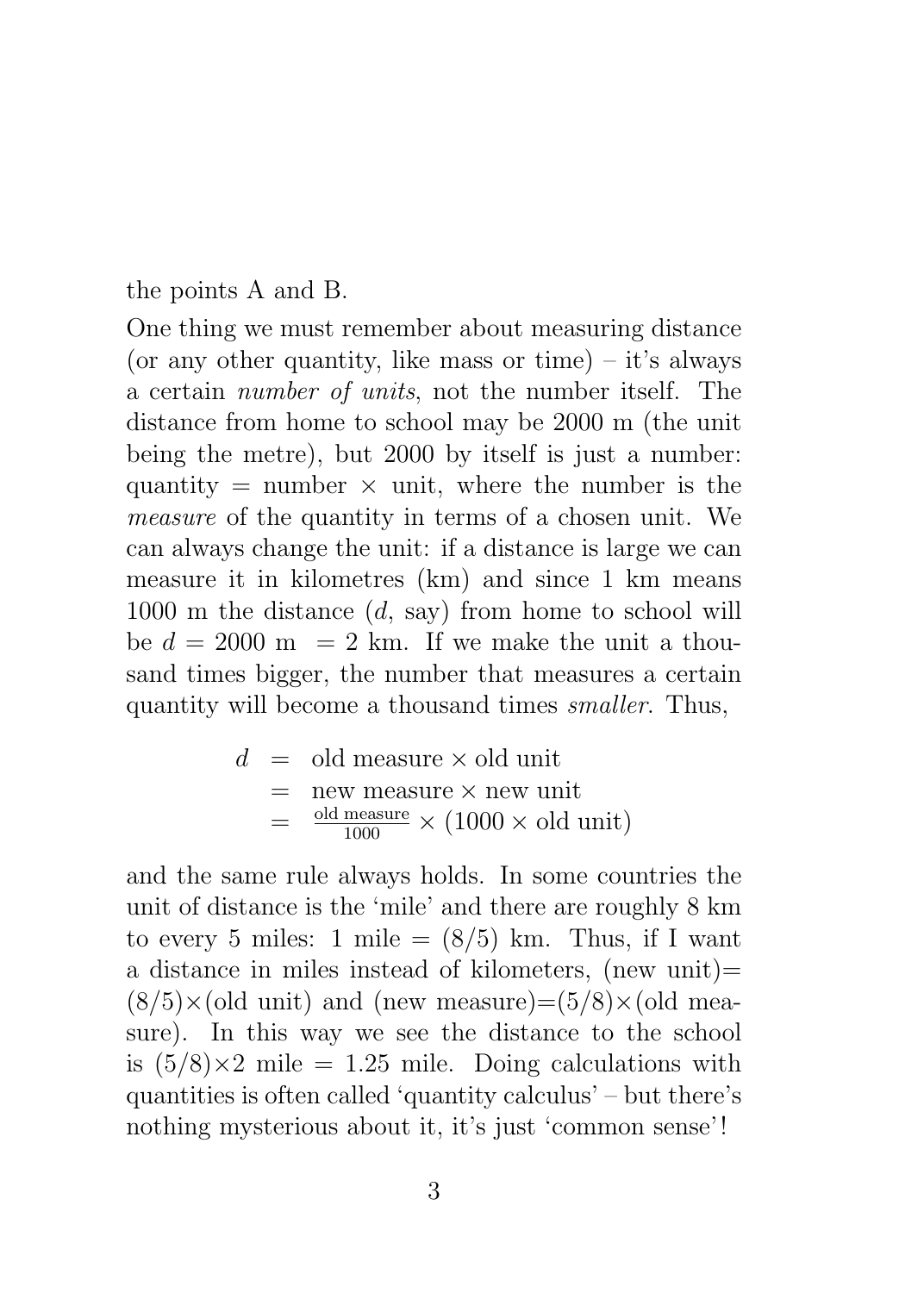Euclidean geometry (the science of space) is based on the foundations laid by Euclid, the Greek philosopher, working around 300 BC) it starts from the concepts of points and straight lines; and it still gives a good description of the spatial relationships we deal with in everyday life. But more than 2000 years later Einstein showed that, in dealing with vast distances and objects travelling at enormous speeds, Euclidean geometry does not quite fit the experimental facts: the theory of relativity was born. One of the fundamental differences, in going from Euclid to Einstein, is that the shortest path between two points is *not quite* a 'straight line' – that space is 'curved'. There is nothing strange about this: a ship does not follow the shortest path between two points on the surface of the earth – because the earth is like a big ball, the surface is not flat, and what seems to be the shortest path (according to the compass) is in reality not a straight line but a curve. The strange thing is that space itself is very slightly 'bent', especially near very heavy things like the sun and the stars, so that Euclid's ideas are never perfectly correct – they are simply so close to the truth that, in everyday life, we can accept them without worrying.

In nearly all of Book 2 we'll be talking about Euclidean geometry. But instead of doing it as Euclid did – and as it's done even today in many schools all over the world – we'll make use of algebra (Book 1) from the start. So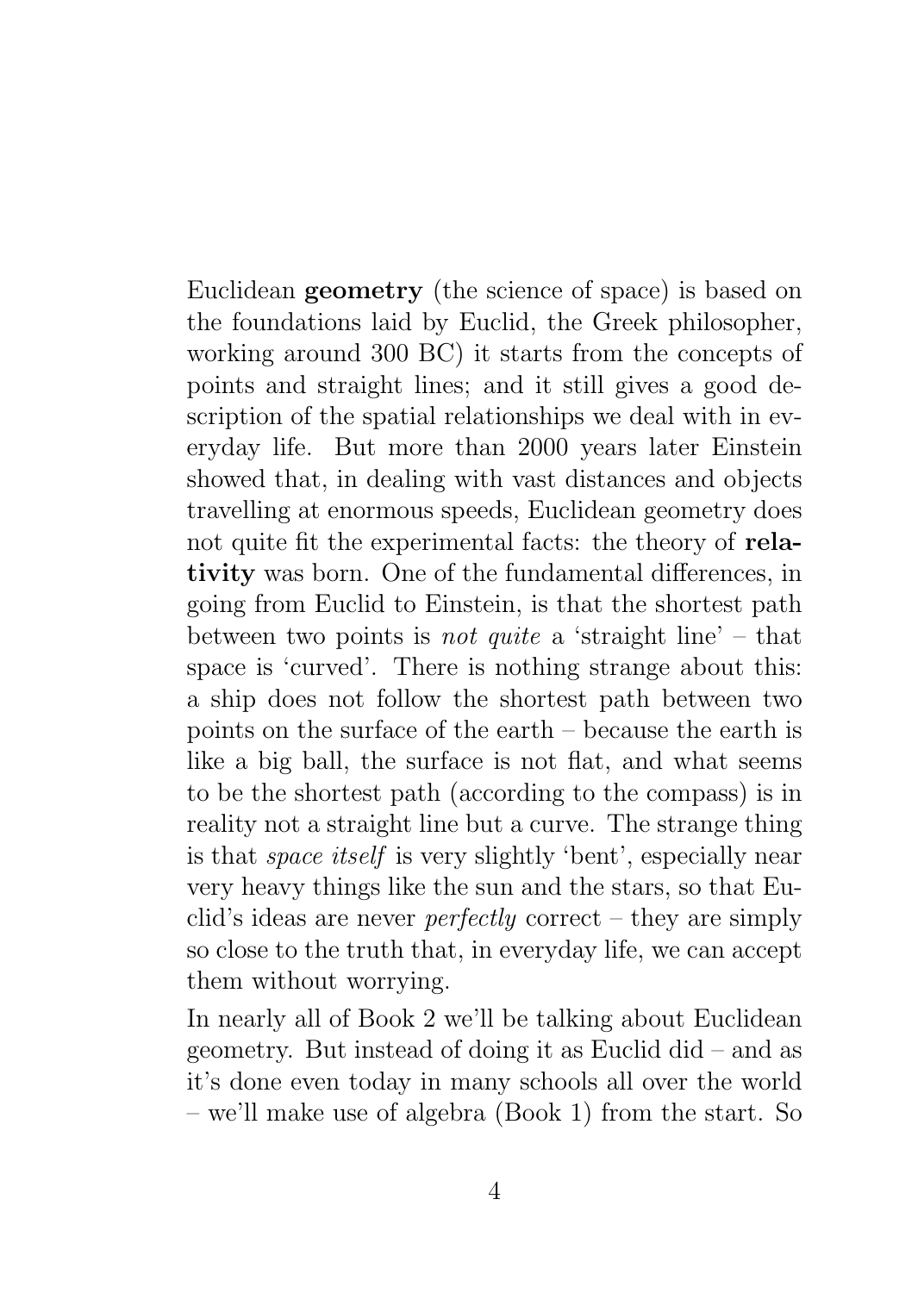we won't follow history. Remember, the Greeks would not accept irrational numbers (Book 1, Chapter 4) so they couldn't express their ideas about space in terms of distances and had to base their arguments entirely on pictures, not on numbers. This was why algebra and geometry grew up separately, for two thousand years. By looking at mathematics as a whole (not as a subject with many branches, such as algebra, geometry, trigonometry) we can reach our goal much more easily.

### 1.2 Foundations of Euclidean geometry



The fact that the space we live in has a 'distance prop-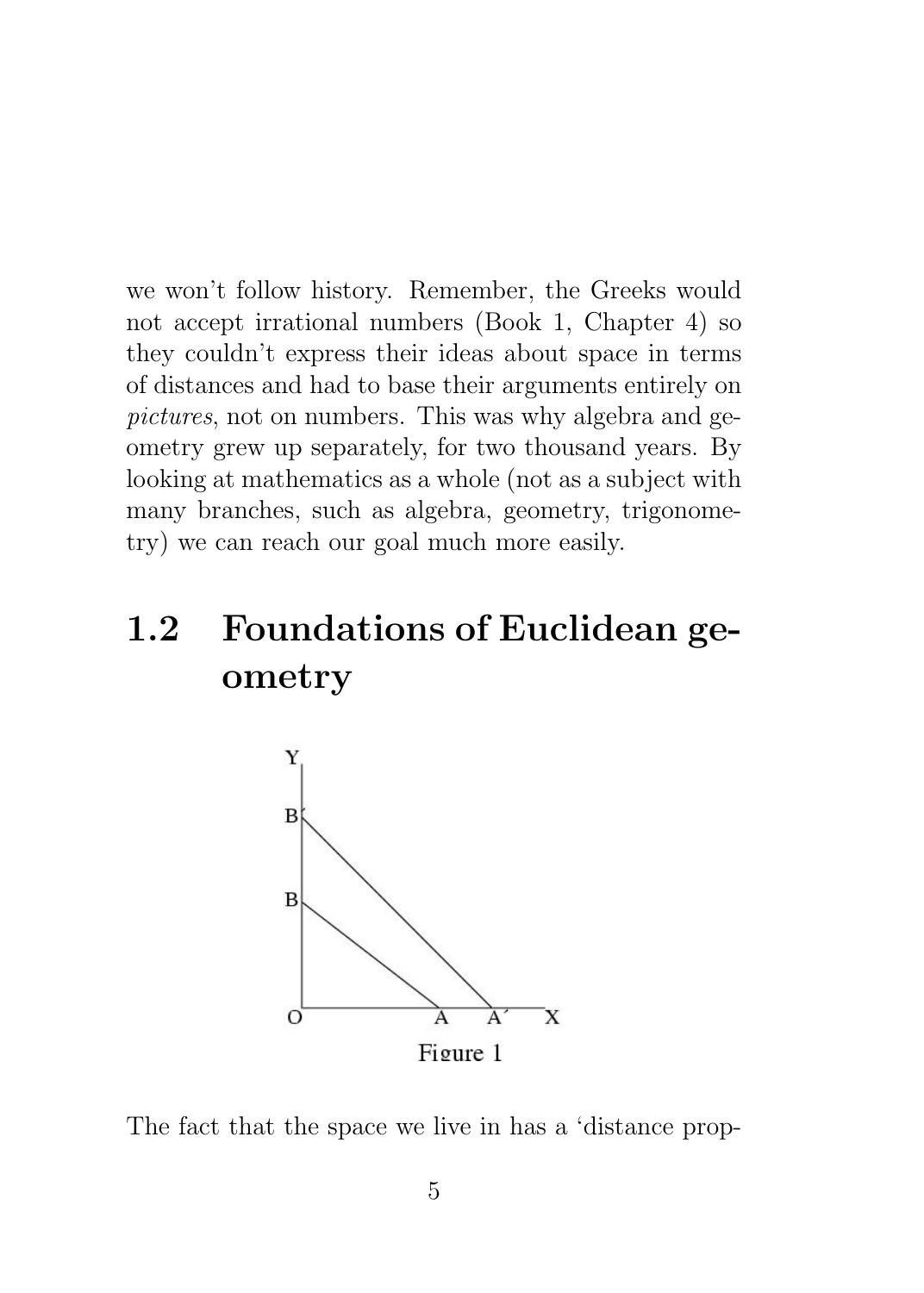erty' – that we can experimentally measure the distance between any two points, A and B say, and give it a  $number - will be our starting point. We make it into$ an 'axiom' (one of the basic principles, which we take as 'given'):

#### The distance axiom

There is a **unique** (one and one only) shortest path between two points, A and B, called the straight line AB; its length is the distance between A and B.

The first thing we have to do is talk about the properties of straight lines and the way they give us a foundation for the whole of Euclidean geometry. In fact, Euclid's geometry can be built up from the following 'construction', indicated in Fig.1, which can be checked by experiment. We take it as a second axiom:

#### The metric axiom

Given any two points, A and B, we can find a third, which we call the 'origin' O, such that the distances OA, OB, and AB are related by

$$
AB^2 = OA^2 + OB^2 \tag{1.1}
$$

and if the straight lines OA and OB are extended as far as we please (as in Fig.1) then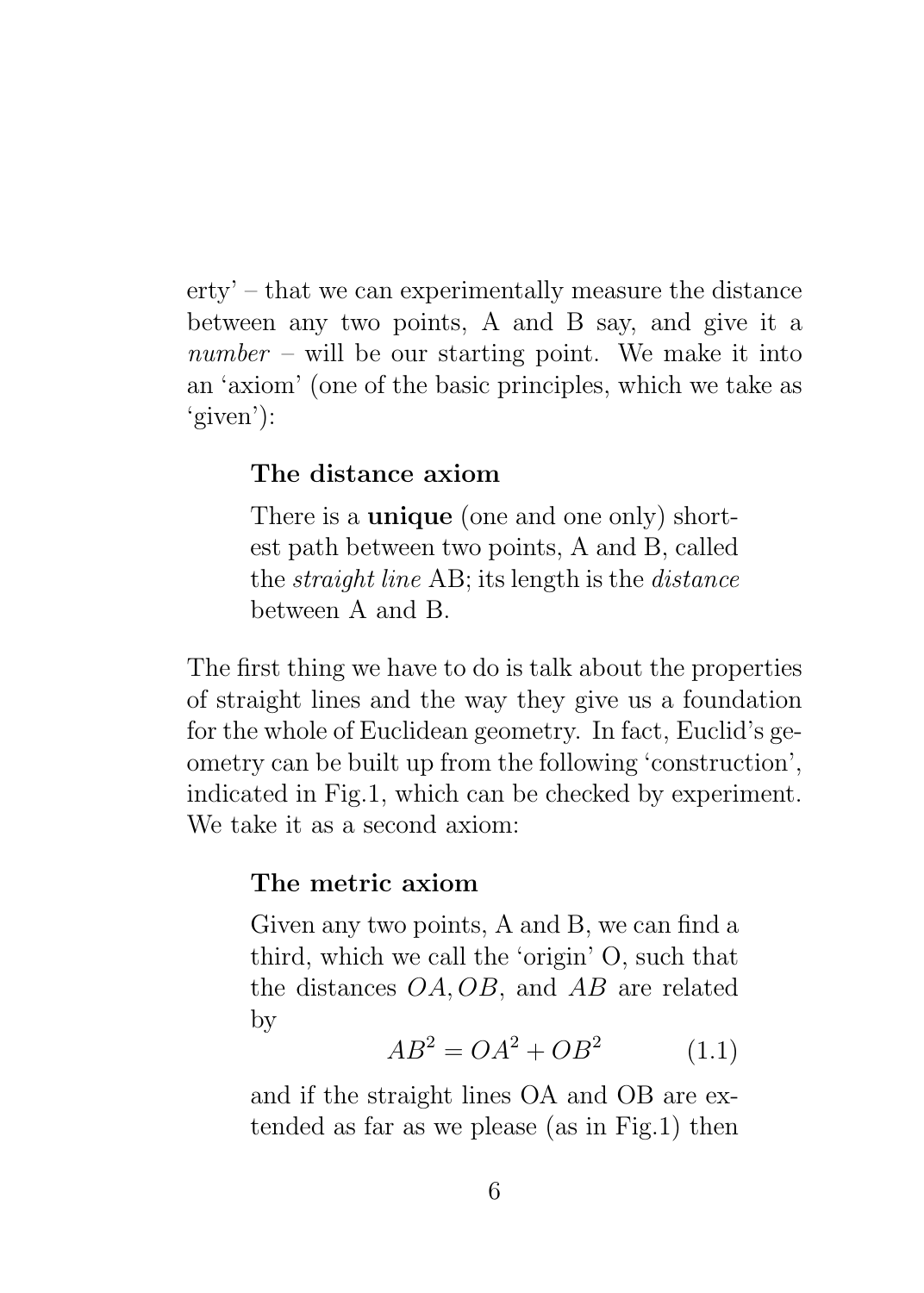the distance  $A'B'$ , between any two other points  $(A', B')$  is given by the same formula:  $(A'B')^2 = (OA')^2 + (OB')^2$ . (Note that AB,  $A'B'$ , etc. denote single quantities, lengths, not products.)

Whenever this construction is possible mathematicians talk about **Euclidean space**; and say that  $(1.1)$  defines the 'metric' for such a space ('metric' meaning simply that distances can be measured). You can test  $(1.1)$ by taking special cases. For example, with  $OA = 3$  cm ('cm' meaning 'centimetre', with 100 cm =1 m) and  $OB$  $= 4$  cm you will find  $AB = 5$  cm; and  $3^2 = 9$ ,  $4^2 = 16$ , so the sum of the squares is  $9 + 16 = 25$  – which is  $5^2$ . The same formula is satisfied by  $OA = 5$  cm,  $OB = 12$ cm, and  $AB = 13$  cm  $(25 + 144 = 169 = 13^2)$ . If you take  $OA= 4$  cm,  $OB = 5$  cm you should find  $AB =$ 6.403 cm, because 6.403 is the square root of 41 ( $=$  16  $+ 25$ ). This construction gives us several new ideas and definitions:

- The lines OA and OB in Fig.1 are **perpendicular** or at right angles. The straight lines formed by moving A and B further and further away from the origin O, in either direction, are called axes. OX is the x-axis, OY is the y-axis.
- The points O, A, and B, define a 'right-angled' triangle, OAB, with the straight lines OA,OB,AB as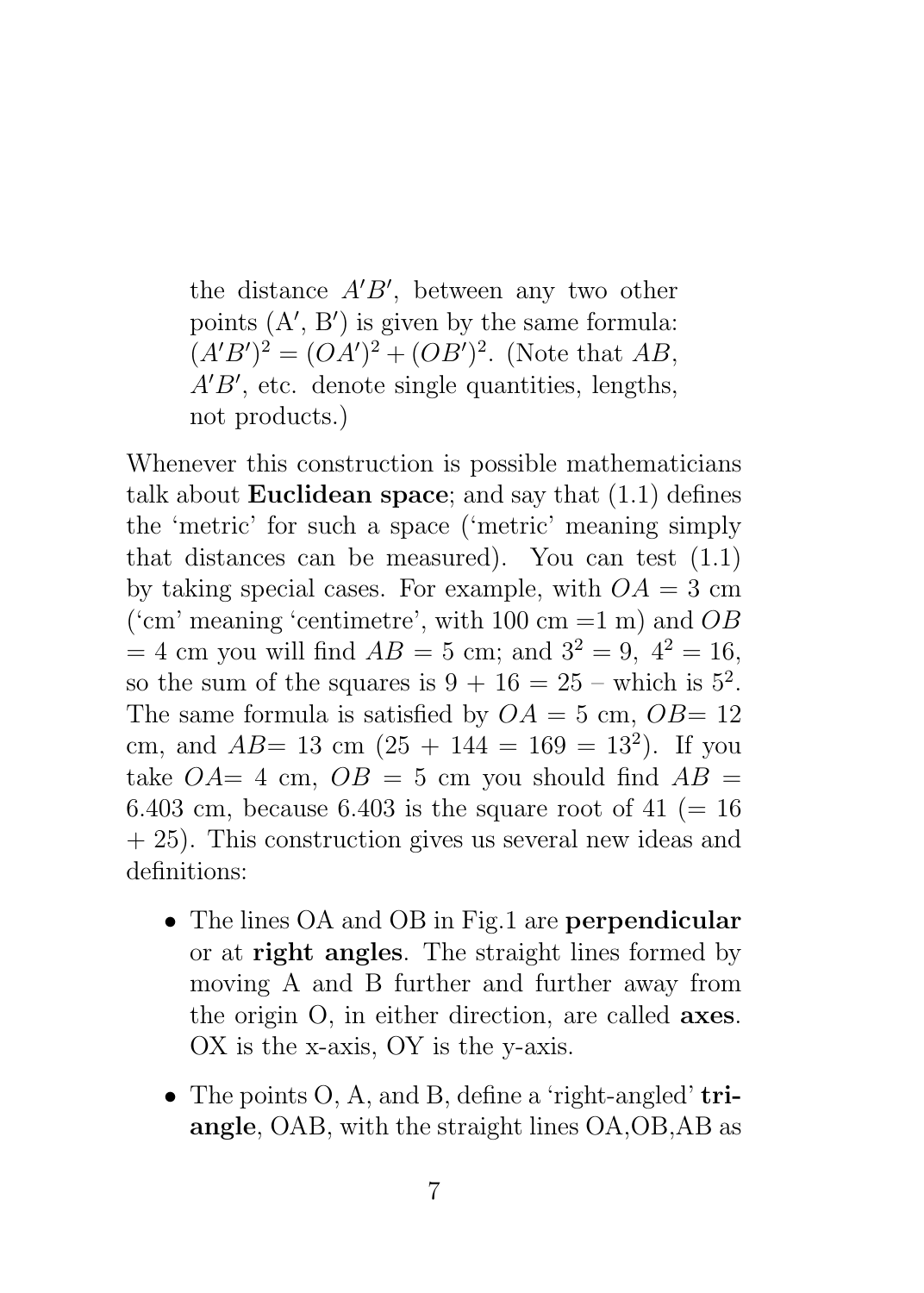its three sides. (The 'tri' means three and the 'angle' refers to the lines OA and OB and will measure how much we must turn one line around the origin O to make it point the same way as the other line – more about this later!)

• All straight lines, such as AB or A'B', which intersect (i.e. cross at a single point) both axes, are said to 'lie in a plane' defined by the two axes.

From the axiom (1.1) and the definitions which follow it, the whole of geometry – the science we need in making maps, in dividing out the land, in designing buildings, and everything else connected with relationships in space – can be built up. Euclid started from different axioms and argued with pictures, obtaining key results called theorems and other results (called corollaries) that follow directly from them. He proved the theorems one by one, in a logical order where each depends on theorems already proved. He published them in the 13 books of his famous work called "The Elements", which set the pattern for the teaching of geometry throughout past centuries. Here we use instead the methods of algebra (Book 1) and find that the same chain of theorems can be proved more easily. Of course we won't try to do the whole of geometry; but we'll look at the first few links in the chain – finding that we don't need to argue with pictures, we can do it all with numbers! The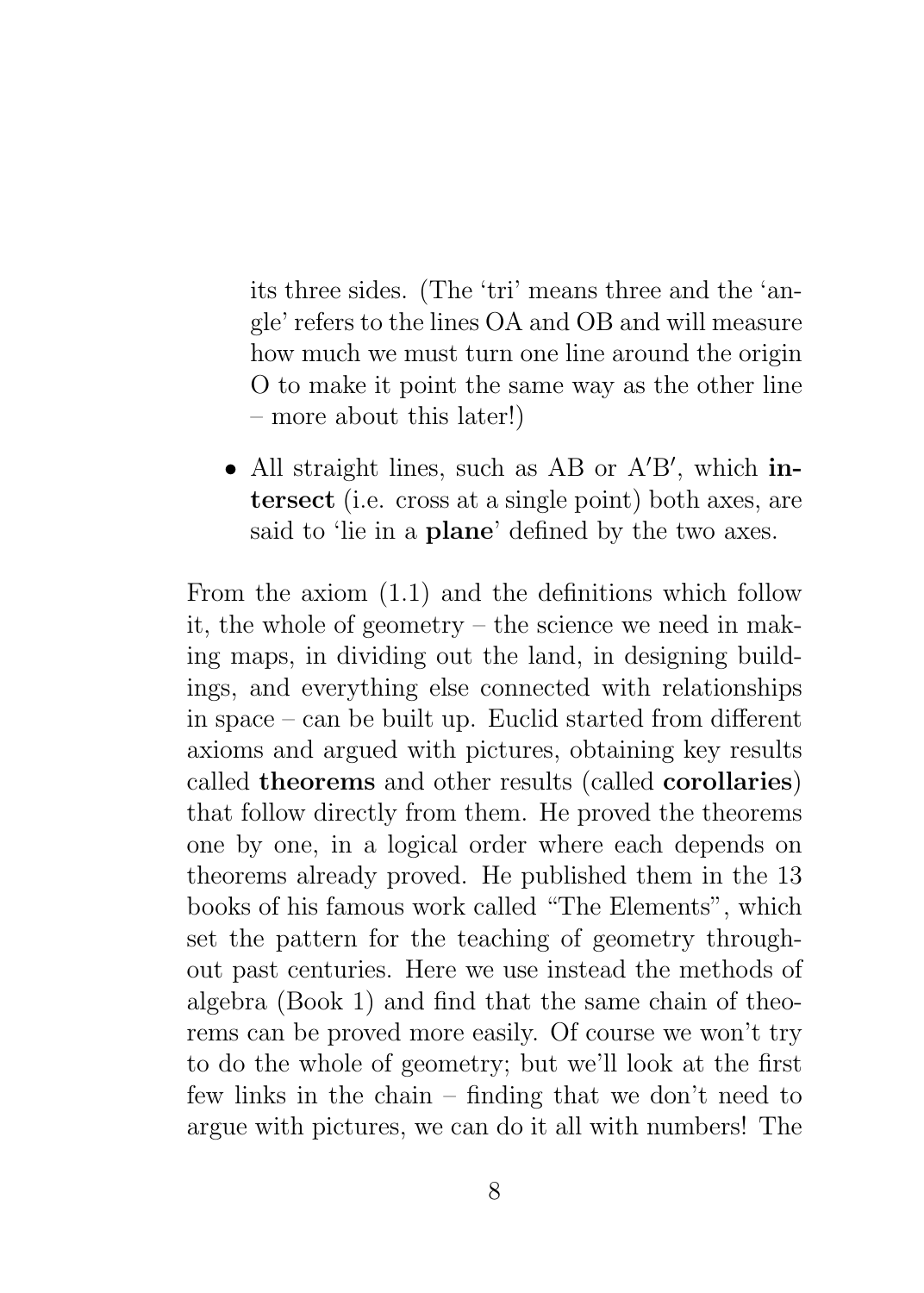pictures are useful because they remind us of what we are doing; but our arguments will be based on distances and these are measured by numbers.

This way of doing things is often called **analytical ge**ometry, but it's better not to think of it as something separate from the rest  $-$  it's just a part of a 'unified' ('made-into-one') mathematics.

#### Exercises

(1) Make a tape measure from a long piece of tape or string, using a metre rule to mark the centimetres, and use it to measure

- $\bullet$  the distance  $(d)$  between opposite corners of this page of your book;
- the lengths of the different sides  $(x \text{ and } y)$ ;
- the distance  $(AB)$  between two points  $(A \text{ and } B)$ on the curved surface of a big drum (like the ones used for holding water), keeping the tape tightly stretched and always at the same height;
- the distance between A and B (call it  $L$ ), when A and B come close together and the tape goes all the way round (this is called the circumference of the drum);
- $\bullet$  the distance in a straight line between two opposite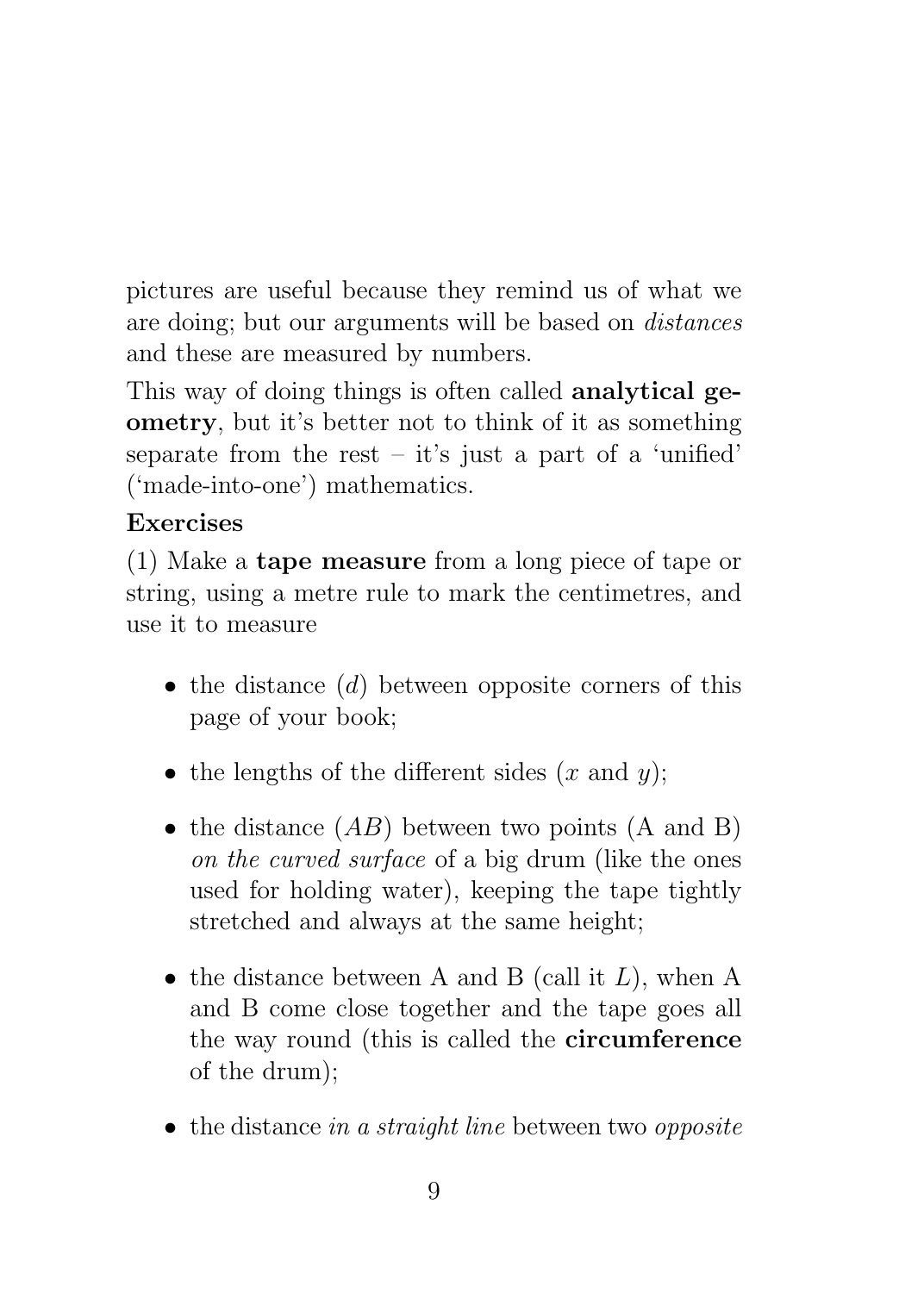points on the bottom edge of the drum (this – call it  $D$  – is the **diameter** of the drum).

(2) Check that the sum of  $x^2$  and  $y^2$  gives you  $d^2$ , as (1.1) says it should.

 $(3)$  Note that L is several times bigger than D: how many? (Your answer should give you roughly the number  $\pi$  (called "pi") that gave the Greeks so much trouble – as we know from Book 1)

(4) In some countries small distances are measured in "inches" instead of cm, 1 inch being roughly 2.5 cm (the length of the last bit of your thumb). Put into inches all the distances you measured in Exercise 1. Show that the answers you got in Exercises 2 and 3 are unchanged.

(5) Make a simple set square – a triangle like OAB in Fig.1, with sides of 9 cm, 12 cm and 15 cm, cut out from a piece of stiff card. Use it to mark out axes OX and OY on a big sheet of paper (e.g. newspaper or wrapping paper). Then choose several pairs of points, like A,B or  $A', B'$  in Fig.1, and verify that the distances  $AB, A'B'$ etc. are always related to  $OA$  and  $OB$  (or  $OA'$  and  $OB'$ ) etc.) by equation (1.1).

(6) Take a big rectangular box and measure the lengths  $(a, b, c)$  of the three different edges and the distance  $(d)$ between opposite corners (the ones as far apart as you can get). Show, from your measurements, that  $d^2 \approx$  $a^2 + b^2 + c^2$ , where the sign  $\approx$  means 'approximately' or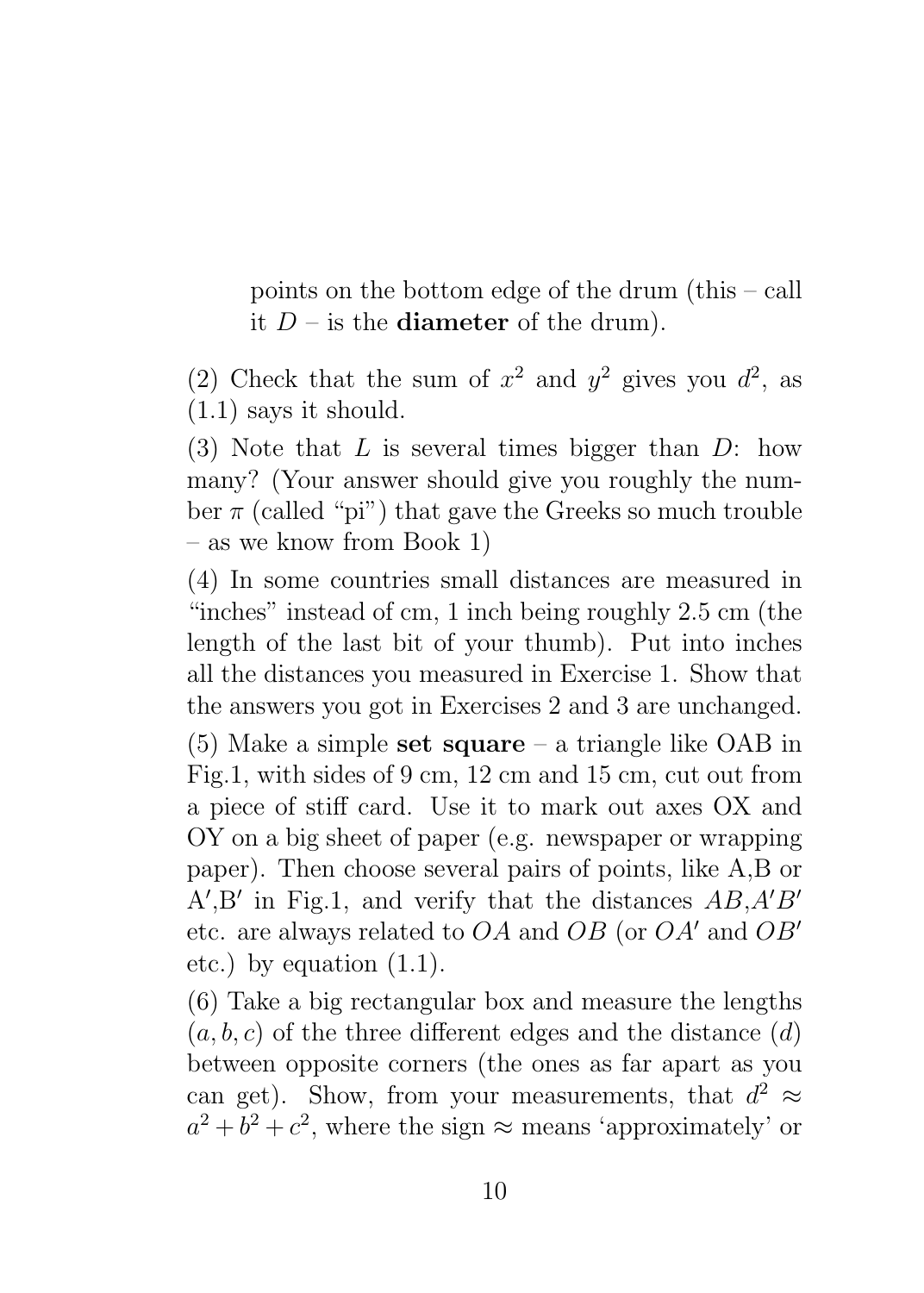'nearly' equal. Use the formula (1.1) to show that the 'exact' result should be

$$
d^2 = a^2 + b^2 + c^2.
$$

(Measurements are never quite perfect – so you can never use them to prove something.)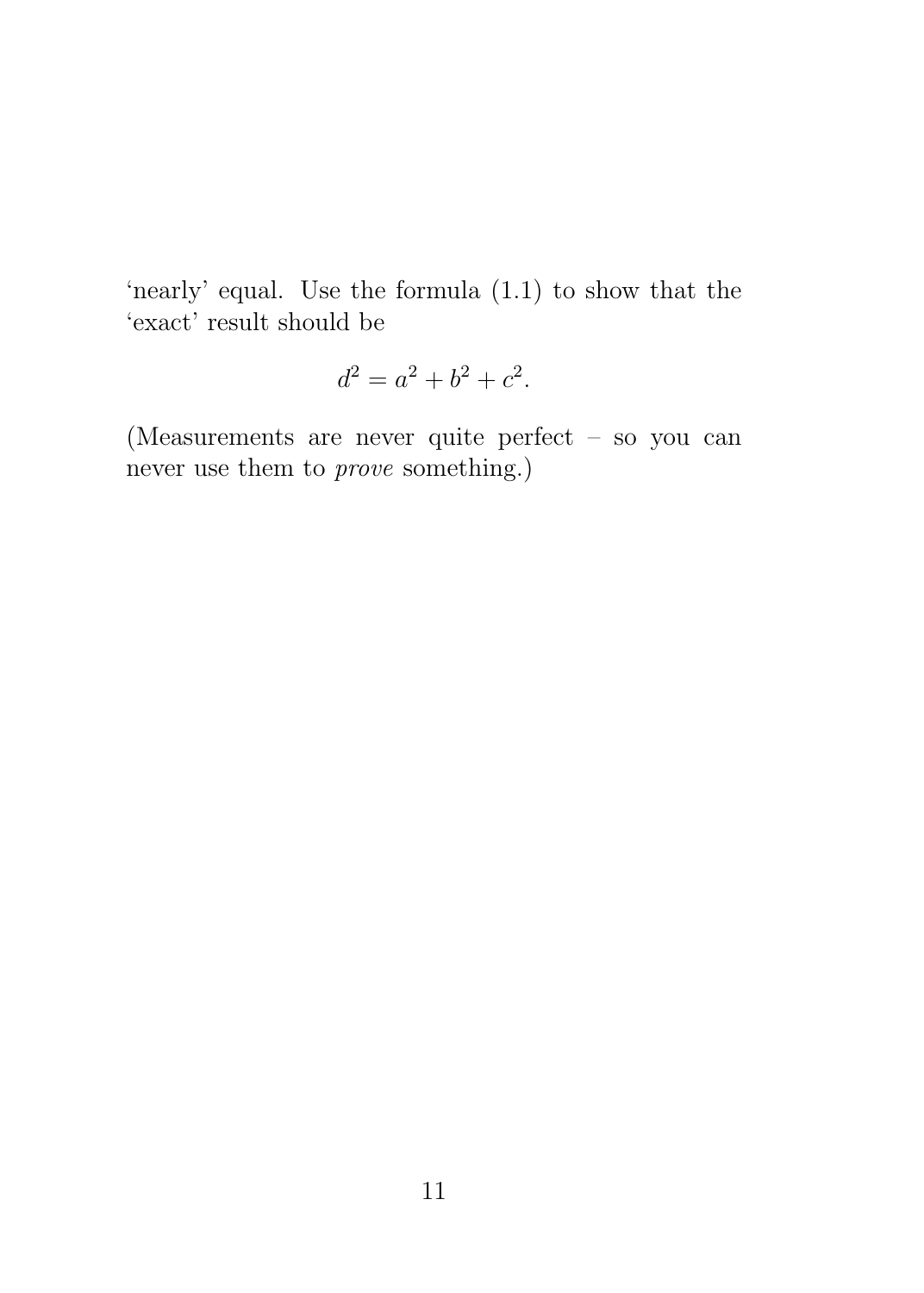## Chapter 2

## Two-dimensional space

### 2.1 Parallel straight lines. Rectangles

A plane has been defined in the last Section: it is a region based on two intersecting straight lines of unlimited length, called axes. All straight lines which cut the two axes lie in the same plane and any pair with one point in common (to take as 'origin') can be used as alternative axes. Such a plane is a two-dimensional region called, for short, a 2-space.

A special relationship between two intersecting straight lines is perpendicularity, defined in Section 1.2: two lines are perpendicular when they form a right angle. Thus,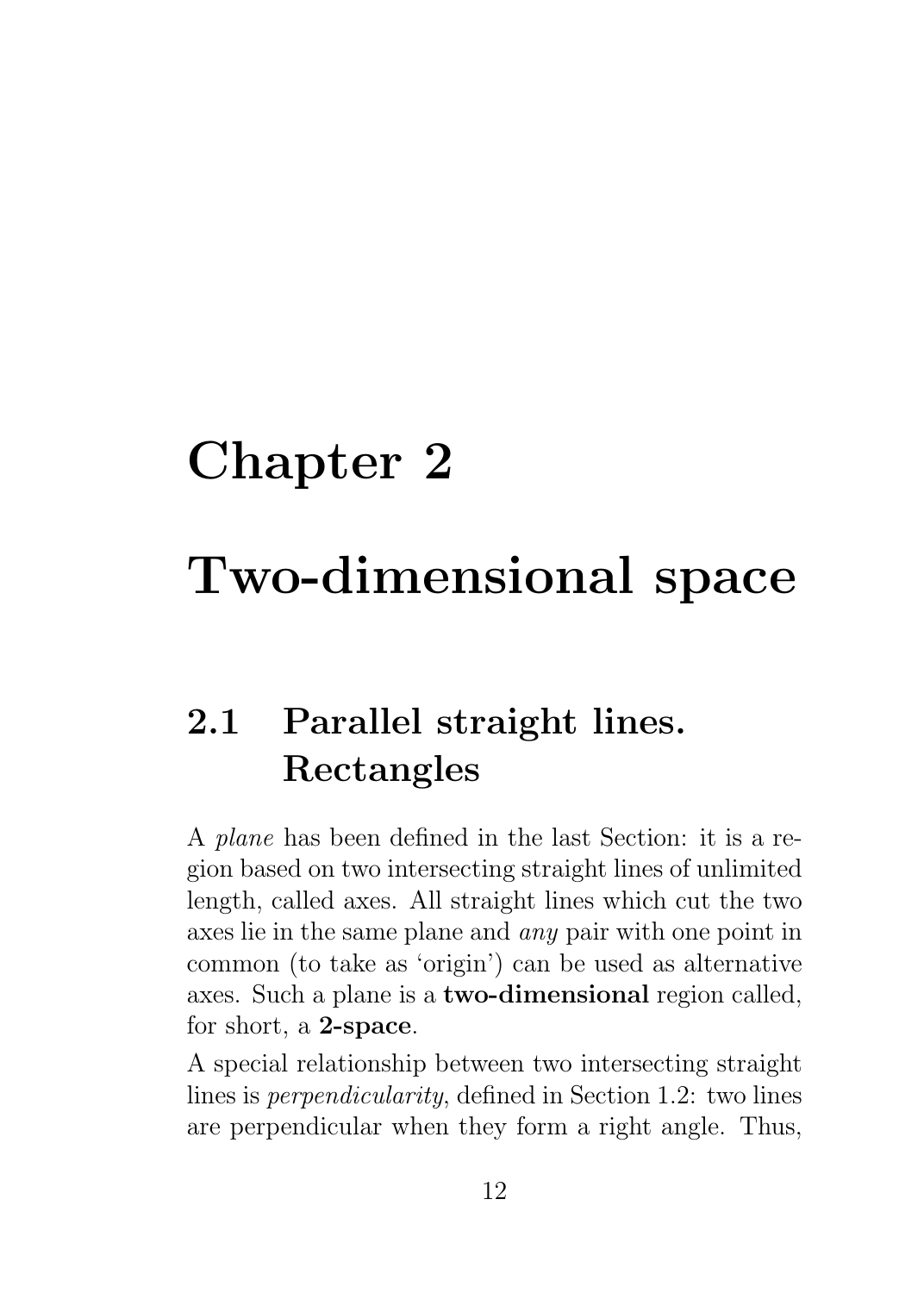the lines AB and AP in Fig.2 are perpendicular and  $BP^2 = AB^2 + AP^2$ . (Note that the lines AQ and BP, shown as 'broken' lines in the Figure, are only put in to help us: they are "construction lines". Also AQ, for example, shown in Italic (sloping) type as  $AQ$ , is used to mean the length of the line AQ, which is measured by a single number.)



We now need another definition:

Definition. If two straight lines in a plane are perpendicular to a third, they are said to be parallel.

Let's also note that in our 2-space *all* our straight lines lie in the same plane – so we won't always say it! With this definition we can go to a first theorem: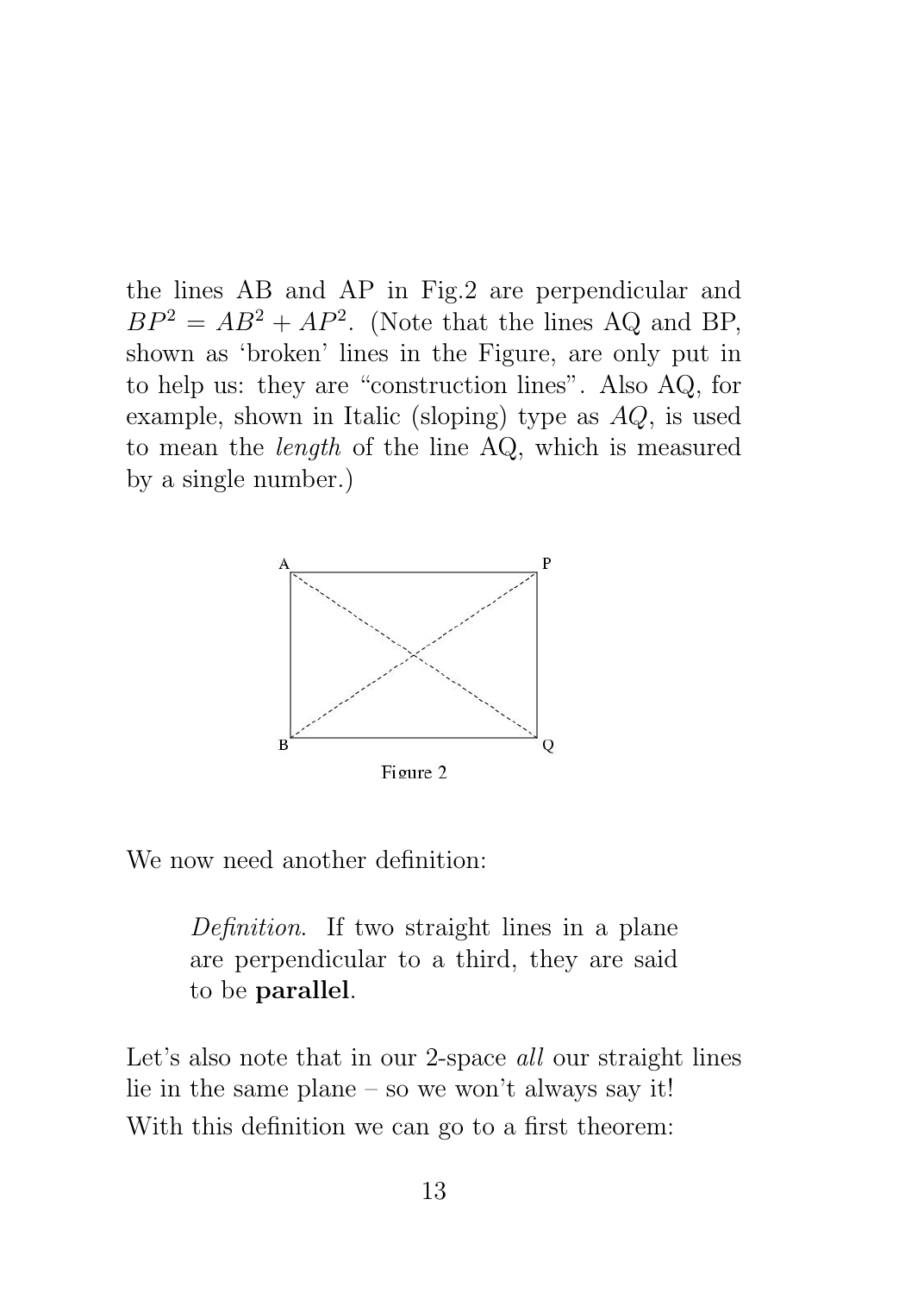Theorem. Any straight line perpendicular to one of two parallel straight lines is also perpendicular to the other.

Proof (If you find a proof hard, skip it; you can come back to it any time.)

Suppose AB and PQ in Fig.2 are parallel, both being perpendicular to AP (as in the Definition), and that BQ is the other straight line perpendicular to AB. Then we must show that BQ is also perpendicular to PQ. In symbols, using (1.1),

$$
Given \tAP^2 + PQ^2 = AQ^2,
$$

show that  $BQ^2 + QP^2 = BP^2 = BA^2 + AP^2$ .

We must show that there is a point Q such that these relationships hold.

The lengths BQ and QP are unknown (they depend on where we put  $Q$ ), but the possibilities are

\n- (a) 
$$
BQ = AP
$$
,  $PQ = AB$ ,
\n- (b)  $BQ = AP$ ,  $PQ \neq AB$ ,
\n- (c)  $BQ \neq AP$ ,  $PQ = AB$ ,
\n- (d)  $BQ \neq AP$ ,  $PQ \neq AB$ .
\n

It is easy to see that (b) is not possible, because if  $BO =$  $AP$  then  $AQ^2 = AB^2 + BQ^2 = AB^2 + AP^2$ ; while  $AQ^2 =$  $AP^2 + PQ^2$ . The two expressions for  $AQ^2$  are only the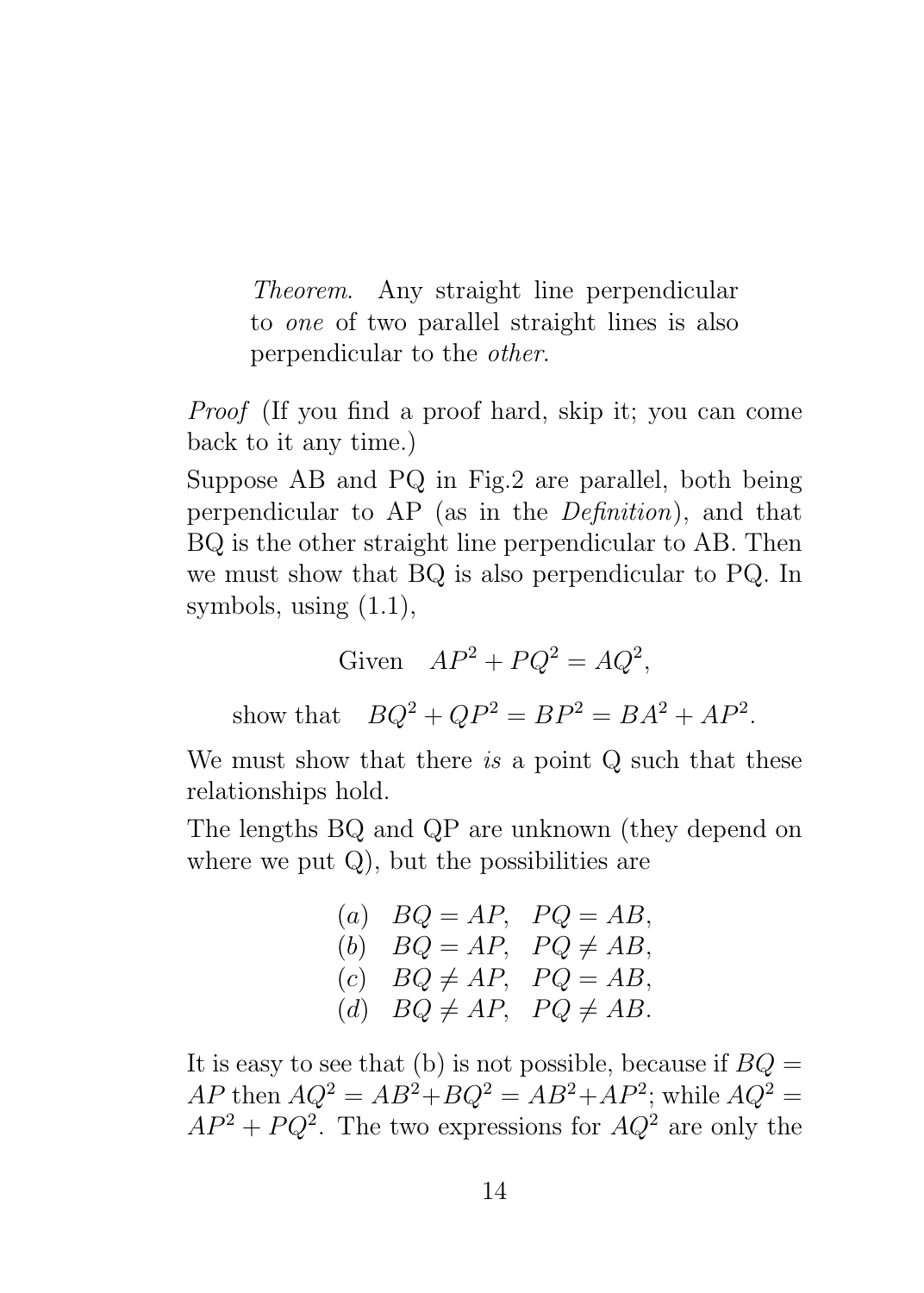same when  $PQ = AB$ , so possibility (b) is ruled out; and, by a similar argument, so is (c).

If we accept (a), it follows that  $BQ^2 + QP^2 = BP^2$  (=  $BA^2 + AP^2$  and this is the condition for the lines BQ and QP to be perpendicular: the theorem is then true. But when Q is fixed in this way possibility (d) is also ruled out – because it would mean there was another crossing point, Q' say, with  $BQ' \neq BQ$  and  $PQ' \neq PQ$ , whereas the perpendicular from B can intersect another line at only one point, already found. So (a) must apply and the theorem follows: BQ is perpendicular to PQ.

The proof of the theorem introduces other ideas:

(i) Plane 'figures' (or shapes), like the 'box' in Fig.2, are formed when two pairs of parallel lines intersect at right angles: they are called rectangles and their opposite sides are of equal length. When *all* sides have the same length the shape is a square.

(ii) There is only one shortest path from a point to a given straight line, this forming the line from the point to the given line and perpendicular to it.

(iii) The shortest path between two parallel straight lines, in a plane, is a straight line perpendicular to both; and all such paths have exactly the same length. This rules out the possibility of the parallel lines ever meeting (one of Euclid's first axioms), since the shortest path would then have zero length for all pairs of points and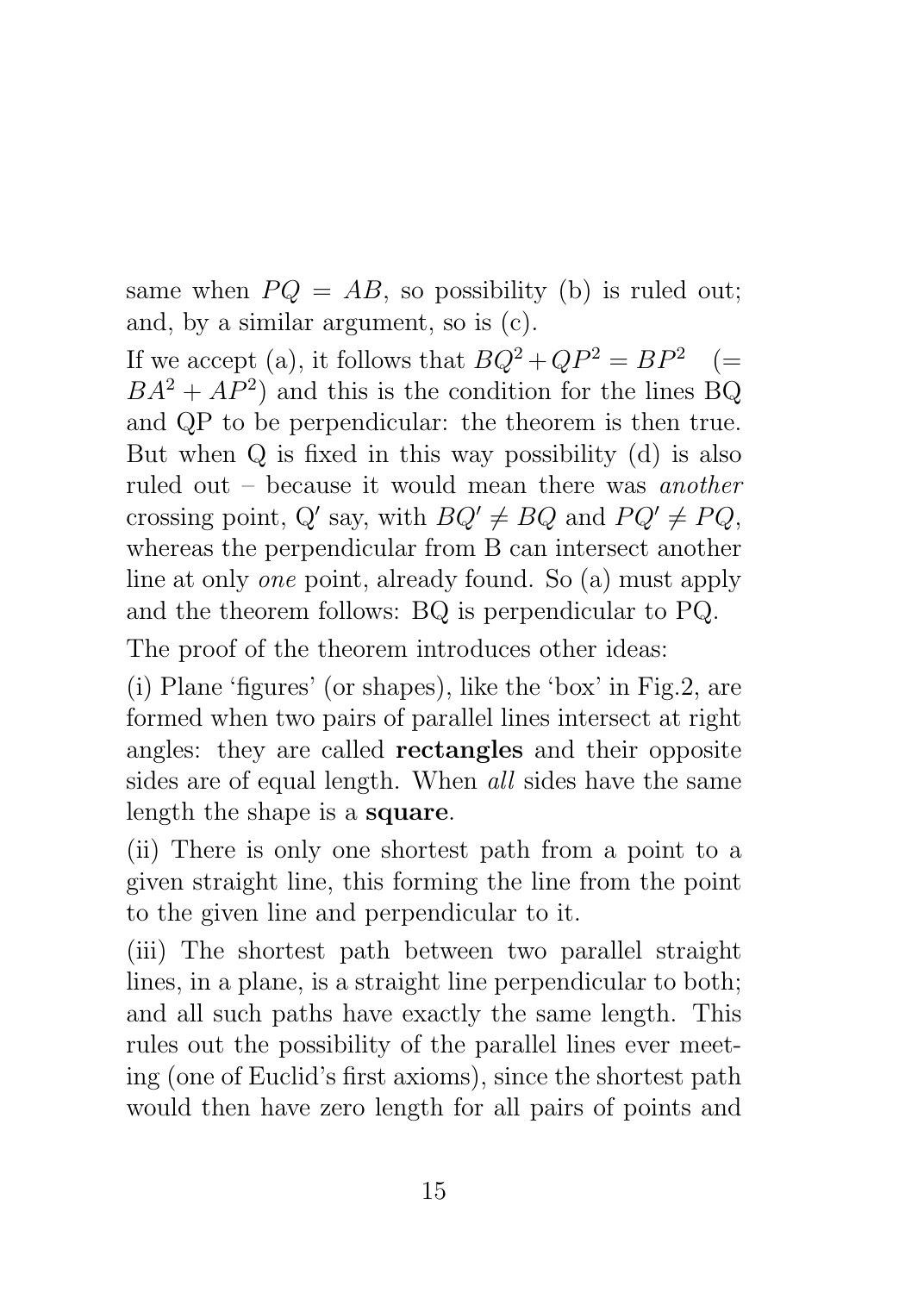

the two lines would then coincide (i.e. there would be only one).

### 2.2 Points and straight lines in 2-space

We're now ready to describe any point in a plane by means of two numbers (more correctly they are distances but as in Book 1, Chapter 1 we'll often call them 'numbers', each distance being a number of units). Suppose the plane is defined by two axes, OX and OY in Fig.3, which we take to be perpendicular. From any point P we can drop perpendiculars onto OX and OY; and the position of the point P is then fixed by giving two distances,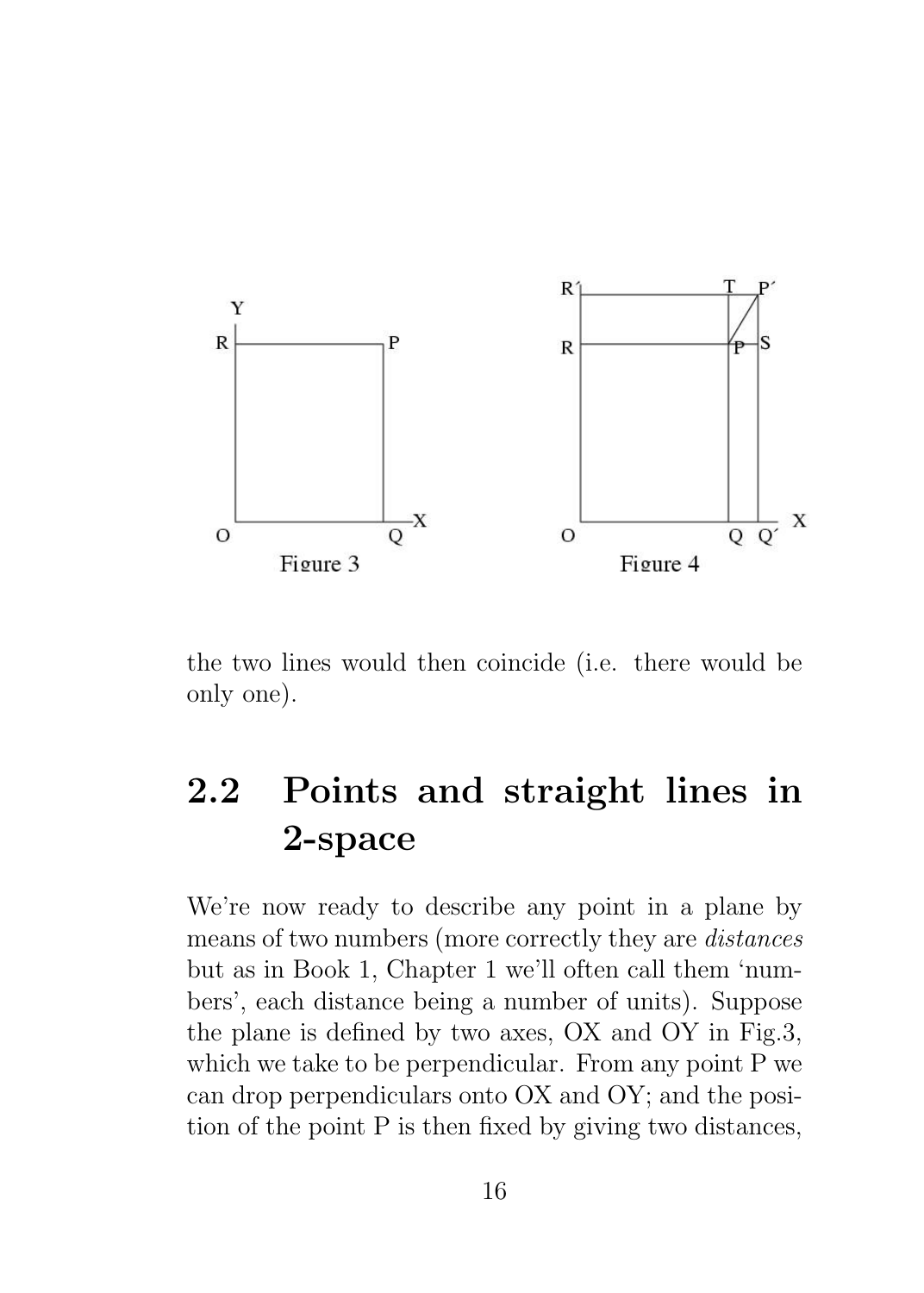$OQ (= RP)$  and  $OR (=PQ)$ , the equalities following because ORPQ is a rectangle. These two distances, which we denote by x and y respectively, are called the **rect**angular (or 'Cartesian') coordinates of P with respect to the axes OX and OY. We'll always use axes that are perpendicular, for simplicity, and  $x, y$  are also called the projections of the line OP, from the origin to the point, on the axes. Any point in the plane is shown by giving its coordinates  $(x, y)$ ; and the whole of plane geometry can be developed algebraically in terms of the number-pairs  $(x, y)$  defining the points we want to talk about.

First let's think about straight lines. If  $P$  and  $P'$  are any two points in the plane we can drop perpendiculars, as in Fig.4, to find their coordinates, namely  $(x, y)$  and  $(x', y')$ . From the results earlier in this Section, the line from P to P' has projections  $QQ' = x' - x$  and  $RR' =$  $y' - y$  on the two axes; and  $QQ' = PS$ ,  $RR' = PT$ . The length of the line  $PP'$ , the separation of P and  $P'$ (denoted by  $s$ ) thus follows from

$$
s^{2} = (x'-x)^{2} + (y'-y)^{2}
$$
 (2.1)

and this is true no matter how close or far apart P and P' may be. The starting point for Euclidean geometry (1.1) is now expressed in terms of coordinates in the form (2.1): it is usually written in the case where P and P' are very close, so  $x' - x$  and  $y' - y$  are very small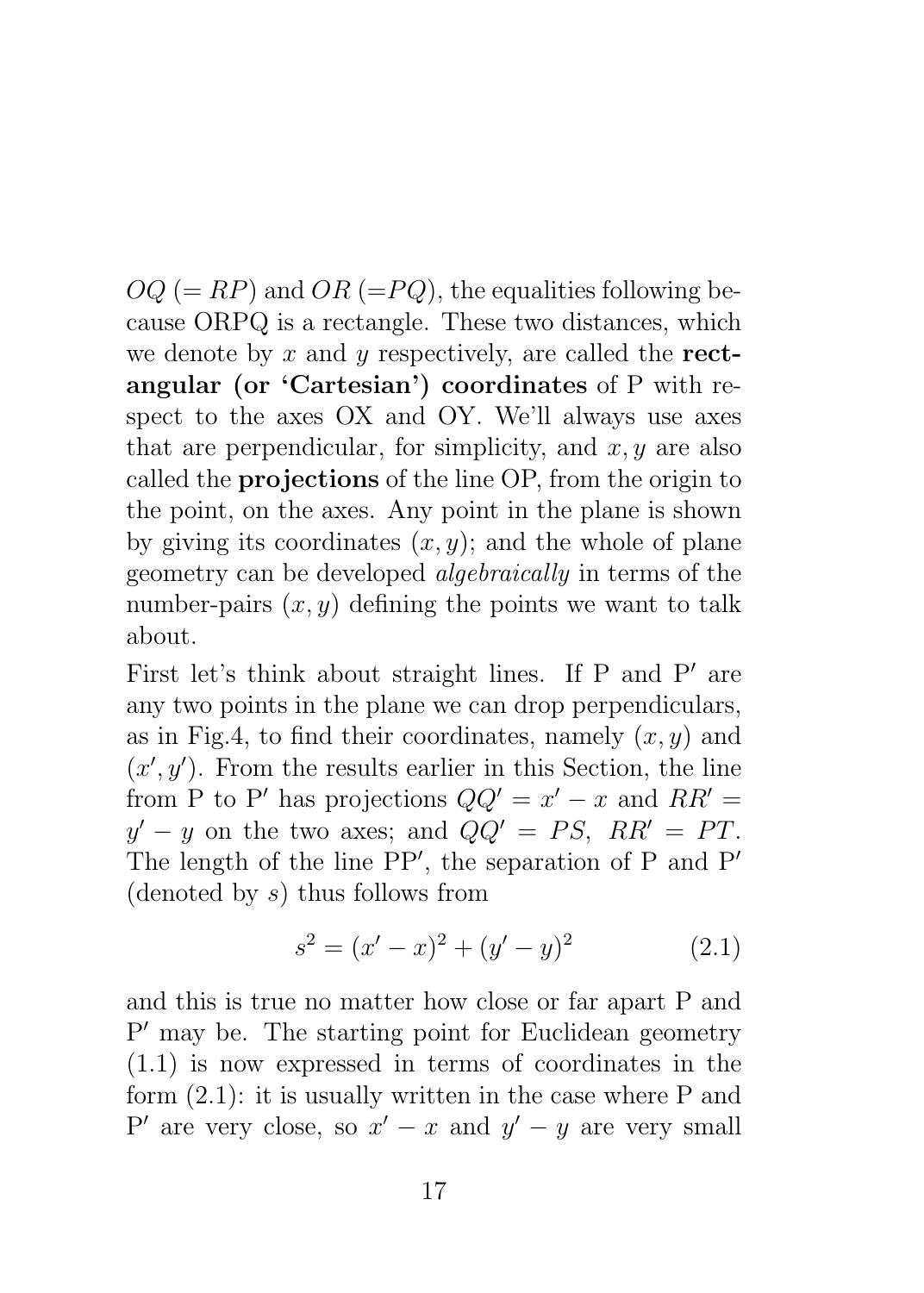differences which we denote by  $dx$  and  $dy$ , respectively, and call differentials. More about differentials in Book 3, Section 2.3. For now, just note that "d" in Roman type (written with a straight back) is used to mean that  $dx$  is "a little bit of  $x$ ", not a product of two quantities d and x. (Remember that numbers and quantities are always shown in Italic, sloping, type.)

For points close enough together, then, (2.1) can be written

$$
ds^2 = dx^2 + dy^2,
$$
 (2.2)

which is called the 'fundamental metric form'. In Euclidean space, the 'sum-of-squares' form is true whether the separation of two points is large or small: but if you are making a map you must remember that the surface of the earth is curved – so you can use  $(2.2)$  for small distances (e.g. your town) but not for large dis $tances - your country.$  (Strictly speaking,  $(2.2)$ ) is only true 'in the limit' (see Book 1, Chapter 4) when the distances go to zero.) Space may be only locally Euclidean. Within the last hundred years our ideas about space have changed a lot, but in everyday life Euclidean geometry still serves perfectly well.

Now let's ask how to describe a straight line using rectangular Cartesian coordinates. Suppose the line intersects the y-axis at the point A with coordinates  $(0, c)$ and that it is fixed by giving the coordinates  $(x_1, y_1)$  of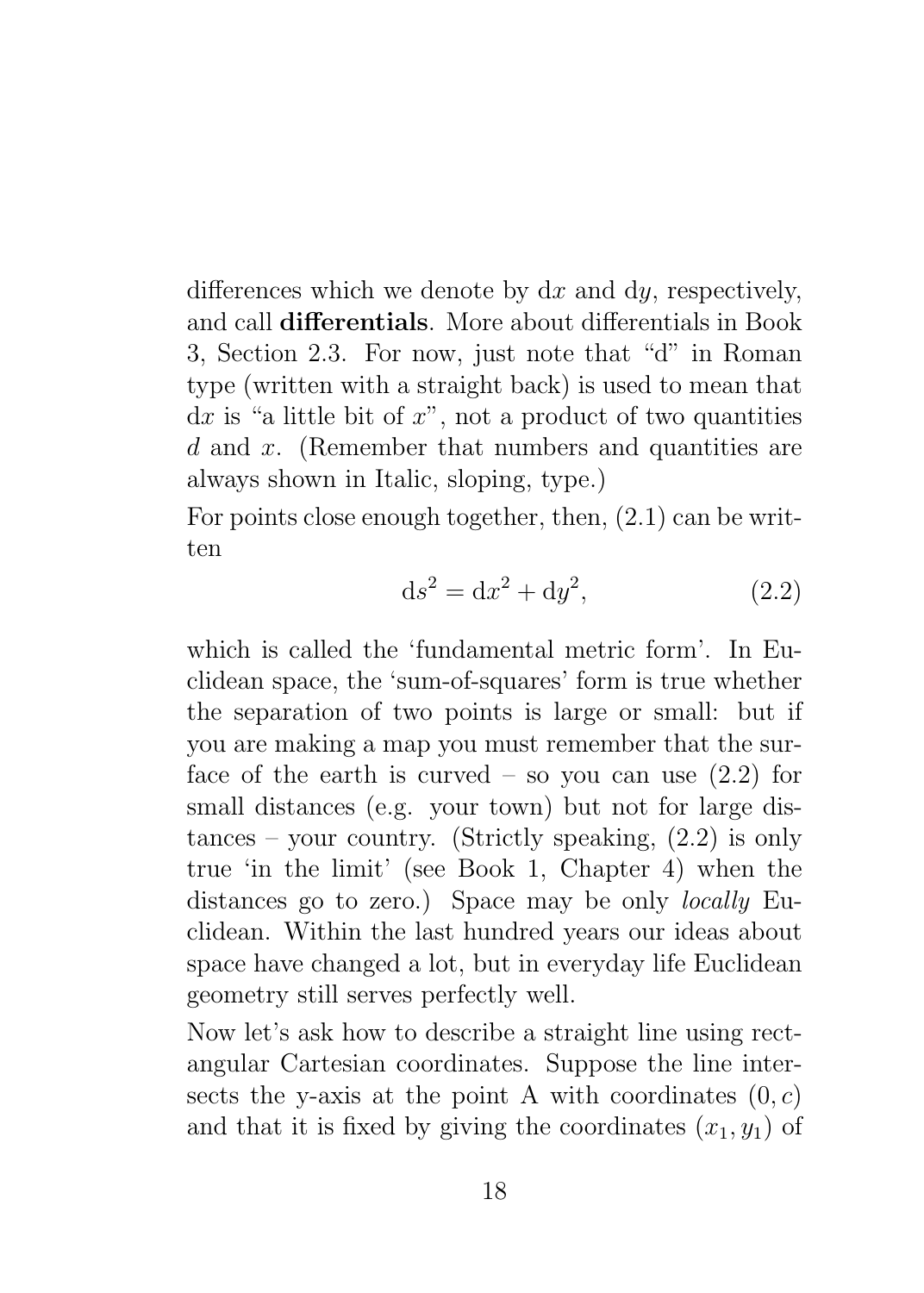just one other point, B, that lies on it (see Fig.5). The points A,B,C then define a right-angled triangle, whose sides AC and BC have lengths such that  $(BC/AC) = m$ : we say they stand in some definite ratio m, which is just a number – whatever units we use in measuring them. In terms of coordinates, this means  $y_1 - c = mx_1$ ; and it then follows that the coordinates  $(x, y)$  of any point D, on the same line, are related in a similar way:

$$
y = c + mx.\tag{2.3}
$$

To test that the new point D, with coordinates related by (2.3), does lie on the same shortest path between A and B, we can use the length formula (2.1): thus  $AB^2 = (y_1 - c)^2 + mx_1^2 = (1 + m^2)x_1^2$ ,  $AD^2 = (1 + m^2)x_2^2$ , and  $DB^2 = (1+m^2)(x_1-x)^2$ . On taking the square roots,  $AB = \sqrt{1 + m^2} x_1$ ,  $AD = \sqrt{1 + m^2} x$ ,  $DB = \sqrt{1 + m^2} x_1$  $1 + m^2(x_1 - x).$ 

From this it follows that  $AD + DB = AB$ ; but this means that the two paths, AB and ADB (i.e. A to B, passing through the new point D), both have the same length – that of the unique shortest path between A and B. When the coordinates of any point D are related by (2.3) then that point lies on the straight line through A and B.

We say that (2.3) is the 'equation of a straight line',  $m = BC/AC$  being called the **slope** of the line and  $c = OA$  being its **intercept** on the y-axis.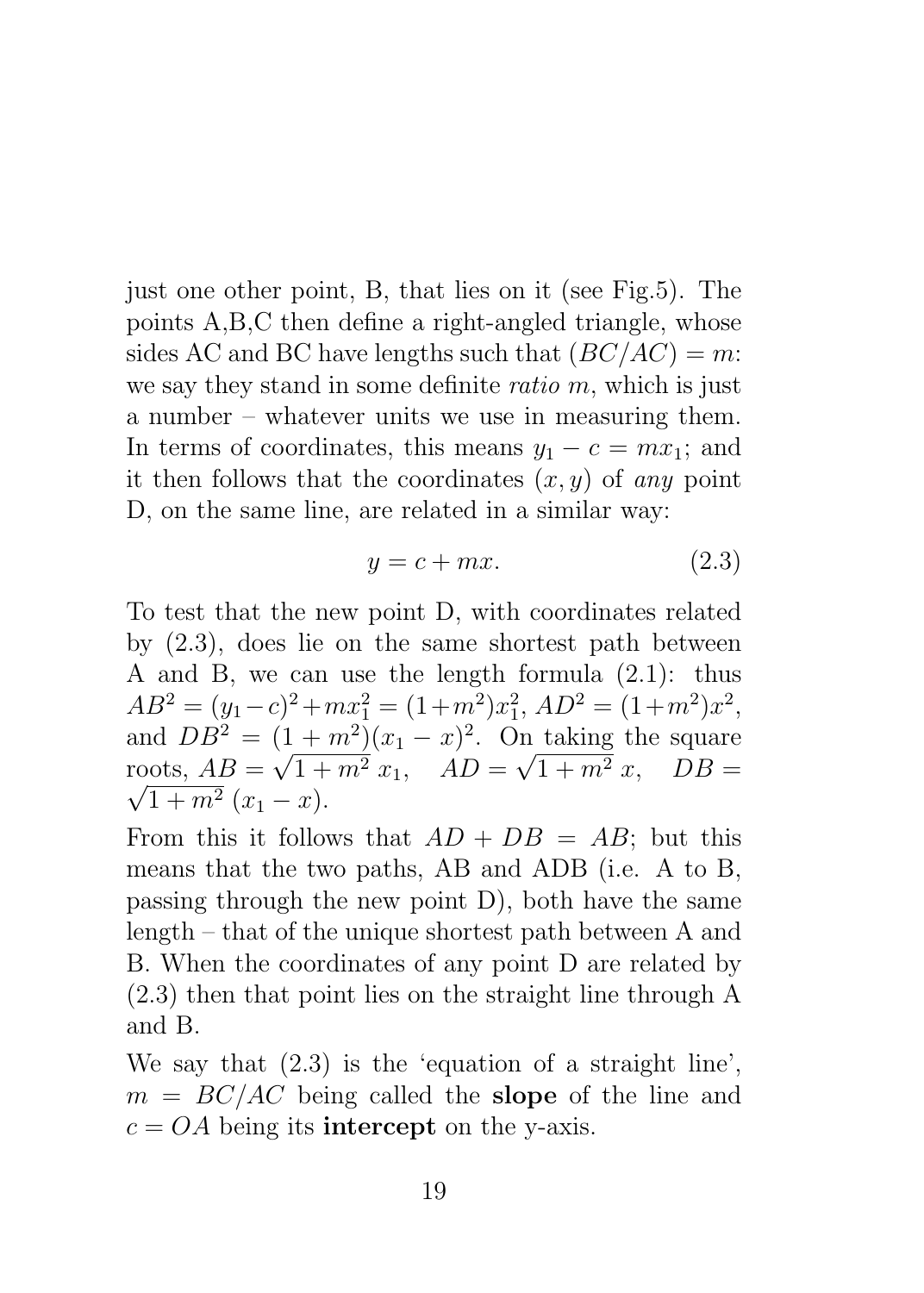

Note that equation (2.3) will describe any straight line in the plane OXY and that the proof just given does not depend on point D being between A and B: if, for example,  $x > x_1$ , Fig.5 would show D on the line extended beyond B; and a similar argument would show that B must lie on the straight line AD. But we don't have to draw a different picture for every possible case: if x, y refer to points on the left of the y-axis, or beneath the x-axis, they will simply take negative values – and, as the laws of algebra hold for any numbers, our results will always hold good.

Sometimes two lines in a plane will cross, meeting at some point P, as in Fig.6. Whether they do or not is an important question – which was the starting point for all of Euclid's great work.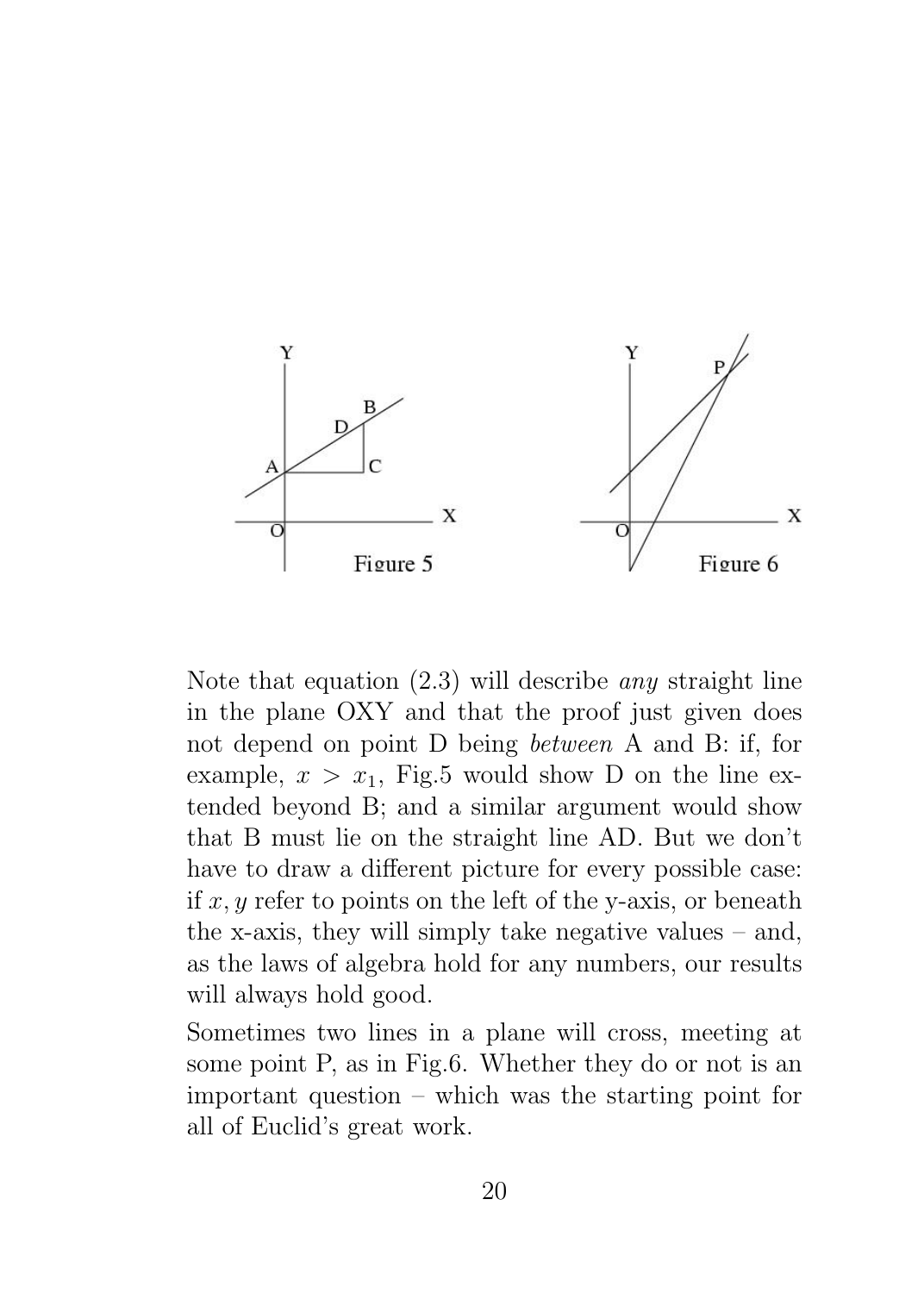### 2.3 When and where will two straight lines meet?

Let's now look again at Euclid's 'parallel axiom' – that two parallel straight lines never meet. What does it mean in algebra?

Suppose the two lines have equations like (2.3) but with different values of slope  $(m)$  and intercept  $(c)$ : let's say

$$
y = c_1 + m_1 x, \qquad y = c_2 + m_2 x. \tag{2.4}
$$

In Fig.6 two such lines cross at the point P. How can we find it? The first equation in  $(2.4)$  relates the x and y coordinates of any point on Line 1, while the second equation does the same for any point on Line 2. At a crossing point, the same values must satisfy both equations, which are then called simultaneous equations (both must hold at the same time). It is easy to find such a point in any given case: thus, if  $m_1 = 1$ ,  $m_2 = 2$ and  $c_1 = 1$ ,  $c_2 = -1$ , the values of x and y must be such that

$$
y = 1 + x \quad \text{and} \quad y = -1 + 2x,
$$

which arise by putting the numerical values in the two equations. Thus, we ask that  $1 + x = -1 + 2x$  at the crossing point; and this gives (see the Exercises in Book 1, Chapter 3)  $x = 2$ , with a related value of  $y = 1 + x =$ 3. This situation is shown in Fig.6, Point P being (2,3).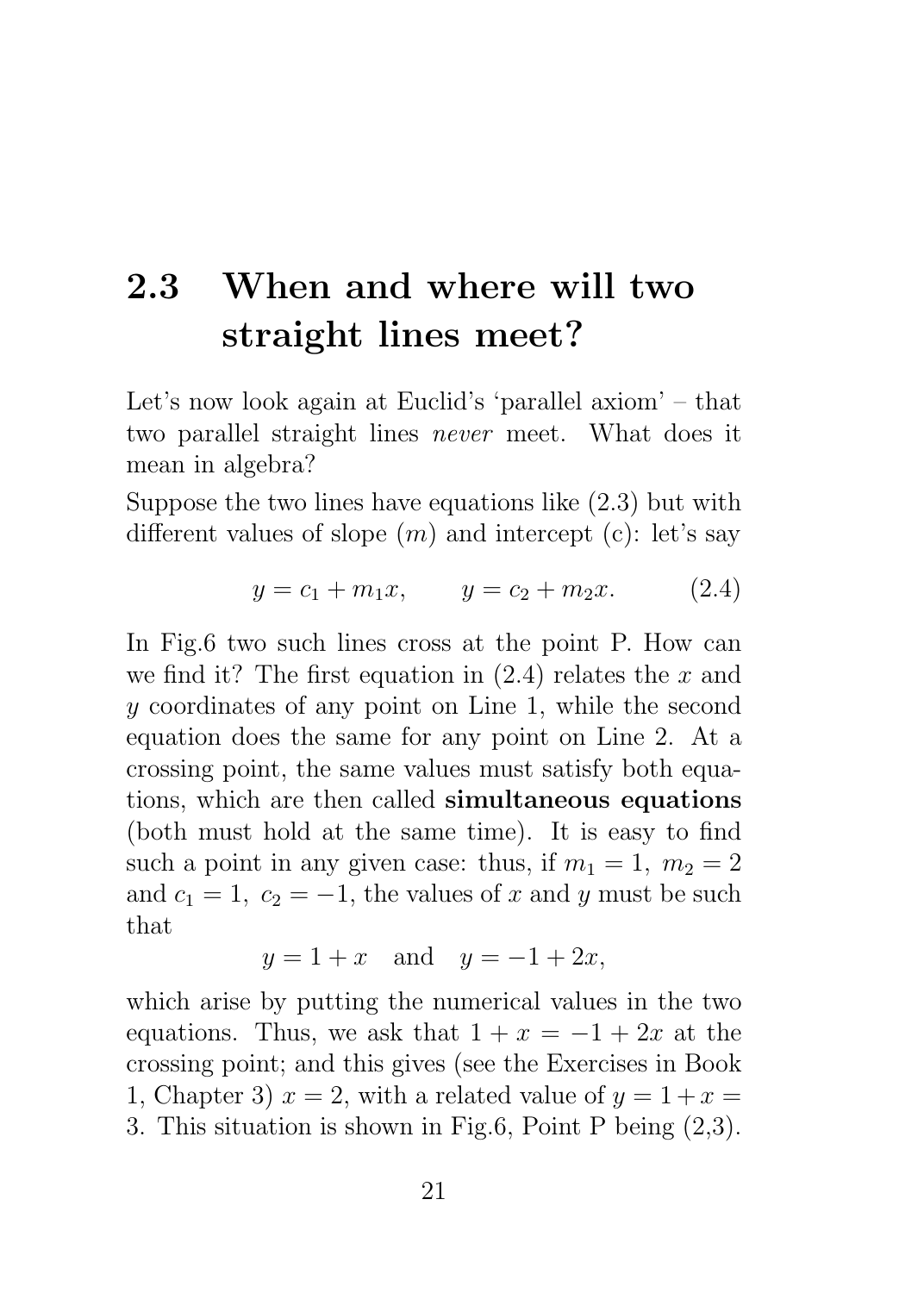If, instead, we took the second line to have the same slope  $(m_2 = 2)$  but with  $c_2 = 3$ , the result would be  $x = -2$ ,  $y = -1$ . Try to get this result by yourself. Finally, suppose the two lines have the same slope,  $m_1 =$  $m_2 = m$ . In this case  $(x, y)$  at the crossing point must

be such that

$$
y = c_1 + mx = c_2 + mx,
$$

which can be true only if  $c_1 = c_2$ , whatever the common slope of the two lines: but then the two lines would become the same (same slope and same intercept) – there would be only one! All points on either line would be 'crossing points'. As long as  $m_1 \neq m_2$  we can find a true crossing point for  $c_1 \neq c_2$ ; but as  $m_1$  and  $m_2$  become closer and closer the distance to the crossing point becomes larger and larger. This 'Point 3' can't be shown in Fig.6 – it is 'the point at infinity'!

This simple example is very important: it shows how an algebraic approach to geometry, based on the idea of distance and the metric  $(1.1)$ , can lead to general solutions of geometrical problems, without the need to draw pictures for all possible situations; and it shows that Euclid's famous axiom, that parallel lines never meet, then falls out as a first result.

Before going on, let's look at one other simple shape in  $2$ -space – the **circle** which the ancients thought was the most perfect of all shapes. It's easy enough to draw a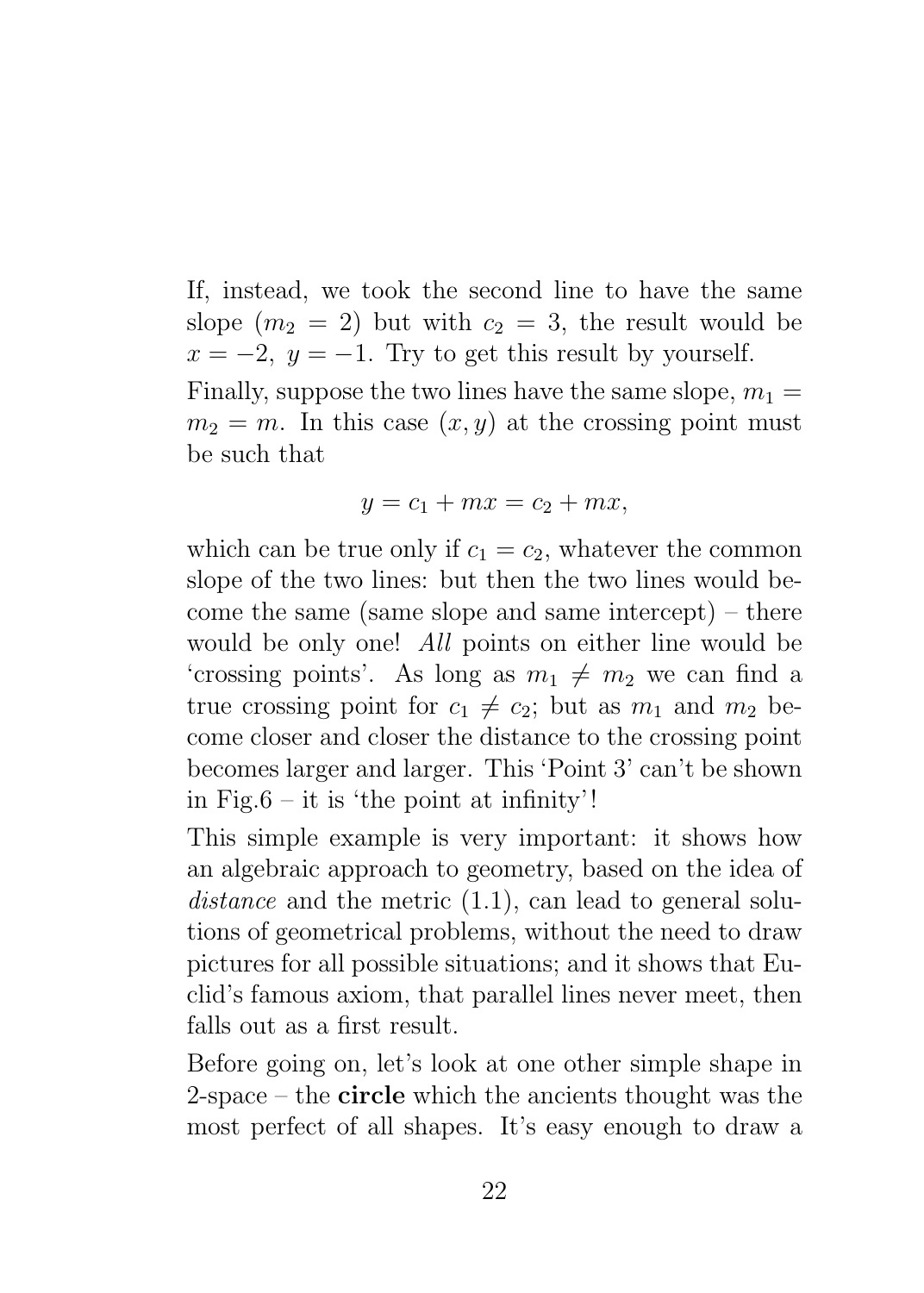perfect circle: you just hammer a peg into the ground and walk round it with some kind of marker, attached to the peg by a tightly stretched piece of string – the marker will mark out a circle! But how do you describe it in algebra?

Let's take the peg as origin O and the marker as point P, with coordinates  $x, y$ , say. Then if your string has length l, and you keep it tight, you know that the distance OP (the third side of a right-angled triangle, the other sides having lengths x and y) will always be the same – always l. But with the sum-of-squares metric this means

$$
x^2 + y^2 = l^2 = \text{constant},\tag{2.5}
$$

however x and y may change. We say this is the "equation of a circle" with its centre at the origin O; just as (2.4) was the equation of a straight line, with a given slope  $(m)$  and crossing the y-axis at a certain point  $(y = c)$ . The equation of the circle is of the 'second degree'  $(x \text{ and } y \text{ being raised to the power } 2)$ ; while that of the line is of the 'first degree' or linear. In the Exercises and in other Chapters you'll find many more examples.

#### Exercises

1) Suppose the corners of the rectangle in Fig.3 are at the points  $O(0,0), Q(3,0), P(3,4), R(0,4)$  and draw the straight line  $y = \frac{1}{2}$  $\frac{1}{2}x$ . At what point does it meet the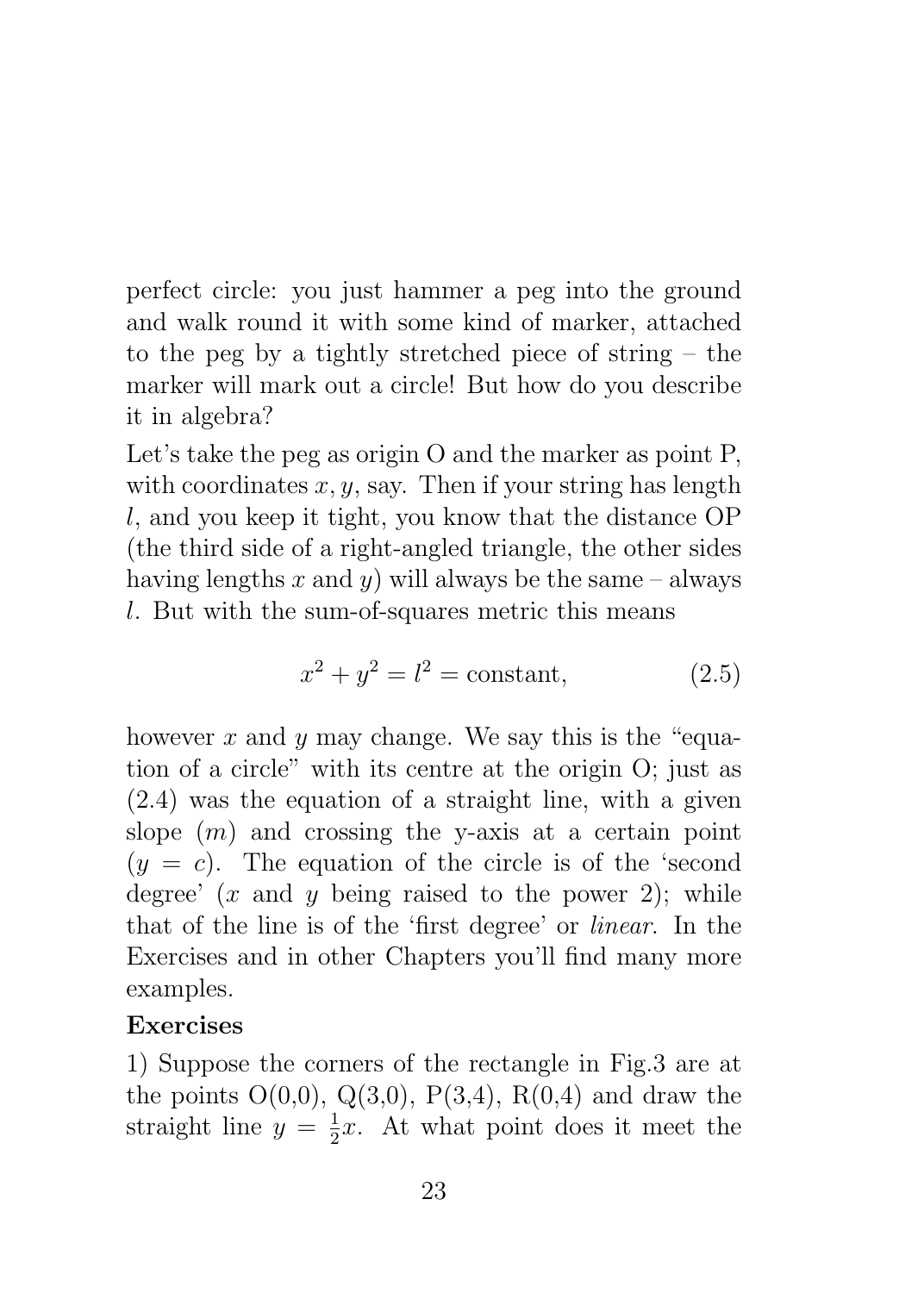side QP? (Any point on QP must have  $x = 3$ . So you only need to choose  $y$ .)

2) What happens if the line through the origin in Ex.1 is changed to  $y = 2x$ ? (The point found in Ex.1 lies between Q and P: it is an *internal* point. The new point will lie on QP extended (beyond P): it is an external point, lying outside QP.)

3) Repeat Exercises 1 and 2, using in turn the lines

$$
y = 3 - \frac{1}{2}x
$$
,  $y = 3 - 2x$ ,  $y = -3 + \frac{1}{2}x$ ,  $y = -3 + 2x$ ,

and describe your results.

4) Instead of using equation (2.3), take  $y = 2 + \frac{1}{2}x^2$ and draw the curve of  $y$  against  $x$ . The new equation describes a **parabola**. Find values of x and y that fit the equation, using, in turn, the values  $x =$  $-3, -2, -1, 0, +1, +2, +3$  and 'plot' them (i.e. mark the points in a Figure and join them by a curved line.)

Find the points where the straight lines in Ex.3 cross the parabola (you need to know how to solve a quadratic  $equation$  – see Section 5.3 of Book 1) and show your results in a Figure.

*Note* In all the Exercises  $x, y$ , etc. are represented in the Figures as distances, so each stands for a number of units; but the size of the unit doesn't matter, so it is not shown.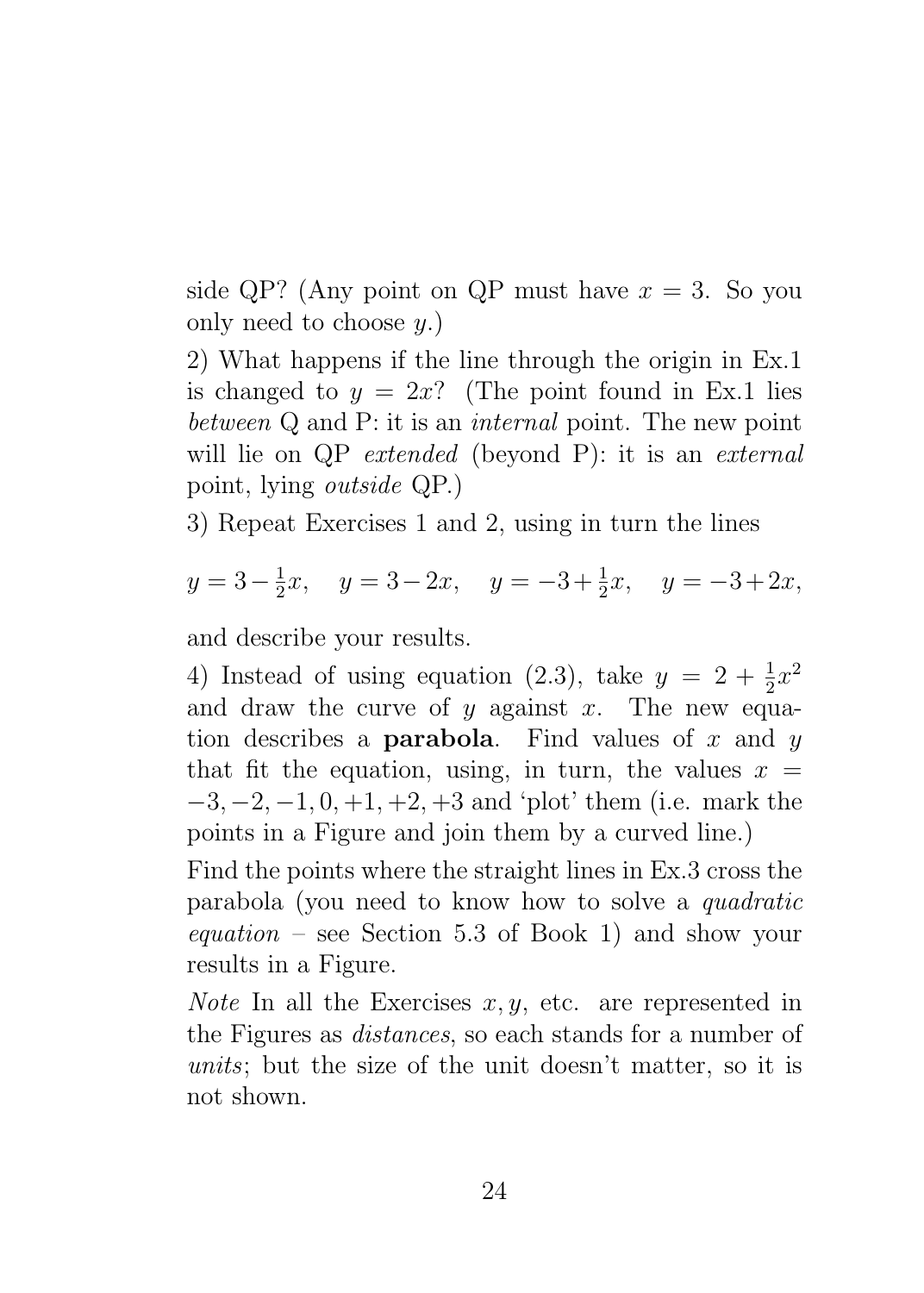## Chapter 3

### Area and angle

### 3.1 What is area?

We talked about rectangles in Section 2.1 and used them again in 2.2 in setting up the rectangular coordinates  $(x, y)$  of a point in a plane. One thing we all know about a rectangle is that it has an area: for example, if we are laying tiles to cover a rectangular shape as in Fig.7, we want to know how many will be needed – and this number measures the area. If our tiles are 20 cm square and we are covering a floor 3 m in one direction (the x direction, say) and 2 m in the y direction, then we shall need  $3 \times 5$  tiles in each row and there will be  $2 \times 5$  such rows; so we shall need  $15 \times 10$  tiles and the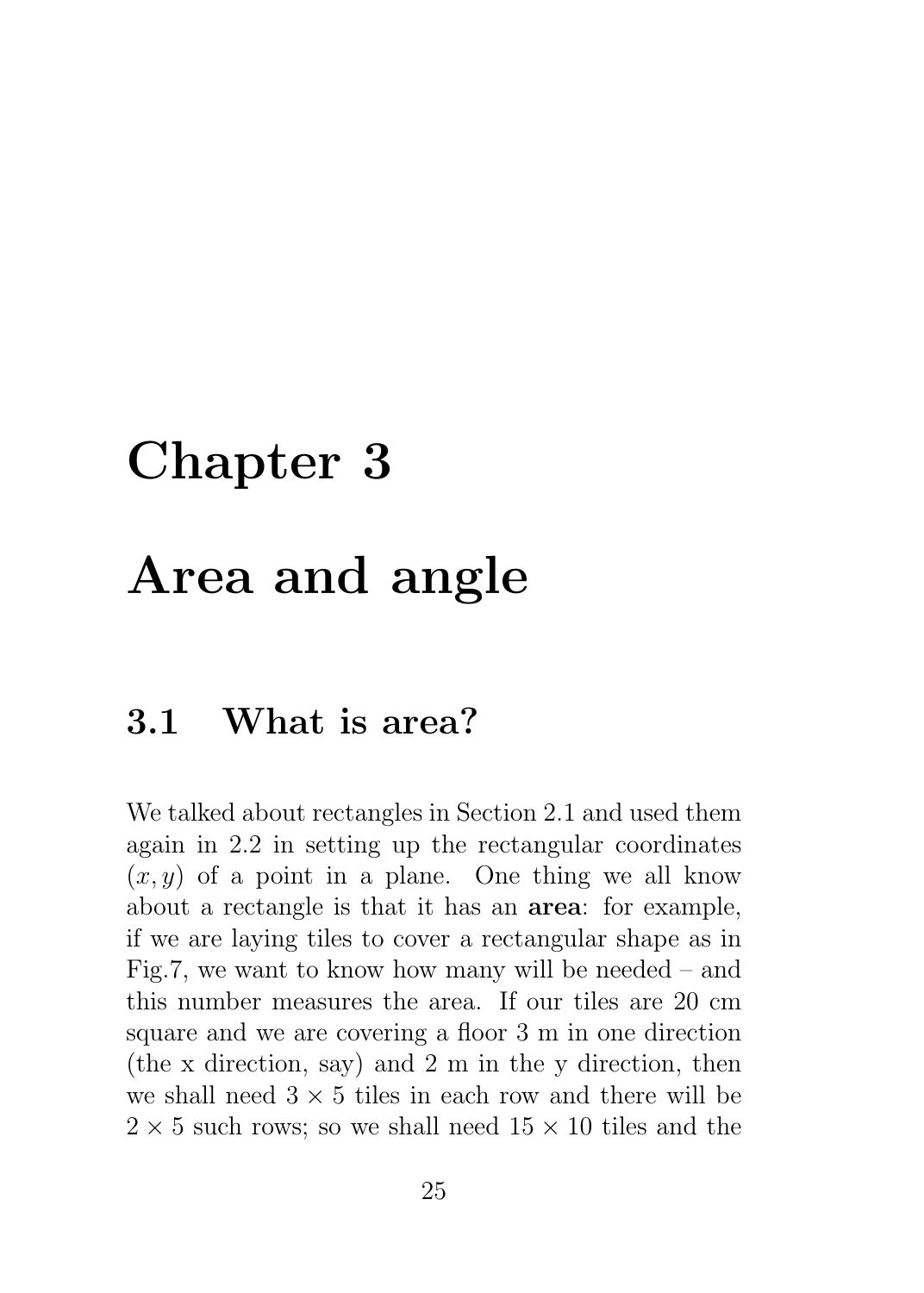

area will be 150 units, the unit being '1 tile'. This is clear from Fig.7(a).

If the lengths of the two sides are instead  $L_1$  m and  $L_2$ m we shall need  $L_1 \times L_2 \times 25$  tiles where  $L_1$  and  $L_2$  are numbers which *measure* the two lengths in metres. If we were using 'bigtiles', each being square with sides of length 1 m, then 1 bigtile would cover exactly the same area as 25 ordinary tiles; they would be equivalent in area and we could say this in the equation

1 bigtile  $= 25$  tiles, or 1 new unit  $= 25$  old units.

Now we know already, from Section 1.1, that the measure of a quantity depends on the unit we are using: if we take a new unit  $k$  times as big as the old unit, then the number which measures the quantity will become  $k$ times smaller. So in this example the area of the room will be  $A = 150$  tiles  $= (150/25)$  bigtiles, the 6 bigtiles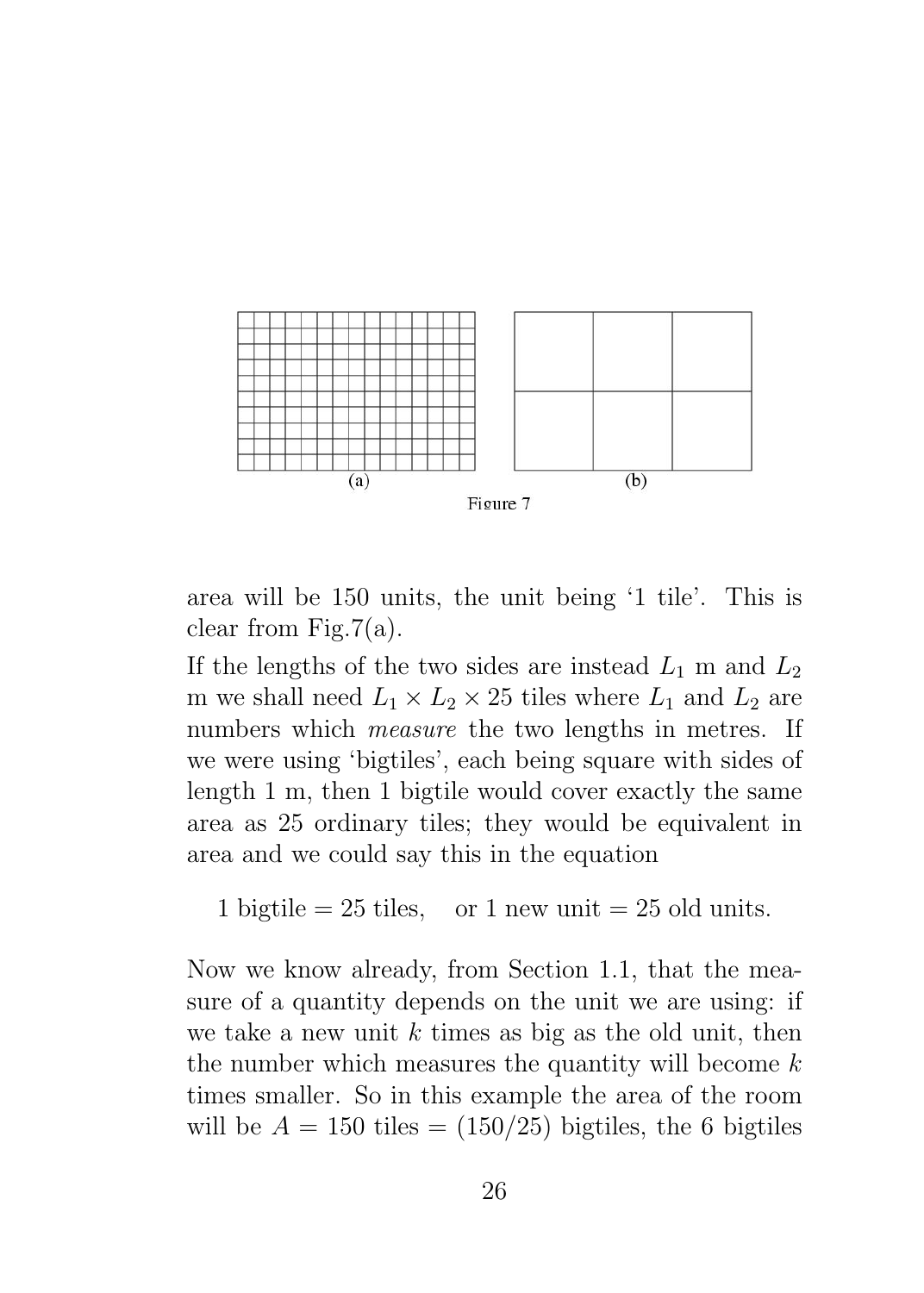corresponding to the area in 'square metres' of the 3 m  $\times$  2 m rectangle. This is shown in Fig.7(b): 6 bigtiles just fit.

With the metre as the standard unit of length we see that the unit of *area* is  $1 \text{ m}^2$ . So if the unit of *length* is multiplied by  $k$ , the measure of length will be divided by  $k$ ; but the unit of *area* will be multiplied by  $k^2$  and the measure of area will be divided by  $k^2$ . We usually say that area has the "dimensions of length squared" or, in symbols,  $[\text{area}] = L^2$  (read as "the dimensions of area are el squared"). When we use symbols to stand for quantities we must always be careful to get the units right as soon as we use numbers to measure them!

The rectangle is a particular 'shape' with certain properties, like its area and the length of a side (i.e. the distance between two neighbouring corners). If we move it to another position in space, such properties do not change – they belong to the object. An important thing about the metric axiom (2.2) is that it means all distances will be left unchanged, or invariant, when we move an object without bending it or cutting it – an operation which is called a transformation. From this fact we can find the areas of other shapes. Two are specially important; the triangle  $\Delta$ , which has only three sides, and the circle  $\bigcap$ , which has one continuous side (called its perimeter) at a fixed distance from its centre.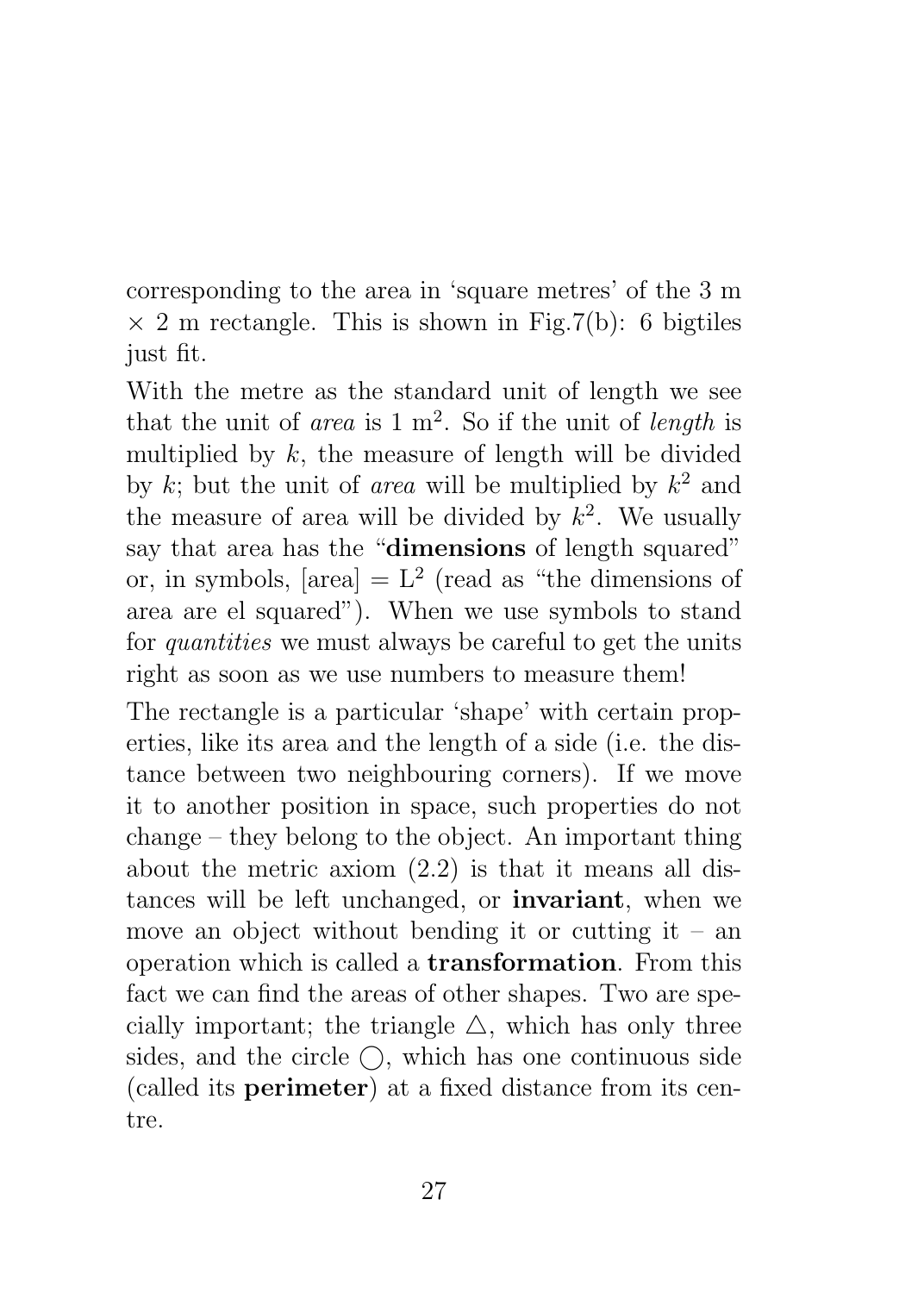

The area of a triangle follows easily from that of a rectangle: for a diagonal line divides the rectangle into two halves, each with the same area because each could be transformed into the other (as in Fig.8) without change of shape. To do this, think of the y-axis as a 'hinge' and turn the shaded half of the rectangle over (like a door); and then put the two halves together again, by sliding them in the plane until you get the 'equilateral triangle' (two sides equal). The base of the triangle is twice the bottom side of the rectangle; and its vertical height is the same as that of the rectangle. But the area of the triangle is still that of the original rectangle. So we get the simple formula

Area of triangle = 
$$
\frac{1}{2}
$$
 base × vertical height. (3.1)

An interesting thing about this result is that it still holds good even when the top, or vertex, of the triangle is pushed over to one side as in Fig.9. This must be so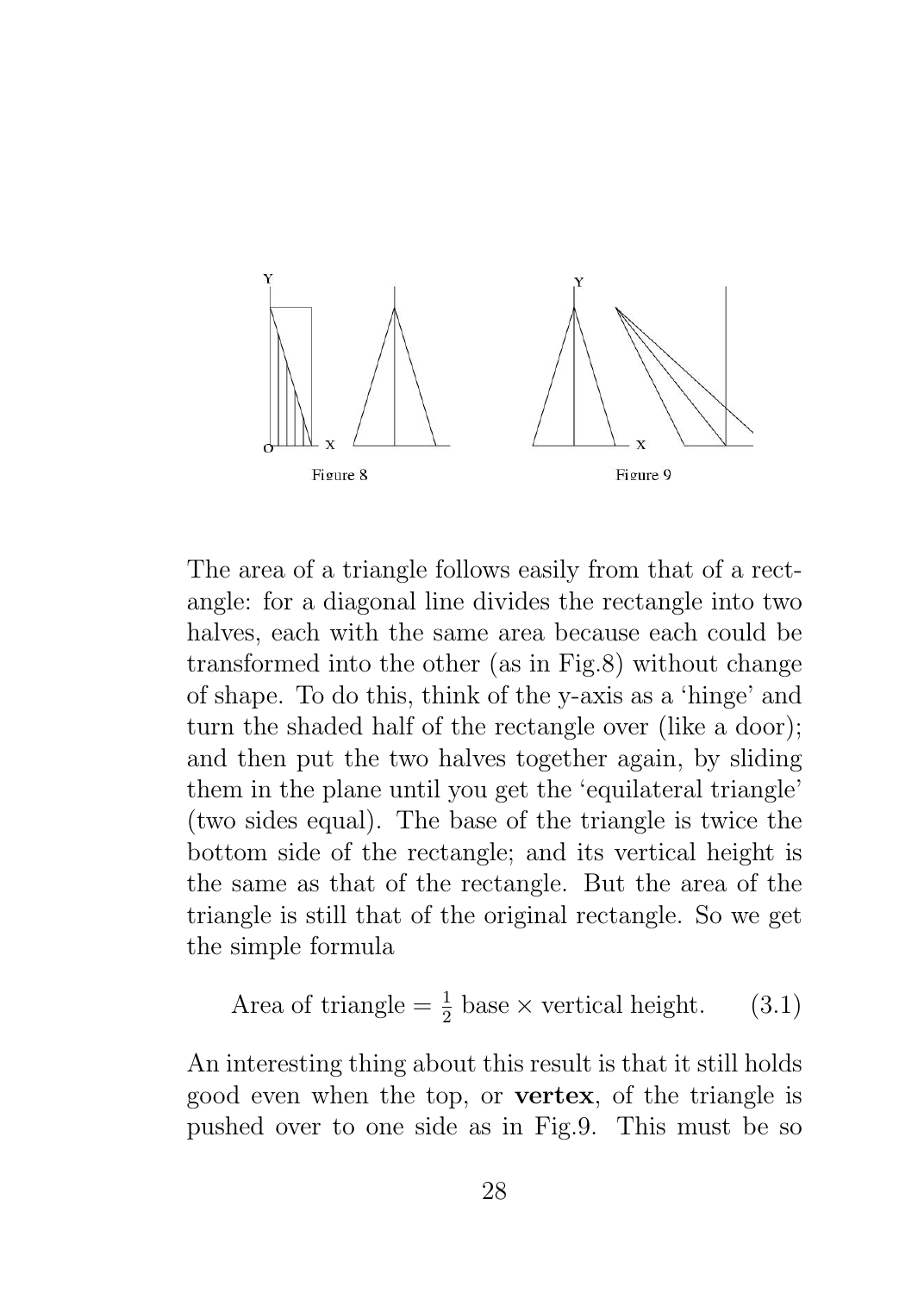because if you imagine each horizontal strip to be filled with tiny squares (elements of area), slide each one sideways, and then count the elements in all strips, the total number cannot have changed. So both the triangles shown in Fig.9 will have the same area, given by (3.1).

The area of a circle is not quite so easy to find, but the problem was solved by Archimedes (another of the ancient Greeks), who used a very clever method. He noted that a circle could be filled, nearly but not quite, by putting inside it a shape (called a **polygon**) with  $N$ sides, as in Fig.10 for  $N=4$ , and that each side formed the base of a triangle with its vertex at the centre. Then, by making N bigger and bigger, he could find polygons whose areas would come closer and closer to the area of the circle.

For a circle of unit radius,  $r = 1$ , the first (very rough) approximation was the area of the square, with  $A_4 =$  $4 \times (\frac{1}{2})$  $(\frac{1}{2}r^2) = 2$ , as follows from Fig.10. But Archimedes was then able to show that the polygon with  $2N$  sides, instead of N, had an area  $A_{2N}$  given by the formula

$$
A_{2N} = \frac{N}{2} \sqrt{2 - 2\sqrt{1 - \left(\frac{2A_N}{N}\right)^2}}.
$$
 (3.2)

Using this formula (and given that  $\sqrt{2} \approx 1.414214$ ) you can easily get the area  $A_8$  of the 8-sided polygon (shown, in part, by the broken lines in Fig.10) in terms of  $A_4$ : it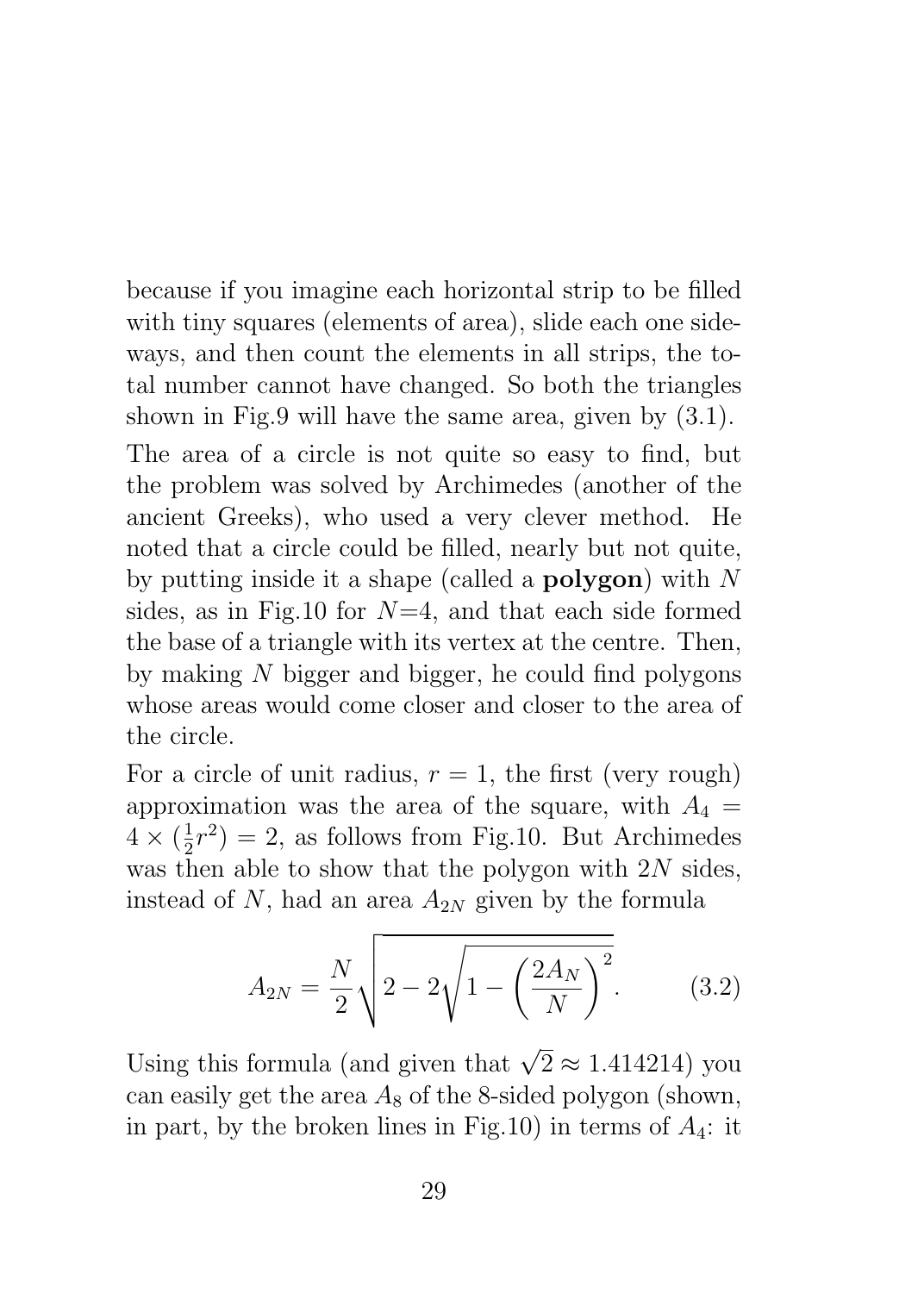

will be

$$
A_8 = 2\sqrt{(2 - 2\sqrt{(1 - 1^2)})} = 2\sqrt{2} \approx 2.828427.
$$

– compared with the first approximation  $A_4 = 2$ . If you go on (you'll need a calculator!) you will find  $A_{16} \approx 3.061468$  and if you go on long enough you will find something very close to 3.141593. This is a good approximation to the number, always denoted by the Greek letter  $\pi$  ('pi'), which is the **limit** of a series (Book 1, Section 5.1): it is the area of a circle of radius  $r = 1$ . If you want to go to a circle whose radius is measured by r instead of 1, it's enough to remember that  $[A]=L^2$  – so that when a length is multiplied by  $r$  the area will be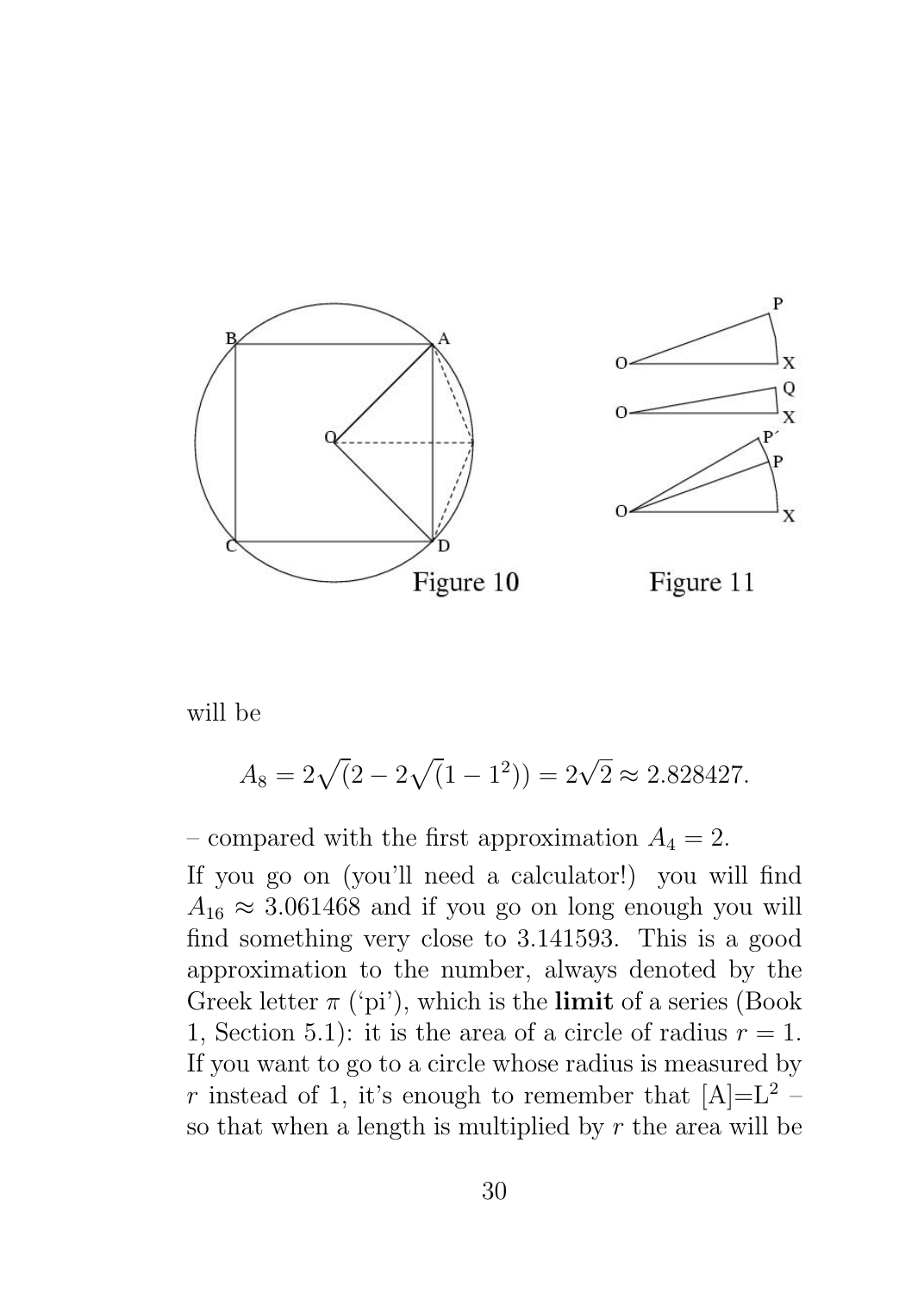multiplied by  $r^2$ . This gives us the important formula

Area of a circle of radius  $r = \pi r^2$   $(\pi \approx 3.141593)$ , (3.3)

which we'll need right away in defining angle.

### 3.2 How to measure angles

How can we measure the 'angle' between two intersecting straight lines when they are neither perpendicular nor parallel – when they simply 'point in different directions'. The slope m of a line is one such number, for it fixes the direction of the line AB in Fig.5 relative to AC, which is parallel to the x-axis. We say that AB 'makes an angle' with AC and call  $m (= BC/AC)$  the **tangent** of the angle. This ratio is obtained easily for any pair of lines by dropping a perpendicular from a point on one of them to the other; and it also follows easily that it does not matter which line is taken first. Two other ratios,  $BC/AB$  and  $AC/AB$ , also give a simple arithmetic measure of the same angle: they are called, respectively, the sine and the cosine of the angle. There is, however, a single number which gives a more convenient measure of the angle – 'circular measure', since it relates directly to the circle. To get this we must think about combining angles.

Just as two points define a linear displacement which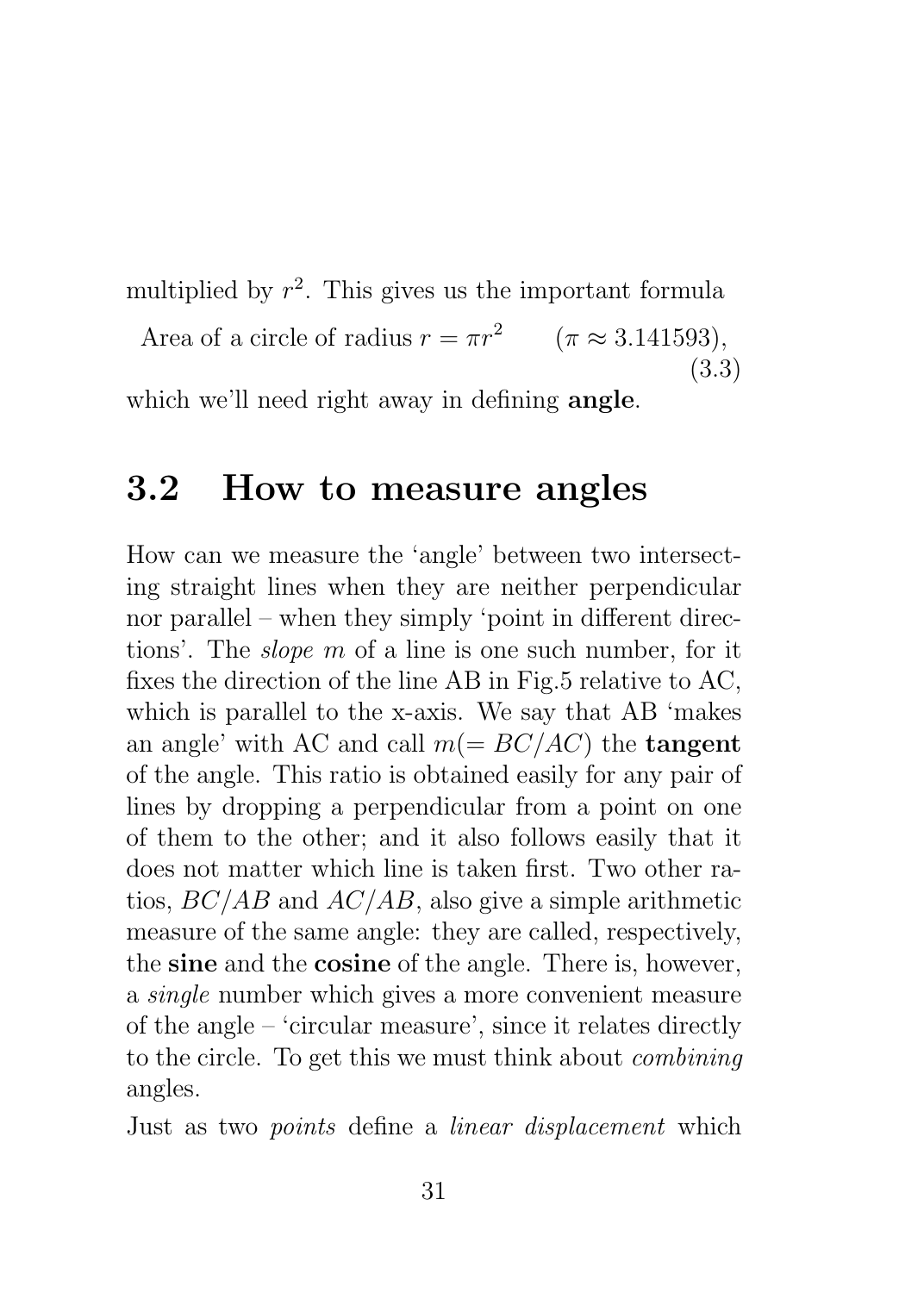brings the first into coincidence with the second; two straight lines, with one point in common, define an angular displacement, or a rotation, which brings the first into coincidence with the second. The rotation angle is given a sign, positive (for anti-clockwise rotation) or negative (for clockwise) – for rotations in the two opposite senses are clearly different. Just as two linear displacements are called equal if their initial and final points can be put in coincidence (by sliding them about in the plane), we call two angular displacements equal if their initial and final lines can be brought into coincidence. And just as two linear displacements can be combined by making the end point of one the starting point of the next, we can combine two angular displacements by making the end line of one the starting line of the next. These ideas will be clear on looking at Fig.11. Angles are named by giving three letters: the first is the end point of the initial line; the last is the end point after rotation; and the middle letter is the point that stays fixed. The sum of the angles XOP and XOQ is the angle XOP', obtained by taking OP as the starting line for the second angle, POP', which is made equal to XOQ.

After saying what we mean by 'combination' and 'equality' of angles, we look for an 'identity' (in the algebra of rotations) and the 'inverse' of any angle, ideas which are old friends from Book 1. The 'identity' is now "don't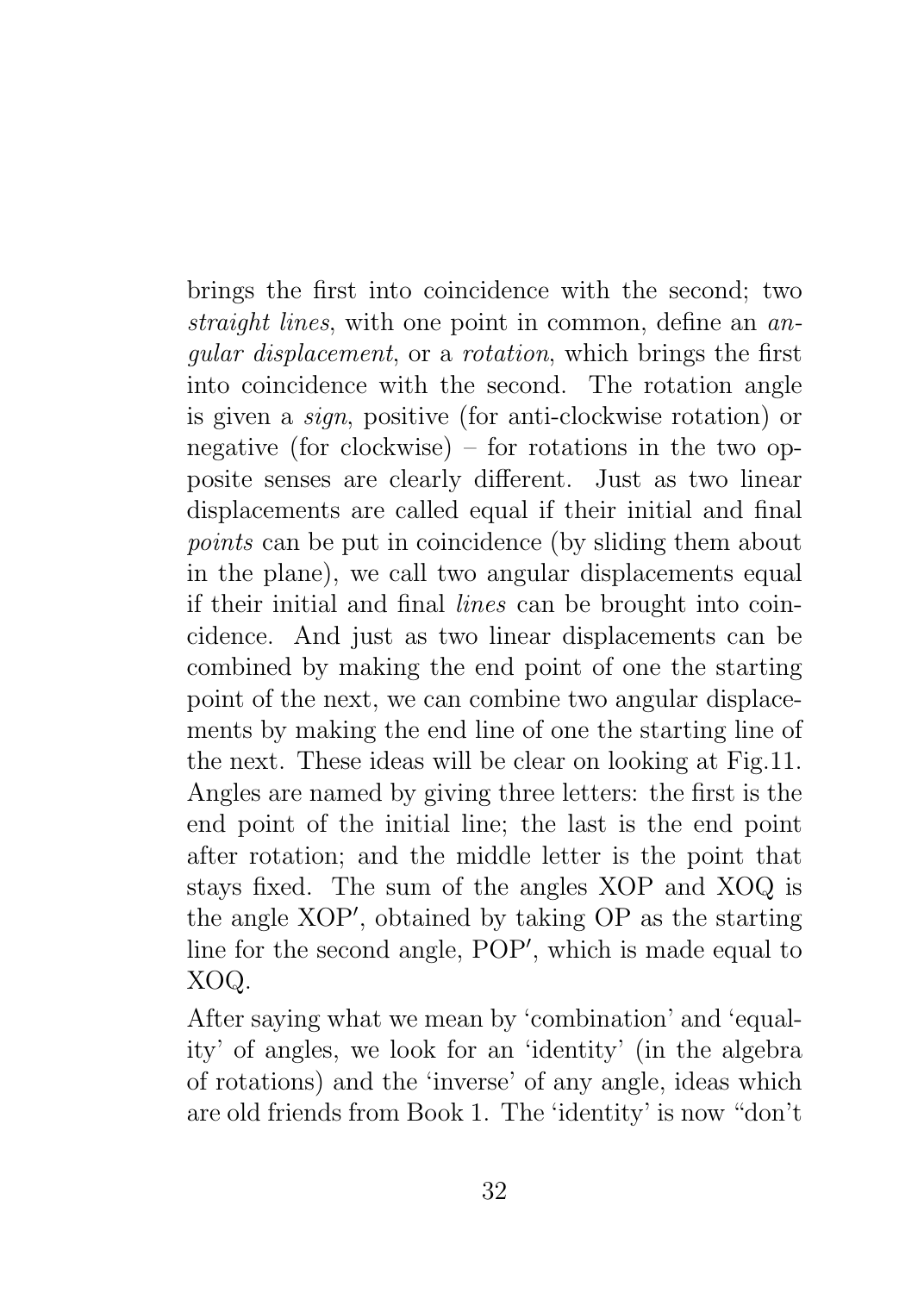do anything at all (or rotate the initial line through an angle zero)"; and the 'inverse' of an angle is obtained simply by changing the *sense* of the rotation  $-\text{clock}$ wise rotation followed by anti-clockwise rotation of the same amount is equal to no rotation at all! If we write R for a positive rotation and  $R^{-1}$  for its inverse (negative rotation). this means

$$
RR^{-1} = R^{-1}R = I.
$$

Next we must agree on how to measure angles. There is a 'practical' method, based on the fact that rotation of the line OP (a 'vector' pointing from O to P), through a complete circle around the point O, defines a special angle: let's call it 1 'turn'. The 'degree' is a small angle, such that  $360 \text{ degrees} = 1 \text{ turn}$ ; and the angle between two lines in a plane can therefore be measured by a number (of degrees) lying between 0 and 360. Angles, unlike distances (which can be as big as you like), are thus *bounded* – since we can't tell the difference between angles that differ only by 360 degrees (or any multiple of 360). This doesn't mean that angular displacement is bounded: we all know that, in turning a screw, for example, every turn (rotation through 360 degrees) is important; and it can be repeated again and again to get bigger and bigger rotation angles. It is only the angle between two lines in a plane that is bounded: in the case of a screw, rotation has an effect outside the plane and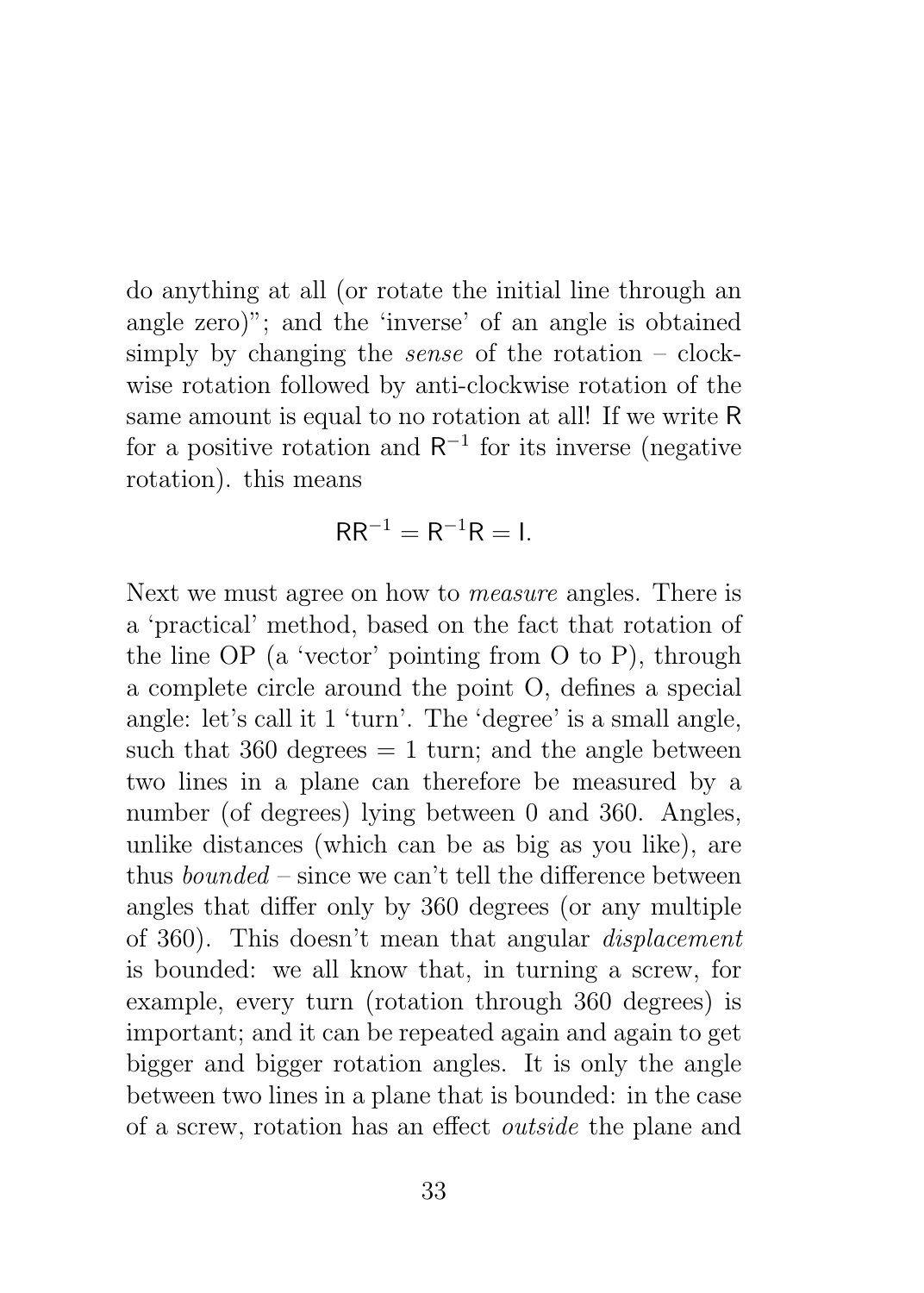it is then useful to talk about rotations through angles greater than 360 degrees.

A more fundamental way of measuring angles follows from the equation (3.3) for the area of a circle. If we use  $\theta$  to denote the angle XOP in Fig.11 (angles are usually named using Greek letters and  $\theta$  is called 'theta'), then the 'circular measure' of  $\theta$  is the ratio of two lengths:  $\theta = \arctan \theta$ , where 'arc' is the length of the part of the circle between point P and the x axis. This is a pure number, not depending on the unit of length, and gets as close as we wish to  $\tan \theta$  and  $\sin \theta$  as the angle becomes smaller and smaller. To find this number we write  $(3.3)$ in another form. The area of the whole circle  $(A)$  is the sum of the areas of a huge number of tiny triangles, each one with a small area  $a \approx \frac{1}{2}$  $\frac{1}{2}$ arc × radius: so we find  $A=\frac{1}{2}$  $\frac{1}{2}$ (whole arc)  $\times$  radius where 'whole arc' means the sum of all the tiny arcs, one for each triangle, as we go round the perimeter of the whole circle. The length of this arc is the circumference of the circle. So what we have shown is that  $A=\frac{1}{2}$  $\frac{1}{2}$ (Circumference  $\times$  radius, and from (3.3) this gives the final result

Circumference of a circle =  $2 \times$  Area  $\div$  radius =  $2\pi r$ . (3.4) Since the circumference is the 'whole arc', which is  $\Theta \times r$ 

(where Θ denotes the whole angle turned through in going all round the circle), we can write  $\Theta = 2\pi$  radians. Here, the radian is the 'natural unit' of angle and since,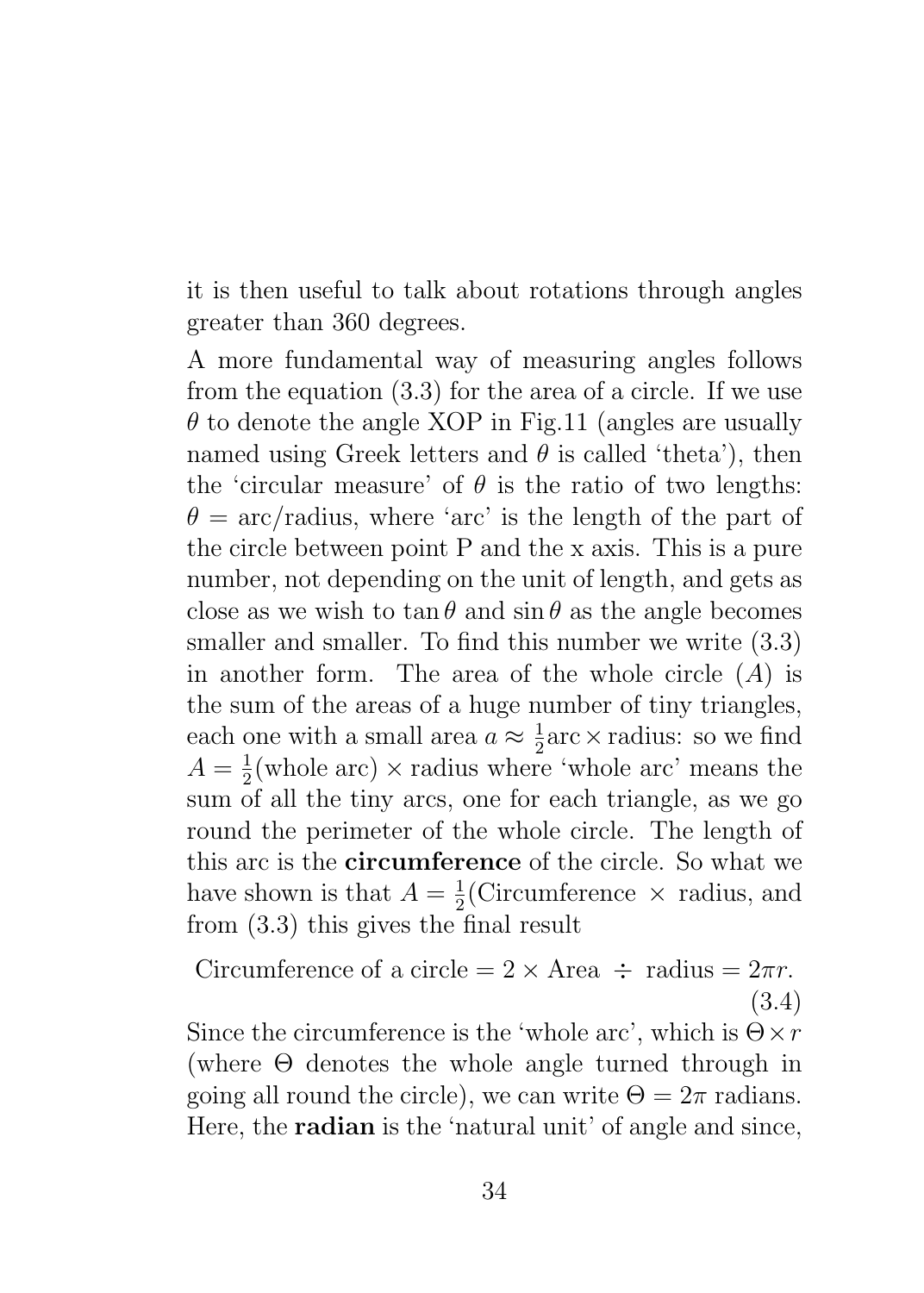in terms of 'degrees'  $2\pi$  radians = 360 degrees, it follows from  $(3.3)$ , that

$$
1 \text{ radian } \approx 57.3 \text{ degrees.} \tag{3.5}
$$

Usually, however, it is better to use radian measure: for example, two lines are perpendicular when the angle between them is  $\pi/2$  and this does not depend on defining the 'degree'.

#### More on Euclid

Most of Euclid's work was on plane figures (shapes such as triangles and rectangles that lie in a plane). There's so much of it that it would fill a whole book, so we just give one or two definitions and key results to start things off:

- Two angles like A and B in Fig.  $12(a)$ , whose sum is  $\pi$ , are called *complementary*; each is the *com*plement of the other – together they complete the angle  $\pi$ . When the angles describe rotations of the arrow, about the fixed point O, the rotation A followed by B is the rotation  $A+B=\pi$ , which turns the arrow round and makes it point the other way.
- When two straight lines cross, as in Fig.  $12(b)$ , they make two pairs of complementary angles A, B and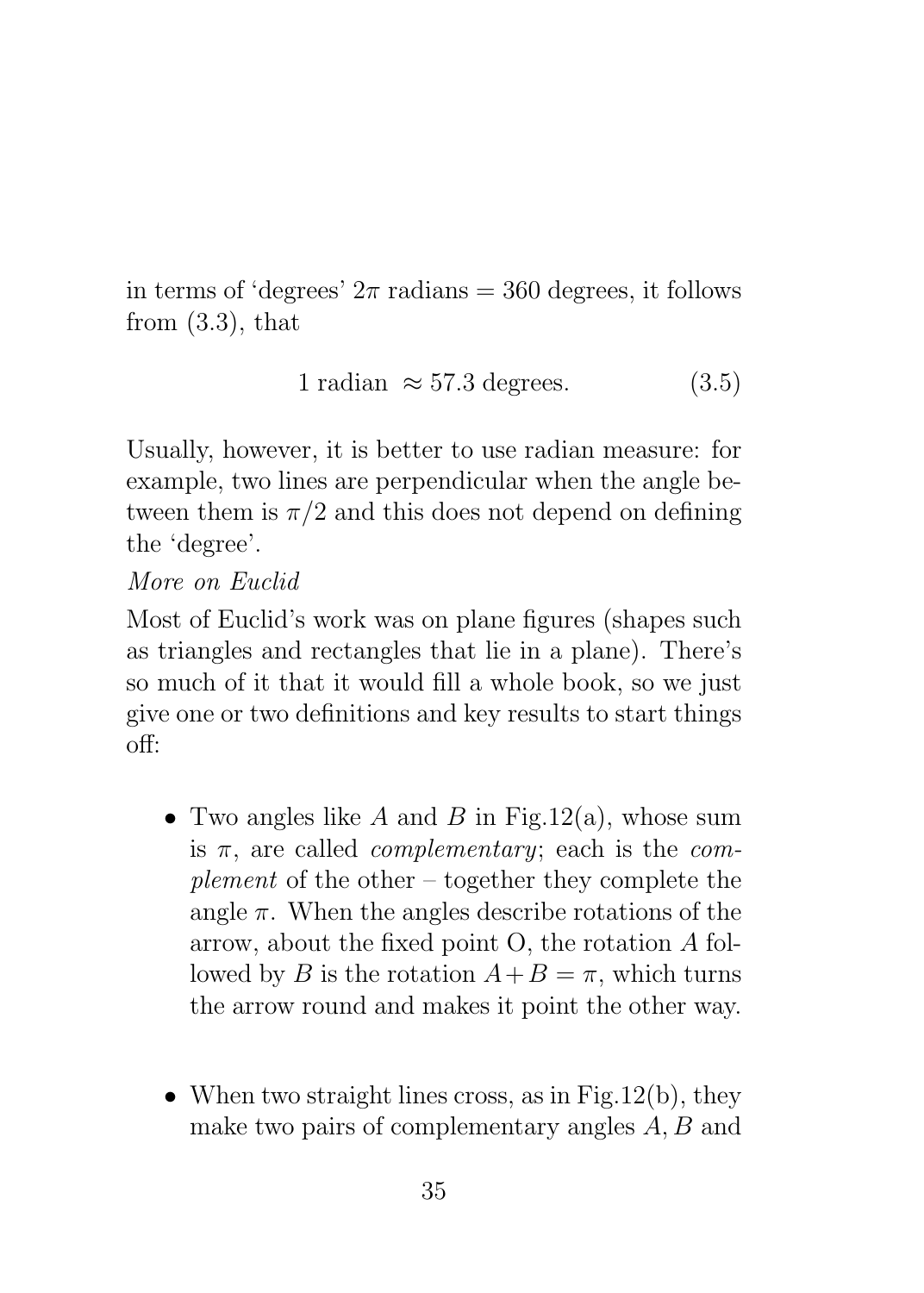

Figure 12

 $A', B'$ . If we make a half-turn of the whole picture, around the crossing point, A goes into  $A'$ and  $B$  into  $B'$ , but the angle  $A$  is unchanged by the operation: so  $A' = A$  and similarly  $B' = B$ – 'opposite' angles are equal. So when two lines cross they make two pairs of equal angles; and the different angles  $(A \text{ and } B)$  are *complementary*.

• When a straight line crosses two parallel lines, as in Fig.12 $(c)$ , it makes two other pairs of equal angles  $A' = A$  and  $B' = B$ ; for sliding the picture so as to send A into  $A'$  and B into  $B'$  is another transfomation (see Section 3.1) that does not change the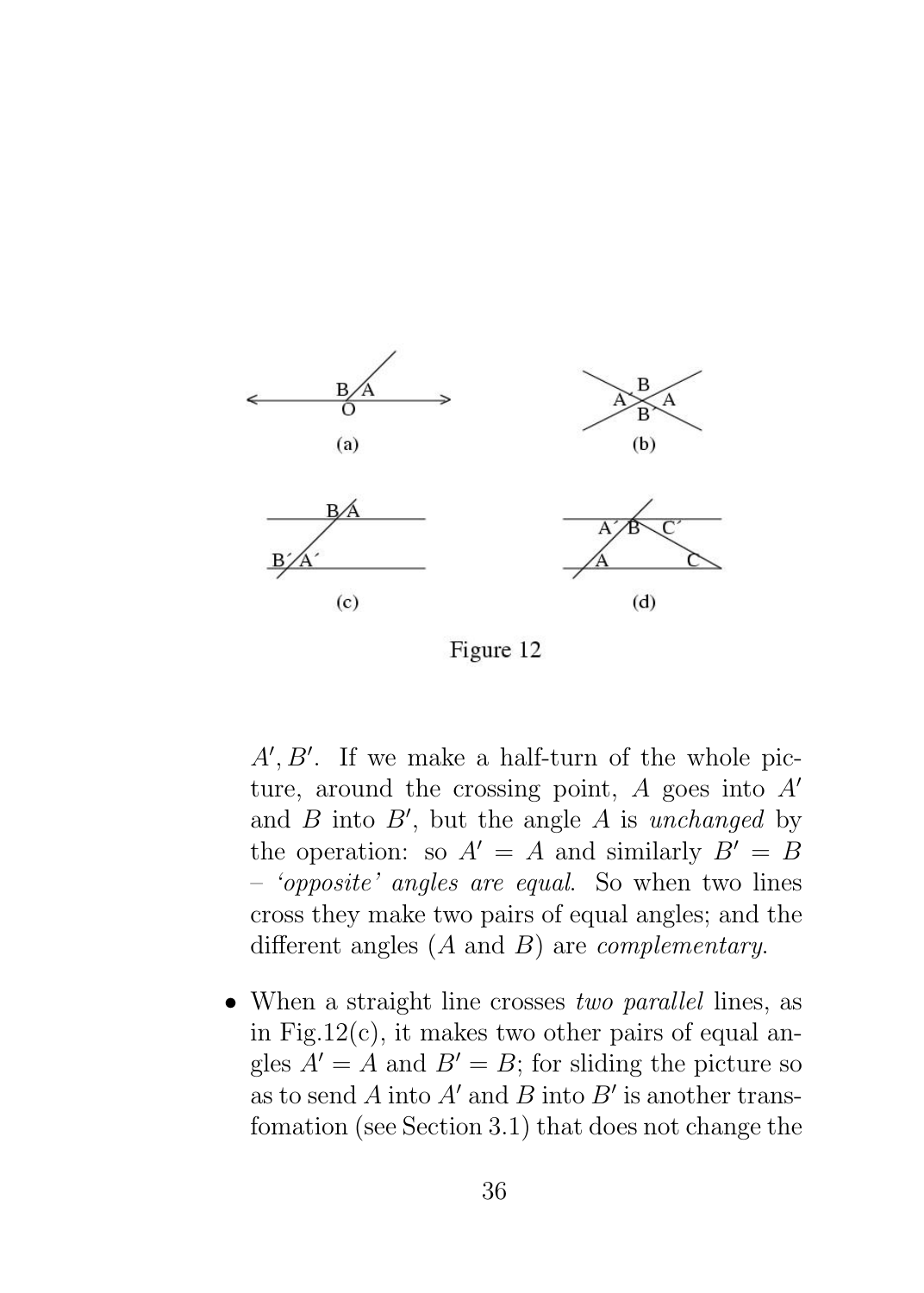angles. Such pairs of angles are called 'alternate'.

• By adding another straight line to the last picture  $(Fig.12(c))$  we make a triangle  $(Fig.12(d))$  with three 'internal' angles, here called A, B, C. Now, from the last two results,  $A'$  (being opposite to the angle alternate to  $A$ ) is equal to  $A$  and similarly  $C' = C$ . Also the sum of  $A' (= A)$ , B, and  $C' (= C)$ is the angle  $\pi$  in Fig. 12(a). It follows that the sum of the angles inside any plane triangle is  $\pi$  radians (i.e. 180 degrees or two right angles).

Euclid and his school proved a great number of other results of this kind, each one following from those already obtained. All these theorems were numbered and collected and can still be found in any textbook of geometry.

Note: The next Chapter contains difficult things, usually done only at university, but also much that you will understand. Look at it just to see how many different ideas come together. Then come back to it when you're ready – perhaps a year from now!

### Exercises

1) Look at Figs.9,10 and then calculate the area of the 8 sided polygon, part of which is shown by the broken lines in Fig.10. Check that your result agrees with equation  $(3.2)$  when you put  $N = 4$ . (The polygon holds 2N)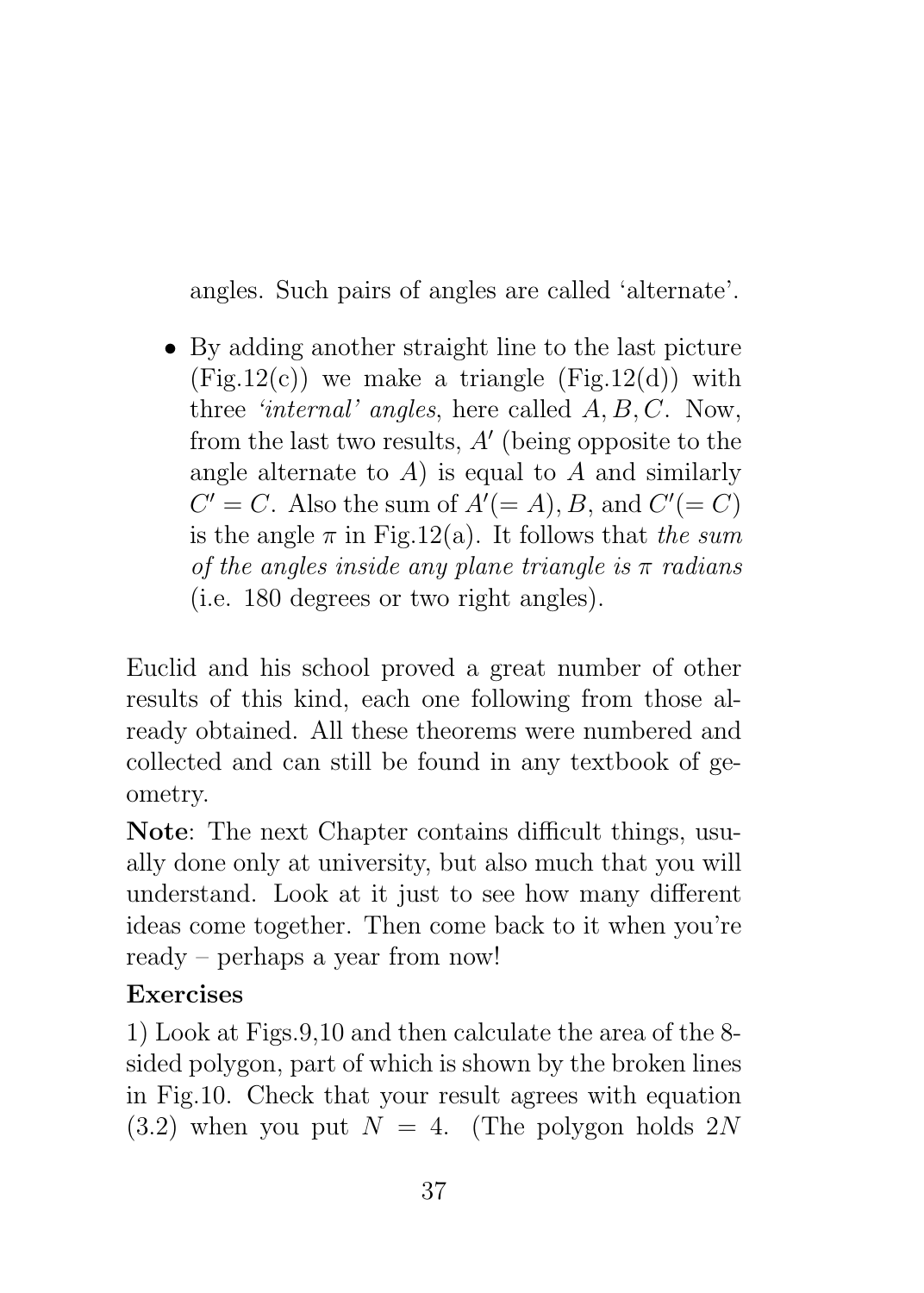triangles, all with the same area. Find the base and the vertical height of each of them, taking the circle to have unit radius.)

2) Express all the angles in Fig.10 both in degrees and in radians.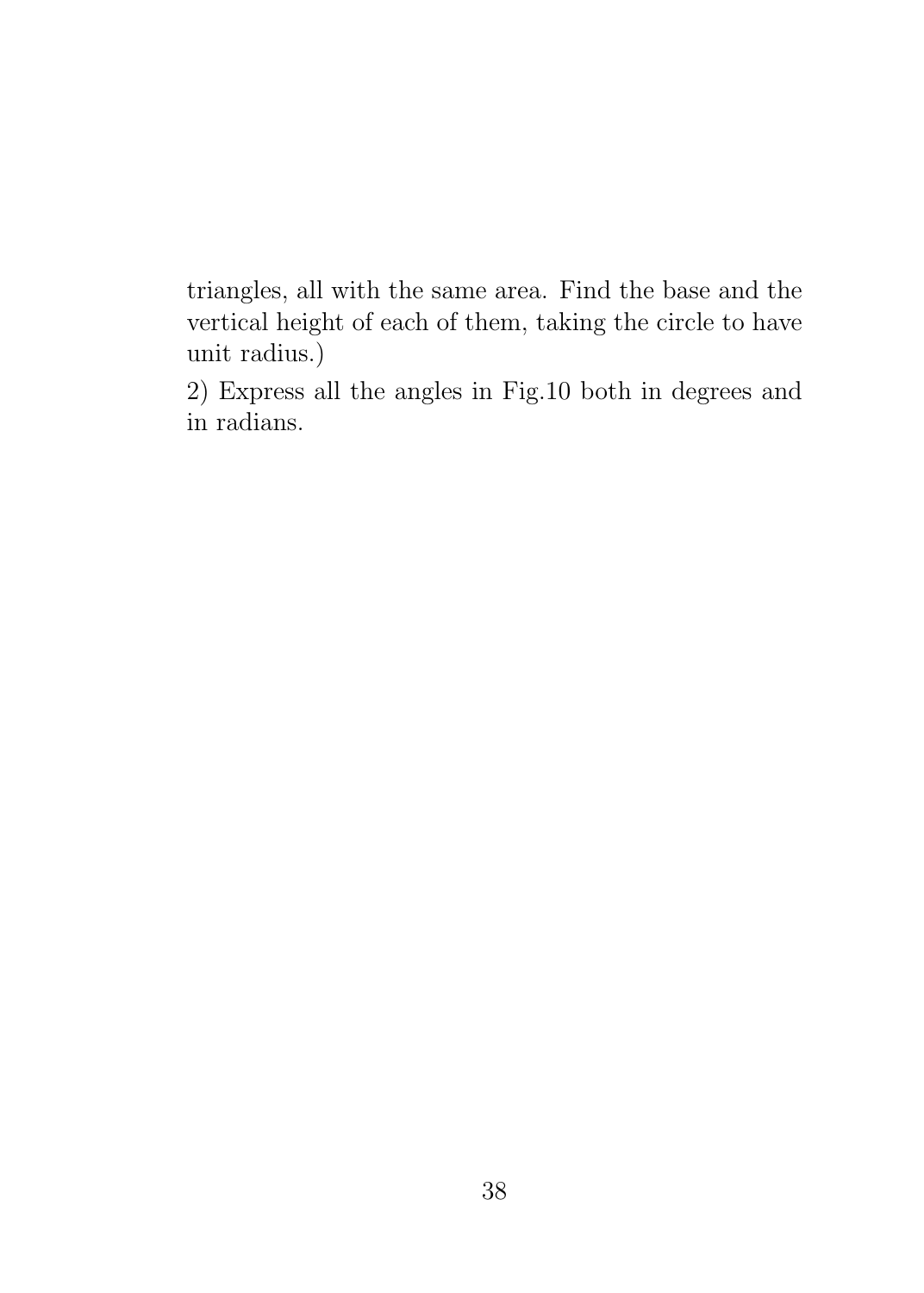# Chapter 4 Rotations: bits and pieces

One of the great things about mathematics is that it contains so many 'bits and pieces' which, again and again, can be put together like bricks, in building up new ideas and theories. These small pieces are so useful that, once understood, they are never forgotten. In talking about angles and rotations we need to use vectors (Book 1, Section 3.2); the laws of indices (Book 1, Section 4.2); the exponential series (Book 1, Section 5.1); complex numbers (Book 1, Section 5.2); and the idea of rotation as an operator (as in Book 1, Section 6.1).

Let's start with a **vector** pointing from the origin O to any point P, as in Fig.13. In a rotation around O, any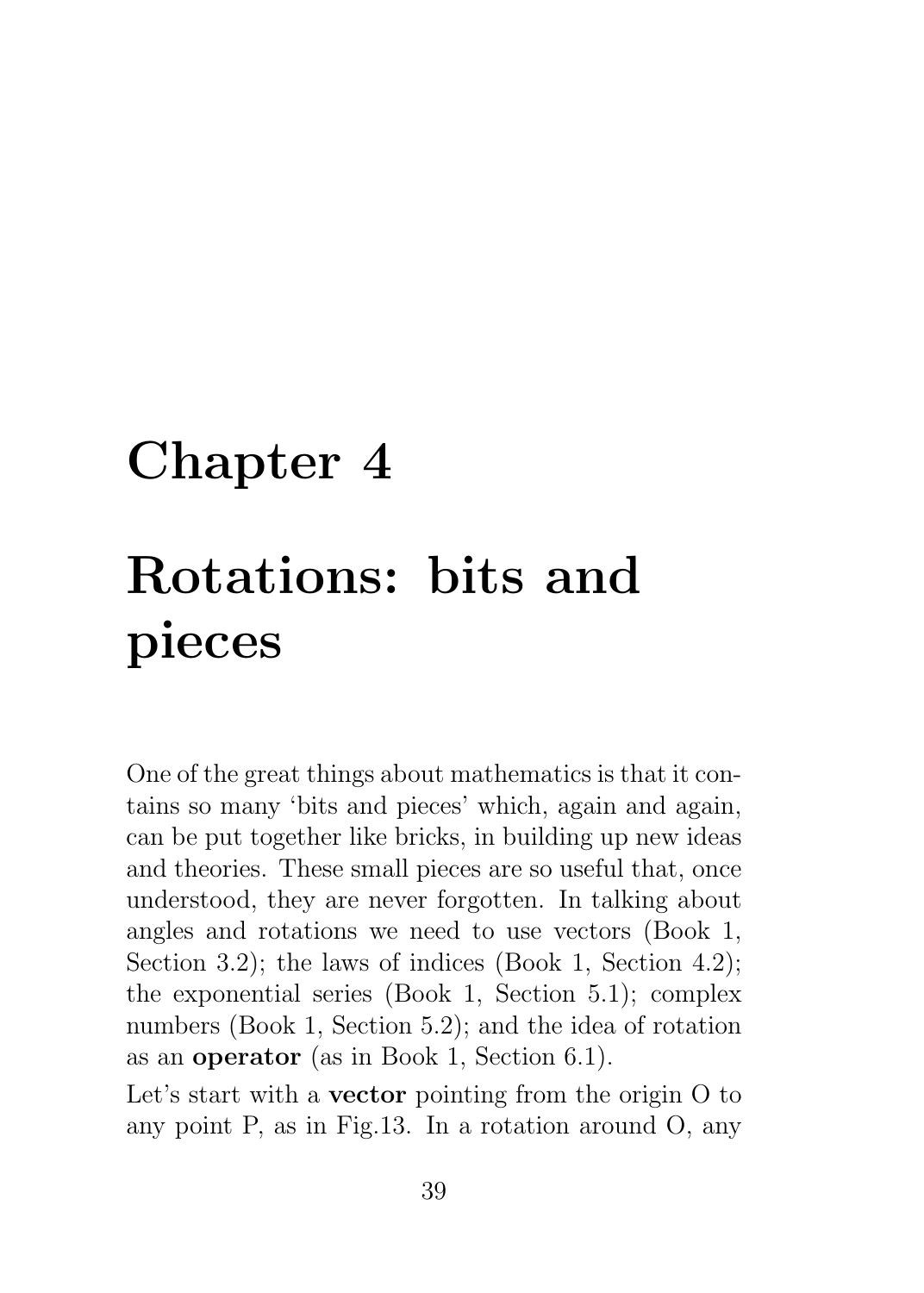such vector is turned through some angle, let's call it  $\theta$ , and, as in Book 1, Section 6.1, we can think of this operation as the result of applying a rotation operator  $R_{\theta}$ . There is a **law of combination** for two such operators:

$$
R_{\theta'}R_{\theta}=R_{\theta+\theta'},
$$

(don't forget we agreed in Section 6.1 that the one on the right acts first) and for every operator  $R_{\theta}$  there is an **inverse** operator, denoted by  $R_{\theta}^{-1}$  $\bar{\theta}^{-1}$ , with the property

$$
R_{\theta}R_{-\theta}=R_{-\theta}R_{\theta}=I,
$$

where I is the **Identity** operator (rotation through angle zero). These properties define a group (Book 1, Section 6.1) with an infinite number of elements – since  $\theta$  can take any value between 0 and  $2\pi$  (rotation through  $\theta+2\pi$ ) not being counted as different from  $R_{\theta}$ ). We now want to put all this into symbols.

In 2-space any point P is found from its coordinates  $(x, y)$ : to get there, starting from the origin (where  $x = 0, y = 0$ , you take x steps in the 'x-direction' (i.e. parallel to the x-axis) and y steps in the 'y-direction'. In Book 1, Section 3.2 there was only one axis and e was used to mean 1 step along that axis; but now there are two kinds of step ( $e_1$  and  $e_2$ , say), so we write, for the vector describing the displacement from O to P,

$$
\mathsf{r} = x\mathsf{e}_1 + y\mathsf{e}_2,\tag{4.1}
$$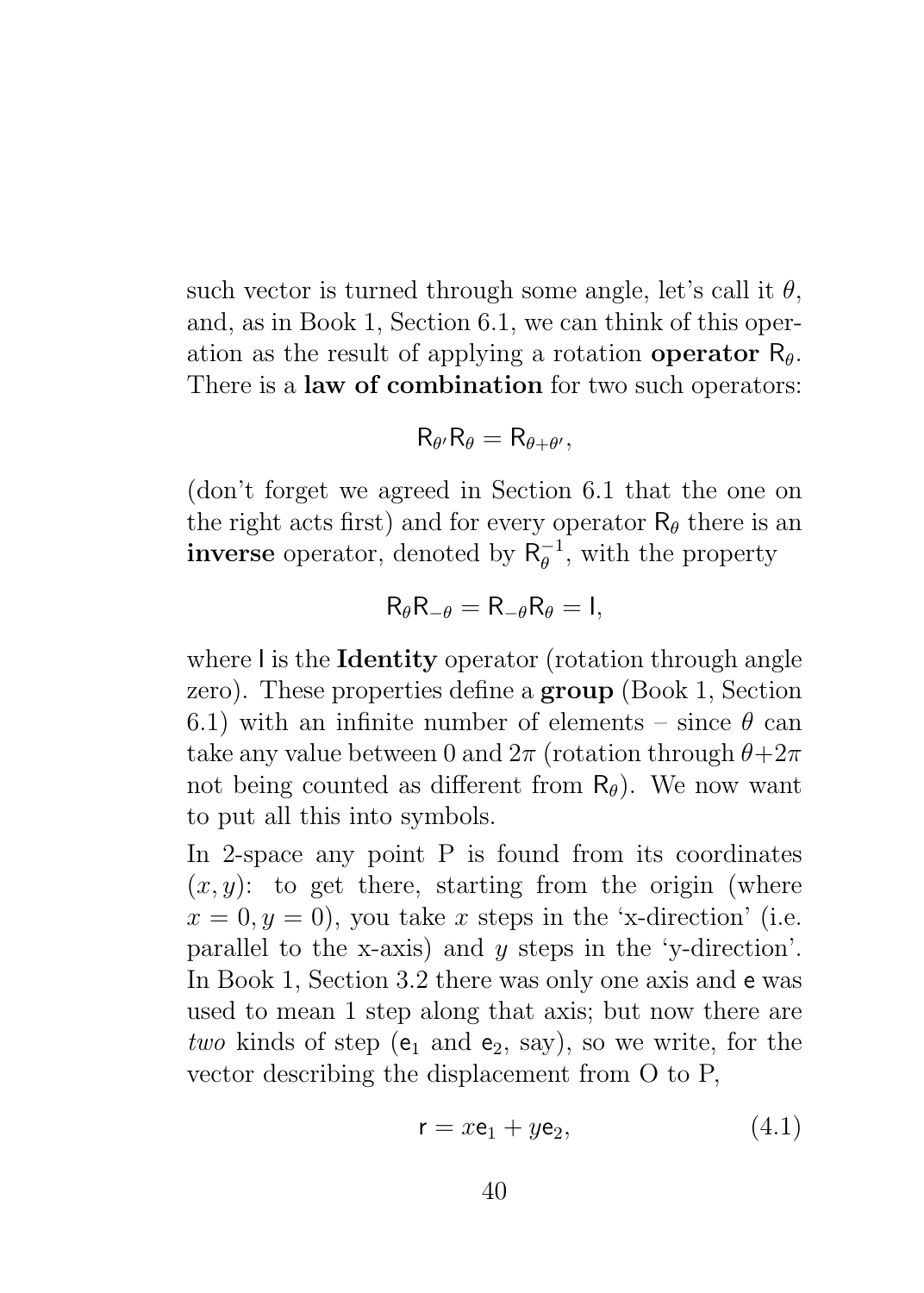

where  $e_1$ ,  $e_2$  are along the two directions and r is called the 'position vector' of P. From Book 1, Section 3.2, it's clear that the order in which the steps are made doesn't matter: if  $x = 2$  and  $y = 3$  then  $\mathsf{r} = \mathsf{e}_1 + \mathsf{e}_1 + \mathsf{e}_2 + \mathsf{e}_2 + \mathsf{e}_2$  or, just as well,  $r = e_2 + e_1 + e_2 + e_2 + e_1$  – because you arrive at the same point in the end. The distance from O to P is the length of OP, or the magnitude of the vector r, and the coordinates  $x, y$  may be whole numbers or fractions, positive or negative, or even irrational, as we know from Book 1, Section 4.3. Now let's think about rotating a vector, turning it through an angle. A rotation of OP (Fig.13) through an angle  $\theta$  around the origin can be described in symbols as

$$
r \to r' = R_{\theta}r, \tag{4.2}
$$

where  $\rightarrow$  means "goes to" and  $r'$  is the position vector of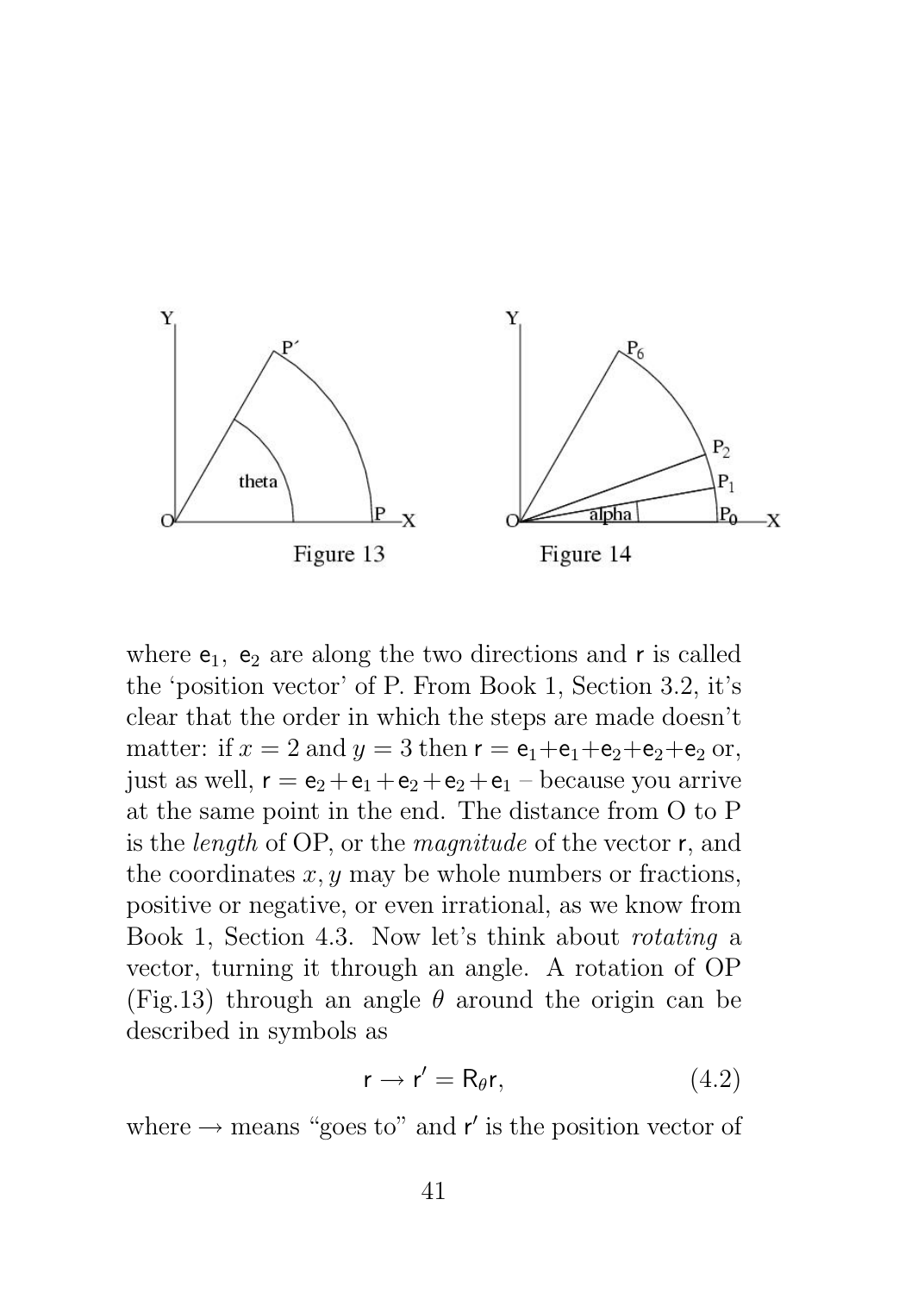point P', after OP has been sent into OP'. The 'product' of two rotations,  $R_1$  followed by  $R_2$  through angles  $\theta_1$  and  $\theta_2$ , respectively, is written

$$
\mathsf{r} \to \mathsf{r}' = \mathsf{R}_2 \mathsf{R}_1 \mathsf{r} = \mathsf{R}_3 \mathsf{r} \quad (\theta_3 = \theta_1 + \theta_2). \tag{4.3}
$$

The fact that the product of two rotations is obtained by adding their rotation angles, reminds us of the laws of indices – where  $a^m \times a^n = a^{m+n}$  – a result which is true even when the indices  $m, n$  are not only whole numbers. Let's now look for a connection.

In Book 1, Section 5.1 we met a number defined as the limit of a series (remember the shorthand used in Book 1, that  $2! = 1 \times 2$ ,  $3! = 1 \times 2 \times 3$ , and so on, n! being called "factorial  $n$ ")

$$
y = 1 + x + \frac{x^2}{2!} + \frac{x^3}{3!} + \dots = f(x), \quad (4.4)
$$

when the number of terms becomes infinite. This number depends on the value we give to  $x$  and is denoted here by  $f(x)$  (read as a "function of  $x$ " – or, in short, "eff of  $ex$ ") to mean only that for every value of x we can find a related value of  $y: x$  is called the "independent variable" (we can give it any value we like), but y is the "dependent variable" whose value depends on that of  $x$ . The branch of mathematics that deals with functions is called Analysis, and we'll say more about it in other Books of the Series. Here it's enough to think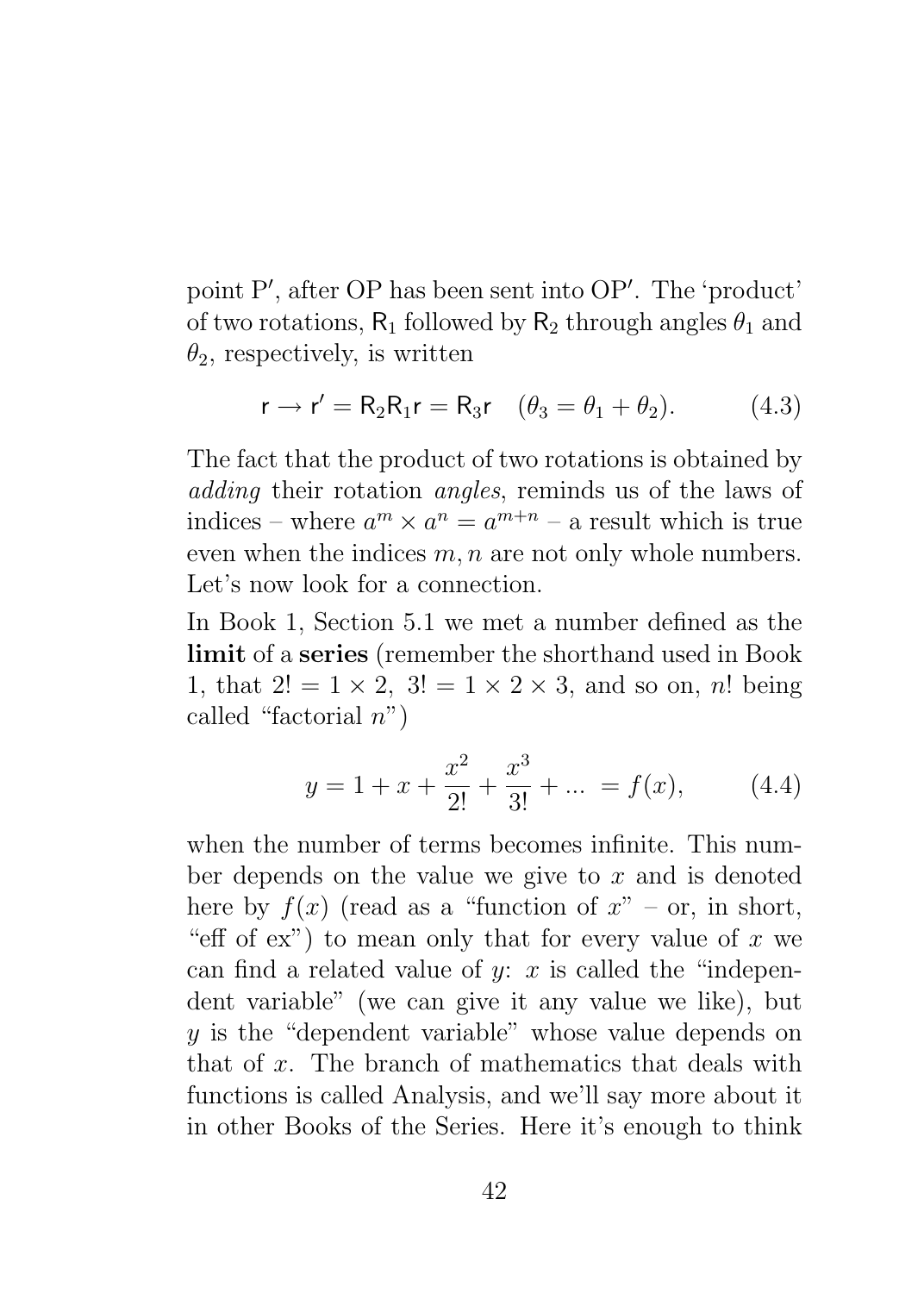of a function as a  $rule -$  in this case the series  $(4.4)$  – by which we can calculate a value of  $y$ , given the value of  $x$ .

The function defined in (4.4) has amazing properties. Let's multiply two such series together, using two different values of x (call them  $x = p$  in one series and  $x = q$ in the other):

$$
f(p)f(q) = \left(1 + p + \frac{p^2}{2!} + \dots\right) \left(1 + q + \frac{q^2}{2!} + \dots\right)
$$
  
= 1 + (p + q) + \left(\frac{p^2}{2!} + pq + \frac{q^2}{2!}\right) + \dots  
= 1 + (p + q) + \frac{(p + q)^2}{2!} + \dots, (4.5)

– including terms only up to the 'second degree' (i.e. those with not more than two variables multiplied together). The result seems to be just the same function  $(4.4)$ , but with the new variable  $x = p+q$ . And if you go on, always putting together products of the same degree, you'll find the next terms are

$$
(p+q)^{3}/3! = (p^{3}+3p^{2}q+3pq^{2}+q^{3})/3!
$$
 (third degree)

and

$$
(p+q)^{4}/4! = (p^{4} + 4p^{3}q + 6p^{2}q^{2} + 4pq^{3} + q^{4})/4!
$$
 (degree 4.)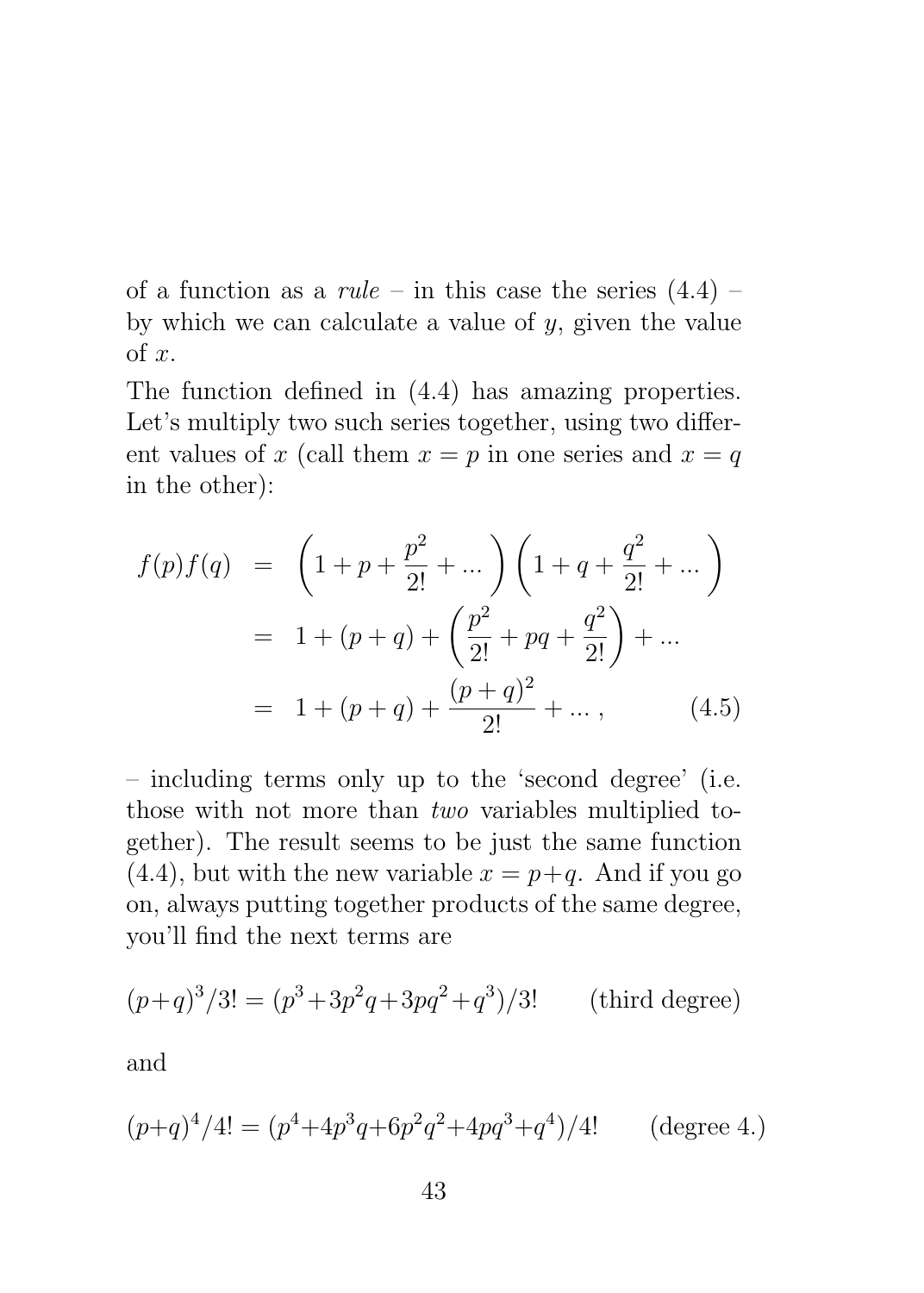As you can guess, if we take more terms we're going to get the result

$$
f(p)f(q) = 1 + (p+q) + \frac{(p+q)^2}{2!} + \frac{(p+q)^3}{3!} + \dots = f(p+q).
$$
\n(4.6)

To get a proof of this result is much harder: you have to look at all possible ways of getting products of the nth degree (n factors at a time) and then show that what you get can be put together in the form  $(p+q)^n/n!$ . So we'll just accept (4.6) as a basic property of the exponential function, defined in  $(4.4)$  and often written as "exp x". From (4.6) we find, by putting  $p = q = x$ , that  $f(x)^2 =$  $f(2x)$ ; and on doing the same again  $f(x)^3 = f(x) \times$  $f(2x) = f(3x)$ . In fact

$$
f(x)^n = f(nx). \tag{4.7}
$$

This second basic property lets us define the nth power of a number even when  $n$  is *not an integer*; it depends only on the series  $(2.14)$  and holds good when n is any kind of number (irrational or even complex). Even more amazing, both (4.6) and (4.7) are true whatever the symbols  $(x, p, q)$  may stand for – as long as they satisfy the usual laws of combination, including  $qp = pq$  (so that products can be re-arranged, as in getting the result  $(4.6)$ .

In Book 1, Section 1.7, the (irrational) number obtained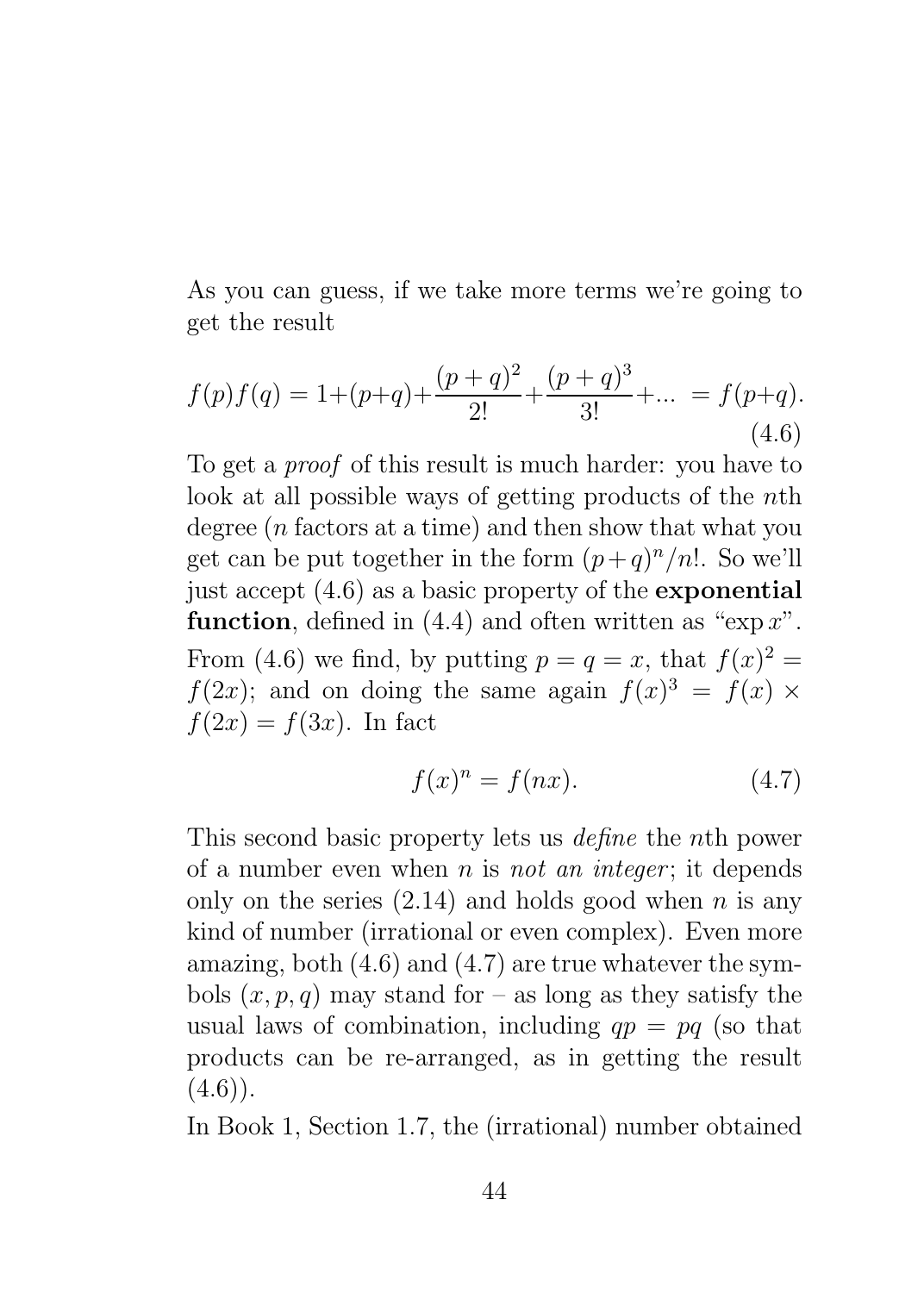from (4.4) with  $x = 1$  was denoted by e:

$$
e = 1 + 1 + \frac{1}{2} + \frac{1}{6} + \frac{1}{24} + \dots = 2.718281828\dots (4.8)
$$

and this gives us a 'natural' base for defining all real numbers. From (4.7),  $e^n = f(n)$  is true for any  $n - not$ just for whole numbers but for any number. So changing  $n$  to  $x$  gives

$$
e^x = 1 + x + \frac{x^2}{2!} + \frac{x^3}{3!} + \dots \,, \tag{4.9}
$$

and the 'laws of indices' can now be written in general form as

$$
e^x e^y = e^{x+y}
$$
,  $(e^x)^y = e^{xy}$ . (4.10)

We're now ready to go back to rotations in space! We know that rotations are combined according to (4.3) and that every rotation  $R_{\theta}$  is labelled by its rotation angle  $\theta$ , which is just a number. For some special values of θ, we also know what  $\mathsf{R}_{\theta}$  does to a vector in 2-space. For example,  $R_{2\pi}r = r$ , but  $R_{\pi}r = -r$  because rotating a vector through half a turn makes it point in the opposite direction, which means giving it a negative sign. But how can we describe a general rotation?

Any rotation can be made in small steps, for example in steps of 1 degree at a time, so let's think of  $R_{\theta}$  as the result of making n very small rotations through an angle  $\alpha$ : so  $\theta = n\alpha$  and what we mean is that  $R_{\theta} = (R_{\alpha})^n$ ,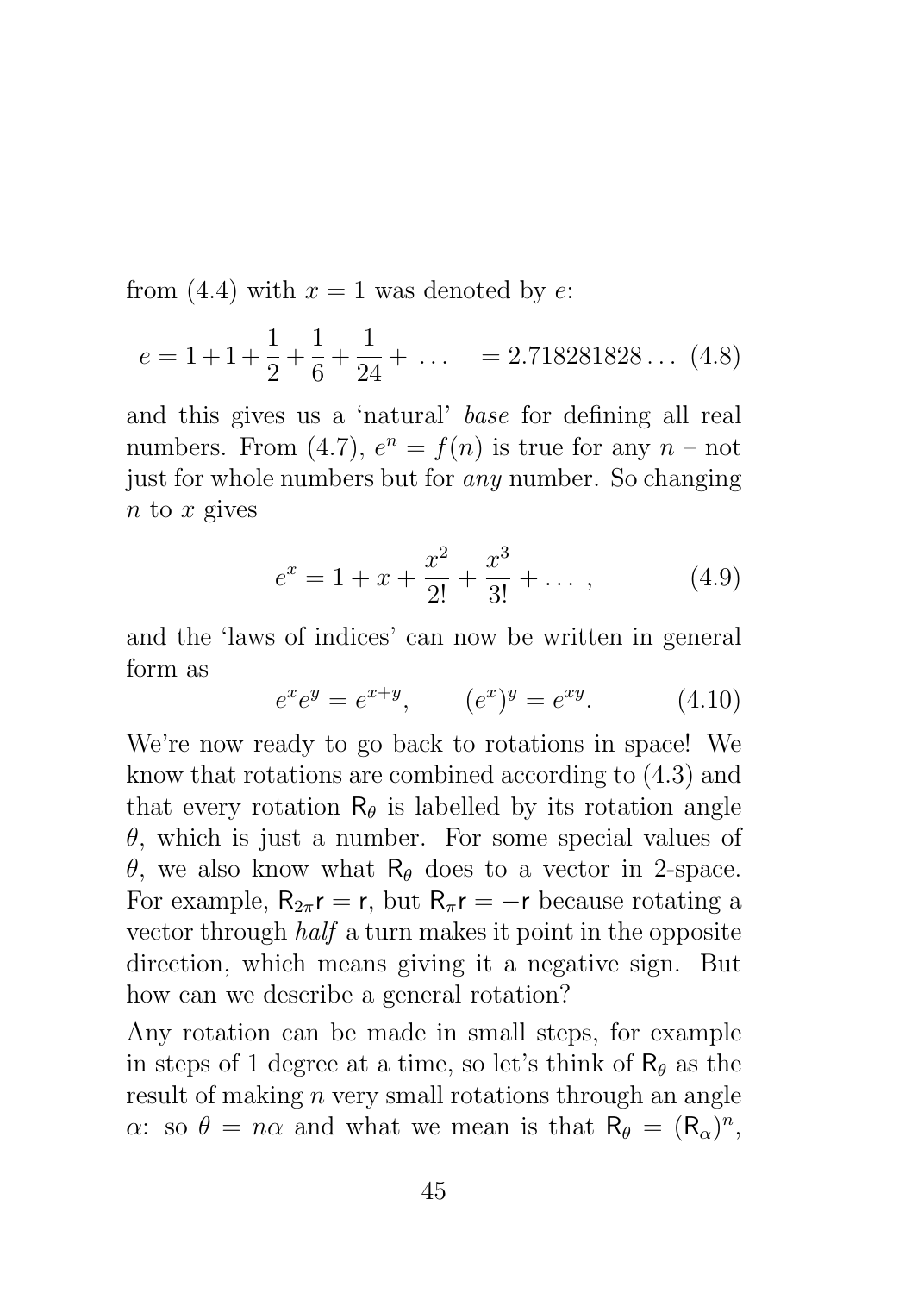where we use the 'power' notation to mean the product  $R_{\alpha}R_{\alpha}...R_{\alpha}$  with *n* factors. So *n* becomes a measure of the rotation angle  $\theta$  in units of  $\alpha$ ; and if  $R_{\theta}$  is followed by a rotation  $R_{\theta}$ , with  $\theta' = m\alpha$ , the result will be a rotation through  $(m+n)\alpha$ . Fig.14 gives a picture of the rotations which carry the position vector of a point  $P_0$ , on the x-axis, into  $P_1$  (1 step),  $P_2$  (2 steps), and so on – each step being through a very small angle  $\alpha$  (magnified here, so you can see it).

The rotation  $R_{\alpha}$  sends the point  $P_0$ , with position vector  $r = r e_1 + 0e_2$  (the components being  $x = r$  and  $y = 0$ when r points along the x-axis), into P<sub>1</sub> with  $r' = R_{\alpha}$  $x'e_1 + y'e_2$ . In general, the x- and y-components of any rotated vector (call them  $x, y$  for any rotation angle  $\theta$ ) are related to the sine and cosine of the angle turned through – as we know from earlier in this Section. The definitions are  $\cos \alpha = x/r$  and  $\sin \alpha = y/r$  and the rotation leading to  $P_1$ , with coordinates  $(x_1, y_1)$ , thus gives

$$
\mathbf{r}_1 = \mathbf{R}_{\alpha}\mathbf{r} = x_1\mathbf{e}_1 + y_1\mathbf{e}_2 = r\cos\alpha\,\mathbf{e}_1 + r\sin\alpha\,\mathbf{e}_2. \tag{4.11}
$$

After repeating the operation  $n$  times we reach the vector ending on  $P_n$ : in short

$$
\mathbf{r}_n = (\mathsf{R}_{\alpha})^n \mathsf{r} = x_n \mathsf{e}_1 + y_n \mathsf{e}_2 = r \cos(n\alpha) \mathsf{e}_1 + r \sin(n\alpha) \mathsf{e}_2.
$$
\n(4.12)

Of course, we know how to get the sine and cosine from the picture (by measuring the sides of a triangle) and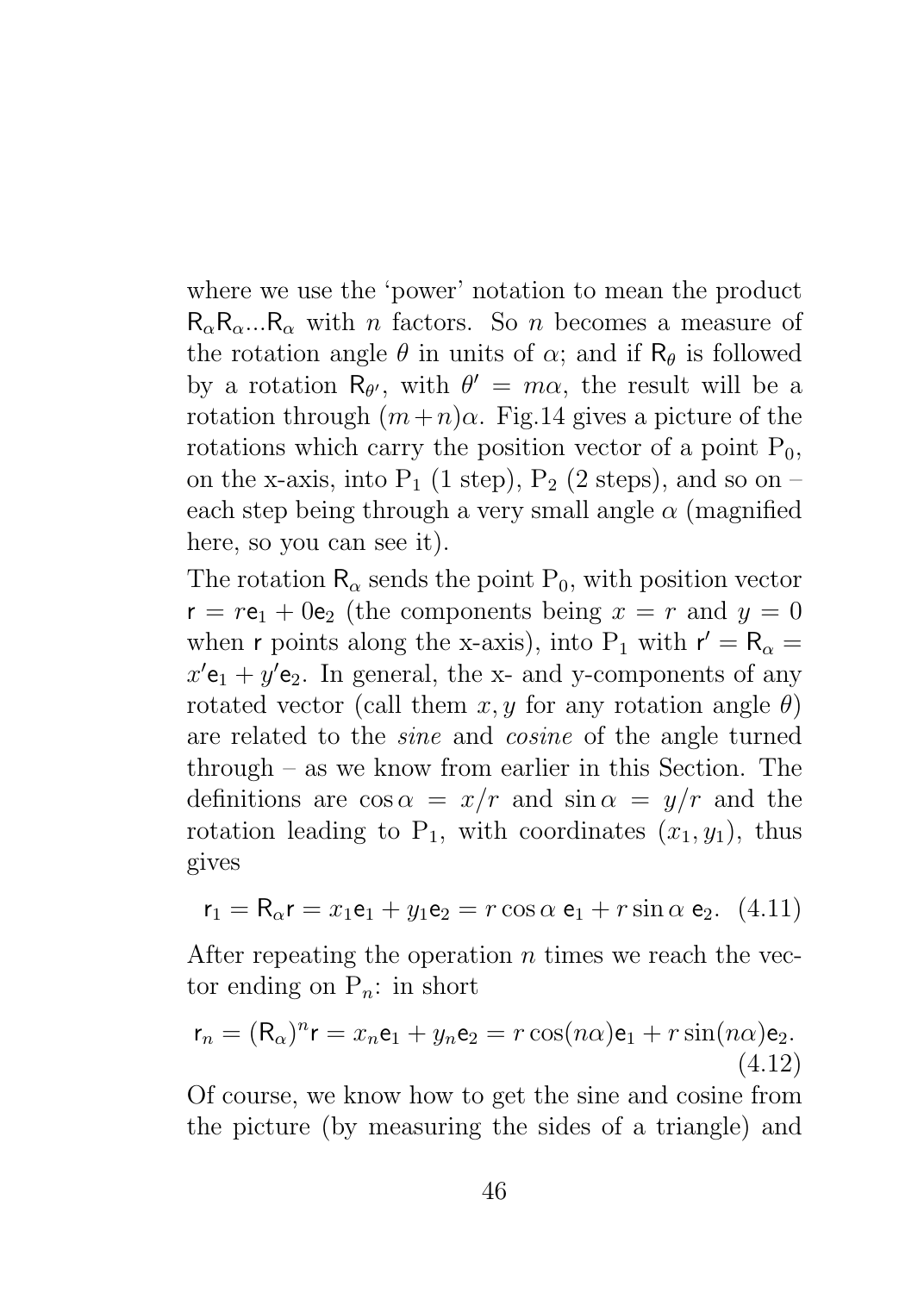we know their values for certain special angles like  $\theta =$  $2\pi$ , or  $\pi$ , or  $\pi/2$ , or even  $\pi/4$ ; but what we really need is a way of calculating them for any angle  $\theta (= n\alpha)$ .

To do this we start from the series (4.9), remembering that  $(4.10)$  gives us a way of finding its nth power just by writing nx in place of x (writing  $y = n$  because it stands for *any* number). And since x is also *any* number let's experiment – putting  $x = i\alpha$ , where i is the 'imaginary unit' first introduced in Book 1, Section 5.2. The result is

$$
e^{i\alpha} = 1 + i\alpha - \frac{\alpha^2}{2!} - i\frac{\alpha^3}{3!} + \dots
$$
 (4.13)

where we're using the fact that  $i^2 = -1$ ,  $i^3 = i \times i^2 = -i$ , and so on. On collecting together the real terms (no i factors) we discover a new series:

$$
C_{\alpha} = 1 - \frac{\alpha^2}{2!} + \frac{\alpha^4}{4!} - \dots
$$
 (4.14)

and, on doing the same with the imaginary terms, find another series

$$
S_{\alpha} = \alpha - \frac{\alpha^3}{3!} + \frac{\alpha^5}{5!} - \dots
$$
 (4.15)

Putting the two series together shows that

$$
e^{i\alpha} = C_{\alpha} + iS_{\alpha} \tag{4.16}
$$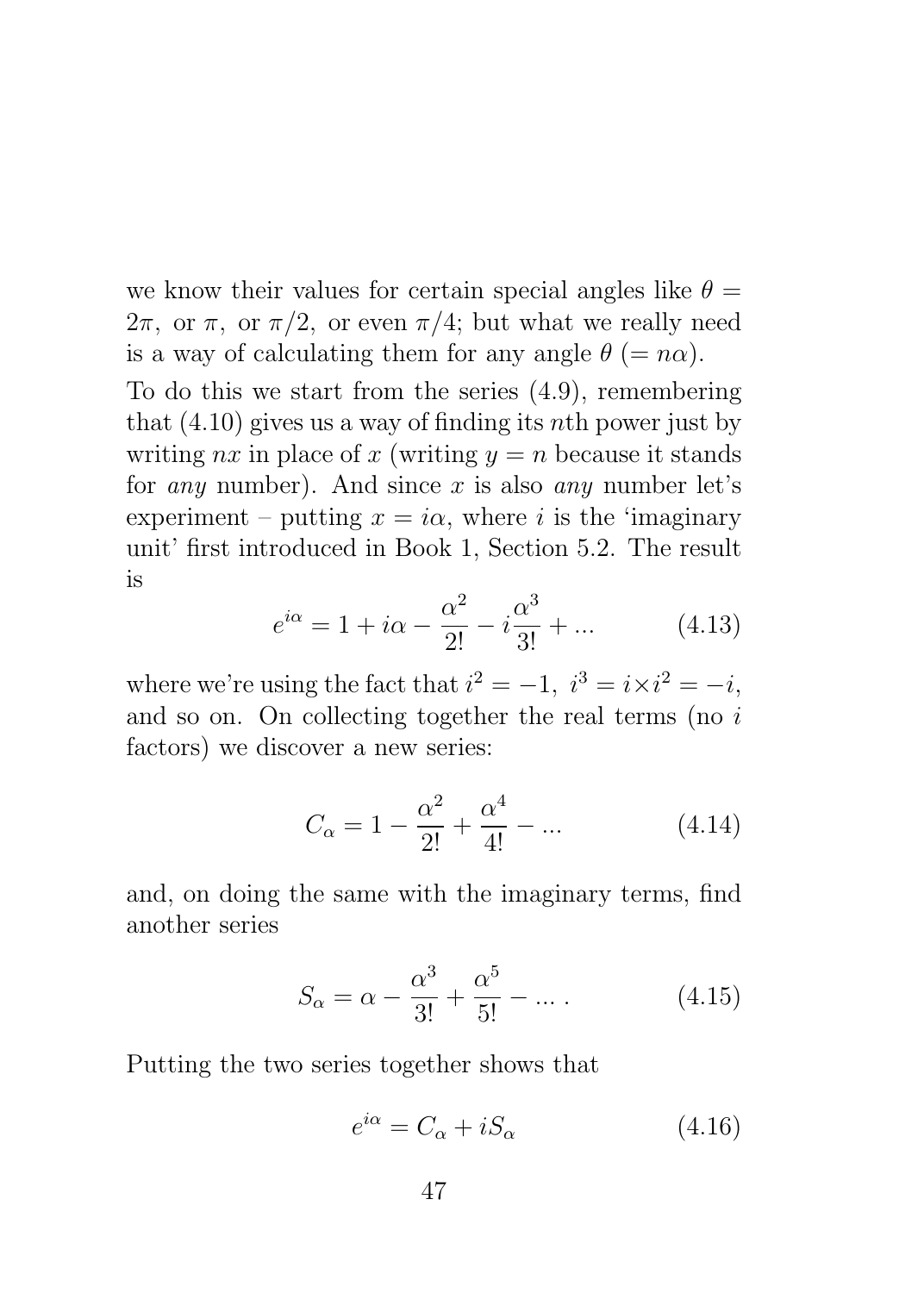and from (4.10) there's a similar result when  $\alpha$  is replaced by the large angle  $n\alpha$ ; so

$$
e^{in\alpha} = C_{n\alpha} + iS_{n\alpha}, \qquad (4.17)
$$

where  $C_{n\alpha}$  and  $S_{n\alpha}$  are just like (4.14) and (4.15), but with  $n\alpha$  instead of  $\alpha$ .

Now look back at where we started: Equation (4.11) gives us the coordinates of  $P_1$  after rotating  $OP_0$  through a very small angle  $\alpha$  and the (geometrically defined) values of  $\sin \alpha$  and  $\cos \alpha$  are, neglecting powers beyond  $\alpha^2$ , sin  $\alpha \approx \alpha$  and cos  $\alpha \approx 1-\frac{1}{2}$  $\frac{1}{2}\alpha^2$  – and these are the leading terms in the series (4.14) and (4.15)! For small angles,  $C_{\alpha} \rightarrow \cos \alpha$ ,  $S_{\alpha} \rightarrow \sin \alpha$ . From these starting values we continue by (i) making more rotations, in steps of  $\alpha$ , getting (4.12) after *n* steps; and (ii) multiplying  $e^{i\alpha}$  by the same factor, in every step, to get  $e^{in\alpha}$  after n steps. The two things go hand in hand. We take a bold step and say that

$$
\cos(n\alpha) = C_{n\alpha}, \qquad \sin(n\alpha) = S_{n\alpha}, \tag{4.18}
$$

are the algebraic expressions for the cosine and sine of *any* angle  $n\alpha$ .

So we write, for any angle  $\theta$ , the general results

$$
\cos \theta = 1 - \frac{\theta^2}{2!} + \frac{\theta^4}{4!} - \dots, \quad \sin \theta = \theta - \frac{\theta^3}{3!} + \frac{\theta^5}{5!} - \dots
$$
\n(4.19)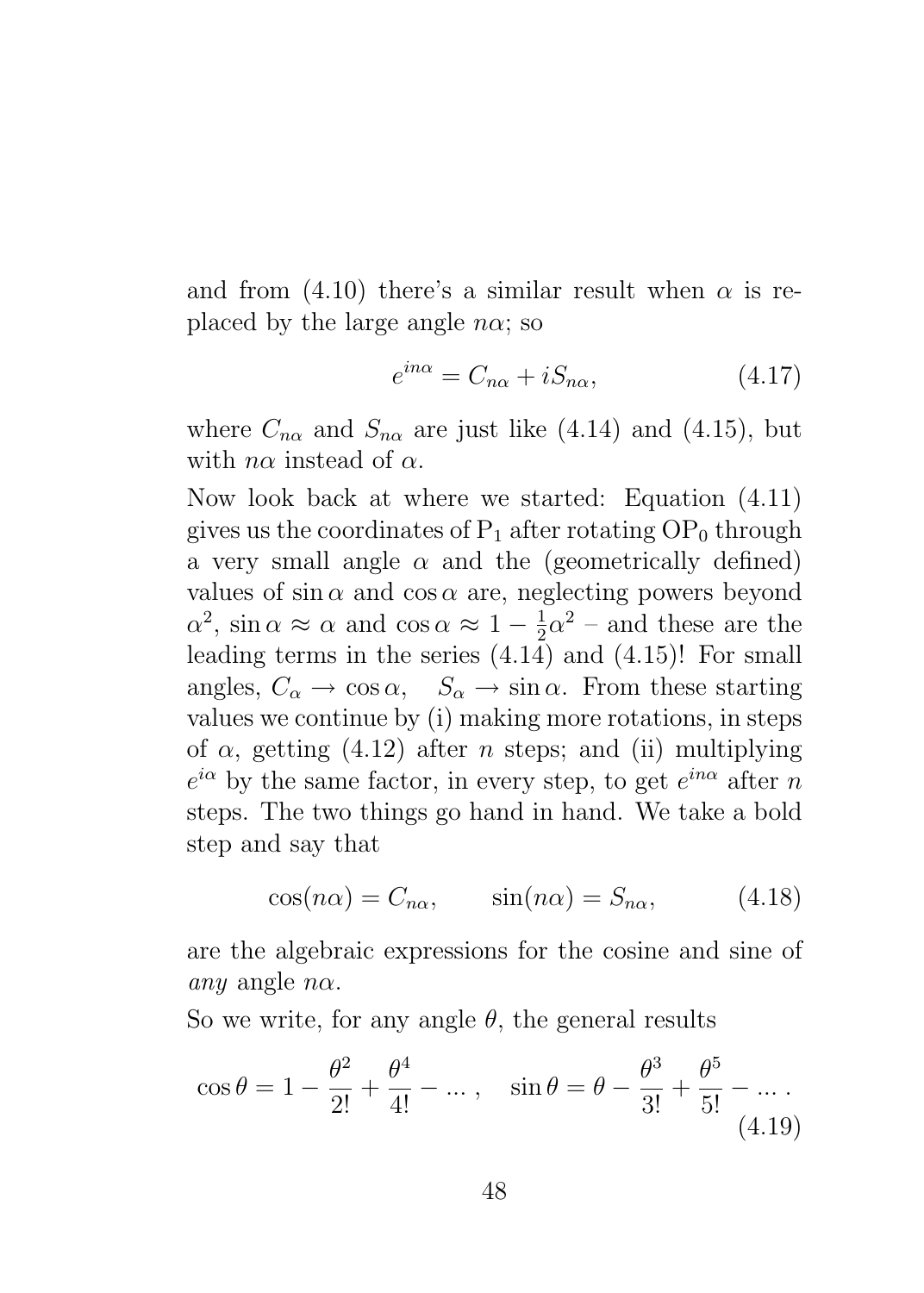And, from (4.17) with  $n\alpha = \theta$ ,

$$
e^{i\theta} = \exp i\theta = \cos(\theta) + i\sin(\theta) \tag{4.20}
$$

The above results lead to many others. Take an example: for any  $\theta$ , we may square both sides of equation (4.20) to obtain

$$
e^{2i\theta} = (\cos\theta + i\sin\theta)^2 = (\cos\theta)^2 - (\sin\theta)^2 + 2i\sin\theta\cos\theta.
$$

But we also know that

$$
e^{2i\theta} = \cos 2\theta + i \sin 2\theta
$$

and (from Book 1, Section 5.2) that two complex numbers are equal only when their real and imaginary parts are separately equal; so comparing the last two equations shows that

$$
\cos(2\theta) = (\cos \theta)^2 - (\sin \theta)^2, \quad \sin(2\theta) = 2\sin \theta \cos \theta
$$
\n(4.21)

– knowing the sine and cosine of any angle you can get them very easily for twice the angle. For example, we know that  $\sin(\pi/4) = \cos(\pi/4) = \frac{1}{2}\sqrt{2}$  (from the right-Allow that  $\sin(\pi/4) = \cos(\pi/4) = \frac{1}{2} \sqrt{2}$  (from the right-<br>angled triangle with sides of length 1, 1,  $\sqrt{2}$ ); so doubling the angle gives  $\sin(\pi/2) = 1$ ,  $\cos(\pi/2) = 0$ ; doubling it again gives  $sin(\pi) = 0$ ,  $cos(\pi) = -1$ ; and yet again gives  $sin(2\pi) = 1$ ,  $cos(2\pi) = 0$ . The last result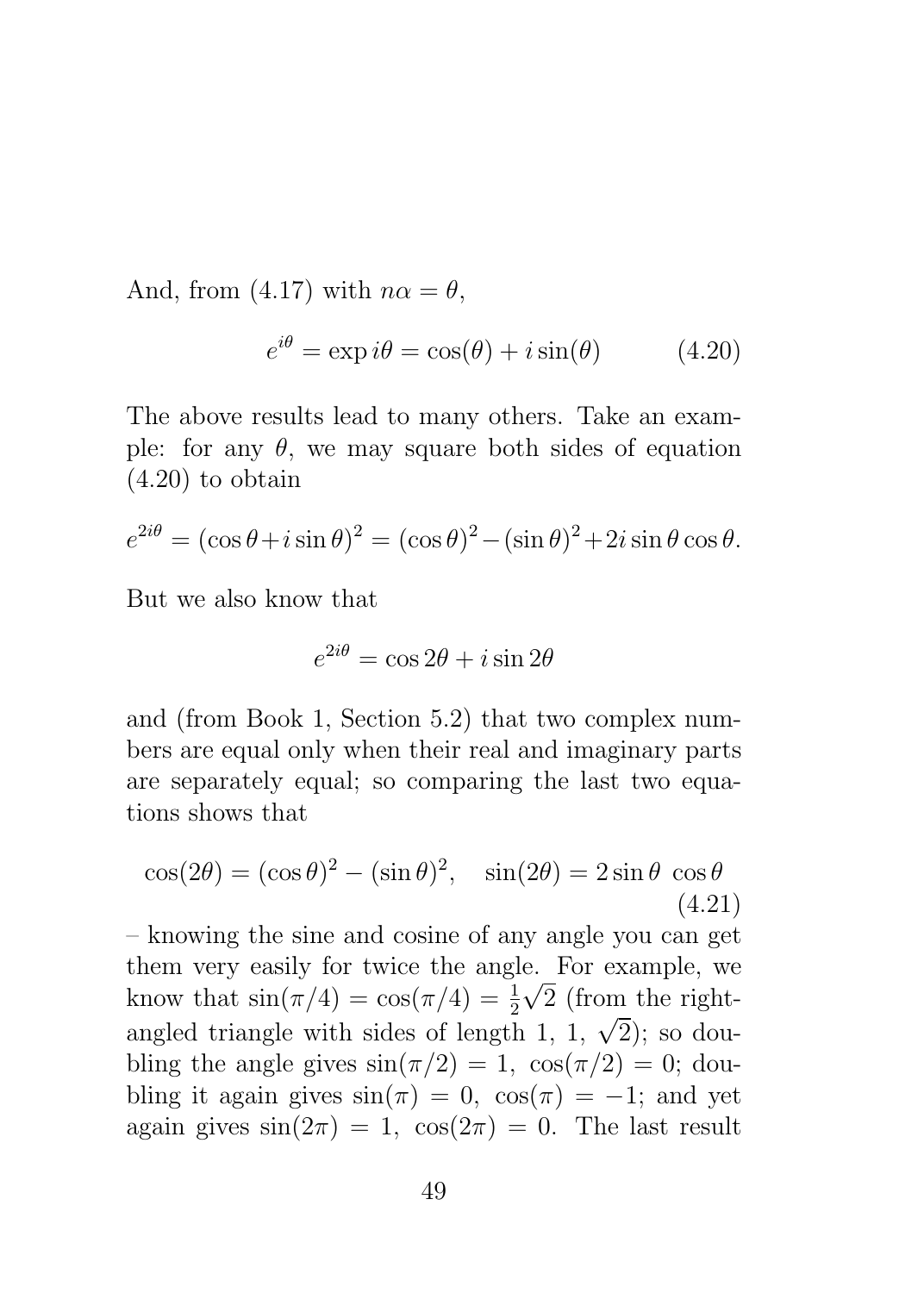shows that the angle  $2\pi$  (or 360 degrees) looks no different from zero; and that every rotation through  $2\pi$  gives us nothing new – the dependence of sine and cosine on the angle is said to be periodic, they take the same values whenever the angle increases by  $2\pi$ , called the period. In other words

$$
e^{2\pi i} = 1\tag{4.22}
$$

– a connection between two irrational numbers  $(e, \pi)$ and the imaginary unit  $(i)$ , almost beyond belief! This is one of the most remarkable results in the whole of Mathematics.

The sine and cosine of the sum of any two angles follows in the same way as for twice the angle. Taking

$$
\exp i(\theta_1 + \theta_2) = \exp i\theta_1 \times \exp i\theta_2,
$$

using (4.20) and expanding the right-hand side, we find (try it yourself!)

$$
\cos(\theta_1 + \theta_2) = \cos \theta_1 \cos \theta_2 - \sin \theta_1 \sin \theta_2,
$$
  
\n
$$
\sin(\theta_1 + \theta_2) = \sin \theta_1 \cos \theta_2 + \cos \theta_1 \sin \theta_2.
$$
 (4.23)

That's all you need to know about angles – the rest you can do for yourself! A long time ago, in school, when all of geometry was done the way Euclid did it, we had to learn all these results (and many more) by heart –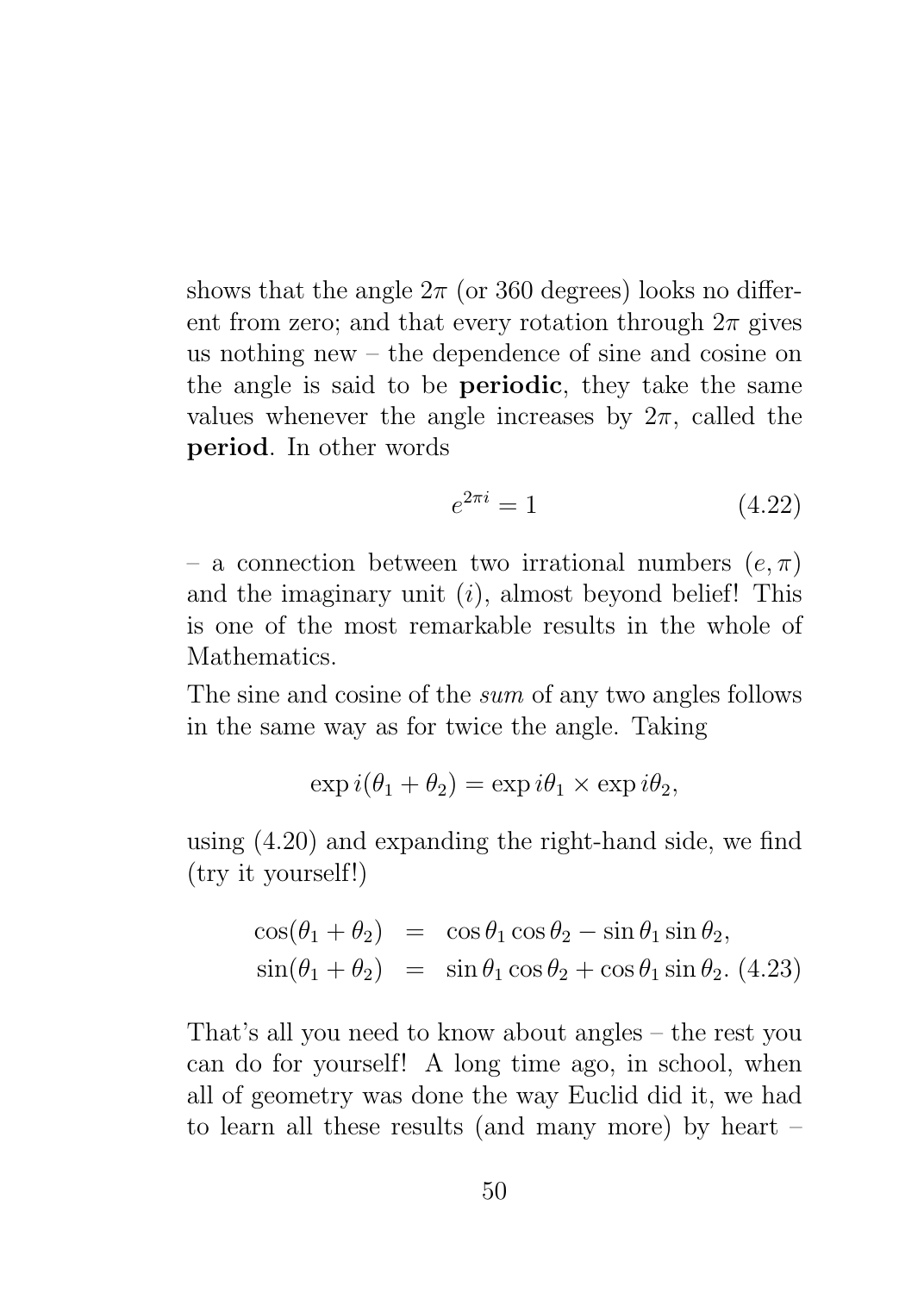chanting them over and over again – and all because the Pythagoreans threw away their great discovery of algebraic geometry, leaving it for the French mathematician René Descartes (1596-1650) to re-discover more than a thousand years later! Now you can get such results whenever you need them, remembering only the laws of indices and doing some simple algebra.

### Exercises

1) Get the results labelled "(third degree)" and "(fourth degree)", just after equation (4.5), by multiplying together the results you already know.

2) Obtain the results (4.13) to (4.20) by starting from (4.9) and working through all the details.

3) Starting from (4.23), find expressions for  $\cos(\theta_1 - \theta_2)$ ,  $\sin(\theta_1 - \theta_2)$ ,  $\cos 2\theta$ ,  $\sin 2\theta$ ,  $\cos 3\theta$ ,  $\sin 3\theta$ .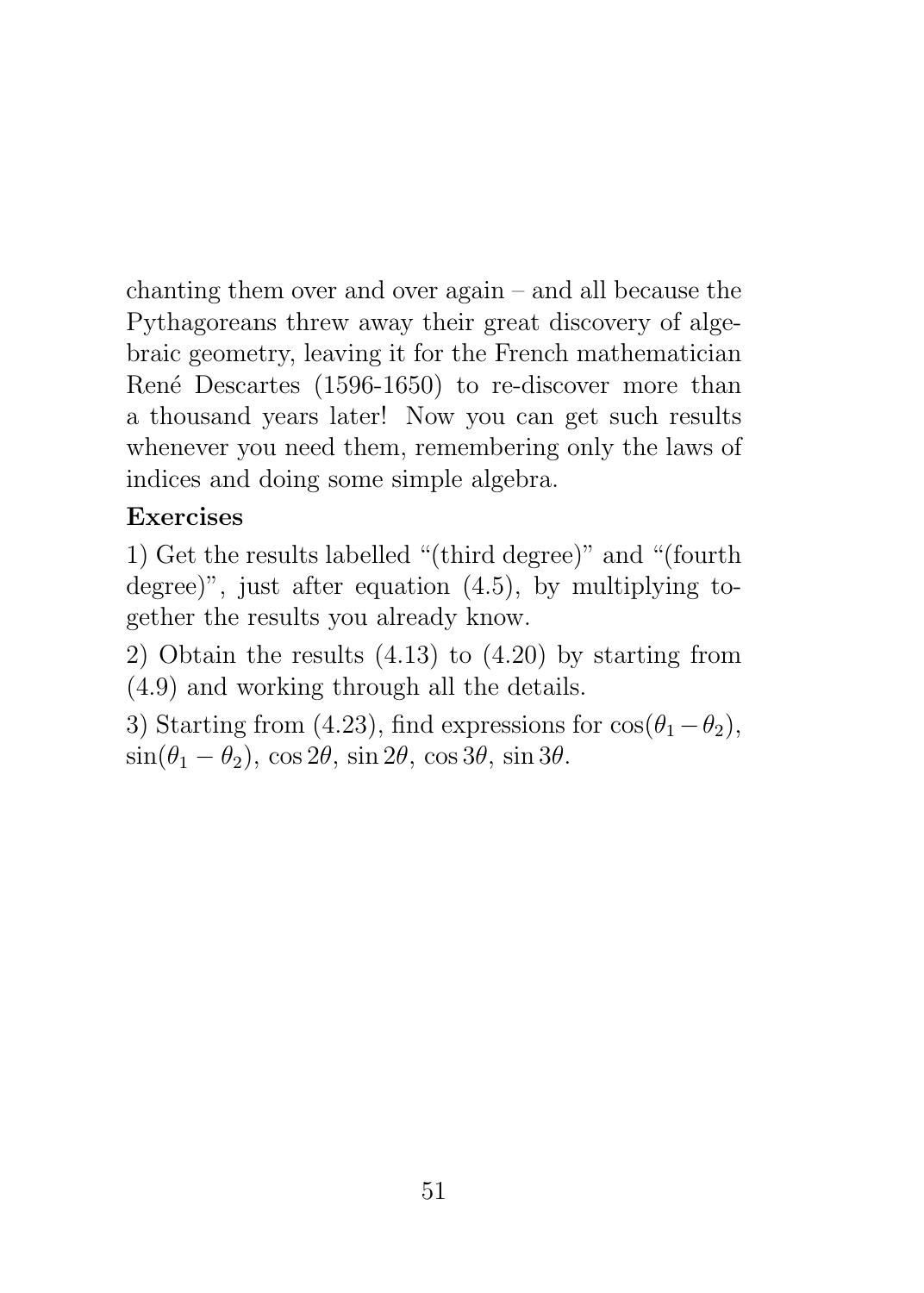# Chapter 5 Three-dimensional space

## 5.1 Planes and boxes in 3-space – coordinates

As we all know, from birth, the real 'physical' space we live in is not a 2-space, or plane, in which a point is specified by giving two numbers to define its position. There are points 'above' and 'below' any plane; and to define their positions we'll need a third number – to tell us how far up or how far down. Again, as in Section 1.2, we'll refer a point to a set of perpendicular axes, meeting at a point  $O -$  the origin – but now there will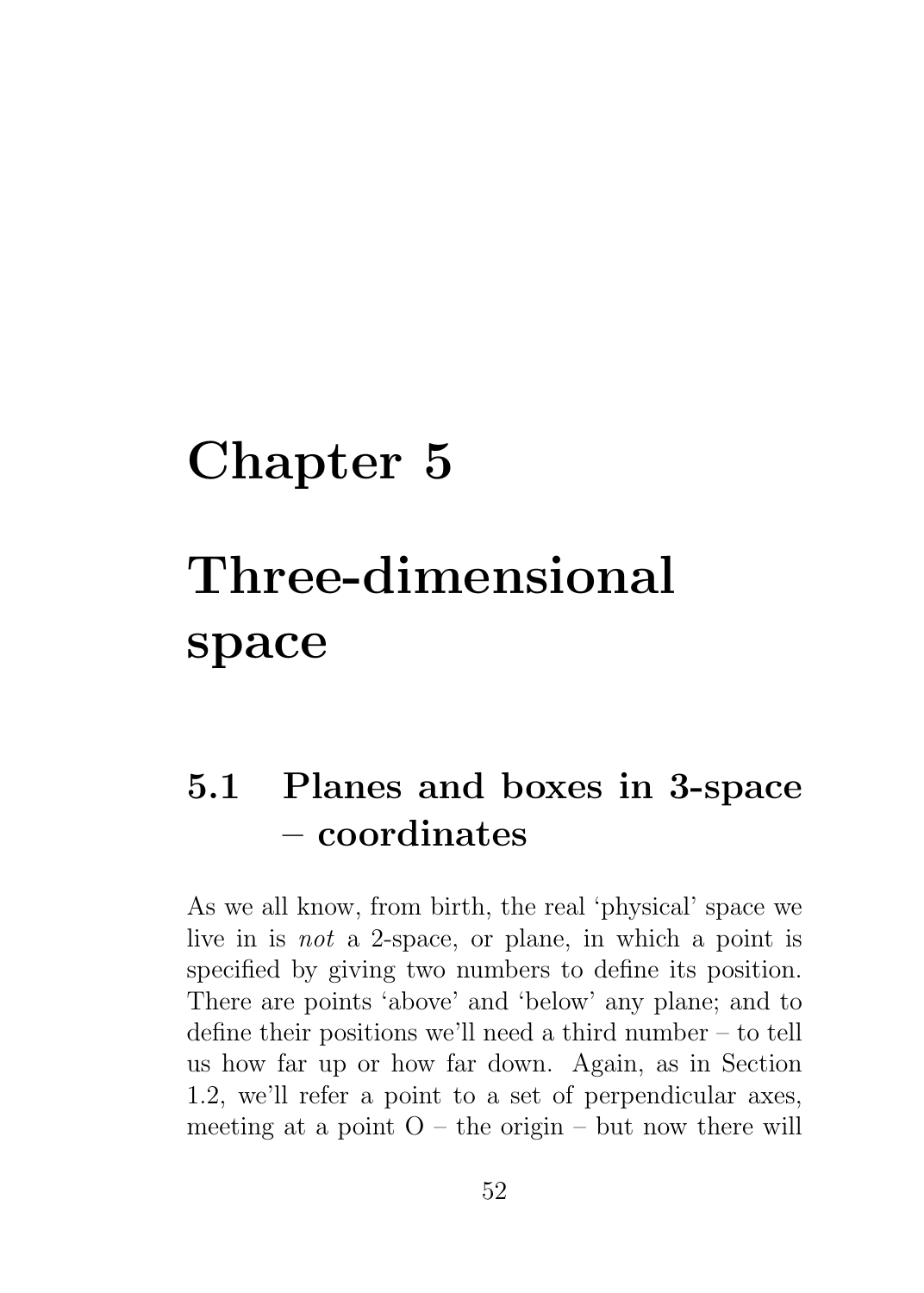be three axes instead of two. Up to now, we've been talking about plane geometry; but now we turn to 3 space and to solid geometry. The basic ideas, however, are not much different: we start from an axiom, just like that we used in 2-space, referring to the shortest distance between points; then we set up a few theorems from which all of solid geometry can be derived by purely algebraic reasoning. Of course, we won't do all of it – just enough to make us feel sure that it can be done.

According to the first Axiom (Section 1.2) a straight line is the unique shortest path between two points. And from the definition of a plane (Section 1.2) it follows that if two planes intersect, then they cut each other in a straight line – for if any two points A and B are common to both planes then there is a unique straight line AB and all the points on AB lie at the same time in both planes (i.e. AB, which may be as long as we wish, is the line in which the planes intersect).

From this conclusion we can go to a first theorem:

Theorem. If a straight line is perpendicular to two others, which it meets at a common point, then it is perpendicular to all others in the same plane and passing through the same point. It is then perpendicular to the plane and is called a normal.

The proof follows from Fig.15, where OP is taken per-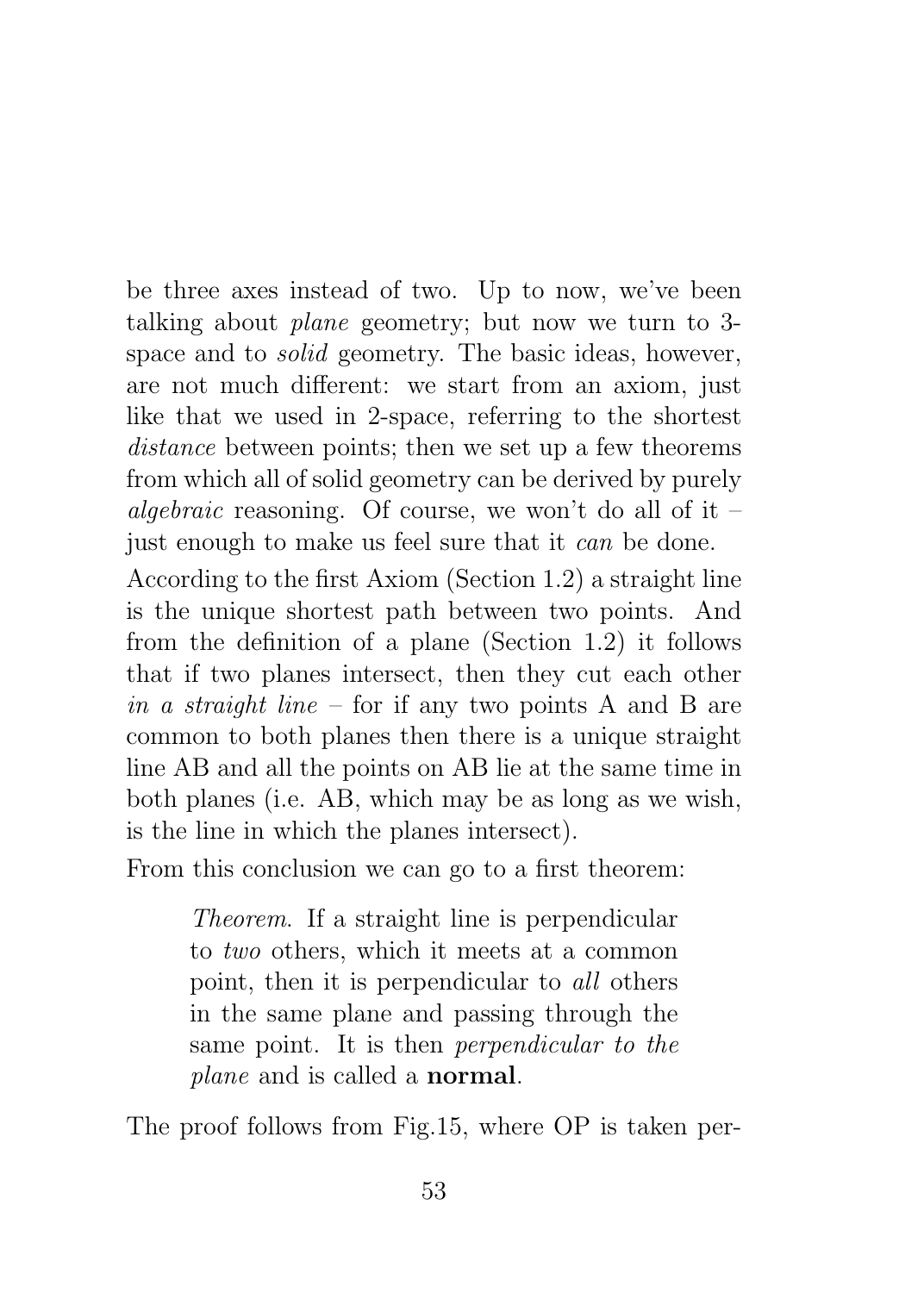pendicular to both OA and OB and the angle OAB is taken to be a right angle. Let OC be any other straight line, through O, in the plane OAB. We must prove that COP is also a right angle.



This will be so only when  $PC^2 = OP^2 + OC^2$  and this follows in two steps: First,

$$
PB2 = OP2 + OB2 = OP2 + OA2 + AB2 = AP2 + AB2,
$$

and therefore PAB is also a right angle. Then, second, we have

$$
PC^2 = PA^2 + AC^2 = OA^2 + OP^2 + AC^2 = OC^2 + OP^2.
$$

This proves the theorem.

Two other simple results follow: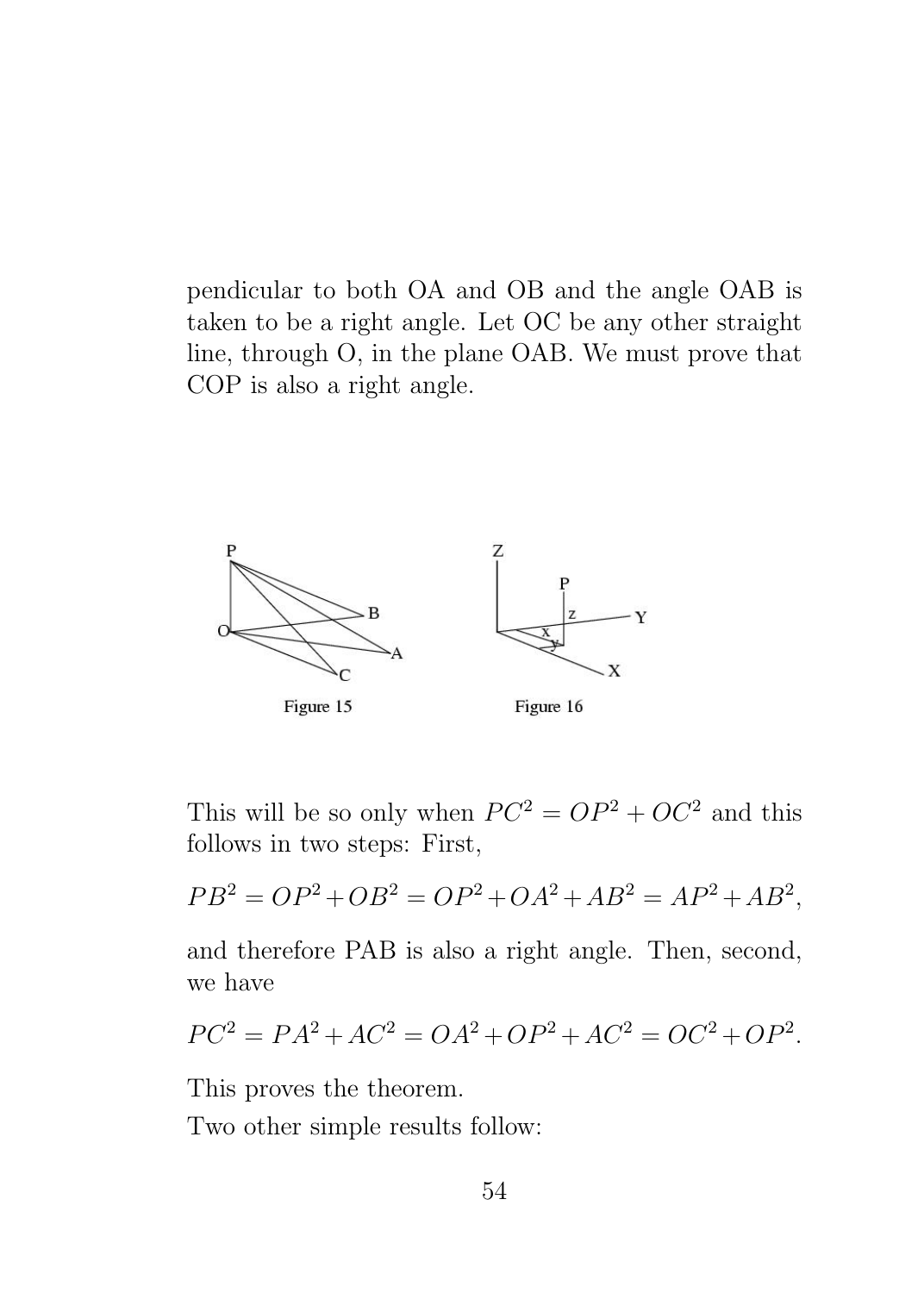- The perpendicular from a point to a plane is the shortest path from the point to any point in the plane.
- If a straight line is perpendicular to two others, which meet it at some point, then the two others lie in a plane.

These are 'corollaries' to the theorem, the second one being the **converse** of the theorem – saying it the other way round.

#### Cartesian coordinates in 3-space

We're now ready to set up the (rectangular) Cartesian coordinates of any point P in 3-space. First we take a plane OXY and the given point P, outside the plane as in Fig.16. If Q is the foot of the perpendicular from P onto the plane, then PQ is the unique shortest path from the point to the plane; let's call its length z. And point Q, lying in the plane, is uniquely defined (see Section 2.2) by giving its 2-space coordinates  $(x \text{ and } y)$  relative to the axes OX and OY. The position of P is then completely defined by giving the *three* numbers  $(x, y, z)$ , as in Fig.16. In the case of  $z$ , however, we must give the number a sign  $(\pm)$  to show whether P is *above* the plane or below: we agree that z will be counted positive (it will be on the 'positive side' of the plane) when a rotation carrying OX into OY would move a 'right-handed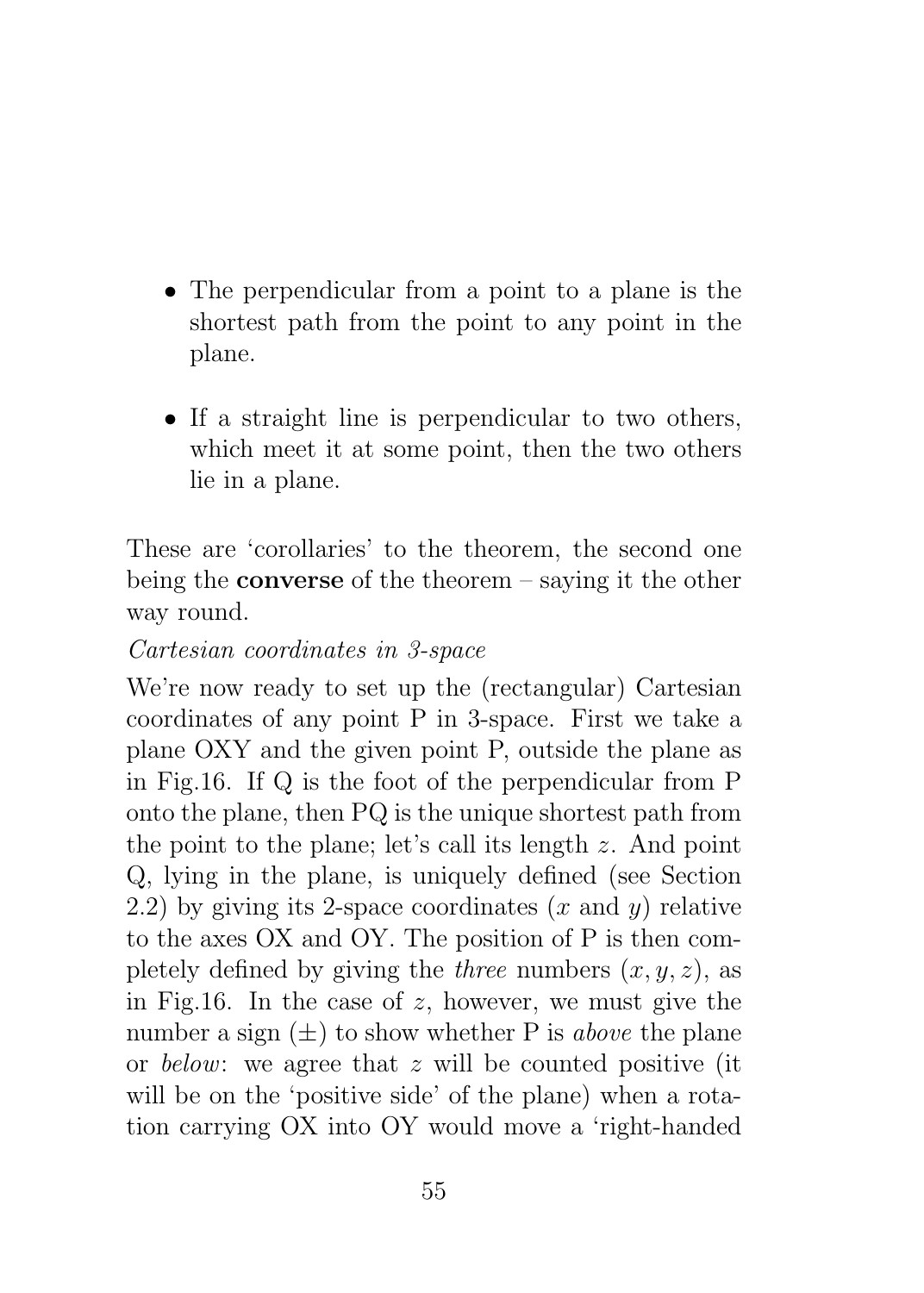screw' (with its sharp end underneath point O) upwards, towards P.

Now the three axes OX, OY, and QP have not been freely chosen, for the third one must pass through the point P. We'd like to be able to talk about all points in space, not only those on one special line QP; we want one set of three perpendicular axes (OX, OY, OZ), all starting from a common origin (O), which can be used to describe all points. To do this, we need one more theorem

> Theorem. Two straight lines, both perpendicular to a given plane, are parallel to each other.

The proof follows from Fig.17, where the two lines BA and DC are taken perpendicular to the plane BDE; and E is chosen so that DE is perpendicular to DB (i.e. BDE is a right angle).

We first show that EDA is also a right angle; and that CD, DA and DB must therefore lie in the same plane (by the previous theorem). This follows at once because  $AE^2 = AB^2 + BE^2 = AB^2 + BD^2 + DE^2 = AD^2 + DE^2$ , and so EDA is a right angle and the lines DB, DA, BA, and DC all lie in the same plane. Moreover, BA and DC, besides lying in the same plane, are perpendicular to the plane BDE; so they are perpendicular to the line BD which intersects them. Thus, by the Definition at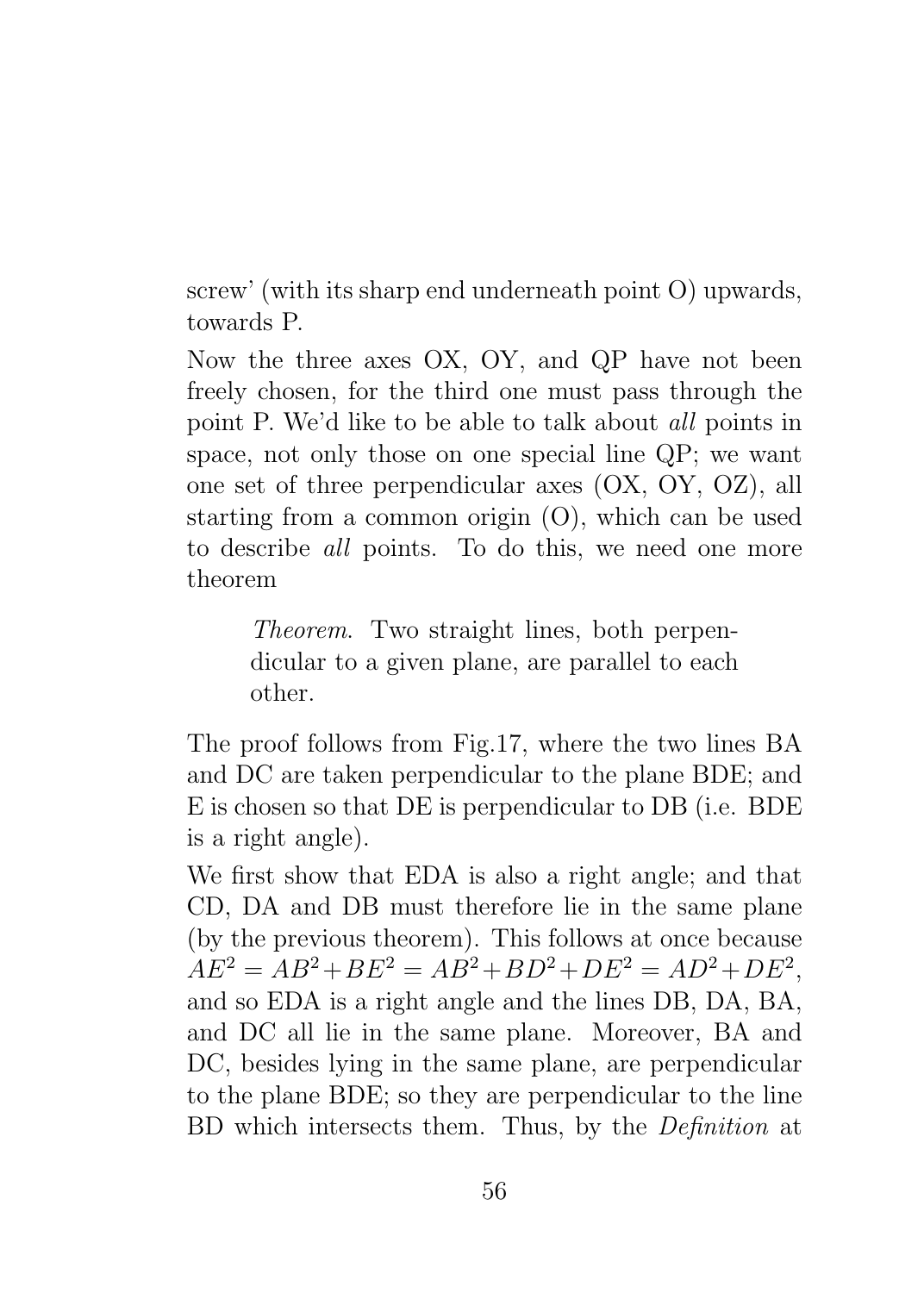the beginning of Section 2.1, BA and DC are *parallel*  $$ proving the theorem.

Again, the theorem has a converse:

Converse. If two straight lines are parallel and one is perpendicular to a plane, then so is the other.

A whole chain of results follows from the theorem and its converse. We'll just say what they are when we need them (no proofs!), starting with a definition:

Definition. If two planes are perpendicular to the same straight line, then they are parallel planes.

It then follows that a perpendicular from any point on one plane, connecting it with a point on the other, will have the same length no matter what point we choose – this being the shortest distance between the two planes. If two pairs of points, A, B, and C, D, are connected in this way, then they lie at the corners of a rectangle, whose opposite sides have equal length.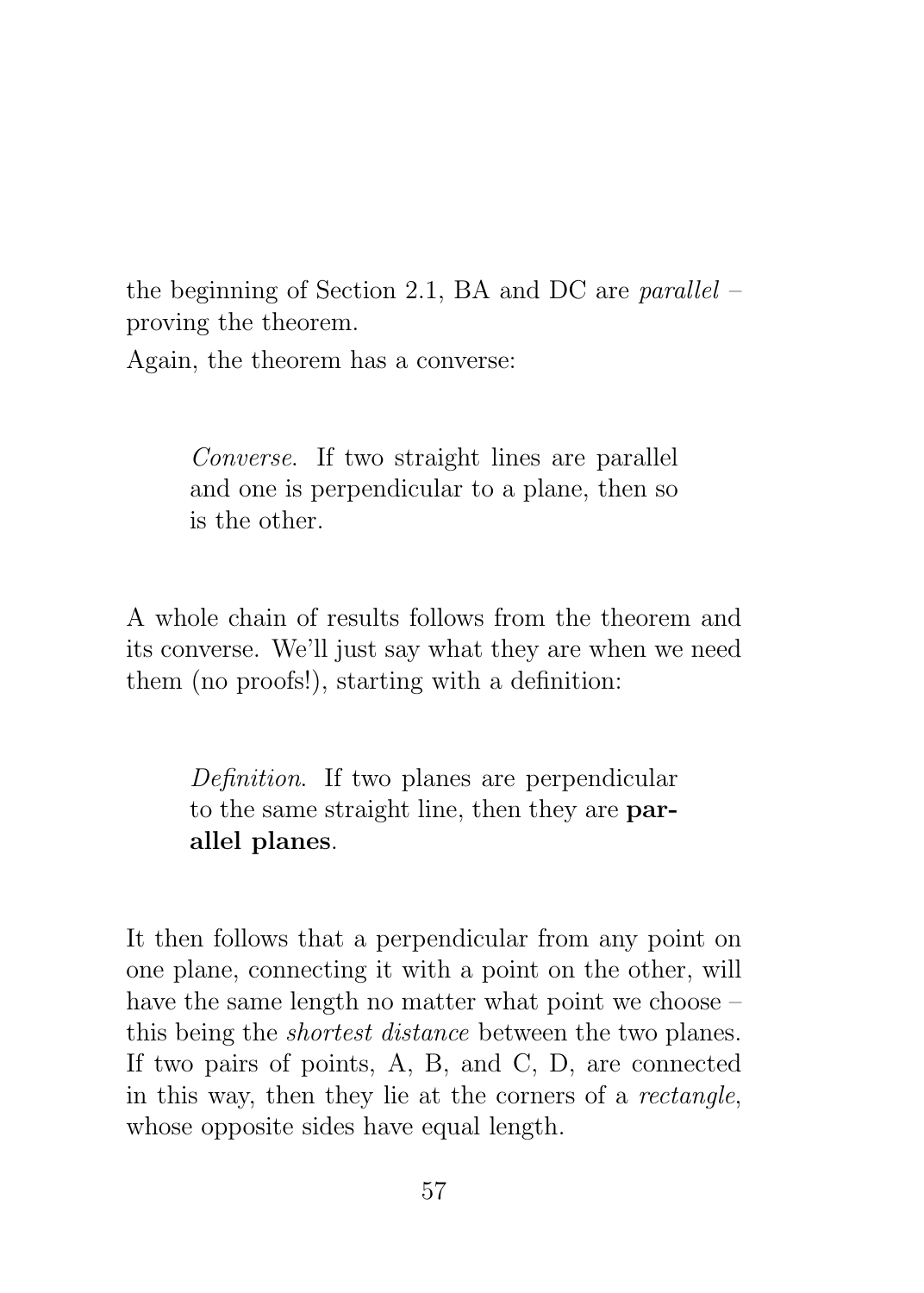

## 5.2 Describing simple objects in 3-space

We can now go ahead exactly as we did in 2-space. But now we take any point O as **origin** and draw **rectan**gular axes OX, OY, and OZ, as in Fig.18, each being perpendicular to the others. Any point P, anywhere in 3-space, can then be given rectangular (Cartesian) coordinates,  $x, y, z$ , which measure the shortest distances to the planes OYZ, OZX, and OXY, respectively. These distances are also the lengths of the projections of the line OP, shown in the Figure, along the three axes, OX,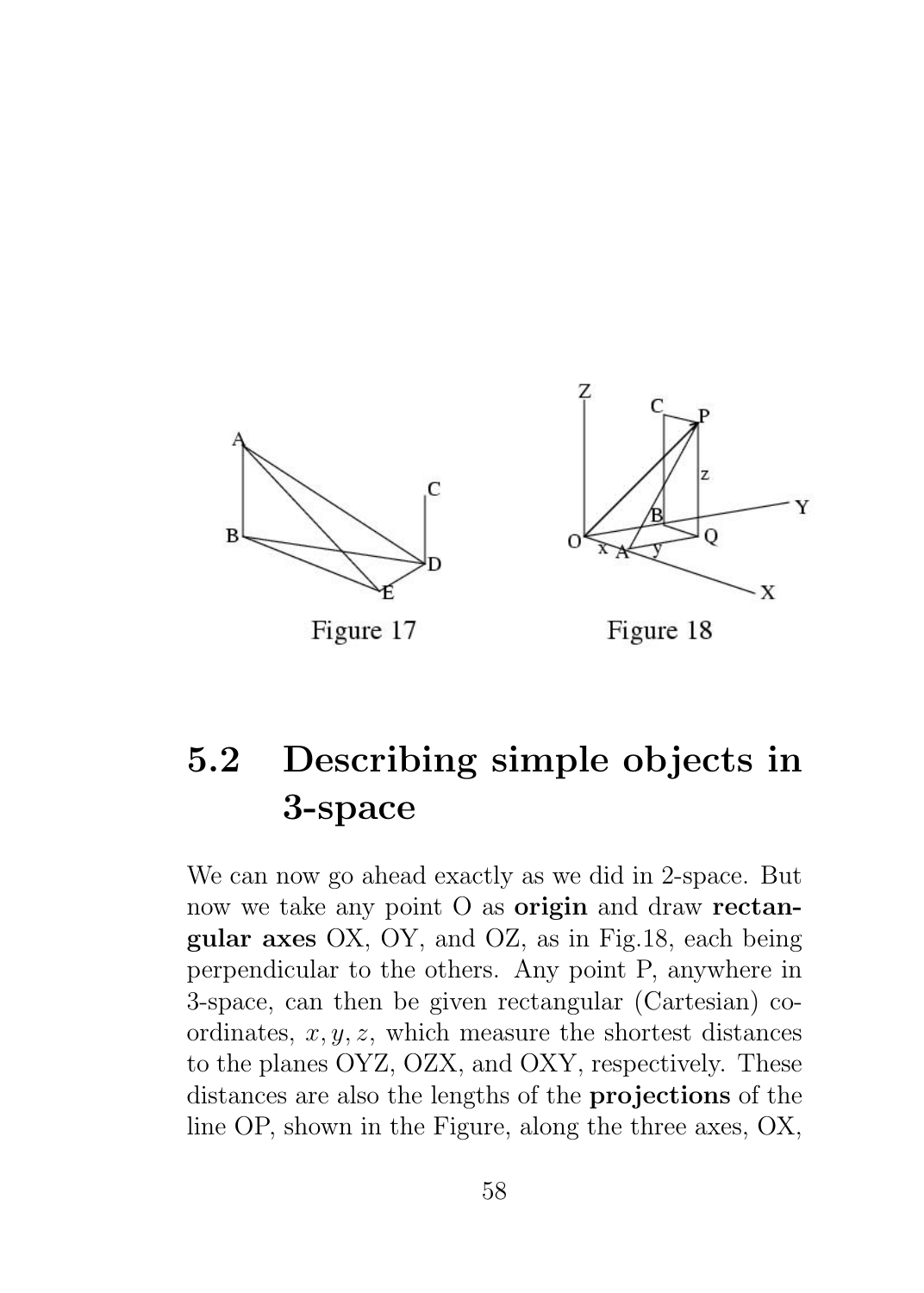OY, OZ: the projection shown, OA, is the line from the origin O to the foot (A) of the perpendicular from P to the x-axis and the lengths of OA and QB are equal – being opposite sides of OAQB, which is a rectangle (as follows from the Theorems above, both lines being perpendicular to the plane OYZ).

The geometry of 2-space, in Section 2.2, was based on equation (2.1), which gave us the distance between any two points,  $P$  and  $P'$ ; and on  $(2.2)$ , which holds when they are close together. In 3-space, things look just the same, except that there are now three coordinates: the distance  $(r, say)$  from the origin O to any point P is given by

$$
r^2 = x^2 + y^2 + z^2 \tag{5.1}
$$

while for two infinitely close points the separation  $(dr)$ follows from

$$
dr^{2} = dx^{2} + dy^{2} + dz^{2}
$$
 (5.2)

 $-\,dx, dy, dz$  being the **differentials**, such that a neighbouring point P' has coordinates  $x' = x + dx, y' = 0$  $y + dy, z' = z + dz$ 

Again  $(5.2)$  is the 'fundamental metric form' – but now in real three-dimensional space – and because it has sum-of-squares form at any point (and, according to (5.1), in any region, however large) the space is Euclidean, with all the properties first discovered by Eu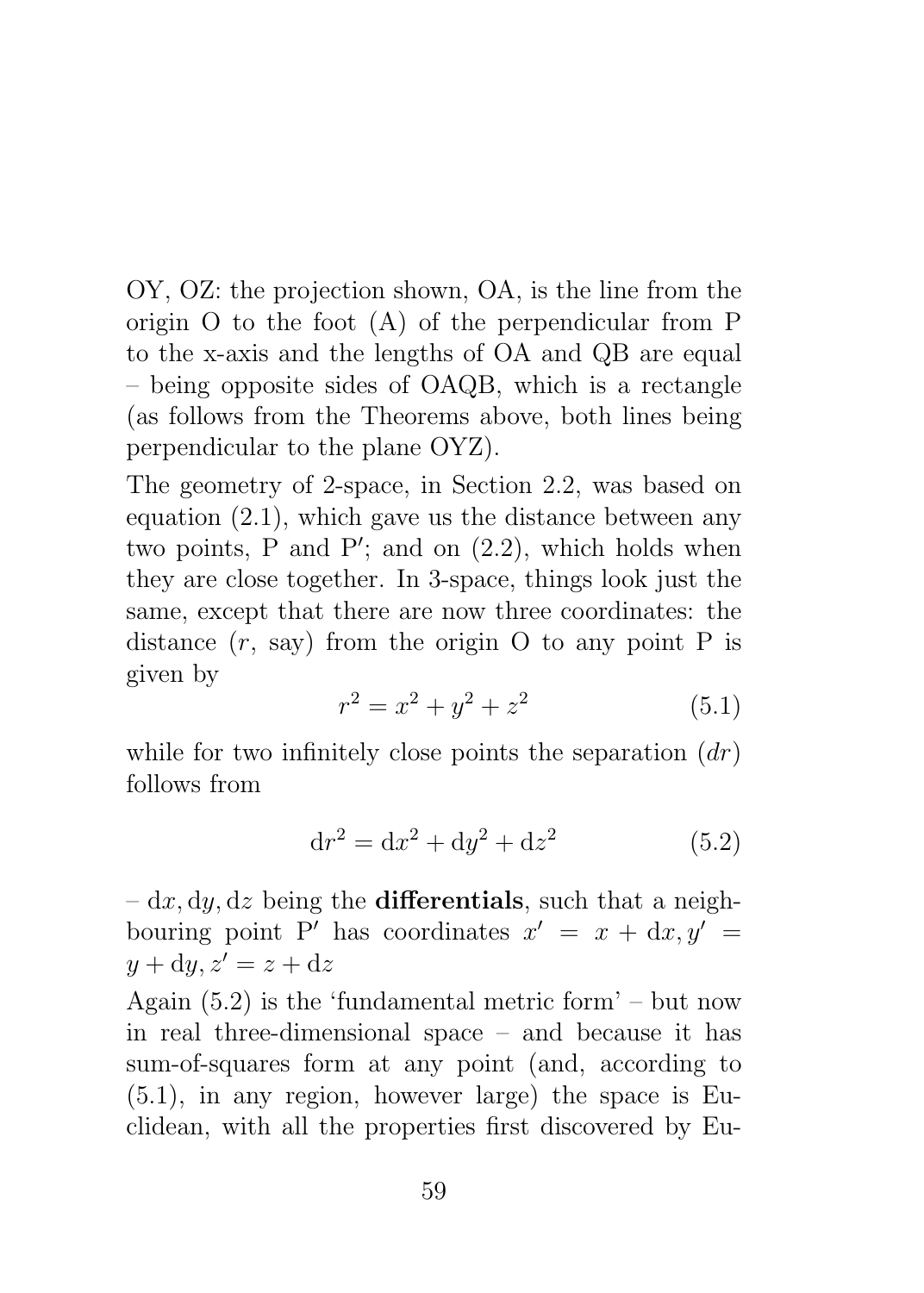clid. Any plane is called a 2-dimensional subspace of 3 space and any straight line is a 1-dimensional subspace. Just as plane geometry, in the algebraic approach followed in Section 2.2, comes out of equations (2.1) and  $(2.2)$ , the whole of *solid geometry* comes out of  $(5.1)$  and  $(5.2).$ 

Again, in 3-space, the simplest geometrical object is a straight line; but now every point on the line will have three coordinates. In 2-space the coordinates  $x, y$  of a point on a straight line were *related* so the  $y = mx + c$ , where the numbers  $m$  and  $c$  fix the slope of the line and where it crosses the y-axis; we took  $x$  as the 'independent variable', which then determines  $y$  (the 'dependent variable'). But in 3-space things are a bit more complicated as the line doesn't have to lie in any one of the coordinate planes – it can point any way we please. The same is true for the next simplest object, the plane, which may have any **orientation** we please. We'll look at these things again in the next Section, after we've found a simpler way of dealing with them – namely, 'vector algebra'. But for the moment it's enough to note that lines and planes are described by linear equations, involving only *first* powers of the variables  $x, y, z$ , while circles (for example) require equations involving higher powers or products. The simplest examples are the coordinate planes themselves: thus  $z = 0$  (constant) describes the plane containing the axes OX and OY, and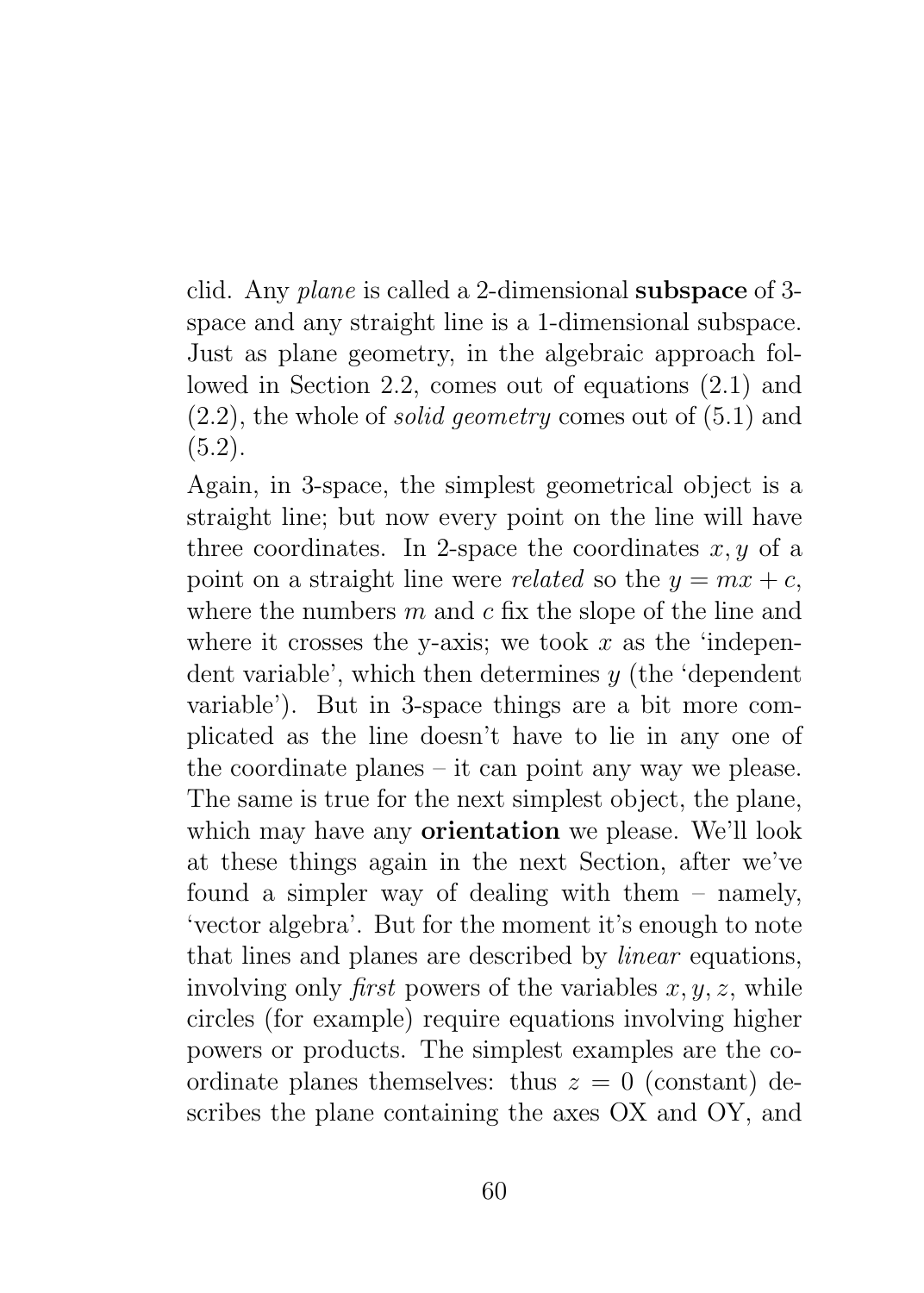similarly  $z = p$  (constant) defines a plane parallel to  $OXY$  and at a perpendicular distance  $p$  from the origin. In both cases any point in the plane is determined by giving values, any we wish, of the other variables  $x, y$ . The simplest solid object (after the cube, which has six plane faces) is the sphere, corresponding to the circle in 2-space. It has a single curved surface and the coordinates of any point on the surface are related by an equation of the second degree. The distance of a point

 $P(x, y, z)$  from the origin is given by

$$
r^2 = x^2 + y^2 + z^2 \tag{5.3}
$$

and this distance  $(r)$  is the radius of the sphere, the same for all points on the surface. Thus (5.3) is the equation for the surface of a sphere centred on the origin. If you move the sphere (or the line or the plane) the equation will be more complicated. This is because our descriptions are based on choosing a set of axes that meet at the centre of the sphere and then using three distances (coordinates) to define every point; the set of axes is called a reference frame. If we decide to change the reference frame, so that the origin is no longer at the centre, then all the coordinates will have to be changed. On the other hand, the objects we meet in 3-space have certain measurable properties (like length and area) which

'belong' to the object and do not depend in any way on how we choose the reference frame: as already noted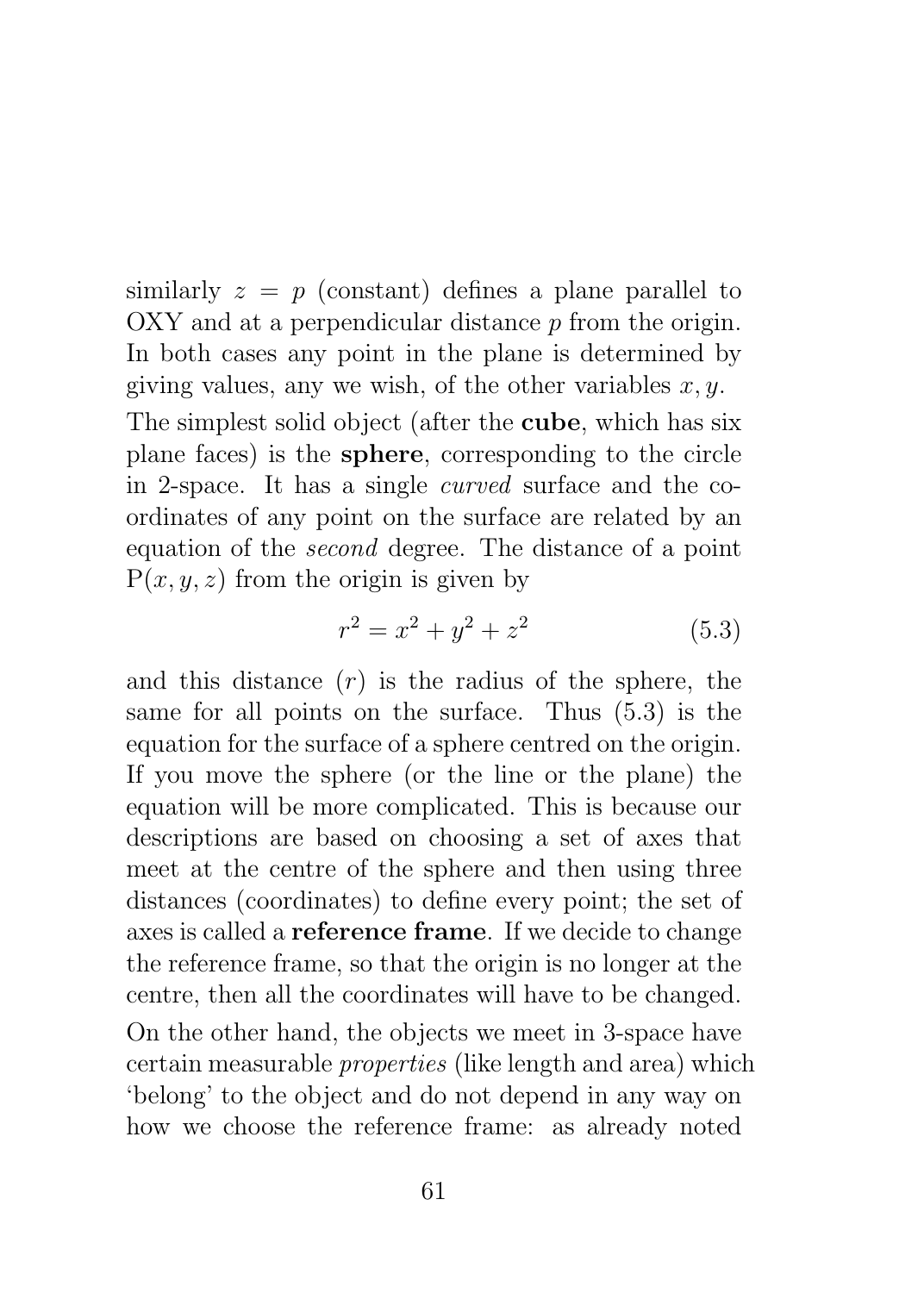(Chapter 3) they are invariants. We'd like to keep our equations as simple and as close as possible to what we're trying to describe: a line, for example, is a vector and could be denoted by a single symbol – instead of a set of numbers that will change whenever we change the reference frame. We'll see how to do this in the next Section.

### 5.3 Using vectors in 3-space

In ordinary algebraic number theory (Book 1, Chapter 4) we represented numbers by points on a straight line, or with the displacements which lead from an origin to these points. The displacements are in fact vectors in a 1-space, each being a numerical multiple of a unit 'step' which we called e; and any 1-vector a is written as  $a = ae$ , where a is just a number saying 'how many' steps we take in the direction of  $e$ . Of course, if  $a$  is an integer, the displacement will lead to a point labelled by that integer; but we know from Book 1 that this picture can be extended to the case where  $a$  is any real number and a is the vector leading to its associated point in the pictorial representation. The rules for combining vectors in 1-space are known from Book 1: we get the sum of two displacements, a and b, by making them one after the other (the end point of the first being the starting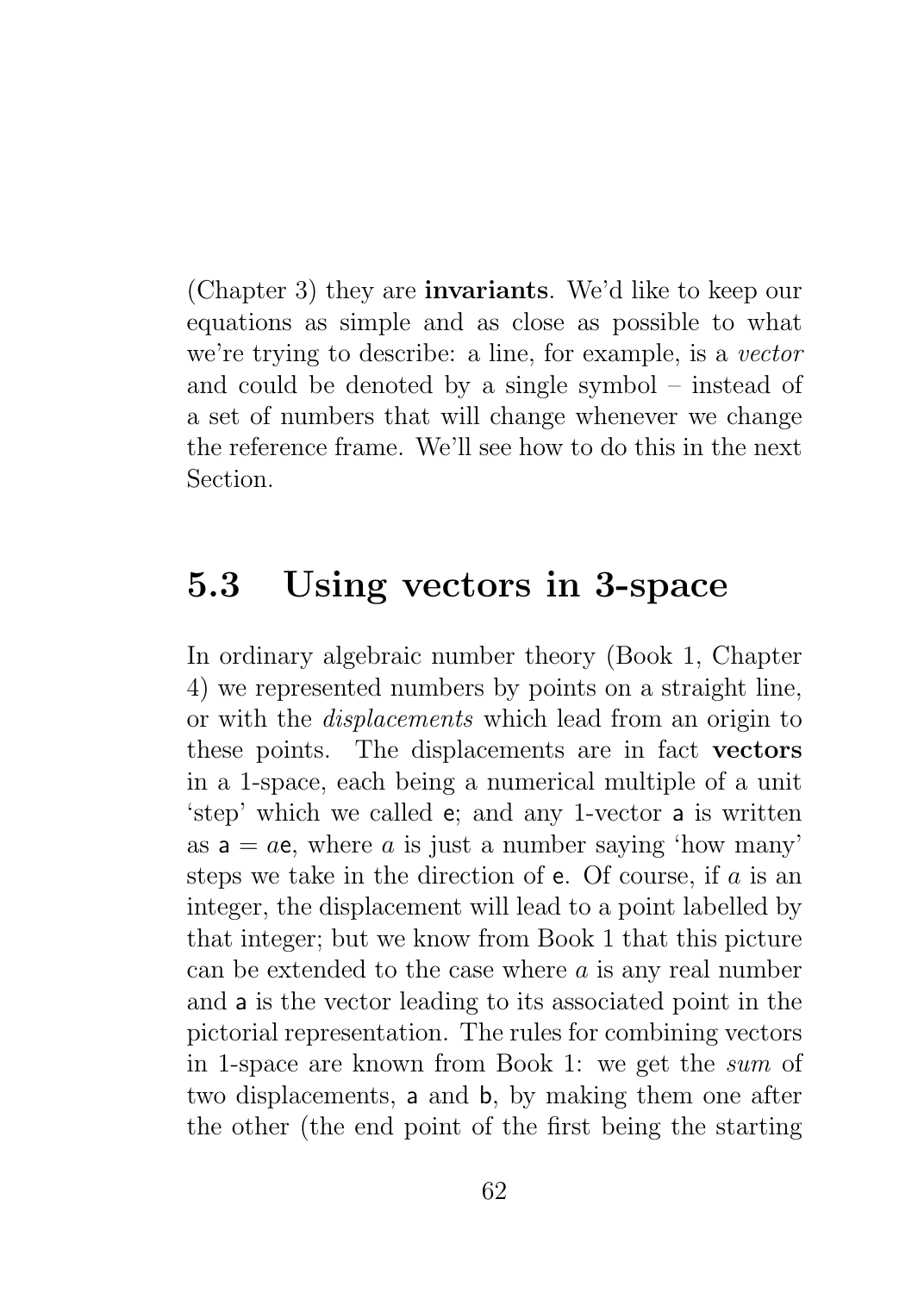

point for the second) and it doesn't matter which way round we take them. Thus

$$
\mathsf{a} + \mathsf{b} = \mathsf{b} + \mathsf{a},\tag{5.4}
$$

and if there are three vectors it doesn't matter how we combine them,

$$
(a + b) + c = a + (b + c).
$$
 (5.5)

We can also multiply a vector by any real number, as in writing a as a number a of units e:  $a = ae$ . Let's try to do the same things in 3-space. There will now be three different kinds of unit step – along the x-axis, the y-axis,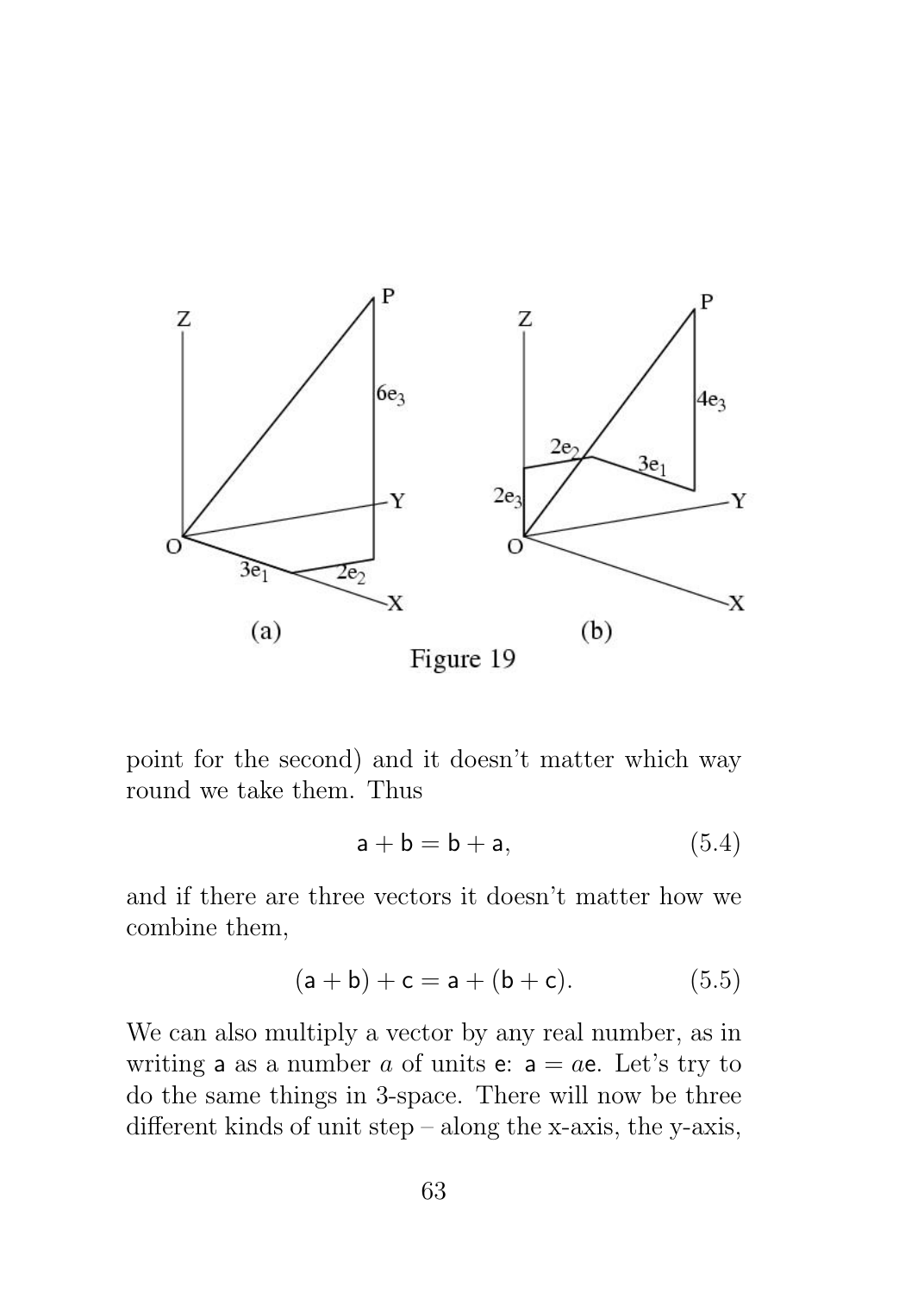and the z-axis – which we'll call  $e_1, e_2, e_3$ , respectively. They will be the basis vectors of our algebra and we take them to be of unit length (being 'unit steps') A vector pointing from the origin O to point  $P(x, y, z)$  (i.e. with Cartesian coordinates  $x, y, z$ ) will be denoted by r and written

$$
\mathsf{r} = x\mathsf{e}_1 + y\mathsf{e}_2 + z\mathsf{e}_3. \tag{5.6}
$$

This is really just a *rule* for getting from O to P: If the coordinates are integers e.g.  $x=3$ ,  $y=2$ ,  $z=6$ , this reads "take 3 steps of type  $e_1$ , 2 of type  $e_2$  and 6 of type  $e_3$  – and you'll be there!" And the remarkable fact is that, even although the terms in (5.6) are in different directions, the order in which we put them together doesn't make any difference: you can take 2 steps parallel to the z-axis (type  $e_3$ ), then 2 steps parallel to the y-axis (type  $e_2$ ), 3 more steps of type  $e_1$ , and finally 4 steps of type  $e_3$  – and you'll get to the same point. This is easy to see from Fig.19, remembering that (because the axes are *perpendicular*) space is being 'marked out' in rectangles, whose opposite sides are equal. In fact, the rules (5.4) and (5.5) apply generally for vector addition. An important thing to note is that in combining the terms in (5.6) the vectors must be allowed to 'float', as long as they stay parallel to the axes: they are called 'free vectors' and are not tied to any special point in space. On the other hand, the position vector r is defined as a vector leading from the origin O to a particular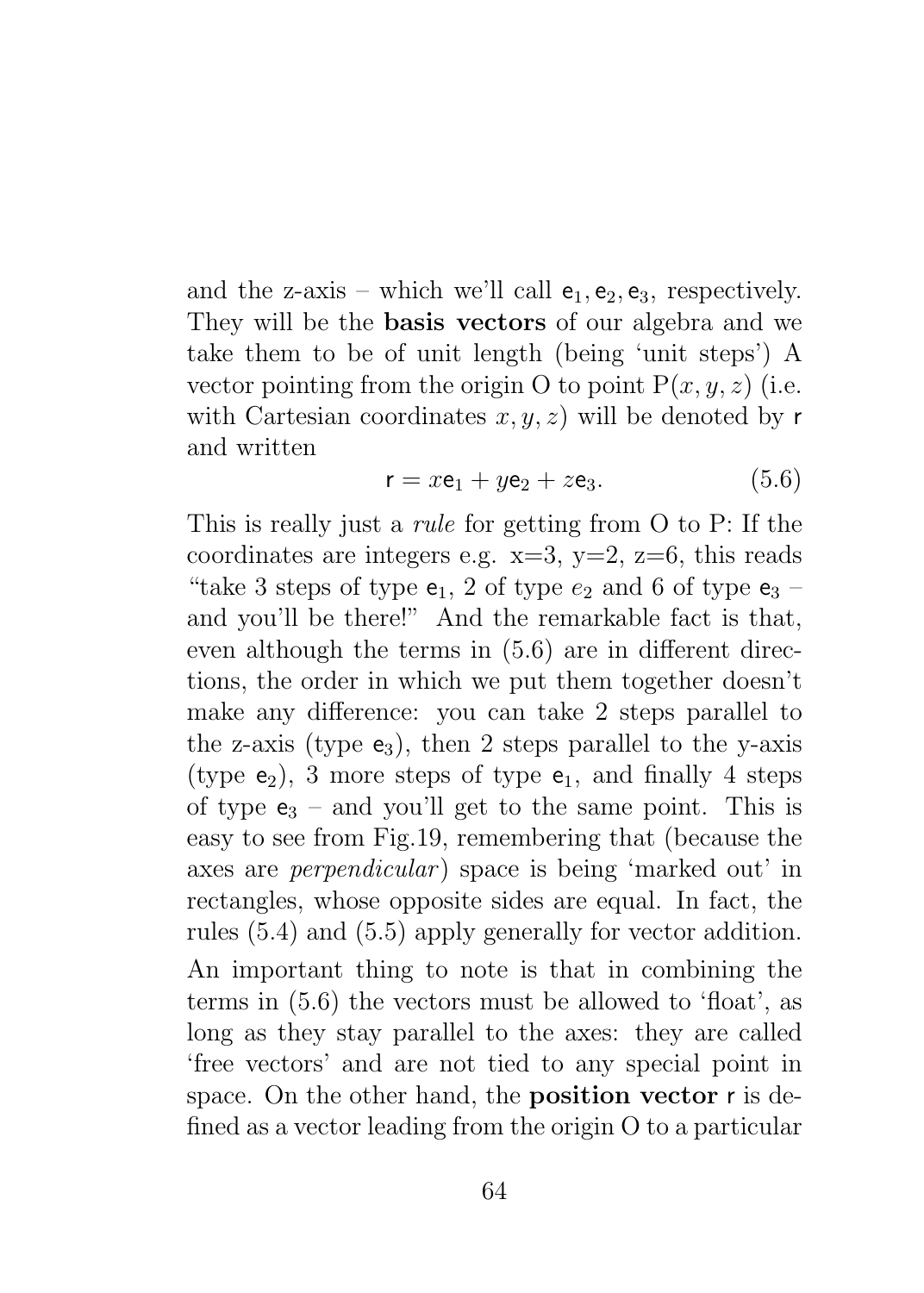point P: it is a 'bound vector'.

The numbers  $x, y, z$  in (5.6), besides being coordinates of the point P, are also components of its position vector. Any vector may be expressed in a similar form –

a = 
$$
a_1e_1 + a_2e_2 + a_3e_3
$$
  
b =  $b_1e_1 + b_2e_2 + b_3e_3$ ,

etc. and addition of vectors leads to addition of corresponding components. Thus, re-arranging the terms in the sum,

$$
\mathsf{a} + \mathsf{b} = (a_1 + b_1)\mathsf{e}_1 + (a_2 + b_2)\mathsf{e}_2 + (a_3 + b_3)\mathsf{e}_3. \tag{5.7}
$$

Similarly, multiplication of a vector by any real number c is expressed in component form by

$$
c\mathbf{a} = ca_1\mathbf{e}_1 + ca_2\mathbf{e}_2 + ca_3\mathbf{e}_3. \tag{5.8}
$$

Finally, note that the vector algebra of Euclidean 3 space is very similar to the ordinary algebra of real numbers (e.g. Book 1, Chapter 3). There is a 'unit under addition' which can be added to any vector without changing it, namely  $0 = 0e_1 + 0e_2 + 0e_3$ ; and every vector a has an 'inverse under addition', denoted by  $-a = -a_1e_1 - a_2e_2 - a_3e_3$ , such that  $-a + a = 0$ .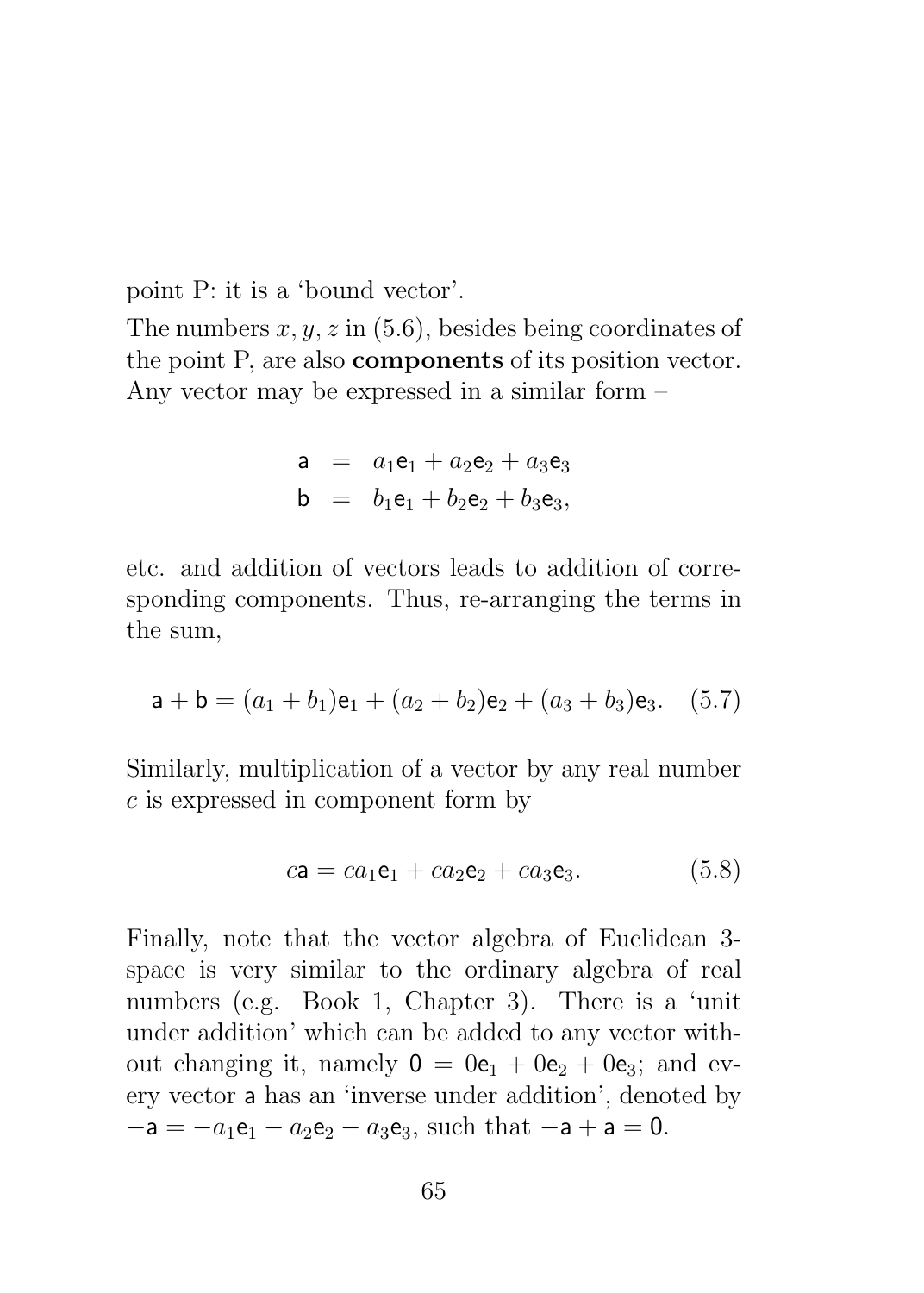### 5.4 Scalar and vector products

From two vectors, a, b, it's useful to define special kinds of 'product', depending on their lengths  $(a, b)$  and the angle between them  $(\theta)$ . (The length of a vector **a** is often written as  $a = |a|$  and called the **modulus** of a.)

> Definition. The scalar product, written a **b**, is defined by  $\mathbf{a} \cdot \mathbf{b} = ab \cos \theta$ .

> Definition. The vector product, written  $a \times b$ , is defined by  $a \times b = ab \sin \theta c$ ,

> where **c** is a *new* unit vector, **normal** (i.e. perpendicular) to the plane of a, b and pointing so that rotating a towards b would send a right-handed screw in the direction of c.

The 'scalar' product is just a number (in Physics a 'scalar' is a quantity not associated with any particular direction); but the vector product is connected with the area of the piece of surface defined by the two vectors – and c points 'up' from the surface, so as to show which is its 'top' side (as when we first set up the z-axis). Both products have the usual 'distributive' property, that is

 $(a + b) \cdot c = a \cdot c + b \cdot c$ ,  $(a + b) \times c = a \times c + b \times c$ 

but, from its definition, the vector product changes sign if the order of the vectors is reversed  $(b \times a = -a \times b)$  – so whatever we do we must keep them in the right order.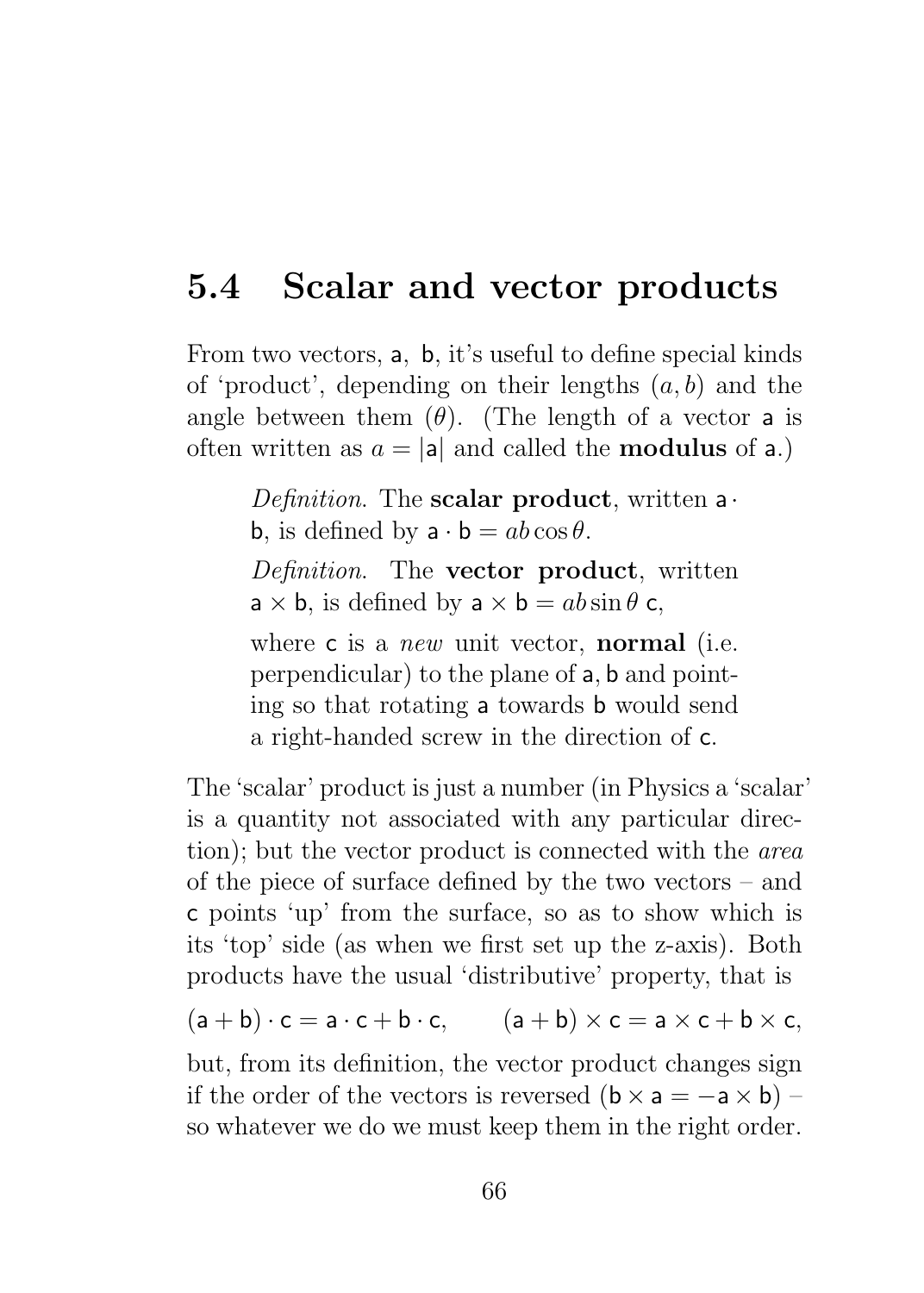The unit vectors  $e_1, e_2, e_3$  each have unit modulus,  $|e_1|$  =  $|e_2| = |e_3| = 1$ ; and each is perpendicular to the other two,  $e_1 \cdot e_2 = e_1 \cdot e_3 = e_2 \cdot e_3 = 0$ . It follows that the scalar product between any pair of vectors a, b is, in terms of their components,

$$
\begin{array}{rcl}\n\mathbf{a} \cdot \mathbf{b} & = & \left( a_1 \mathbf{e}_1 + a_2 \mathbf{e}_2 + a_3 \mathbf{e}_3 \right) \cdot \left( b_1 \mathbf{e}_1 + b_2 \mathbf{e}_2 + b_3 \mathbf{e}_3 \right) \\
& = & a_1 b_1 \mathbf{e}_1 \cdot \mathbf{e}_1 + \ldots + a_1 b_2 \mathbf{e}_1 \cdot \mathbf{e}_2 + \ldots \,,\n\end{array}
$$

where the dots mean 'similar terms'; and from the properties of the unit vectors (above) this becomes

$$
\mathsf{a} \cdot \mathsf{b} = a_1 b_1 + a_2 b_2 + a_3 b_3. \tag{5.9}
$$

When **b** = **a** we get  $\mathbf{a} \cdot \mathbf{a} = a^2 = a_1^2 + a_2^2 + a_3^2$  (the original sum-of-squares form for a length); and for the position vector r of any point P we find

$$
OP = r = \sqrt{x^2 + y^2 + z^2}.
$$
 (5.10)

Similarly, for two vectors  $r, r'$ , the scalar product is

$$
\mathbf{r} \cdot \mathbf{r}' = rr' \cos \theta = xx' + yy' + zz'
$$

and this tells us how to find the angle between any two vectors. Remember that  $x, y, z$  are projections of r on the three coordinate axes, so  $x/r = \cos \alpha$  ( $\alpha$  being the angle between r and the x-axis); and similarly for the second vector,  $x'/r' = \cos \alpha'$ . The cosines of the angles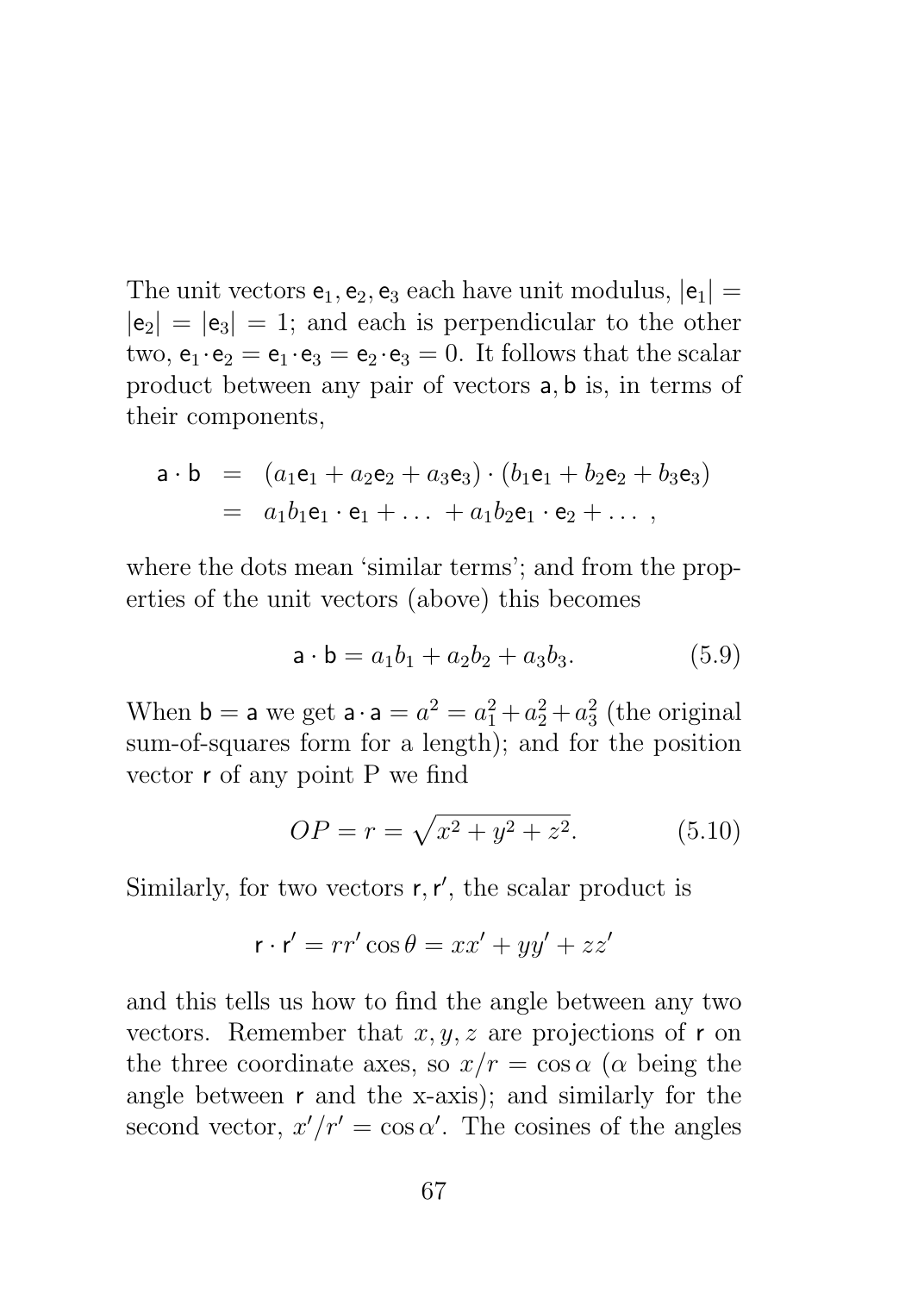between a vector and the three axes are usually called the direction cosines of the vector and are denoted by  $l, m, n$ . With this notation the equation above can be re-written as

$$
\cos \theta = ll' + mm' + nn'
$$
 (5.11)

– a simple way of getting the angle  $\theta$ , which applies for any two vectors in 3-space.

#### 5.5 Some examples

To end this chapter it's useful to look at a few examples of how you can describe points, lines, planes, and simple 3-dimensional shapes in vector language. By using vectors you can often get the results you need much more easily than by drawing complicated diagrams and thinking of all the 'special cases' that can arise.

• Angles in a triangle In Section 1.2 we took the theorem of Pythagoras, for a right-angled triangle as the 'metric axiom'. There are many theorems concerned with triangles that we haven't even mentioned; and many of them refer to a general triangle, with no special angles. Let's take such a triangle, with vertices A,B,C, using the same letters to denote the corresponding angles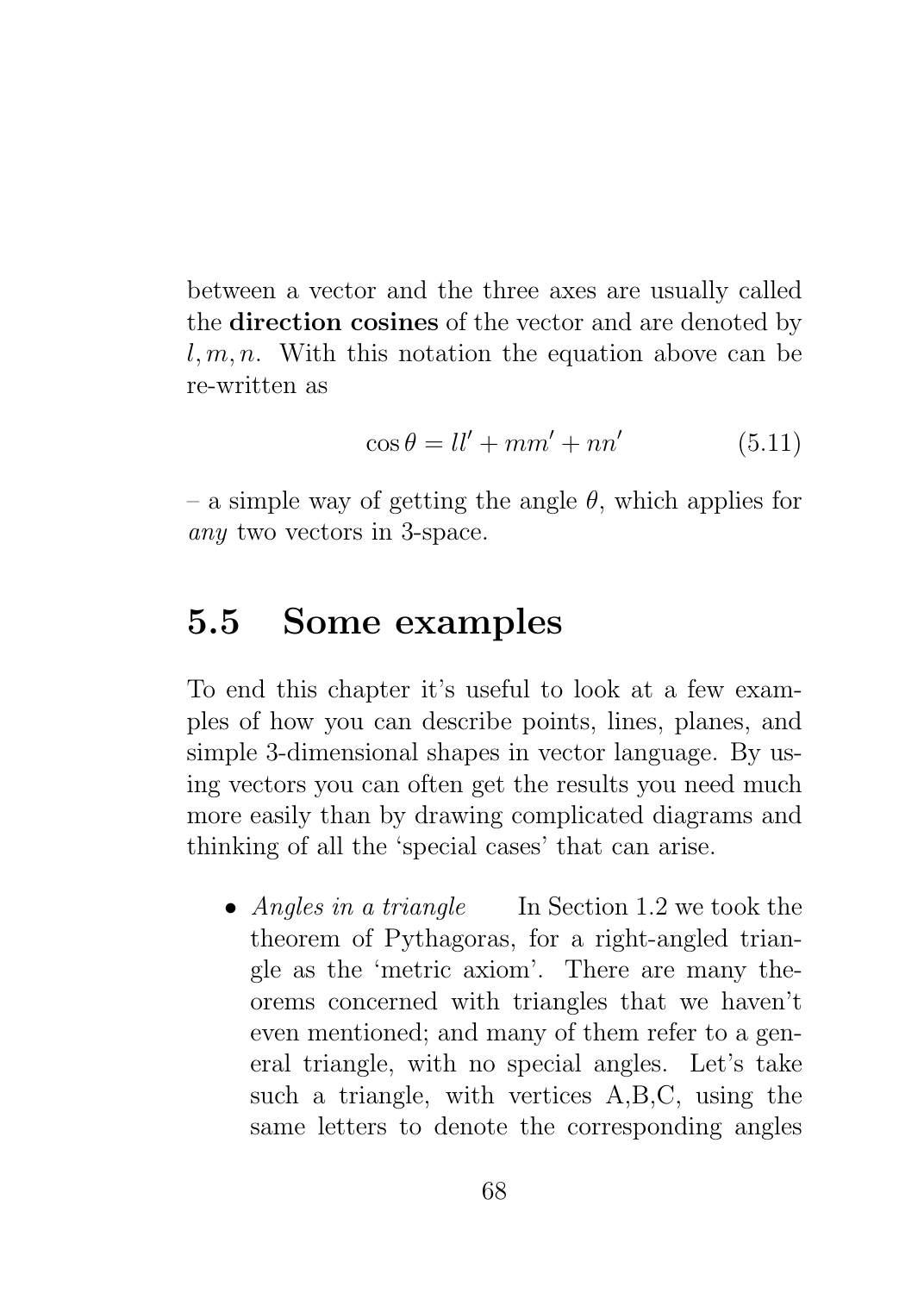$A, B, C$ , and the small letters  $a, b, c$  to denote the lengths of the sides opposite to angles A, B, C. We can also use the special symbols a, b, c to mean the vectors pointing along the sides, following one another in the positive (anti-clockwise) direction. (Before going on, you should make a careful drawing of the triangle ABC, labelling the sides and angles. Then you'll have the picture in your head.)

There are two basic 'laws' relating the sines and cosines of the angles. The first is very easy to get: if you drop a perpendicular from vertex C onto the line through A and B, calling its length  $h$ , then  $\sin A = h/b$ ,  $\sin B = h/a$ ; and so  $h = b \sin A =$ a sin B. On dividing by ab we get  $(\sin A/a)$  =  $(\sin B/b)$ . Taking vertex A next, you find a similar result; and on putting them together you find

$$
\frac{\sin A}{a} = \frac{\sin B}{b} = \frac{\sin C}{c}.
$$
 (5.12)

This is the 'Law of Sines' for any plane triangle.

Now note that the sum of the vectors a, b, c (displacements following each other round the triangle and bringing you back to the starting point) is zero:  $a + b + c = 0$ . So  $a = -(b + c)$  and the squared length of a is

$$
a2 = a \cdot a = (b + c) \cdot (a + c)
$$
  
= a \cdot a + b \cdot b + 2a \cdot b = b<sup>2</sup> + c<sup>2</sup> + 2b \cdot c.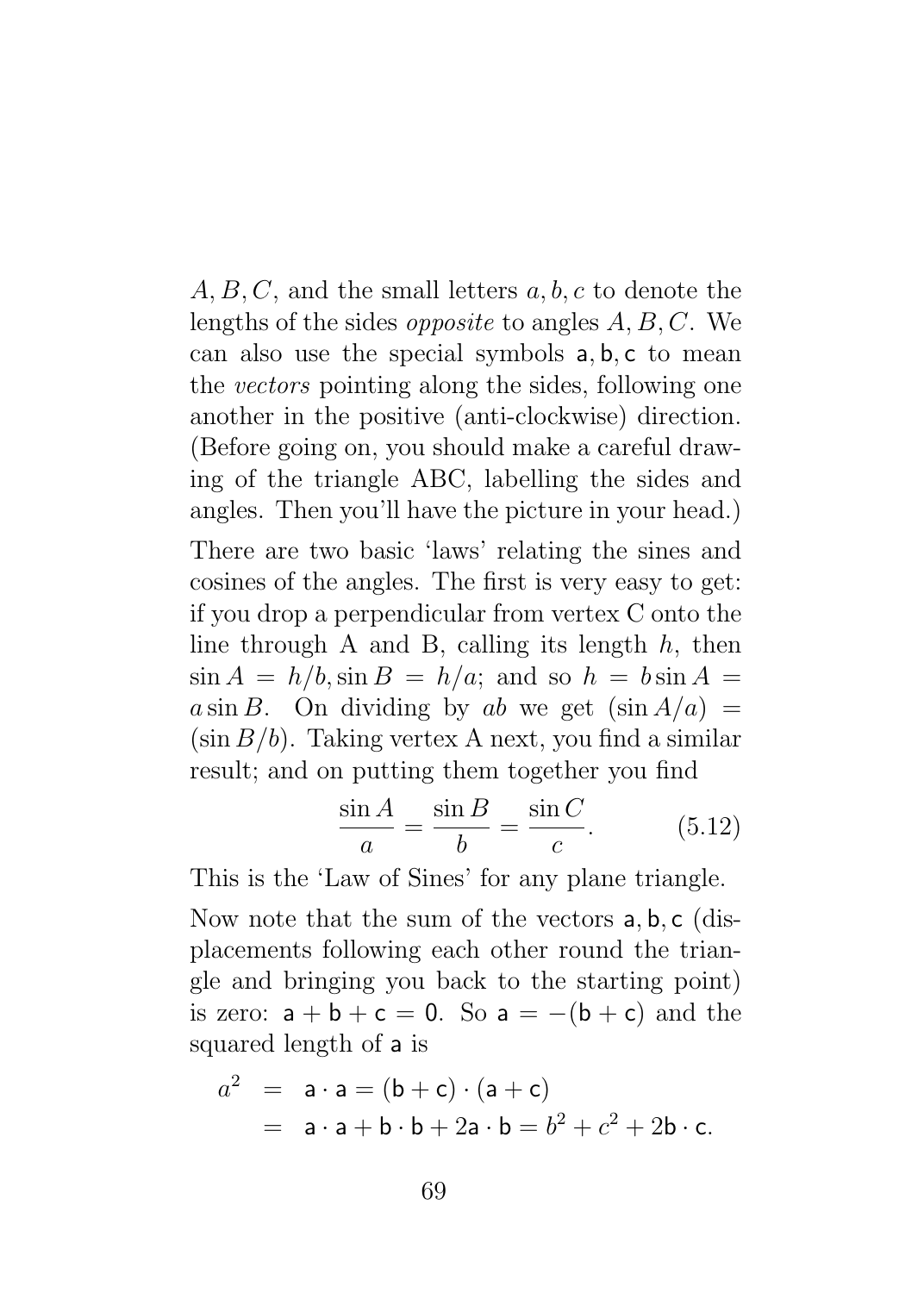From the definition of the scalar product in Section 5.2,  $\mathbf{b} \cdot \mathbf{c} = bc \cos \theta$  when both vectors point *away* from the point of intersection: but that means turning c round, making it −c. The result you get, along with two others like it (obtained by taking vertex B in place of A, and then vertex C) give us the 'Law of Cosines':

$$
a2 = b2 + c2 - 2bc \cos A b2 = c2 + a2 - 2ca \cos B c2 = a2 + b2 - 2ca \cos C.
$$
 (5.13)

• Vector equation of a straight line Suppose we want the line to pass through a point A, with position vector a, and to be parallel to a given vector **b** – which can be of unit length  $(b^2 = b \cdot b = 1)$ . Then a general point on the line, P, with position vector r, will be given by

$$
\mathsf{r} = \mathsf{a} + s\mathsf{b} \tag{5.14}
$$

where  $s$  is any variable number – and that's the equation we need! If instead we want the equation for a line passing through two points, A and B (position vectors a, b), then we simply replace b in the last equation by the vector  $\mathbf{b} - \mathbf{a}$ , which points from A to  $B$ : the result is

$$
r = a + s(b - a).
$$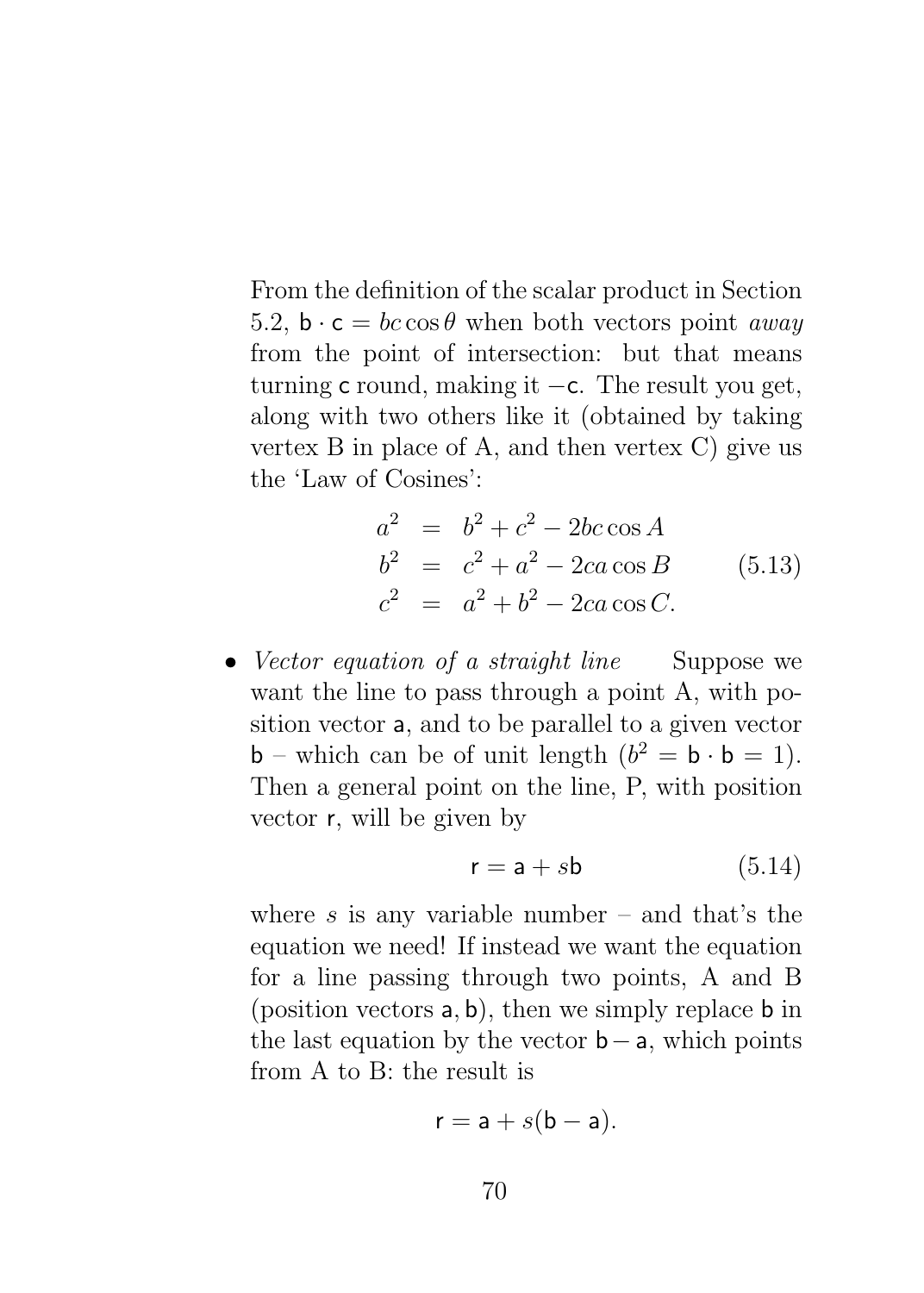• Vector equation of a plane Suppose ON is a normal to the plane, drawn from the origin O to the foot of the perpendicular, N; and let n be a unit vector in the direction ON, so  $\overrightarrow{ON} = p$  where p is the perpendicular distance from O to the plane. If r is the position vector of P, any other point in the plane, then its projection (Section 5.2) on the line ON must have the same value  $p$ . In other words,

$$
\mathbf{r} \cdot \mathbf{n} = p \tag{5.15}
$$

will be the equation defining a plane, with unit normal **n**, at perpendicular distance  $p$  from the origin.

• Distance of a point from a plane The perpendicular distance from the origin to a point  $P$  in the plane, given by (5.15), is  $p = r \cdot n$ . That from the origin to *any other* point,  $P'$  with position vector  $\mathsf{r}'$ , will be  $p' = \mathsf{r}' \cdot \mathsf{n}$  – where we're thinking of point  $P'$  as being in some parallel plane (which will have the same normal n). The required distance is therefore

$$
d = p' - p = \mathsf{r}' \cdot \mathsf{n} - p
$$

and this will be positive when  $P'$  is *above* the given plane, going out from the origin in the direction n.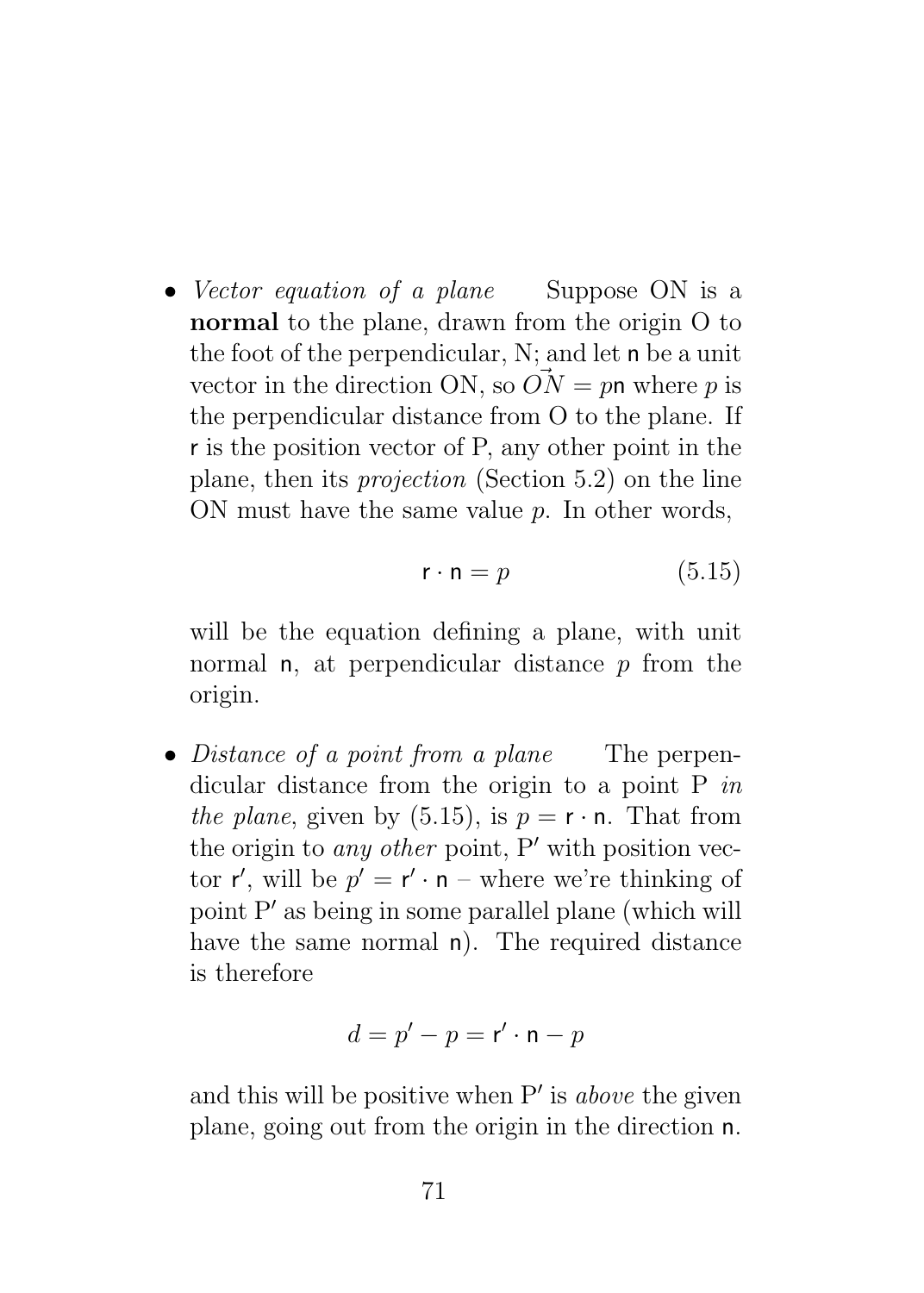• Intersection of two planes The angle  $\theta$  between two planes means the angle between their normals; so it follows from

$$
\cos \theta = \mathsf{n} \cdot \mathsf{n}',
$$

 $n, n'$  being the two unit normals. If  $\theta$  is zero the planes will be parallel; but otherwise they will intersect – somewhere, but where? A point (r) which lies on both planes must satisfy both equations,  $\mathbf{r} \cdot \mathbf{n} = p$ ,  $\mathbf{r} \cdot \mathbf{n}' = p'$ . It will then lie on the line of intersection; but if we multiply the two equations by any two numbers  $c$  and  $c'$  and add the results we'll get

$$
\mathsf{r} \cdot (c\mathsf{n} - c'\mathsf{n}') = cp - c'p'.
$$

And this is the equation of a plane with its normal in the direction  $cn - c'n'$ : it describes a plane through the line of intersection of the two given planes – which one depending on the values we give to  $c$  and  $c'$ .

Now a vector  $d\mathbf{n} + d'\mathbf{n}'$  (the numbers  $d, d'$  to be chosen), starting from the origin, will contain the normals  $(n, n')$  to both planes and will therefore cut the line of intersection: we take it as the vector a in equation(5.14), choosing d and d' so that the point will lie on both planes. Then we need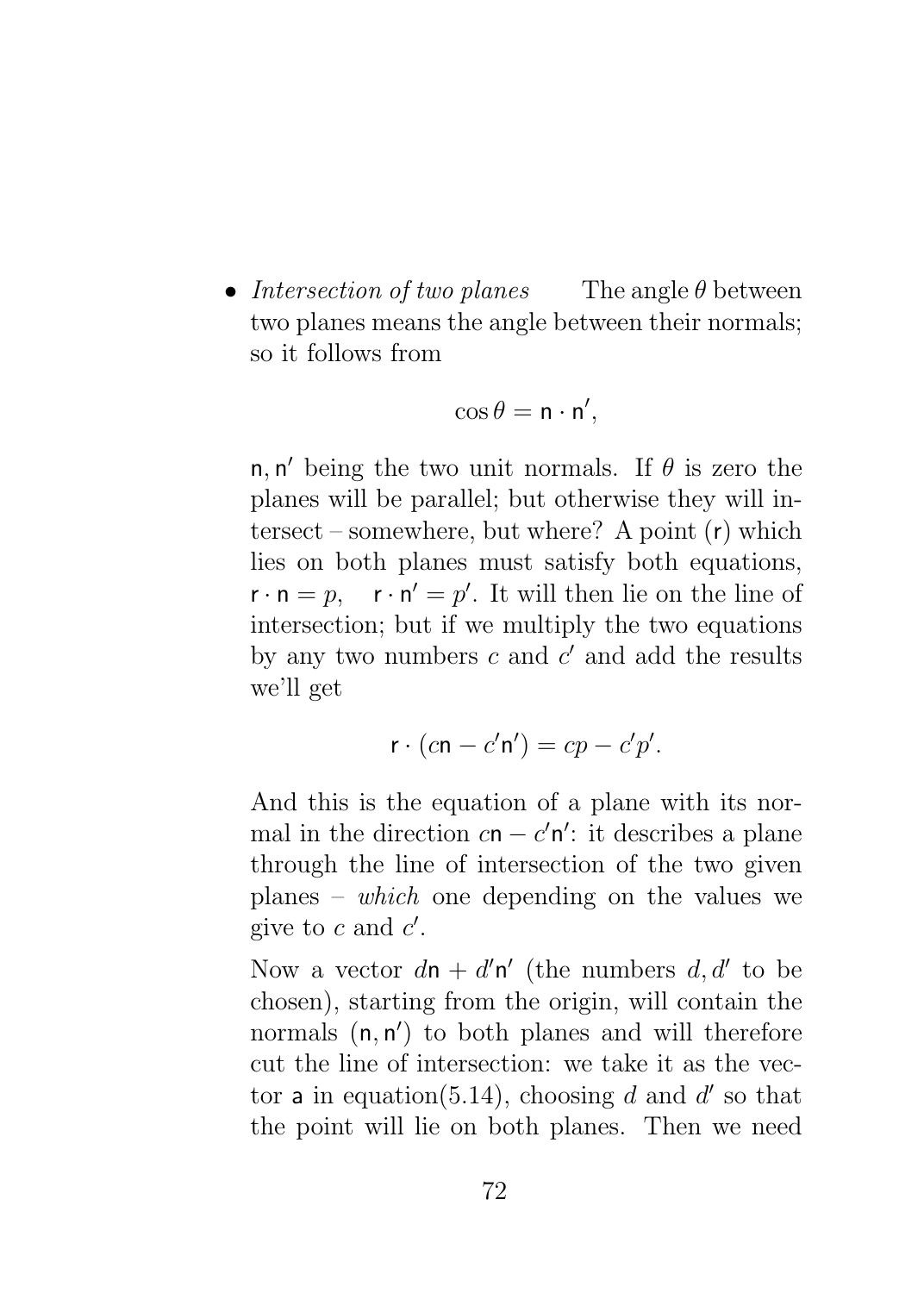only the direction, the unit vector  $\mathbf b$  in  $(5.14)$ , to fix the line. And since the line of intersection is perpendicular to both normals we can take b as the vector product  $\mathsf{n} \times \mathsf{n}'$  defined in Section 5.4. Putting things together, the equation of the line of intersection is

$$
\mathsf{r} = d\mathsf{n} + d'\mathsf{n}' + s\mathsf{n} \times \mathsf{n}',\tag{5.16}
$$

where the value of s changes as you run along the line.

• *Equation of a sphere* We've already met the equation for a sphere centred on the origin, in Section 5.2, in terms of Cartesian coordinates. Let's now look at one centred on the point C (position vector c), with radius  $R$ . The distance from C to the surface is the length of the vector r−c and the condition for point r to lie on the surface is thus  $|r - c|^2 = R^2$ . Thus, expanding,

$$
r^2 - 2\mathbf{r} \cdot \mathbf{c} + (c^2 - R^2) = 0 \tag{5.17}
$$

and this is the equation of the sphere centred on point c.

• Intersection of a straight line and a sphere Suppose the line is given by (5.14) and the sphere by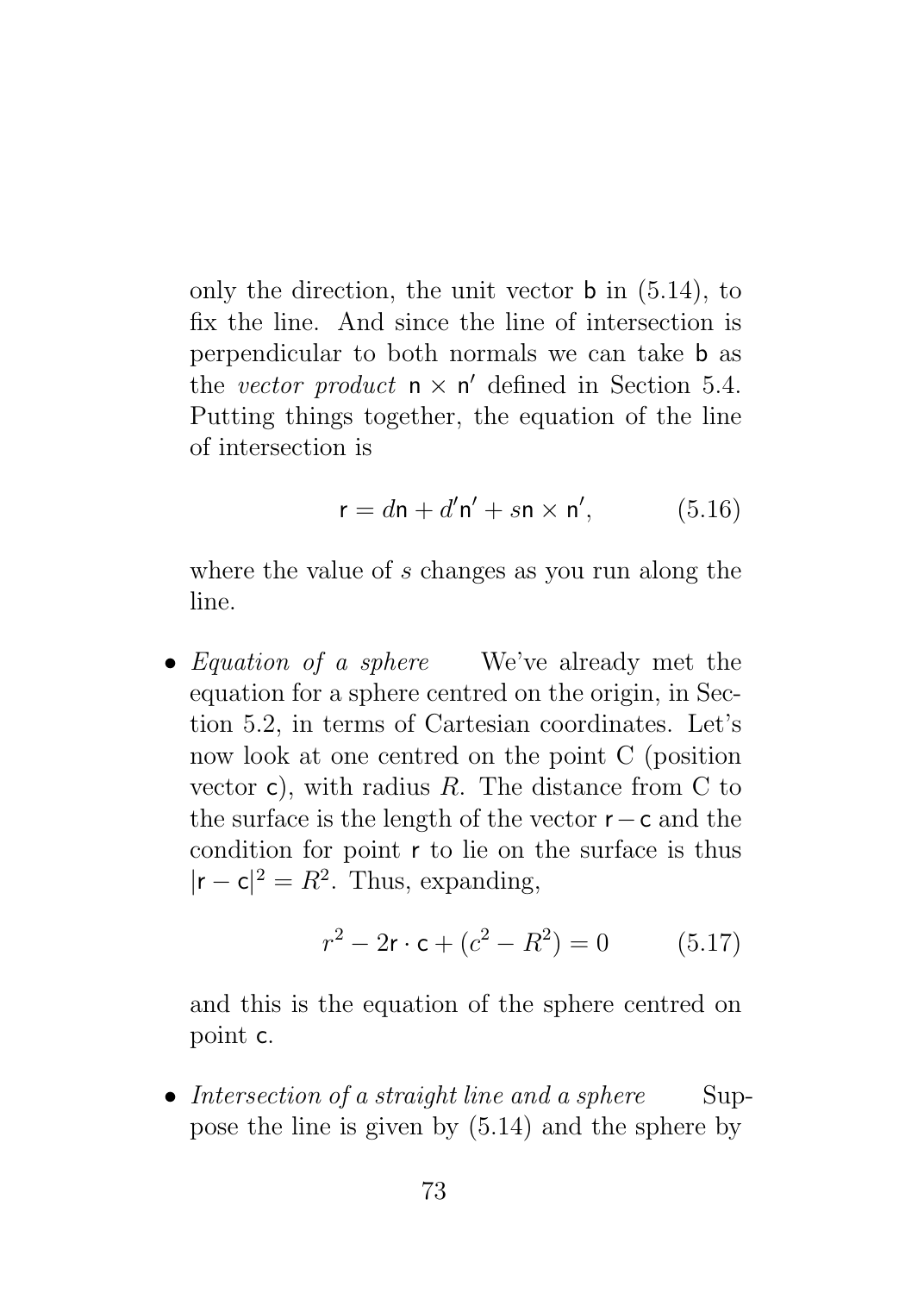$(5.17)$ : the point r must satisfy both these conditions. If we put the first in the second we get

$$
(a - sb) \cdot (a - sb) - 2(a - sb) \cdot c + (c^2 - R^2) = 0.
$$

This contains the first and second powers of the variable number s and will therefore be a quadratic equation (Book 1, Section 5.3), which can be written as

$$
As^2 + Bs + C = 0,
$$

where

$$
A = b^2 = 1, B = 2b \cdot (a - c), C = a^2 + c^2 - R^2 - 2a \cdot c.
$$

There will be two roots, both real numbers, when  $B^2 > 4AC$ ; and these values of s fix the two points where the straight line meets the surface. If it happens that  $B^2$  and  $4AC$  are exactly equal, then the two points become one and the line just touches the surface in a single point. The line is then a tangent to the sphere.

#### Exercises

1) Find a unit vector perpendicular to each of the vectors  $v_1 = 2e_1 - e_2 + e_3$  and  $v_2 = 3e_1 + 4e_2 - e_3$ . Calculate the angle between  $v_1$  and  $v_2$ .

2) Find two vectors which make equal angles with  $e_1$ , are perpendicular to each other, and are perpendicular to  $e_1 + e_2 + e_3$ .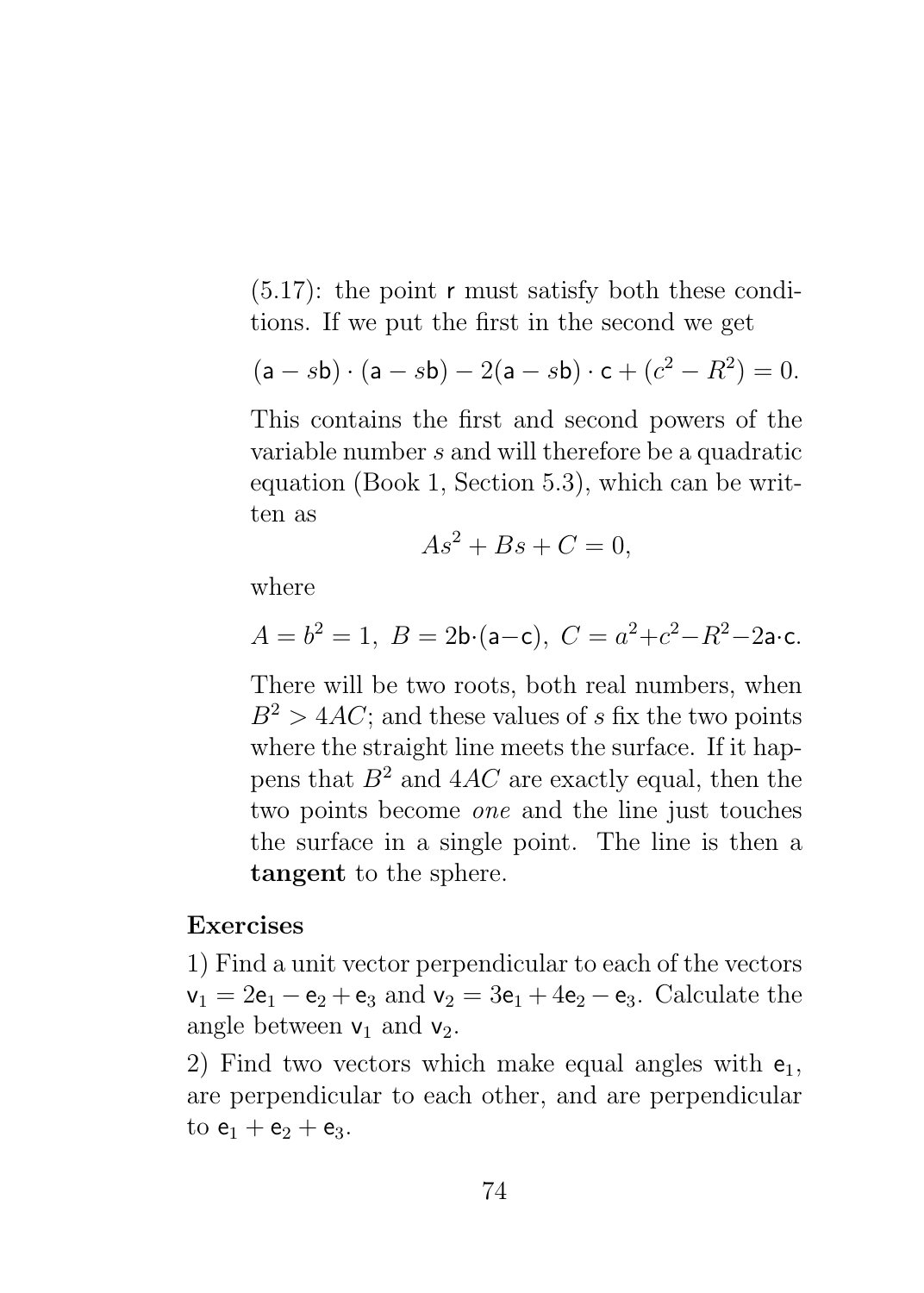3) What is the vector equation of a straight line through the points  $e_1 - 2e_2 + e_3$  and  $3e_3 - 2e_2$ ? And where does this line meet the plane which contains the origin and the points  $4e_2$  and  $2e_1 + e_2$ ?

4) Show that the line joining the mid points of two sides of a triangle is parallel to the third side and is of half its length.

5) Show that the three points whose position vectors are a, b, and  $3a - 2b$  lie on the same straight line.

6) Find the equation of the straight line passing through the point with position vector d and making equal angles with the vectors  $a, b, c$ .

7) Find the equation of the plane through the point  $2e_1+$  $3e_2 - e_3$  which is perpendicular to the vector  $3e_1 - 4e_2 +$ 7e3.

8) Show that the points  $e_1 - e_2 + 3e_3$  and  $3(e_1 + e_2 + e_3)$ are each the same distance from the plane

$$
\mathsf{r}\cdot(5\mathsf{e}_1+2\mathsf{e}_2-7\mathsf{e}_3)+9=0,
$$

but are on opposite sides of it.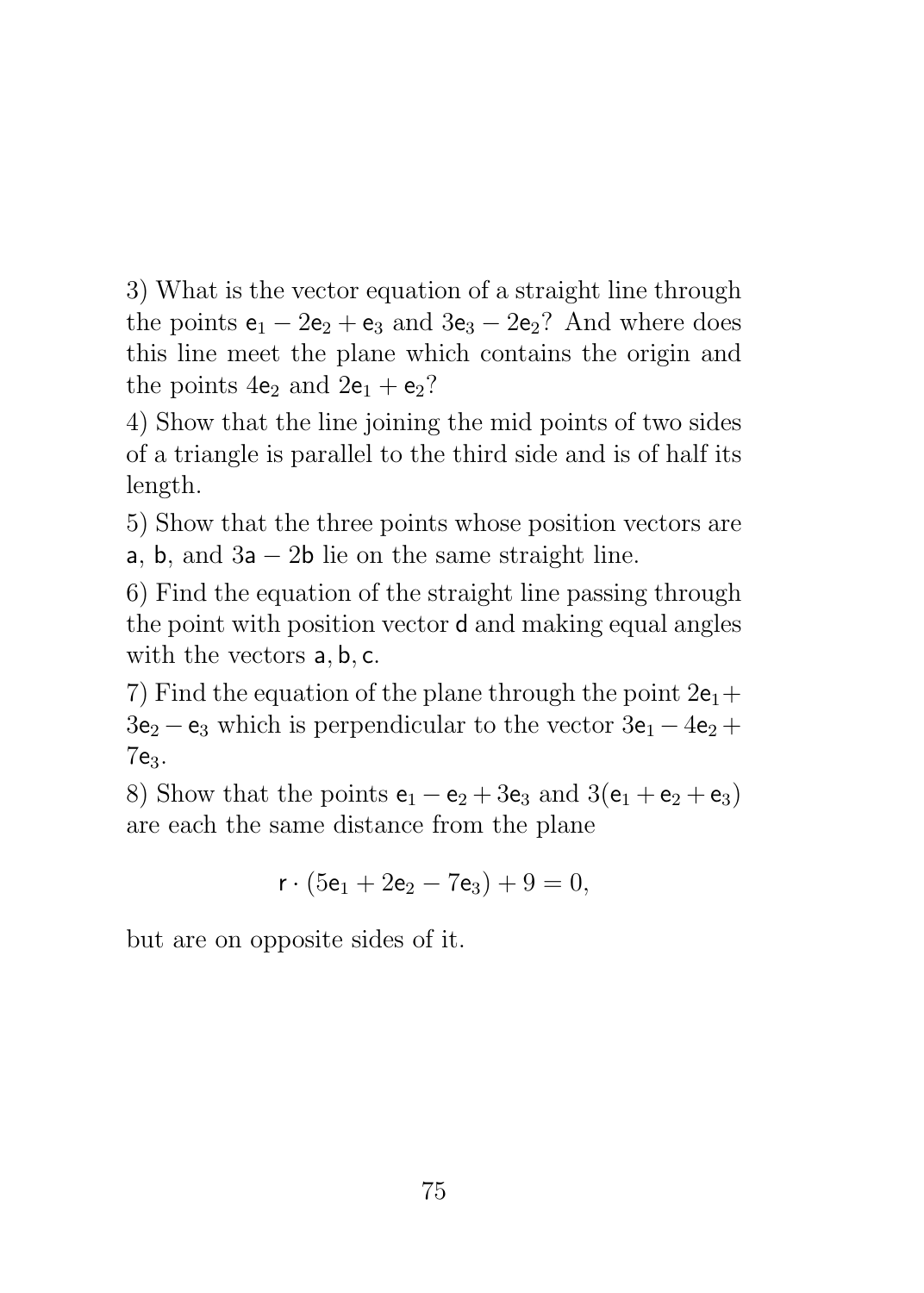## Chapter 6 Area and volume: invariance

## 6.1 Invariance of lengths and angles

At the end of Section 5.2 we noted that the objects we meet in 3-space have properties 'of their own' which don't change if we move them around from one part of space to another – as long as we don't bend them or twist them or change their 'natural' shapes. The objects may be, for example, rods or sticks (with a length of their own; or plates (with an area); or bricks or buckets (with a volume). All such properties are invariant under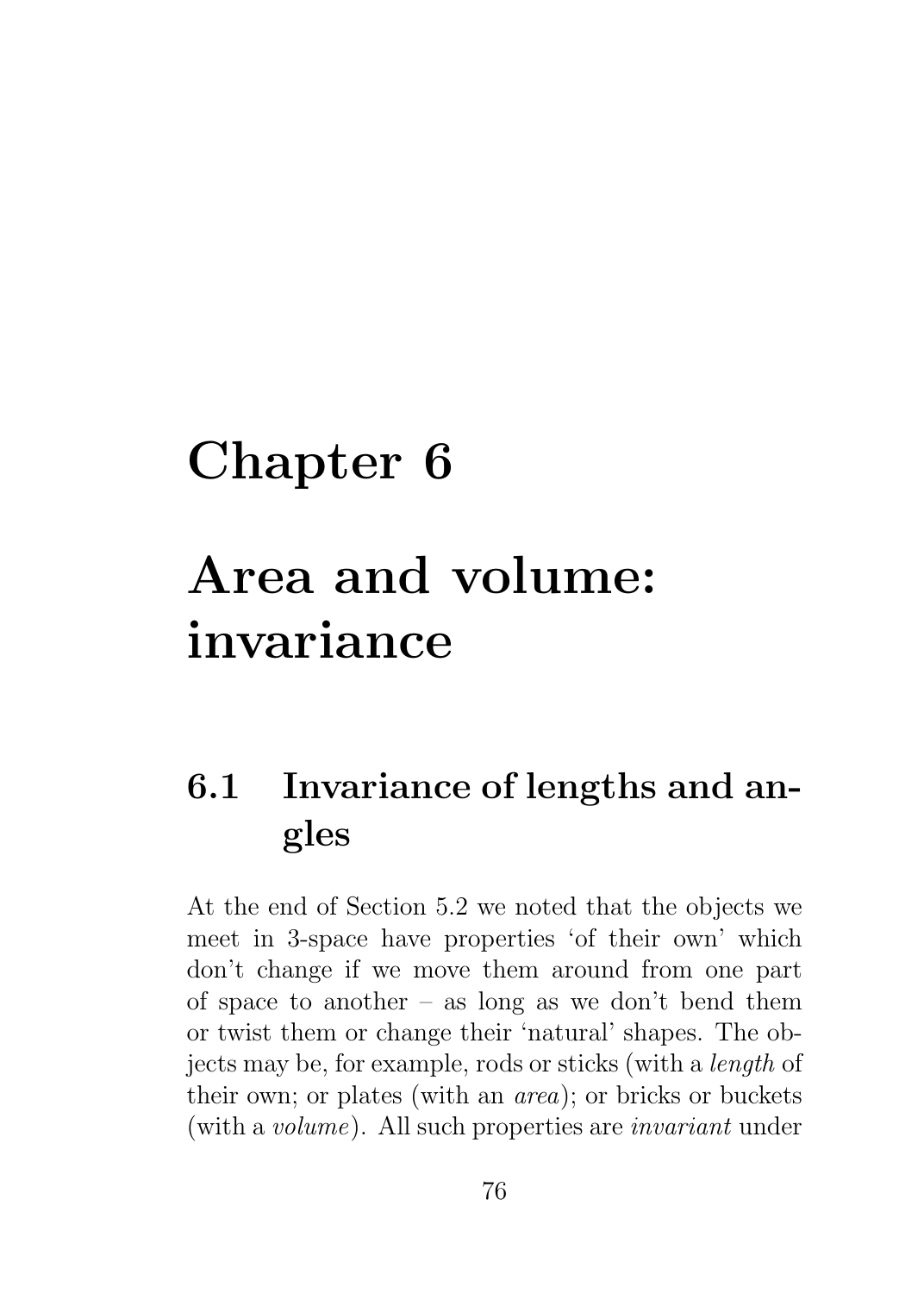the transformations that simply move an object from one place to another. And in the last Section we laid the foundations for describing invariance mathematically, by using single symbols (vectors) to stand for elements of space: the separation of two points in an object, for example, is described by a vector  $d = d_1 e_1 + d_2 e_2 + d_3 e_3$ , say, whose length does not change when we move the object. In fact, such transformations have the fundamental property of leaving invariant all distances and angles – which define the shape of the object. This was the property used by the Greeks in their development of plane geometry – for example in comparing two triangles to see if they were exactly alike, meaning one could be placed on top of the other with all sides and angles matching. They used pictures, but here we're using algebraic methods and working in three dimensions (solid geometry) rather than two; and it's here that vectors are especially useful.

Let the position vectors of points P and Q, relative to an origin O and a set of unit vectors  $e_1, e_2, e_3$ , be

$$
\mathsf{p} = p_1 \mathsf{e}_1 + p_2 \mathsf{e}_2 + p_3 \mathsf{e}_3 \qquad \mathsf{q} = q_2 \mathsf{e}_1 + q_2 \mathsf{e}_2 + q_2 \mathsf{e}_3,
$$

where (so as not to be confused) we use  $p_1, p_2, p_3$  for the components of  $p$  instead of  $x, y, z$ . The vector pointing from P to Q (often written  $\hat{PQ}$ ) is the *difference* 

$$
\vec{PQ} = \mathsf{d}_{PQ} = \mathsf{q} - \mathsf{p} = (q_1 - p_1)\mathsf{e}_1 + (q_2 - p_2)\mathsf{e}_2 + (q_3 - p_3)\mathsf{e}_3.
$$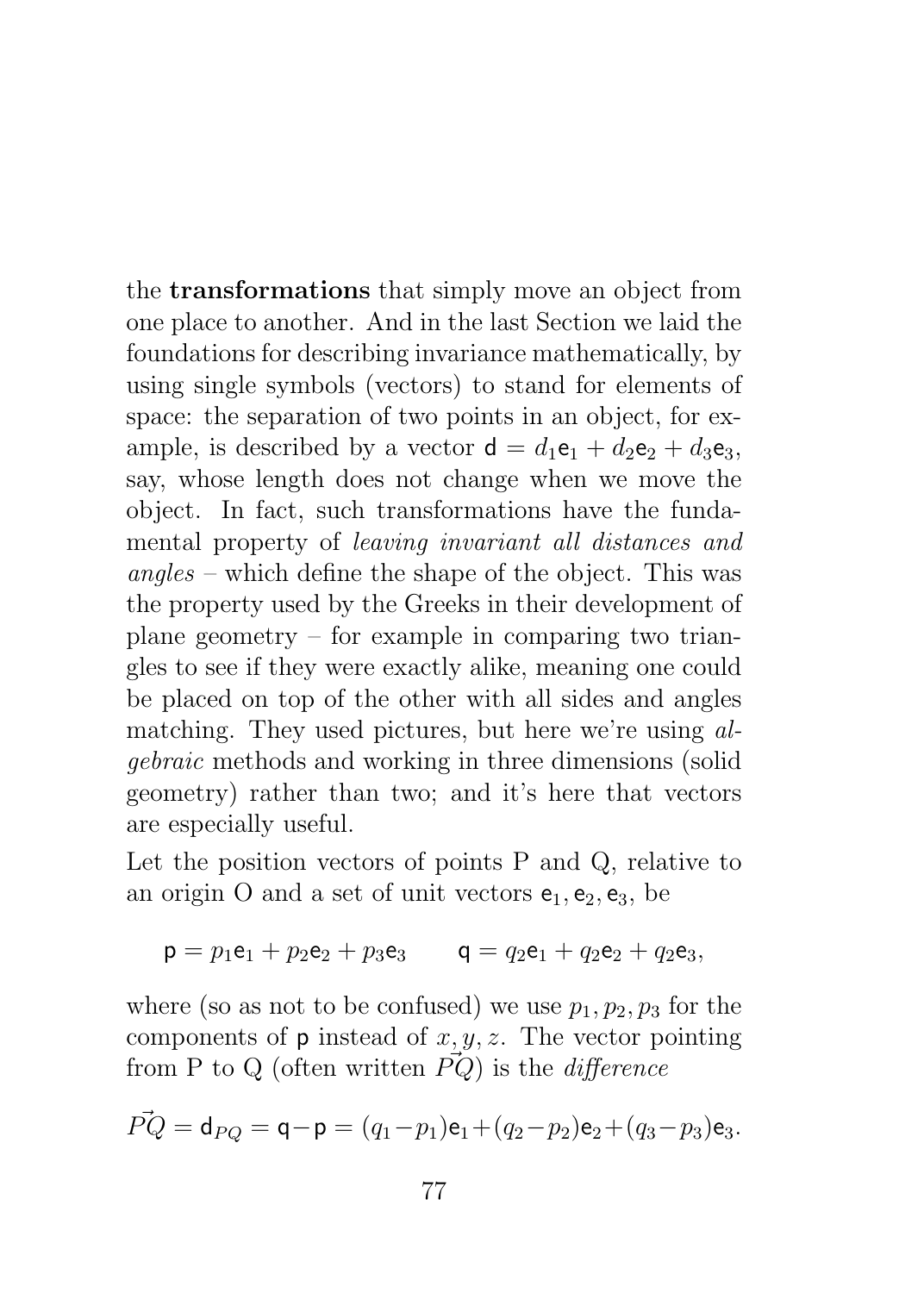

The simplest transformation we can make is a translation, in which every point P is moved into its image, P', with position vector  $p' = p + t$ , where t is a constant vector. It is clear from Fig. 20 that the vector from  $P'$  to  $Q'$  is just the same as that from P to  $Q$ , before moving the object: this idea can be expressed in the equation

$$
d_{P'Q'} = \mathsf{q}'-\mathsf{p}' = (\mathsf{q}+\mathsf{t})-(\mathsf{p}+\mathsf{t}) = \mathsf{q}-\mathsf{p} = d_{PQ}.~~(6.1)
$$

The vector separation of two points is invariant under the translation.

Let's think next of *rotating* the object into some new position: this is more difficult because an image point  $P'$ now has a position vector  $p'$  related to  $p$  in a complicated way. But we can study a simple case – rotating the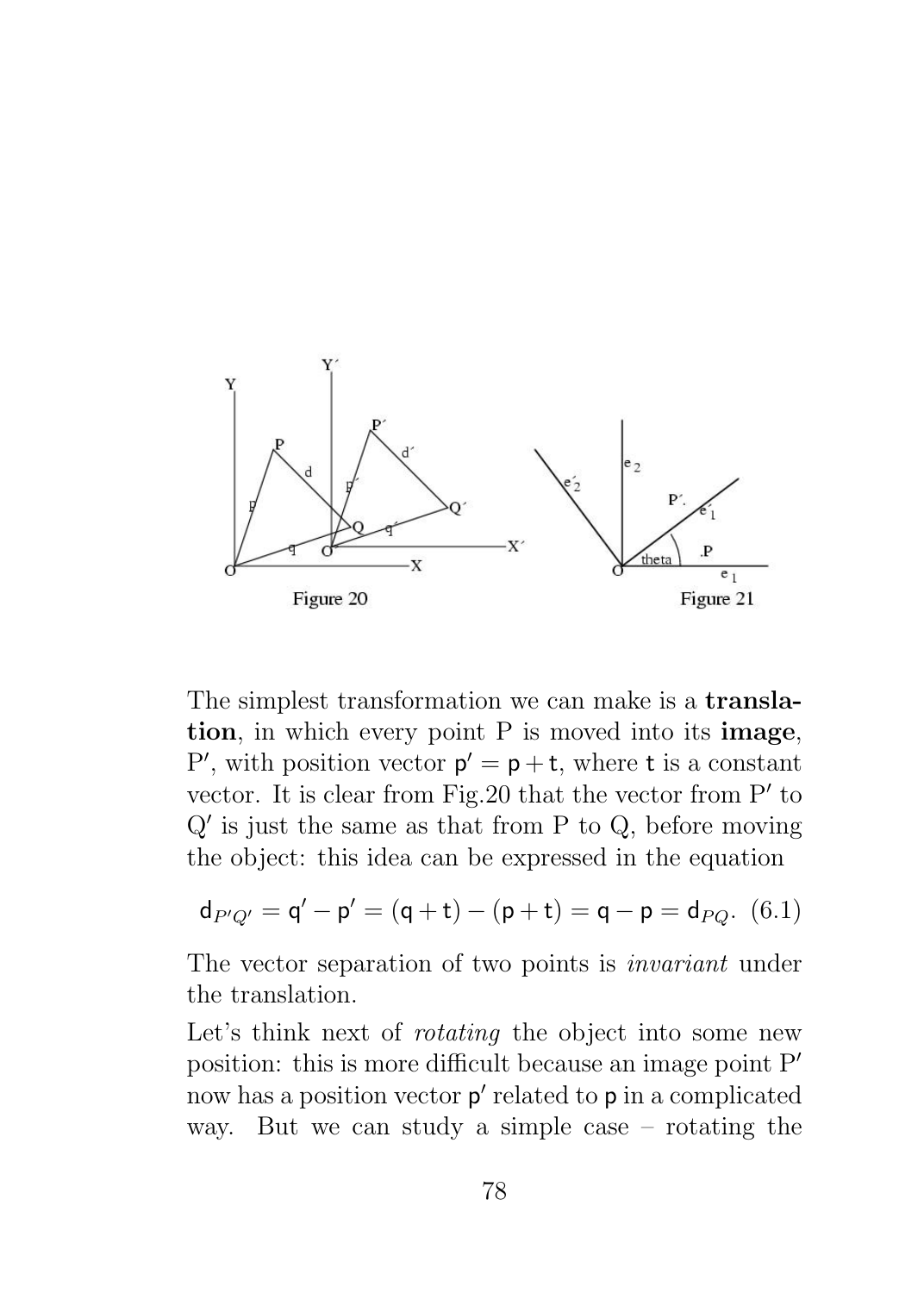object around one axis, the z-axis with unit vector  $e_3$ . A rotation changes elements of space, not numbers, so we must ask what happens to the vectors  $e_1, e_2, e_3$ ; and Fig.21 shows that a rotation through angle  $\theta$  around  $e_3$ (which points up out of the page) has the following effect –

$$
\begin{aligned}\n\mathbf{e}_1 &\rightarrow \mathbf{e}'_1 &= \cos\theta \mathbf{e}_1 + \sin\theta \mathbf{e}_2, \\
\mathbf{e}_2 &\rightarrow \mathbf{e}'_2 &= -\sin\theta \mathbf{e}_1 + \cos\theta \mathbf{e}_2, \\
\mathbf{e}_3 &\rightarrow \mathbf{e}'_3 &= \mathbf{e}_3,\n\end{aligned}\n\tag{6.2}
$$

where each unit vector turns into its image under the rotation, only  $e_3$  (along the z-axis) staying as it was.

Now a point P, with position vector  $p = p_1 e_1 + p_2 e_2 + p_3 e_3$ . is carried into  $P'$ , related in exactly the same way to the new unit vectors resulting from the rotation – nothing else has changed – and these are given in  $(6.2)$ . The position vector of the image  $P'$  is thus

$$
\mathbf{p}' = p_1(\cos\theta\mathbf{e}_1 + \sin\theta\mathbf{e}_2) + p_2(-\sin\theta\mathbf{e}_1 + \cos\theta\mathbf{e}_2) + p_3\mathbf{e}_3,
$$

when expressed in terms of the unit vectors before the rotation took place. This can be re-arranged to give

$$
\mathbf{p}'=p'_1\mathbf{e}_1+p'_2\mathbf{e}_2+p'_3\mathbf{e}_3,
$$

where

$$
p'_1 = \cos \theta p_1 - \sin \theta p_2,
$$
  
\n
$$
p'_2 = \sin \theta p_1 + \cos \theta p_2,
$$
  
\n
$$
p'_3 = p_3.
$$
\n(6.3)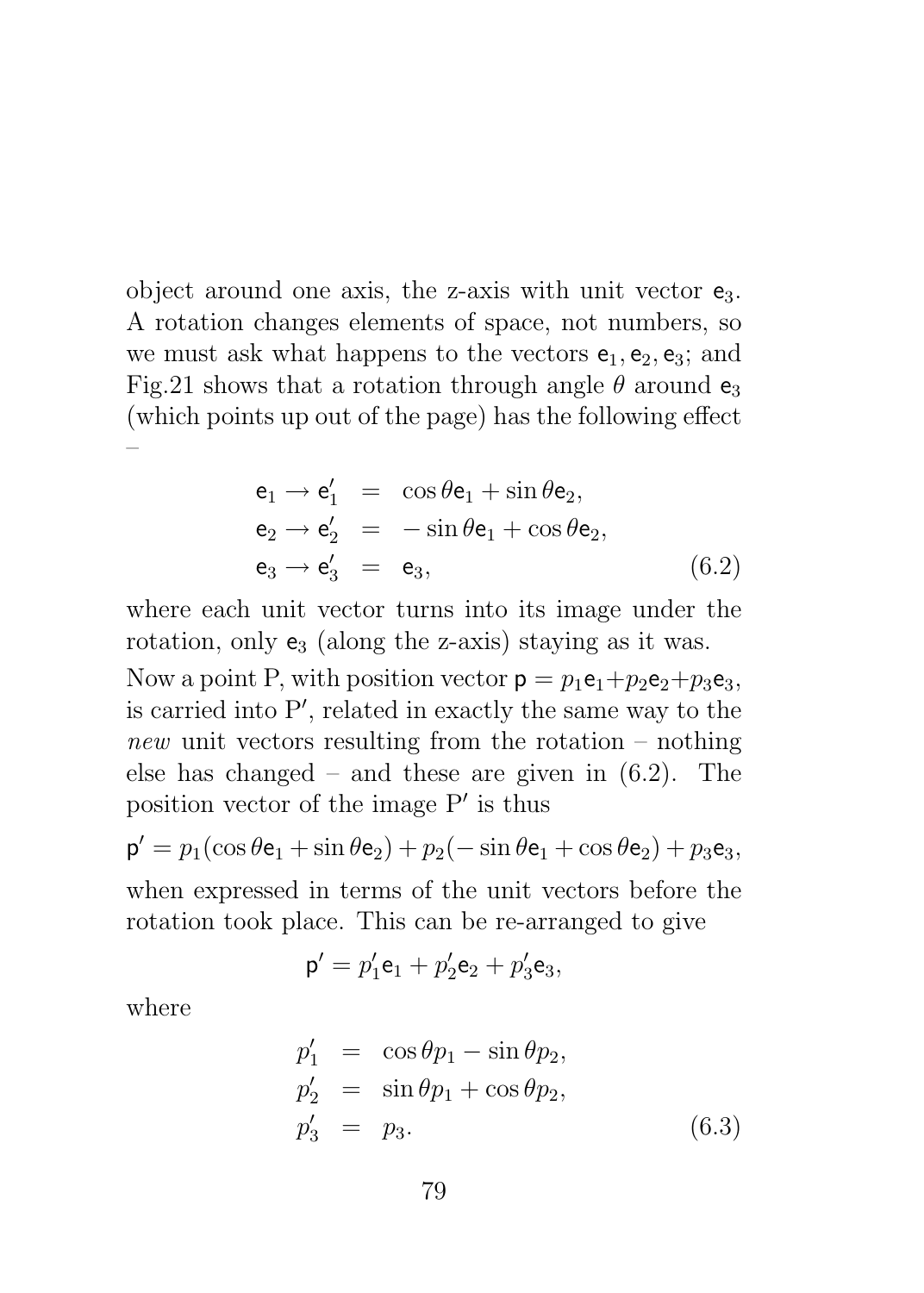The new vector  $p'$  is clearly very different from  $p$ : but this is no surprise – what we are looking for is the invariance of lengths and angles. We'll just show that the length of the line OP is preserved in the rotation; then you can do the same for the angle between OP and OQ. All we have to do is confirm that  $p_1'^2 + p_2'^2 + p_3'$  $2$  (the square of the length  $OP'$  is the same as before the rotation. The three terms are, from (6.3),

$$
p_1^{\prime 2} = (\cos \theta)^2 p_1^2 + (\sin \theta)^2 p_2^2 - 2(\cos \theta \sin \theta) p_1 p_2,
$$
  
\n
$$
p_2^{\prime 2} = (\sin \theta)^2 p_1^2 + (\cos \theta)^2 p_2^2 + 2(\cos \theta \sin \theta) p_1 p_2,
$$
  
\n
$$
p_3^{\prime 2} = p_3^2,
$$

and on adding these together, remembering that  $(\cos \theta)^2 +$  $(\sin \theta)^2 = 1$  for any angle  $\theta$ , we get the expected result

$$
{p'_1}^2 + {p'_2}^2 + {p'_3}^2 = {p_1}^2 + {p_2}^2 + {p_3}^2. \tag{6.4}
$$

The length of any vector is thus unchanged by rotation of the object.

After showing that the angles between any two vectors are also invariant, it follows that a transformation of this particular form (rotation around the z-axis) leaves unchanged the shape of an object, its surface area and its volume.

We must now think about area and volume in a bit more detail, but first let's note that what we've said about rotation around one special axis is true for all kinds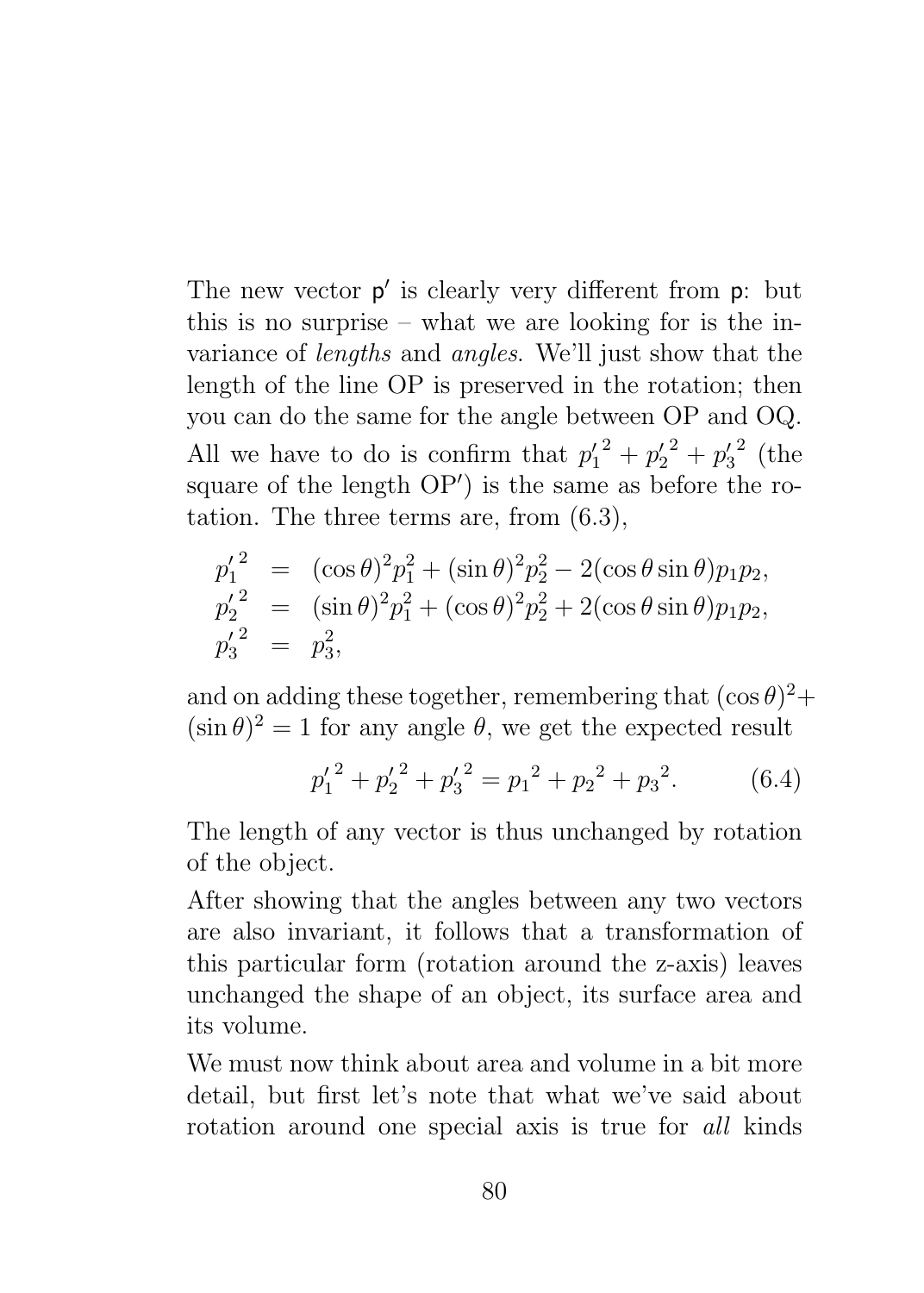of rotation. This is easy because, as we've just seen, an object is defined with reference to three unit vectors and its image (after rotation) is defined the same way in terms of the images of the unit vectors: so it's enough to know how  $e_1, e_2, e_3$  are transformed. We also know that a rotated unit vector, pointing in any direction, can be found from the corresponding direction cosines (introduced just before  $(5.11)$ ). If we use  $l_1, m_1, n_1$  to fix the image  $e'_1$  in terms of the original basis – and so on, we get as the most general transformation,

$$
e_1 \rightarrow e'_1 = l_1 e_1 + m_1 e_2 + n_1 e_3,
$$
  
\n
$$
e_2 \rightarrow e'_2 = l_2 e_1 + m_2 e_2 + n_2 e_3,
$$
  
\n
$$
e_3 \rightarrow e'_3 = l_3 e_1 + m_3 e_2 + n_3 e_3.
$$
 (6.5)

These vectors will keep their original unit lengths provided

$$
\mathbf{e}_1 \cdot \mathbf{e}_1 = l_1^2 + m_1^2 + n_1^2 = 1, \quad \text{etc.} \tag{6.6}
$$

and will stay perpendicular to each other  $(\cos \theta = 0)$ , provided

$$
e_1 \cdot e_2 = l_1 l_2 + m_1 m_2 + n_1 n_2 = 0, \text{ etc.} \tag{6.7}
$$

according to (5.11). These are the general conditions that any rotation must satisfy in order that the image of an object will look exactly like the object before rotation. When all distances and angles are conserved in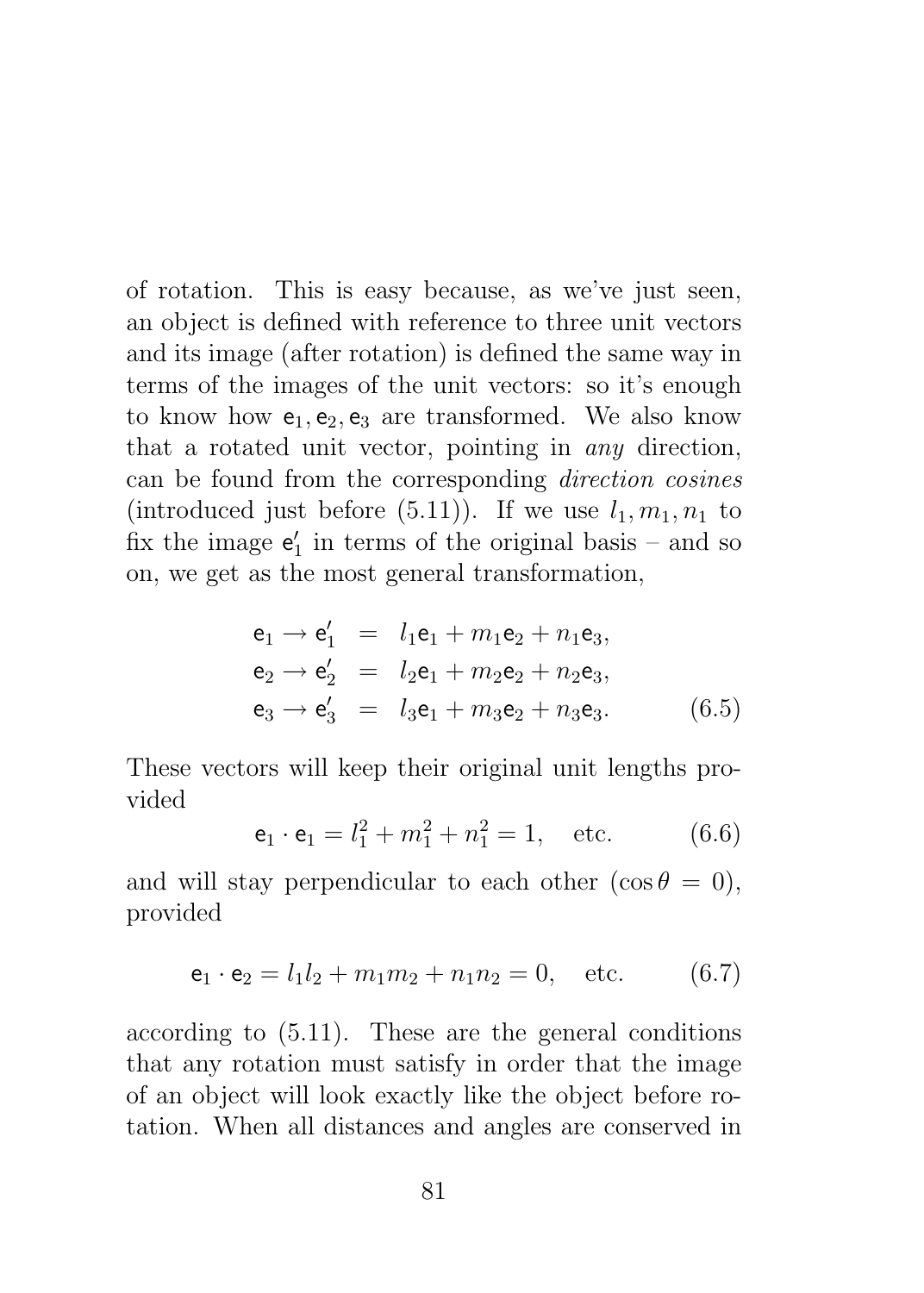this way, the object and its image are said to be congruent. In fact, almost the whole of Euclid's geometry was based on the idea of congruence.

#### 6.2 Area and volume

Starting from the idea of length, as the distance between the ends of a measuring rod, we have defined the surface area of a plane rectangular object (e.g. a plate) in Chapter 3: this quantity, a product of two lengths, was said to have "dimension  $L^{2n}$  and was measured by counting the number of 'units of area' (e.g. tiles) needed to cover it. In going from 2 to 3 dimensions similar ideas are used. The simplest definition of the volume of a box, whose sides are rectangles, is volume  $=$  product of the lengths of the 3 edges, a quantity with dimension L 3 . The volume is measured by counting the number of 'units of volume' (e.g. bricks) needed to fill it. (See Book 1, Chapter 2, where we used this idea in setting up the laws for multiplying numbers: the number of bricks in a wall (Fig.7) was a product of three numbers – the numbers in the three directions, for length, thickness and height.)

To summarize the basic ideas, using vector language,

• Length (defined by one vector  $a$ ) =  $a = |a|$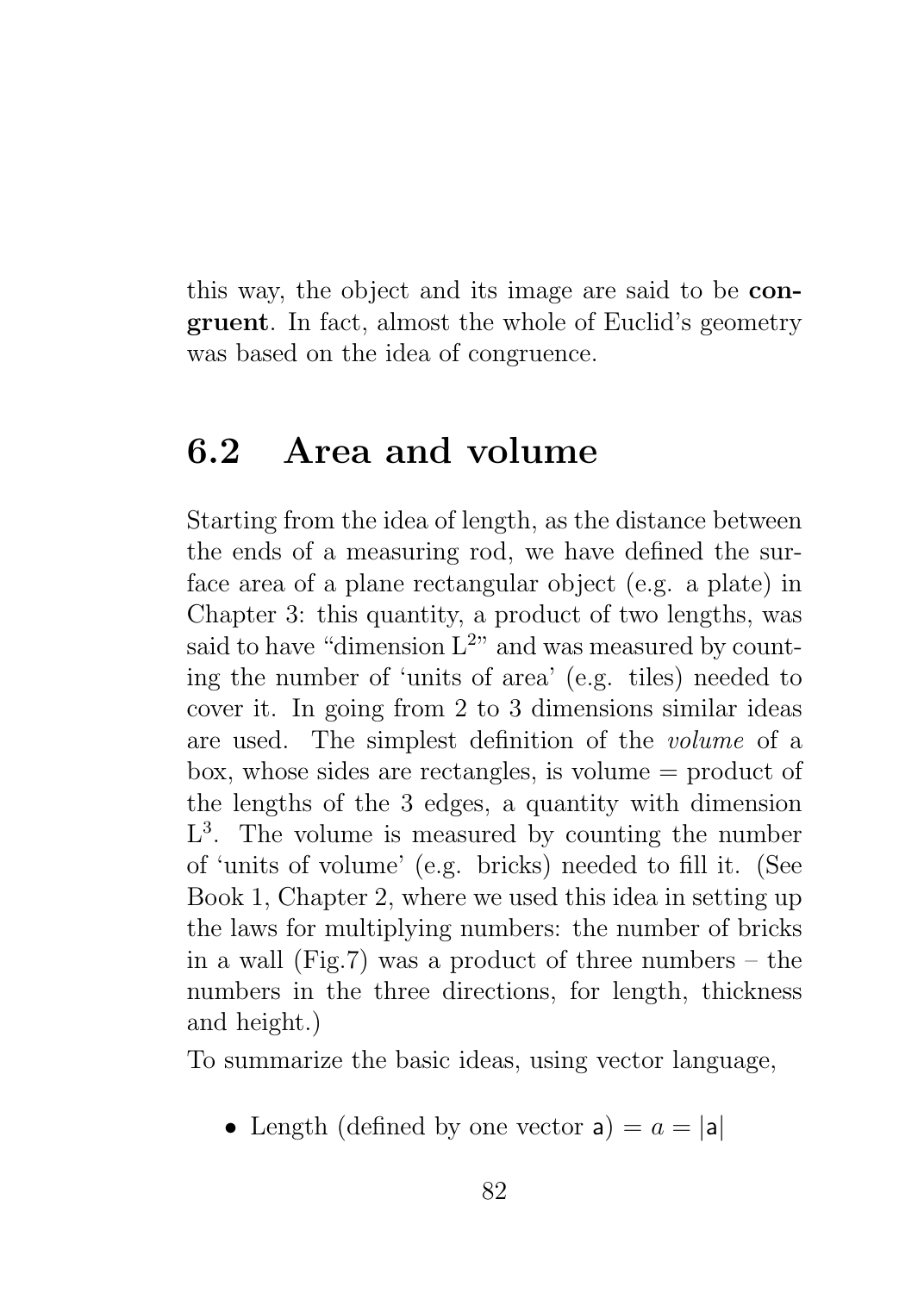- Area (defined by two vectors,  $a, b$ ) = ab
- Volume (defined by three vectors,  $a, b, c$ ) = abc

– the vectors being in the direction of the measurement and all being perpendicular to each other. Of course, we've taken for granted that the objects are rectangular (we've been working always with rectangular coordinates) and that a whole number of units will just fill the measured length, area, or volume. But when this is not so we know how to get round the difficulty by dividing the units into smaller and smaller 'sub-units'; or else, in the case of area, by breaking them into pieces (e.g. triangles, of known area) so as to fit more and more closely the area we're trying to measure. Finding the area of a circle (Section 3.1), by the method of Archimedes, is a beautiful example. In short, we can 'pin down' the quantity we're trying to measure as lying between 'this' and 'that' – where the 'this' and 'that' are upper bounds and lower bounds, respectively. And that means, in principle, that it can be measured by a real number (generally irrational, see Book 1) as accurately as we please!

So much for the simple definitions of length, area, and volume of simple shapes. More generally, we'll have to use ideas from another branch of mathematics  $-$  calculus – dealt with in other Books of the Series. But already things look a bit strange; because any length,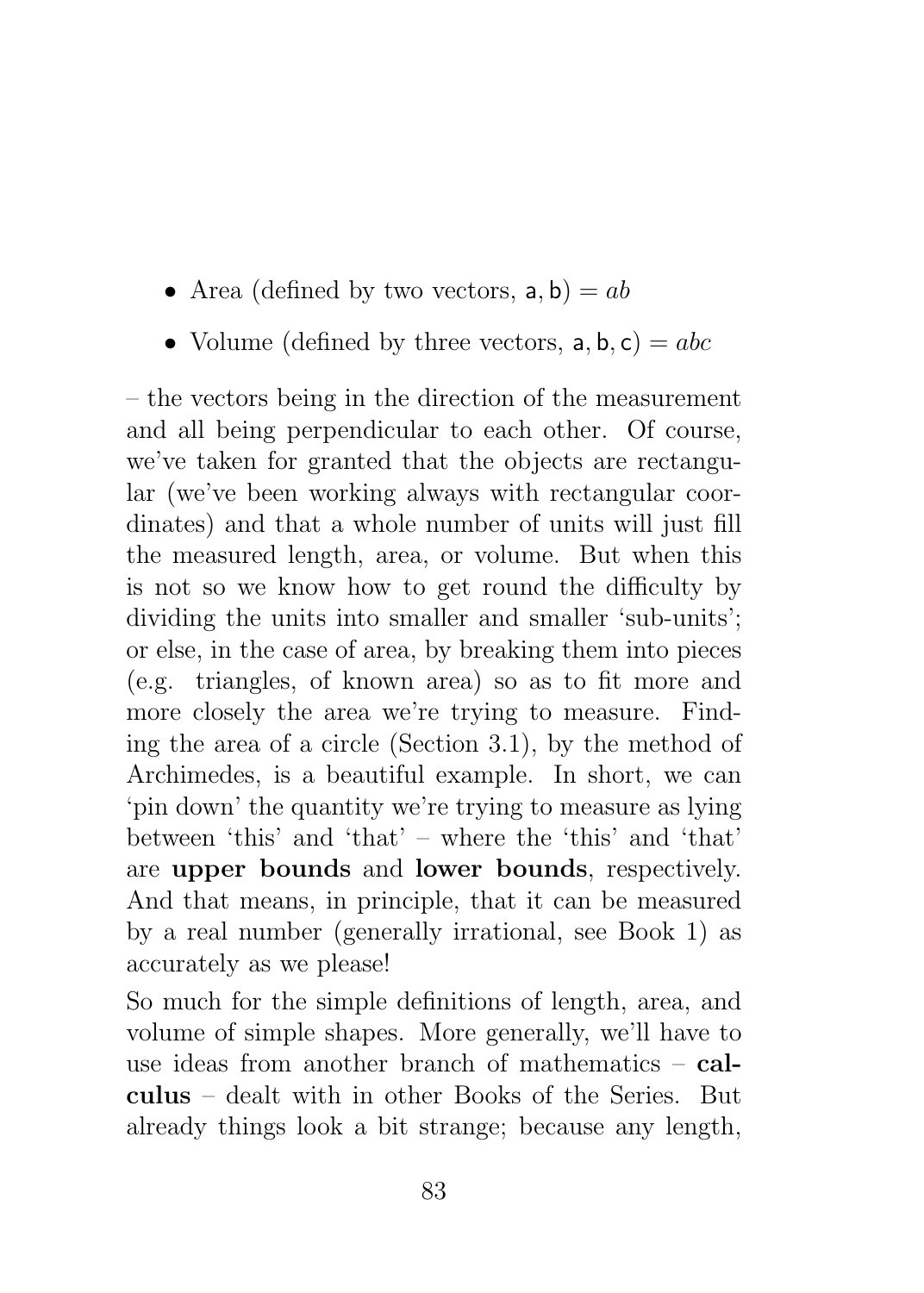in the definitions above, is measured by the vector distance between two points, which is taken positive only because we don't usually care whether it refers to 'going' or 'coming back' – and so decide to use the modulus of the vector. Similarly, the area may be defined in vector language as a vector product: the shape shown in Fig.22 (called a parallelogram), with two pairs of parallel sides, two of which are the vectors a, b, has a vector area

$$
A = a \times b = ab \sin \theta_{ab} n, \qquad (6.8)
$$

where n is a unit vector 'normal' (i.e. perpendicular) to the surface. (Notice that we're no longer talking only about rectangles, the vectors **a**, **b** being at any angle  $\theta_{ab}$ .) The normal is determined (as in the definition following equation  $(5.8)$  so as to point in the 'right-hand screw' sense relative to a and b. When we talk about the area of the surface we're usually thinking of the magnitude of the vector area:  $A = |A|$ . But if we need to know the difference between 'top' and 'bottom' we must always remember that the vector area A can carry a sign  $(\pm)$ ; and when we go on to look at volume we'll find similar problems. So we must deal with both things in a bit more detail.

Note: Skip the next Sections on first reading; but have a look at Chapter 7 (the last one!)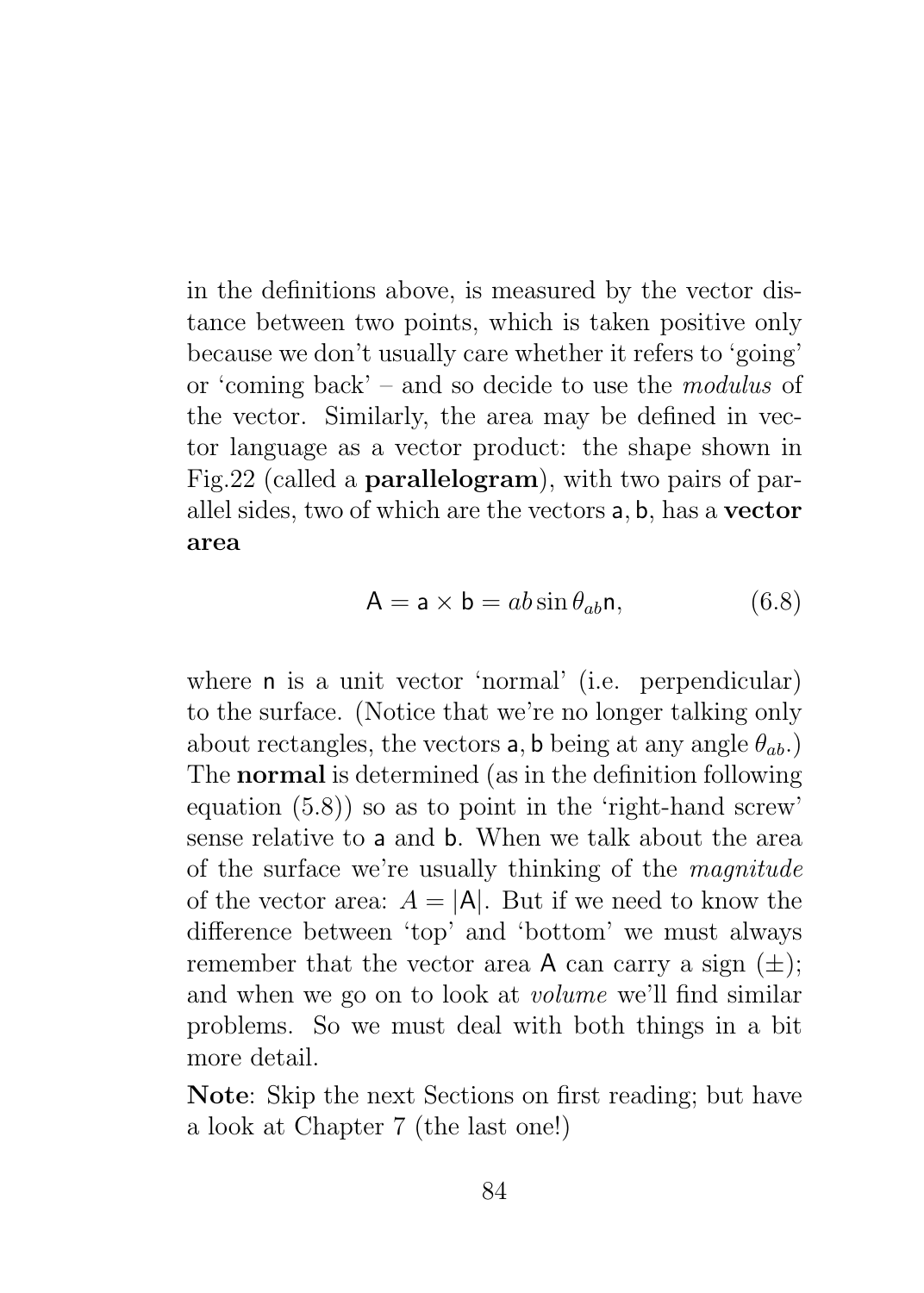

#### 6.3 Area in vector form

Vector area is important when we think of something crossing or passing through a surface. If the surface is the open end of a water pipe the normal n can show the way the water flows (e.g. 'out', along n, when the vector in  $(6.8)$  is a positive number times n); and if we are thinking of the curved surface of an umbrella, then the resultant vector area will tell us how much cover it gives against the rain that falls on it.

Any kind of surface can be made out of very small elements (e.g. rectangles, with sides of lengths  $a$  and  $b$ ), each with a vector area  $A = An$  (n chosen by the 'righthand rule'). So we look at just one small element, writing its vector area as  $A = A_1e_1 + A_2e_2 + A_3e_3$  where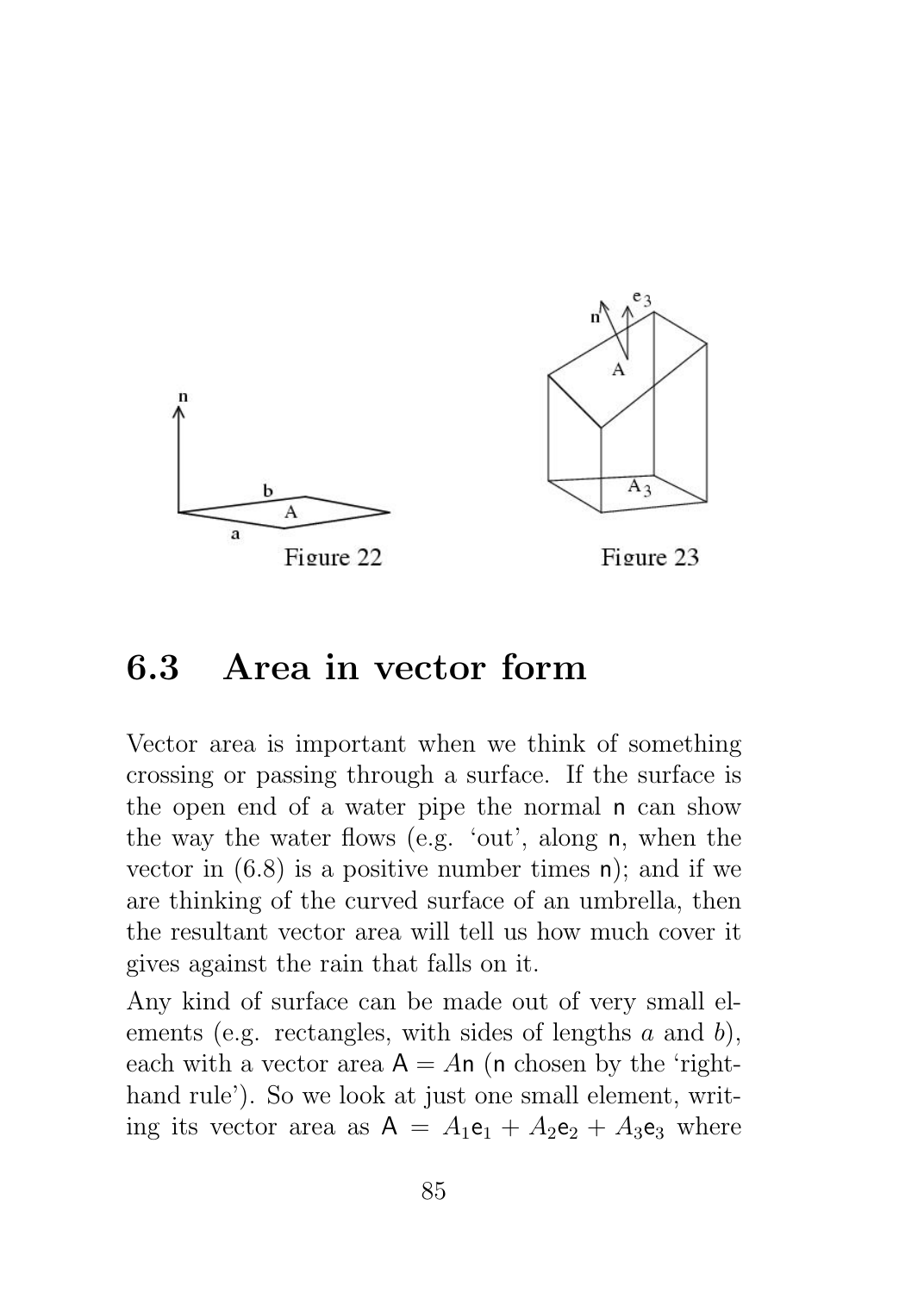(taking a scalar product with  $e_1$ )  $A_1 = A \cdot e_1$  and so on. The component  $A_3$  is the *projection* of A in the direction  $e_3$  (the z-axis in Fig. 23) i.e. the projection on the xy-plane. Every element of the surface makes its own projection: so if we add the projections together we get the projection of the vector area of the whole surface on the xy-plane. If the xy-plane is the ground and the surface is a piece of board you're using to protect you against the rain, then

$$
A_3 = \mathsf{A} \cdot \mathsf{e}_3 = A \mathsf{n} \cdot \mathsf{e}_3
$$

and this projection will be the whole area of the board when you hold it horizontally, so that  $\mathbf{n} \cdot \mathbf{e}_3 = 1$ . But if you hold it sideways, so that n is parallel to the ground, then  $\mathbf{n} \cdot \mathbf{e}_3 = 0$  and the projected area is zero – you get no cover at all!

Vector area is a very useful idea, as we'll find in other Books. For example, the vector area of any closed surface – like that of a rectangular box – is always *zero*: in this example opposite sides have the same area, but their normals (pointing out from the surface) are in opposite directions and the vector sum is zero. This is a general result: it means nothing can flow in or out through a surface that is closed – you'd have to make a hole in it. Before starting on volume, it's useful to show how vector area can be written in terms of components. The vector area of a surface element defined in Fig.22 by the vectors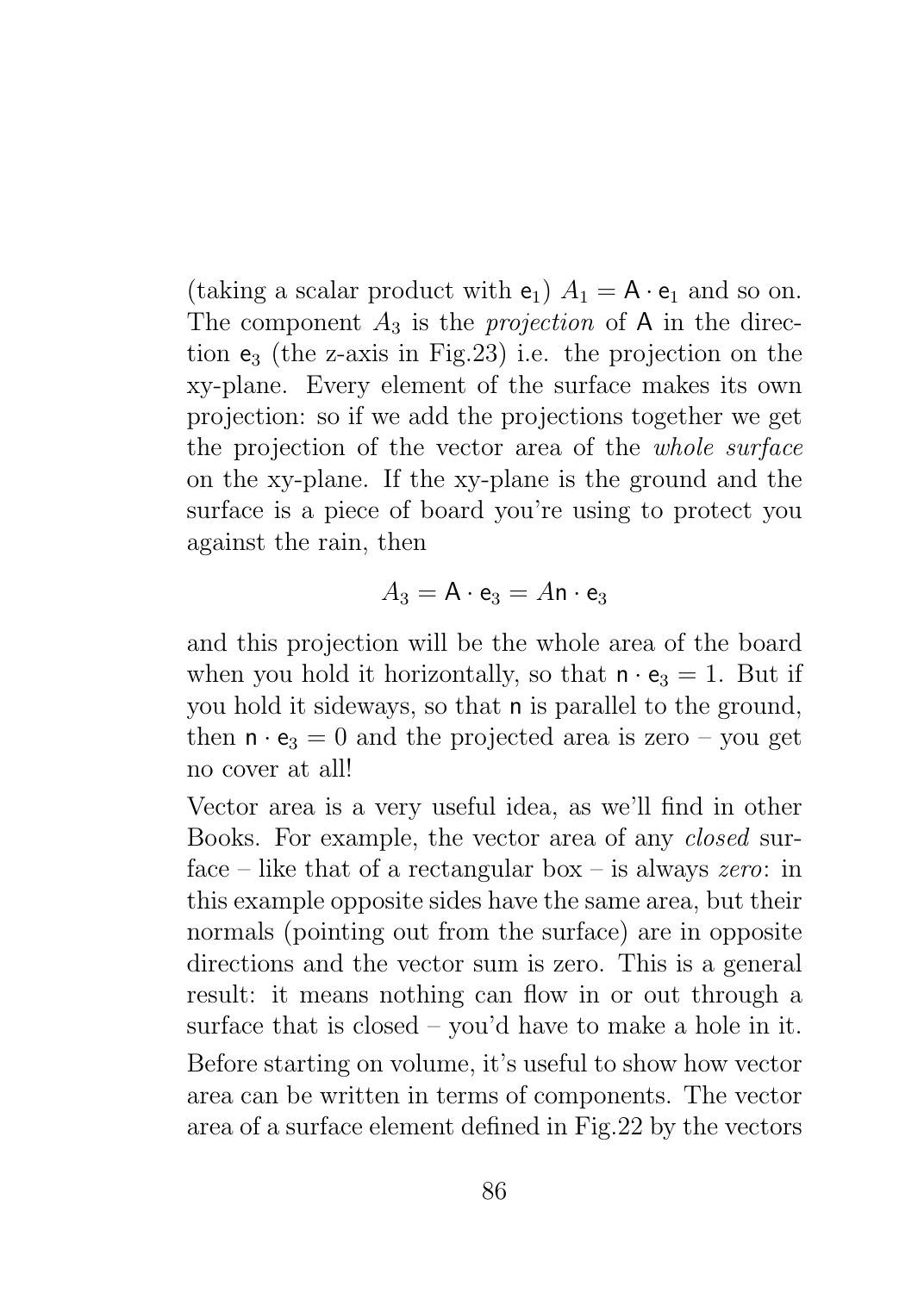a and b, with  $a = a_1e_1 + a_2e_2 + a_3e_3$ ,  $b = b_1e_1 + b_2e_2 +$  $b_3e_3$ , is  $A = a \times b$ ; and this becomes, remembering that  $e_1 \times e_2 = e_3 = -e_2 \times e_1$ , etc. and  $e_1 \times e_1 = 0$ , etc.,

$$
\mathbf{a} \times \mathbf{b} = (a_1\mathbf{e}_1 + a_2\mathbf{e}_2 + a_3\mathbf{e}_3) \times (b_1\mathbf{e}_1 + b_2\mathbf{e}_2 + b_3\mathbf{e}_3)
$$
  
=  $(a_1b_2 - a_2b_1)\mathbf{e}_3 - (a_1b_3 - a_3b_1)\mathbf{e}_2$   
+ $(a_2b_3 - a_3b_2)\mathbf{e}_1$ .

To remember things like this we first note that each component depends on two subscripts (e.g. the first on '1' and '2') and is multiplied by −1 if we change their order (e.g. '1,2'  $\rightarrow$  '2,1') – it is antisymmetric under interchange of subscripts. There is a special notation for such quantities: we write

$$
a_1b_2 - a_2b_1 = \begin{vmatrix} a_1 & a_2 \\ b_1 & b_2 \end{vmatrix}, \quad a_1b_3 - a_3b_1 = \begin{vmatrix} a_1 & a_3 \\ b_1 & b_3 \end{vmatrix},
$$
  
\n
$$
a_2b_3 - a_3b_2 = \begin{vmatrix} a_2 & a_3 \\ b_2 & b_3 \end{vmatrix},
$$

so that, from each array on the right, the corresponding component on the left is obtained as a product of the numbers on the 'leading diagonal' (e.g.  $a_1, b_2$ ) minus the product of those on the 'second diagonal' (i.e.  $b_1, a_2$ ). With this notation, the vector product above can be put in the (re-arranged) form

$$
\mathsf{a} \times \mathsf{b} = \mathsf{e}_1 \left| \begin{array}{cc} a_2 & a_3 \\ b_2 & b_3 \end{array} \right| - \mathsf{e}_2 \left| \begin{array}{cc} a_1 & a_3 \\ b_1 & b_3 \end{array} \right| + \mathsf{e}_3 \left| \begin{array}{cc} a_1 & a_2 \\ b_1 & b_2 \end{array} \right| . \tag{6.9}
$$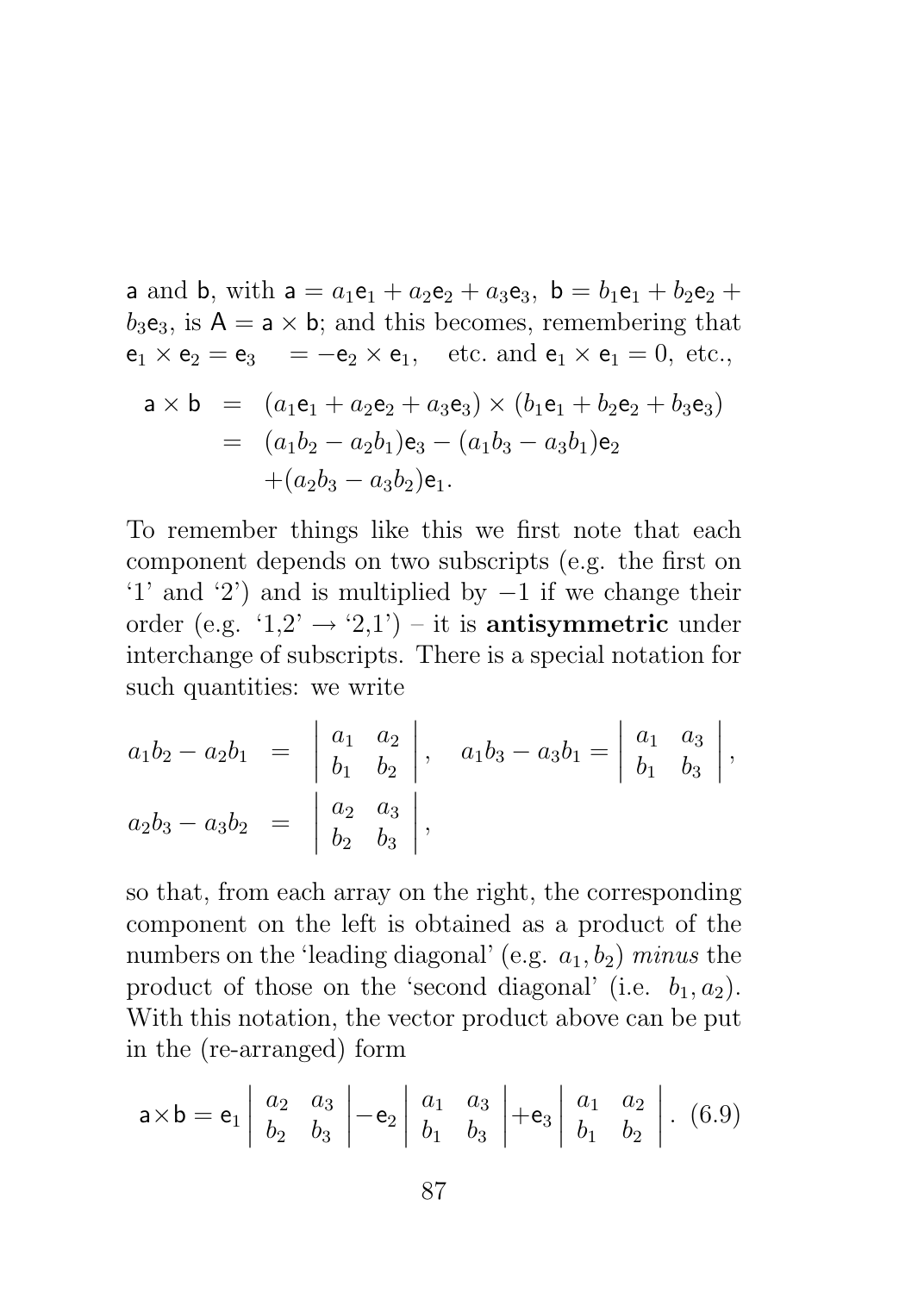Each array, with the rule for 'multiplying it out' to get a single number, is called a determinant. We'll meet determinants in other Books, but for the moment we're just using the notation. Similar determinants can be set up, with any number of rows and columns, and any of them can be 'expanded' in terms of smaller determinants. To show how useful they can be in helping us to remember very complicated things, let's look at an expression for the vector product (6.9) as a single determinant with three rows and columns: it turns out to  $he$ 

$$
\mathbf{a} \times \mathbf{b} = \begin{vmatrix} \mathbf{e}_1 & \mathbf{e}_2 & \mathbf{e}_3 \\ a_1 & a_2 & a_3 \\ b_1 & b_2 & b_3 \end{vmatrix} . \tag{6.10}
$$

To expand this ' $3\times3$ ' determinant in the form (6.9) you take the element in the first row and the first column (it is  $e_1$ ) and multiply it be the '2×2' determinant that's left when you strike out the first row and column; then you move to the next element in the first row (it is  $e_2$ ) and do the same, multiplying it by the determinant that's left when you strike out the first row and *second* column; and then you move to the next element  $(e_3)$  and multiply it by the determinant that's left when you strike out the row and column that contain it. Finally, you add together the three contributions you have (one for  $e_1$ , one for  $e_2$ , and one for  $e_3$ ) – but in working along the first row, in this way, you have to multiply alternate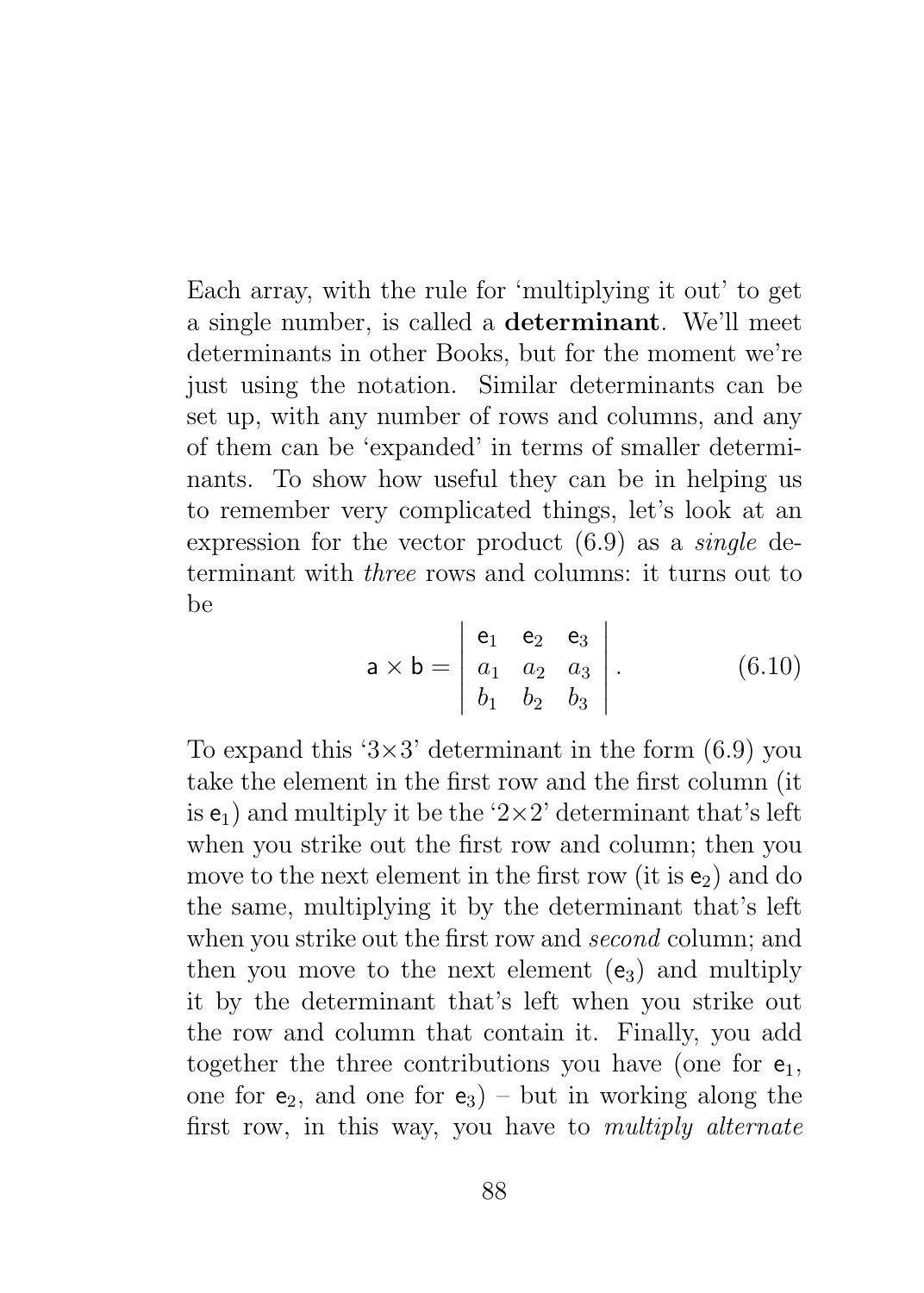*contributions by*  $-1$ . If you use this simple recipe you will get (6.9).

We're now ready to find the volume of a 'box' (called a parallelopiped) defined by three vectors a, b, c as in Fig.24. This will be the 'volume element' in 3-space.



Figure 24

### 6.4 Volume in vector form

From Fig.24 we see that the whole object could be built up from thin slabs, each in the form of a parallelogram with area  $ab \sin \theta_{ab}$  and thickness d i.e. with volume  $abd\sin\theta_{ab}$ . By stacking a number of such slabs, one on top of another, we get an approximation to the volume of any object with three sets of parallel faces (i.e. a parallelopiped). The top face is then at a vertical height  $h = nd$  above the bottom face and the total volume (that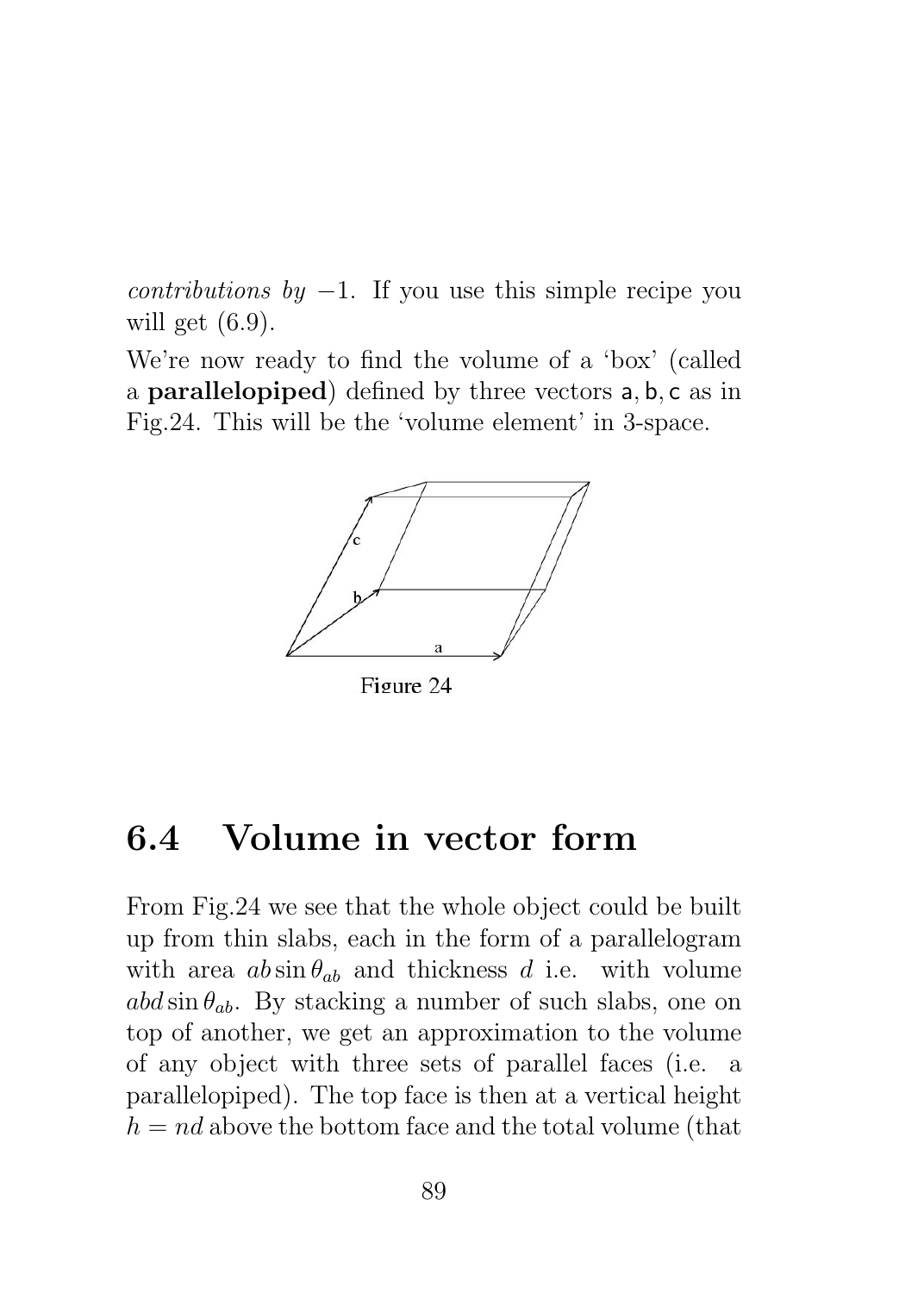of n slabs) is thus  $abh \sin \theta_{ab}$ . Now  $h = c \cos \phi$ , where c is the length of the vector c and  $\phi$  is the angle it makes with the vertical (the normal to the plane of **a** and **b**). From this it follows that

$$
V = abc \sin \theta_{ab} \cos \phi
$$

and the formula will be exact in the limit where we take an enormous number of thinner and thinner slabs.

As in dealing with area, we can put this result in a convenient form even when all three vectors (a, b, c) are expressed in terms of their components. The factor  $ab \sin \theta_{ab}$  is the modulus of the vector area of the parallelogram,  $A = An$  (n being the upward-pointing normal in Fig.22), while  $c \cos \phi = \mathbf{n} \cdot \mathbf{c}$  ( $\phi$  being the Greek letter 'phi'); and the volume formula thus follows as a triple product

$$
V = (\mathsf{a} \times \mathsf{b}) \cdot \mathsf{c} = \mathsf{c} \cdot (\mathsf{a} \times \mathsf{b}).\tag{6.11}
$$

Of course there's nothing special about the vector c: if we draw Fig.24 with vectors b and c along the edges of the bottom plane, instead of a and b, we'll get a different formula for the same volume. In this way we find

$$
V = a \times b \cdot c = b \times c \cdot a = c \times a \cdot b
$$
  
=  $a \cdot b \times c = b \cdot c \times a = c \cdot a \times b$ 

are all expressions for the same volume. The relative positions of the 'dot' and the 'cross' don't matter, so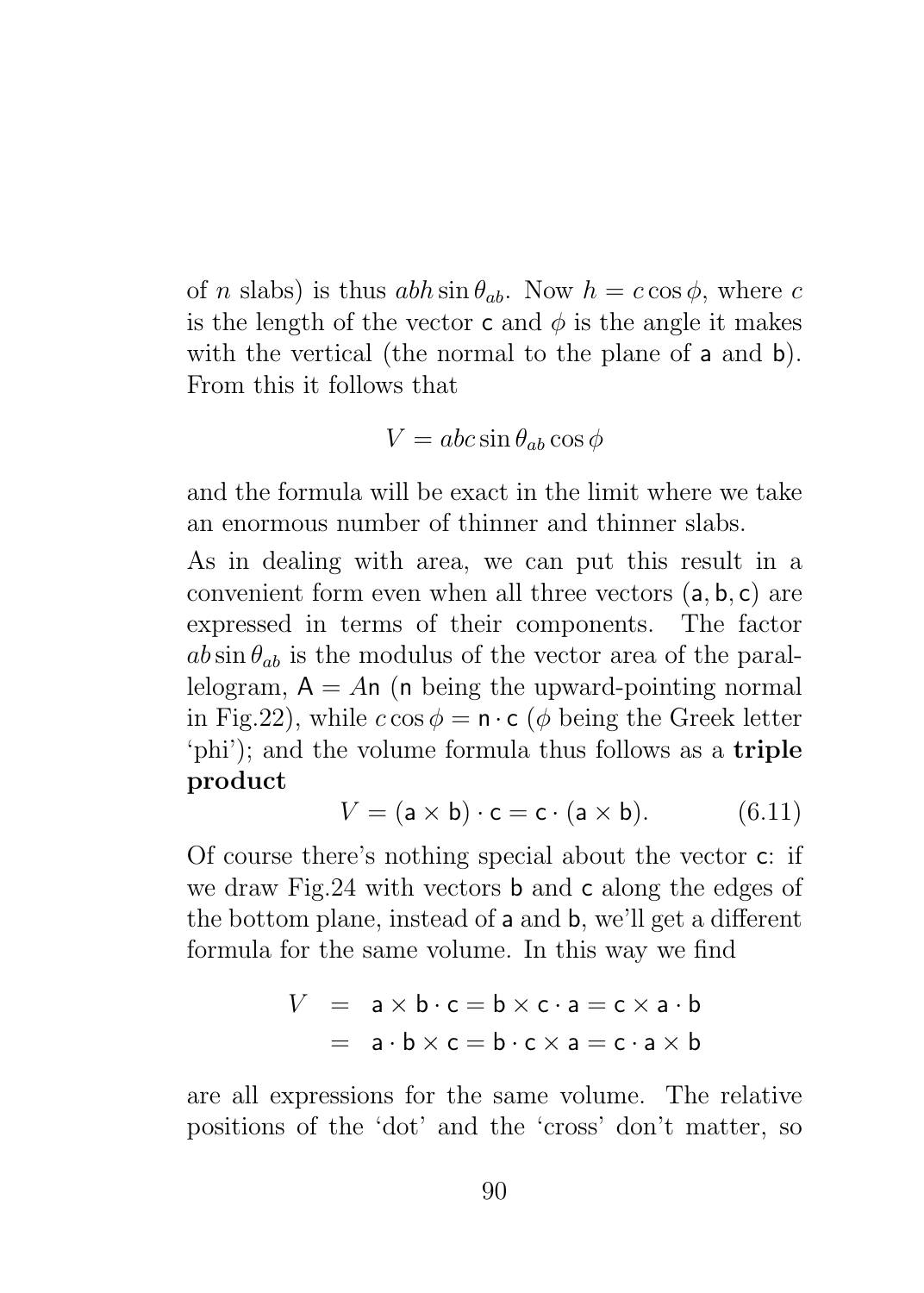the triple product is often written as [a b c] and the last results then become

$$
V = [a \ b \ c] = [b \ c \ a] = [c \ a \ b],
$$

where the different forms arise from a cyclic interchange, abc $\rightarrow$ bca $\rightarrow$ cab. Note that when the three vectors form a right-handed system, as in Fig.24, the volume  $V$  given in this way is always positive; but if you change this order the sign of the result is reversed. We needn't worry about this (we usually only want the magnitude of the volume) but we keep it in mind.

Finally, we express  $V$  in terms of the rectangular components of the vectors a, b, c, as we did in the case of the vector area. Thus, writing  $V = a \cdot b \times c$  and using the formula  $(6.9)$ , but with **b**, c in place of **a**, **b**, we see V can be written as the scalar product of

$$
\mathsf a = a_1 \mathsf e_1 + a_2 \mathsf e_2 + a_3 \mathsf e_3
$$

and the vector product  $\mathbf{b} \times \mathbf{c}$  in the form

$$
e_1\begin{vmatrix} b_2 & b_3 \ c_2 & c_3 \end{vmatrix} - e_2\begin{vmatrix} b_1 & b_3 \ c_1 & c_3 \end{vmatrix} + e_3\begin{vmatrix} b_1 & b_2 \ c_1 & c_2 \end{vmatrix}.
$$

From the properties of the Cartesian unit vectors  $(e_1 \cdot$  $e_1 = 1$ ,  $e_1 \cdot e_2 = 0$ , etc.) this product gives the volume V in the form

$$
a_1 \begin{vmatrix} b_2 & b_3 \\ c_2 & c_3 \end{vmatrix} - a_2 \begin{vmatrix} b_1 & b_3 \\ c_1 & c_3 \end{vmatrix} + a_3 \begin{vmatrix} b_1 & b_2 \\ c_1 & c_2 \end{vmatrix}.
$$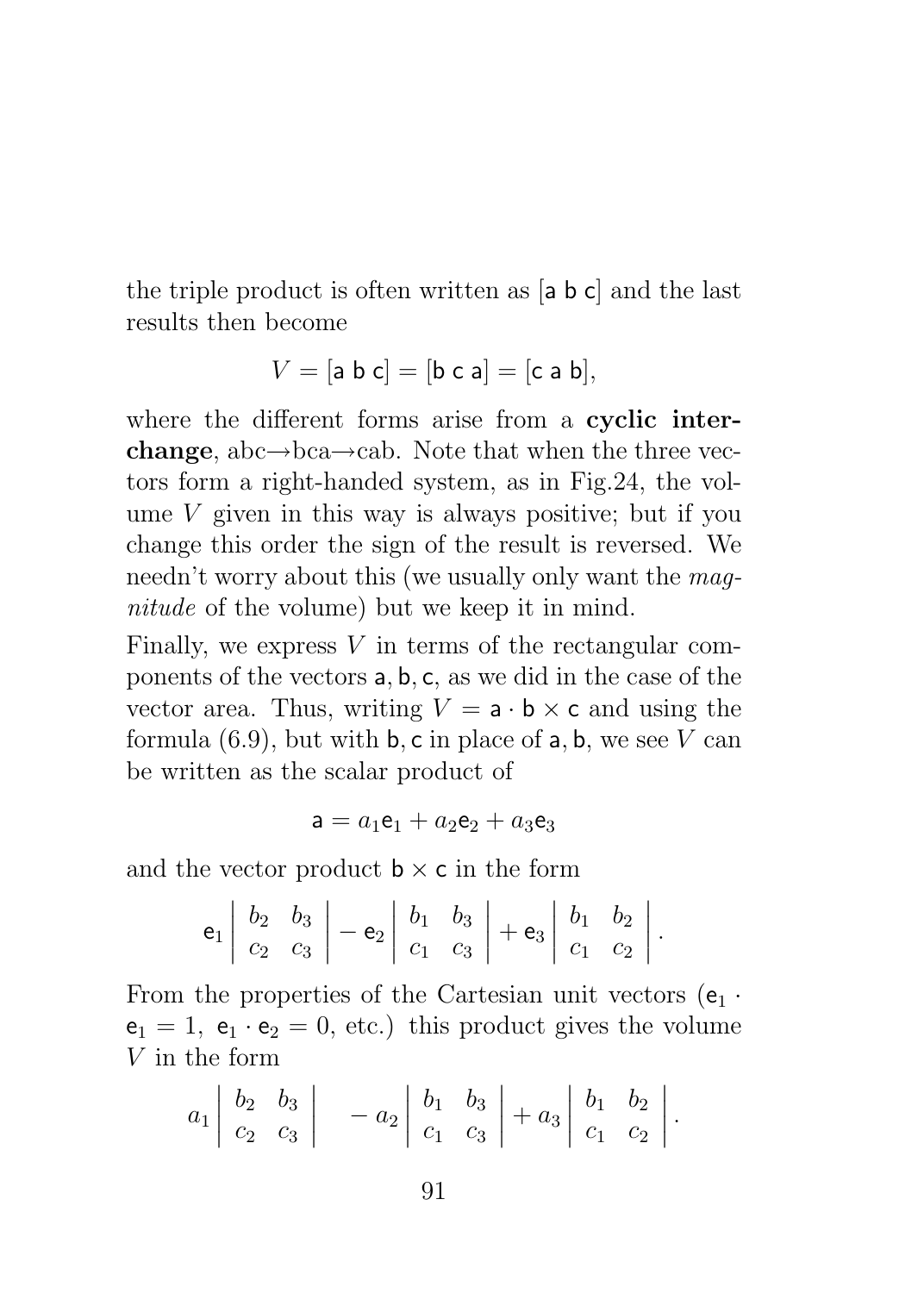But this is the expanded form of a single ' $3\times3$ ' determinant, as in (6.10); so we can write

$$
V = \begin{vmatrix} a_1 & a_2 & a_3 \\ b_1 & b_2 & b_3 \\ c_1 & c_2 & c_3 \end{vmatrix}.
$$
 (6.12)

This is a very general result: the vectors a, b, c can point in any directions and have any lengths we please – we only need to know their 3-space components and we can say at once what volume element they define.

#### Exercises

1) Use the transformation equation (6.3), which describes the rotation of all 3-space vectors around a common axis, to show that the angle between any two vectors, p and q, is unchanged by this rotation.

2) Show that the magnitude of the vector area defined by the two vectors a, b, and the volume of the parallelopiped defined by three vectors a, b, c, are also invariant under the rotation (6.3).

3) Work out the volume of the parallelopiped in the last Exercise, and the vector areas of its six faces, when the vectors a, b, c are

$$
{\sf a}=3{\sf e}_1+{\sf e}_2,\qquad {\sf b}={\sf e}_1+2{\sf e}_2,\qquad {\sf c}={\sf e}_1+{\sf e}_2+2{\sf e}_3.
$$

Make a drawing in which the vector areas are represented by arrows.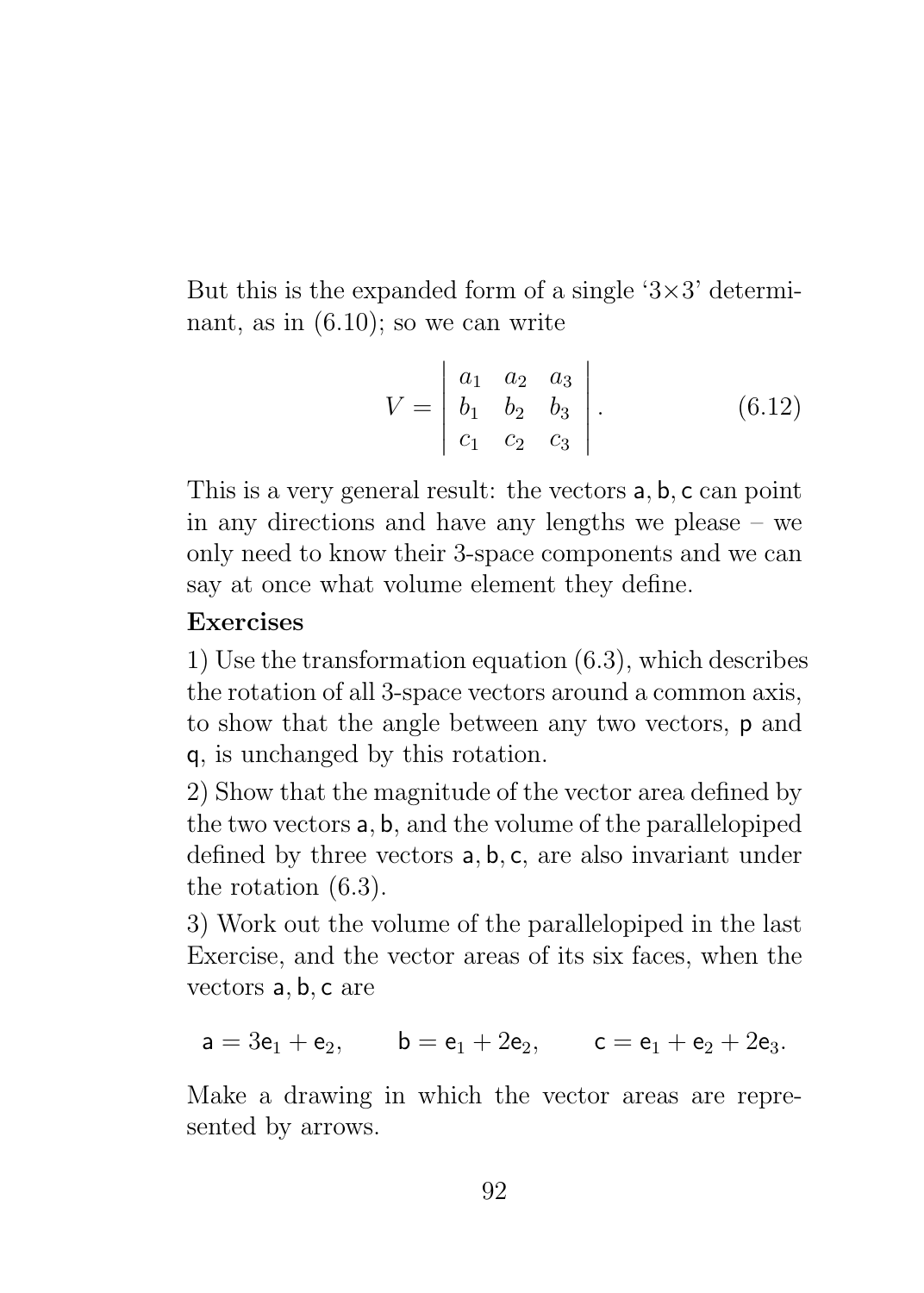4) Besides the triple product in equation (6.11), which is a scalar quantity, there is also a vector triple product. For the three vectors a, b, c this is defined as the vector product of a with  $\mathbf{b} \times \mathbf{c}$ :  $\mathsf{P}_{abc} = \mathbf{a} \times (\mathbf{b} \times \mathbf{c})$ . Since  $P_{abc}$  is perpendicular to a and  $b \times c$ , while the latter is perpendicular to the plane containing b and c, the triple product must lie in the plane of b, c. Show that

$$
P_{abc} = (a \cdot c)b - (a \cdot b)c.
$$

(This is quite hard! – and we don't use it unless we want to prove (7.19), near the end of the book. To get the result just given, you should introduce perpendicular unit vectors  $e_1, e_2, e_3$ , with  $e_2$  parallel to b and  $e_3$  in the plane of b, c. You can then put  $b = be_2$  and  $c = c_2e_2 +$  $c_3$ e<sub>3</sub> and also take  $a = a_1e_1 + a_2e_2 + a_3e_3$ . On expressing the vector products in  $P_{abc} = a \times (b \times c)$  in terms of the components of a, b, c, you should find (noting that  $b \times c = bc_3e_2 \times e_3 = bc_3e_1$   $P_{abc} = a_3bc_3e_2 - a_2bc_3e_3$ .

This can be re-written - adding and subtracting a term  $a_2bc_2e_2$  -

$$
P_{abc} = (a_2c_2 + a_3c_3)be_2 - a_2b(c_2e_2 + c_3e_3).
$$

The result we set out to prove is the same as this expression when we write the scalar products in terms of vector components.)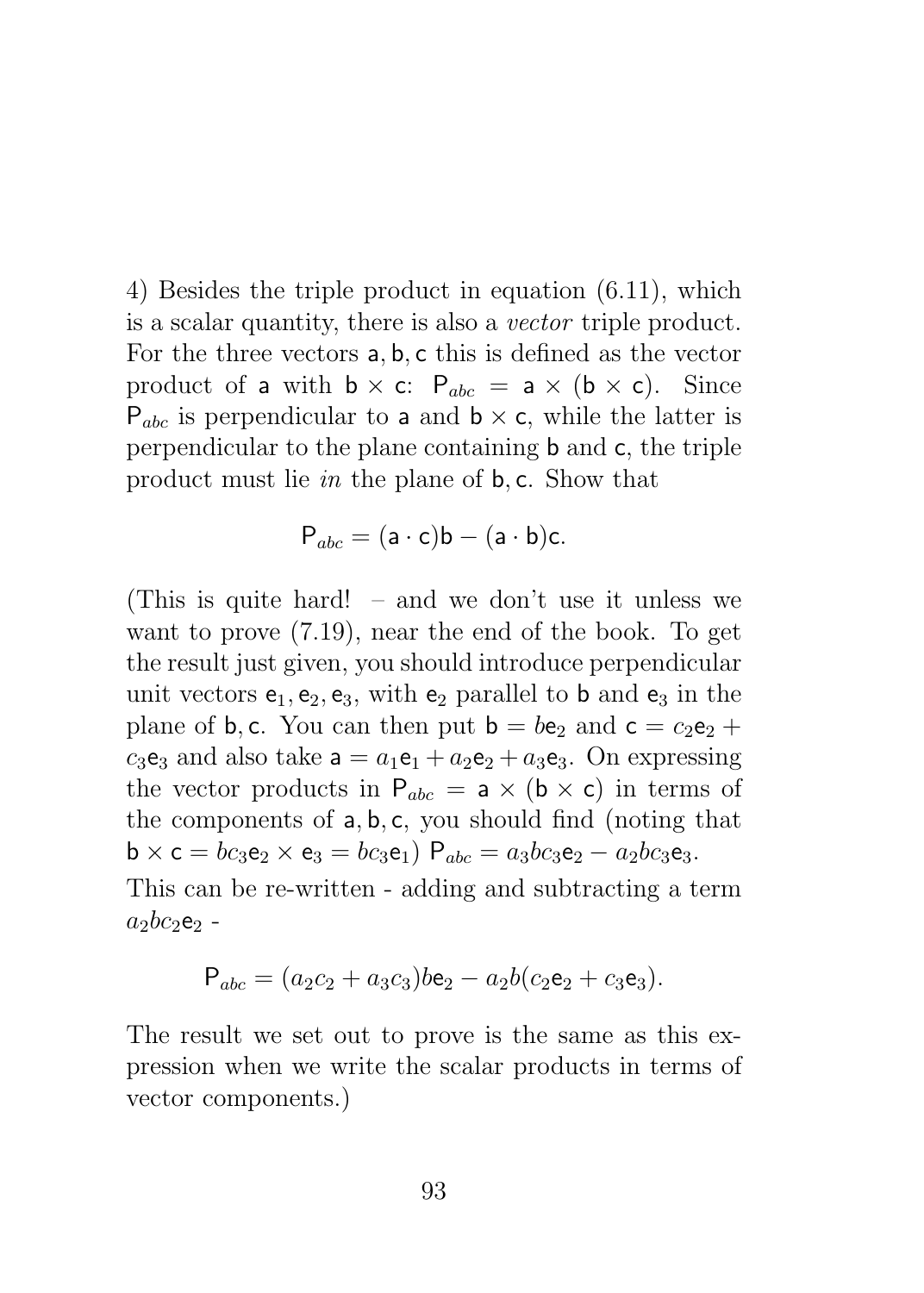# Chapter 7 Some other kinds of space

#### 7.1 Many-dimensional space

So far we've been talking mainly about Euclidean spaces of 2 or 3 dimensions – 2-space and 3-space. They were vector spaces, containing all the vectors (v) that could be expressed in the form  $v = v_1e_1 + v_2e_2$  (2-space) or  $v = v_1e_1 + v_2e_2 + v_3e_3$  (3-space), where  $e_1, e_2, e_3$  are *basis* vectors and the coefficients  $v_1, v_2, v_3$  are algebraic numbers called vector components. To include both cases we can write

$$
v = v_1 e_1 + v_2 e_2 + \dots v_n e_n, \tag{7.1}
$$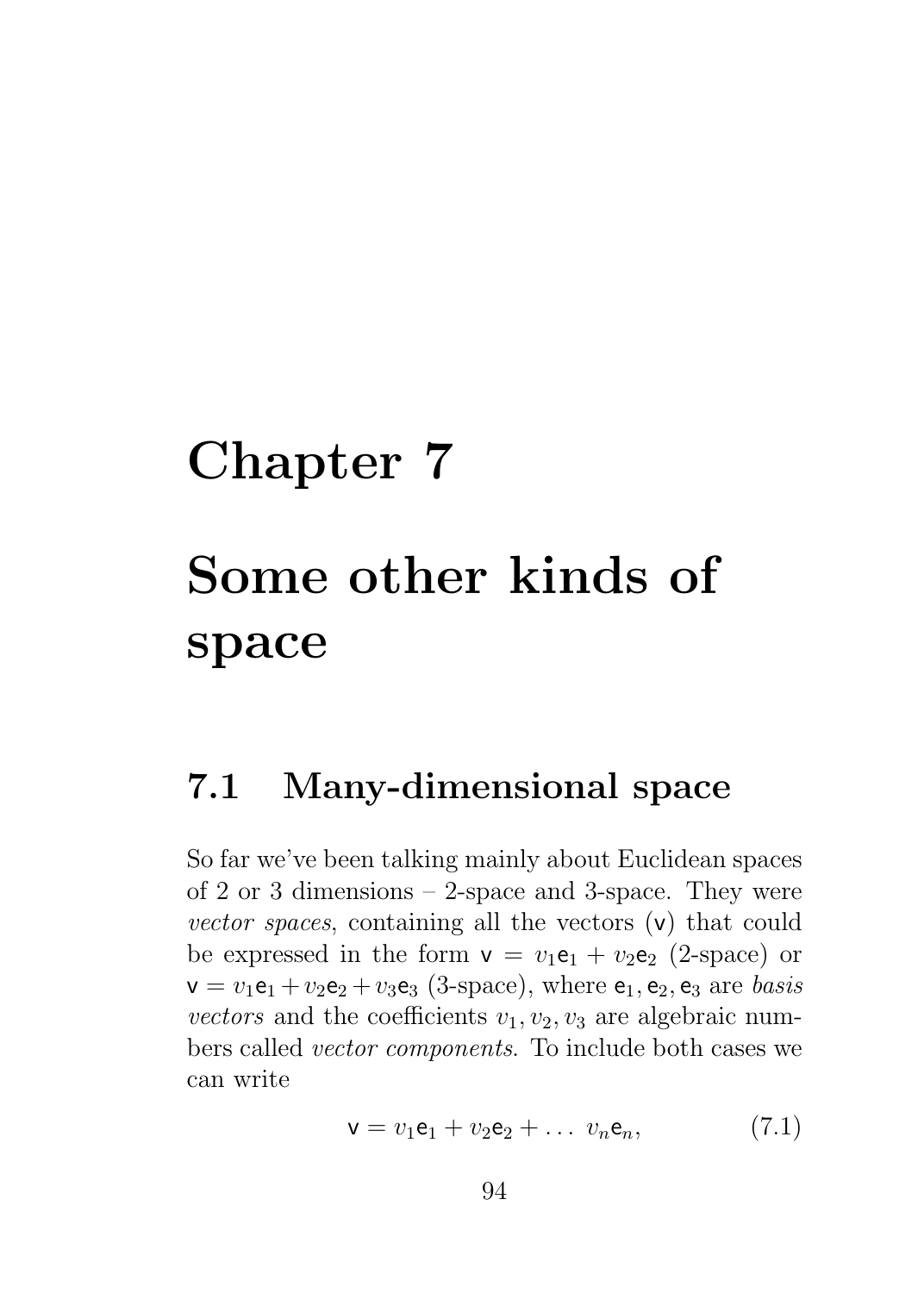where  $n = 2$  for 2-space and  $n = 3$  for 3-space. Remember that every vector had a length (or magnitude) and a direction; and was often represented as an arrow, of given length and pointing in the given direction. (Mathematicians call the arrow a "directed line segment".)

Remember, too, that the components,  $v_1, v_2, \ldots$ , relate the vector to the basis and give us a way of labelling any point in space, P, as  $P(v_1, v_2, \ldots)$ . The numbers  $v_1, v_2, \ldots$ are components of a position vector (often denoted by r) corresponding to the line OP pointing from the origin O to the point P; and they are also called the coordinates of point P. So far, we have always chosen the basis vectors to be of unit length and perpendicular to one another. In the language of Chapter 6, any two basis vectors  $(e_i, e_j)$  have scalar products

$$
\begin{aligned}\n\mathbf{e}_i \cdot \mathbf{e}_j &= 1 \text{ when } i = j ; \\
\mathbf{e}_i \cdot \mathbf{e}_j &= 0 \text{ when } i \neq j ;\n\end{aligned} \tag{7.2}
$$

for all values of i, j in the range  $1, 2, \ldots n$ . This is the choice we started from in Chapter 1, taking it as the "metric axiom" for 2-space  $(n = 2)$ . And the same choice, but with  $n = 3$ , leads to the 3-space considered in Chapter 6. In either case, the properties shown in (7.2) allow us to express the length of any vector in a 'sumof-squares' form. In 3-space, for example, the square of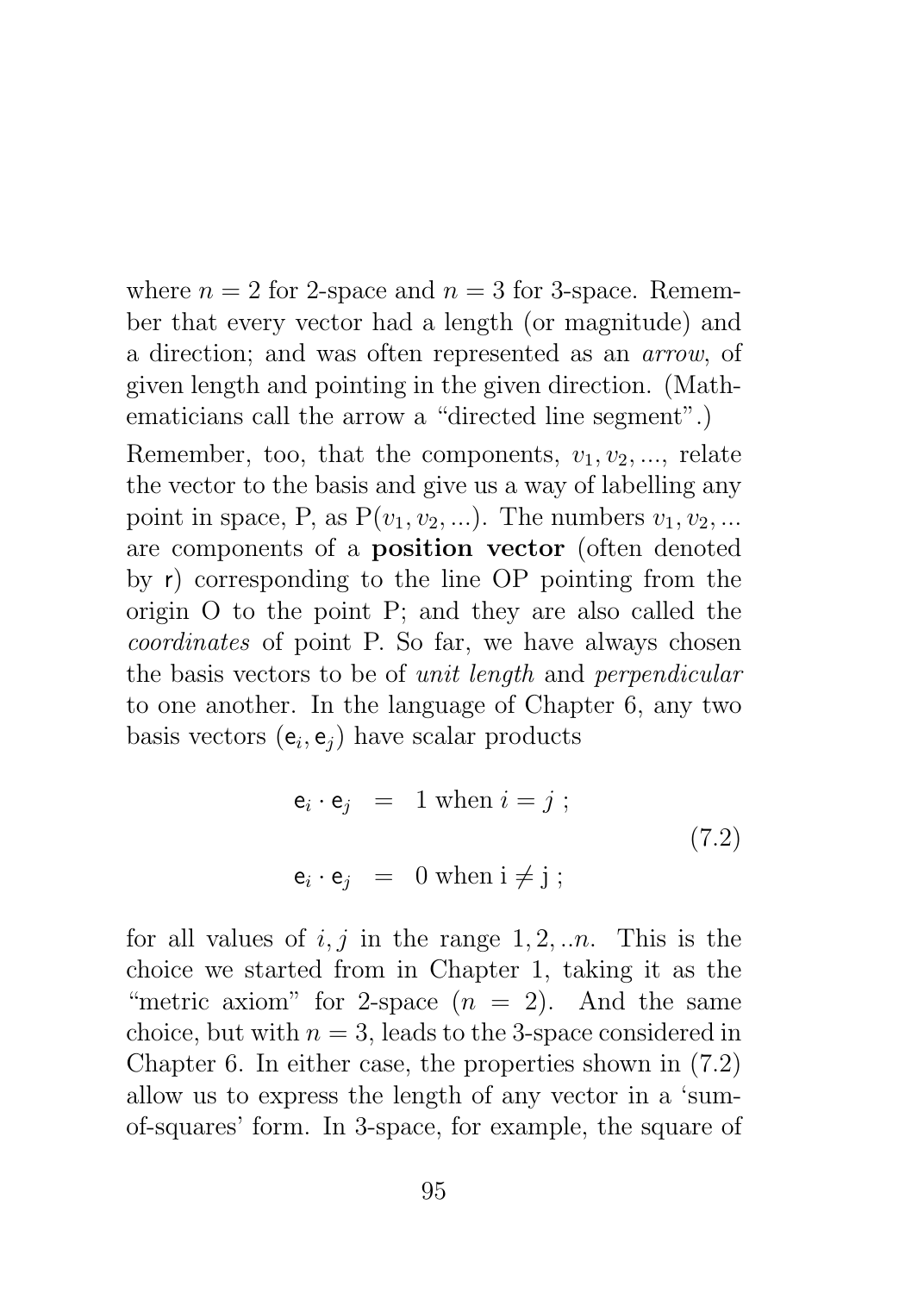a velocity vector,  $|v|^2 = v \cdot v$ , is given by

$$
|\mathbf{v}|^2 = (v_1 \mathbf{e}_1 + v_2 \mathbf{e}_2 + v_3 \mathbf{e}_3) \cdot (v_1 \mathbf{e}_1 + v_2 \mathbf{e}_2 + v_3 \mathbf{e}_3) = v_1^2 + v_2^2 + v_3^2,
$$
\n(7.3)

where there are no terms such as  $v_1v_2$  because  $e_1 \cdot e_2 = 0$ . The scalar products of the basis vectors are often set out in a square array, like this –

$$
\begin{pmatrix} e_1 \cdot e_1 & e_1 \cdot e_2 & e_1 \cdot e_3 \\ e_2 \cdot e_1 & e_2 \cdot e_2 & e_2 \cdot e_3 \\ e_3 \cdot e_1 & e_3 \cdot e_2 & e_3 \cdot e_3 \end{pmatrix} = \begin{pmatrix} 1 & 0 & 0 \\ 0 & 1 & 0 \\ 0 & 0 & 1 \end{pmatrix}.
$$
 (7.4)

An array of this kind is called the metric matrix of the space, and all such spaces – in which length can be defined as in  $(7.3)$  – are called "metric spaces".

Nothing we've said so far depends on  $n$  having the value 2 or 3: the simplest generalization of our ideas about geometry is just to keep everything, but allow  $n$  to become bigger than three. We then talk about "n-dimensional spaces". The fact that we can't imagine them, because we're so used to living in 3-space, is not important. If we can find a use for them, then we use them!

So let's put  $n = 5$  and take it as an example of a 5space. In Book 1, Chapter 6, we talked about a 'space' (though we didn't call it that) in which there were five categories of students in a class of 40. The categories were defined by putting the students into groups, according to the ranges into which their heights fall. Sup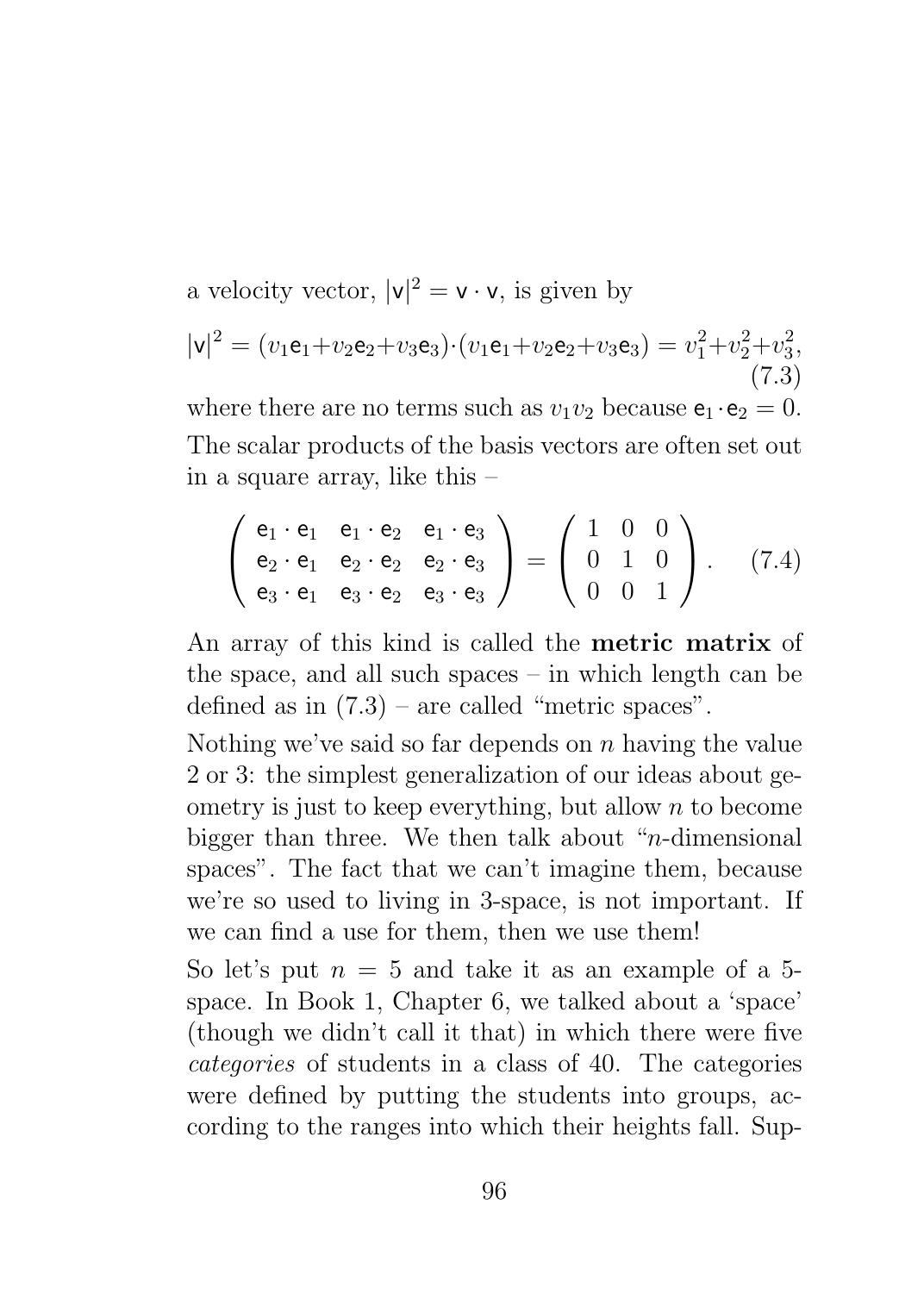pose we measure them and find the following results: Heights of students Numbers

| Range (a): 1m $5cm$ to 1m 10cm                   | 4 students  |
|--------------------------------------------------|-------------|
| Range (b): 1m 10cm to 1m 15cm                    | 8 students  |
| Range (c): 1m 15cm to 1m 20cm   13 students      |             |
| Range (d): 1m 20cm to 1m 25cm                    | 12 students |
| Range (e): 1m 25cm to 1m 30cm $\vert$ 3 students |             |

The numbers in these five categories show the 'state' of the class; and if we use a to stand for a student no matter which one — in category  $(a)$ , b for one in category (b), and so on, then we can describe the state of the class in symbols as

$$
s = 4a + 8b + 13c + 12d + 3e \tag{7.5}
$$

– which looks surprisingly like a vector! so we'll call it a state vector.

The students in the five categories can be 'sorted out' or selected by introducing selection operators (as we did in Book 1). Let's call them A, B, ... E so that A selects only students in group (a), and so on. These operators have (as we discovered) the algebraic properties

$$
AA = A
$$
,  $BB = B$ , ...  $EE = E$  (7.6)

and, for pairs of different operators,

$$
AB = BA = 0, AC = CA = 0, ... DE = ED = 0. (7.7)
$$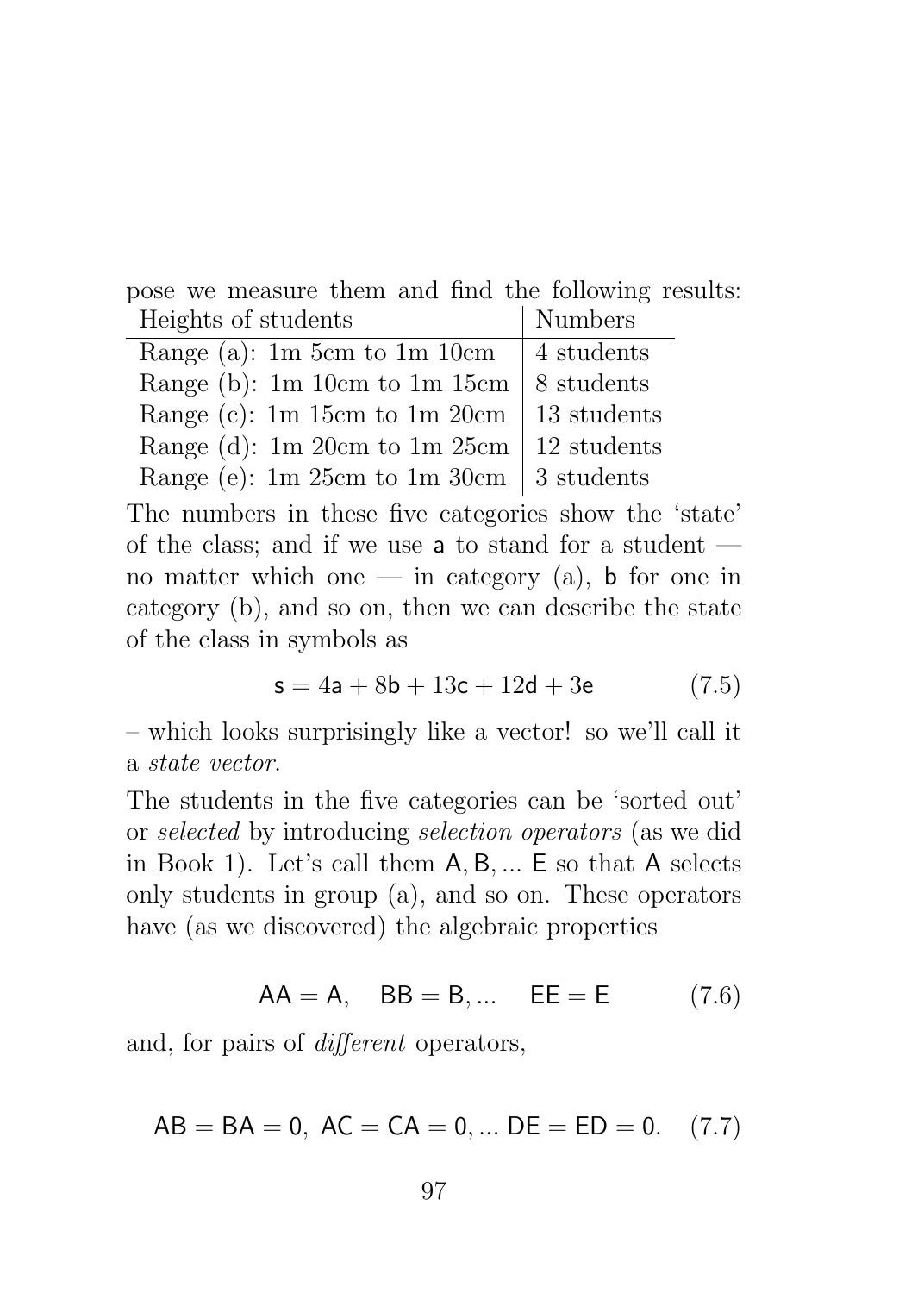And they work on the state vector s as follows:

$$
As = 4a
$$
,  $Bs = 8b$ , ...  $Es = 3e$ ,

This shows that each selects a part of the class and that putting the results together again we get the whole class:

$$
(A + B + C + D + E)s = 4a + 8b + \dots + 3e = s.
$$

In other words,

$$
A + B + C + D + E = 1 \tag{7.8}
$$

– the 'unit operator' which leaves any state vector unchanged. Operators with these properties form what mathematicians call a "spectral set": but here we've set them up using a very practical example, rather than snatching them out of the  $sky - as$  a real mathematician might do.

But let's get back to vector spaces. Algebra provides one way of dealing with selection, geometry provides another. When we use the vector (7.5) to stand for the 'state' of the school we're really thinking of a, b, ... e as 'basis vectors' or 'unit steps' along five different axes. And we can give them any properties we please – supposing, for example, that each of them is perpendicular to all the others, even though that would be impossible with 3-space thinking. The metric matrix will then no longer be (7.4): it will have five '1's along the diagonal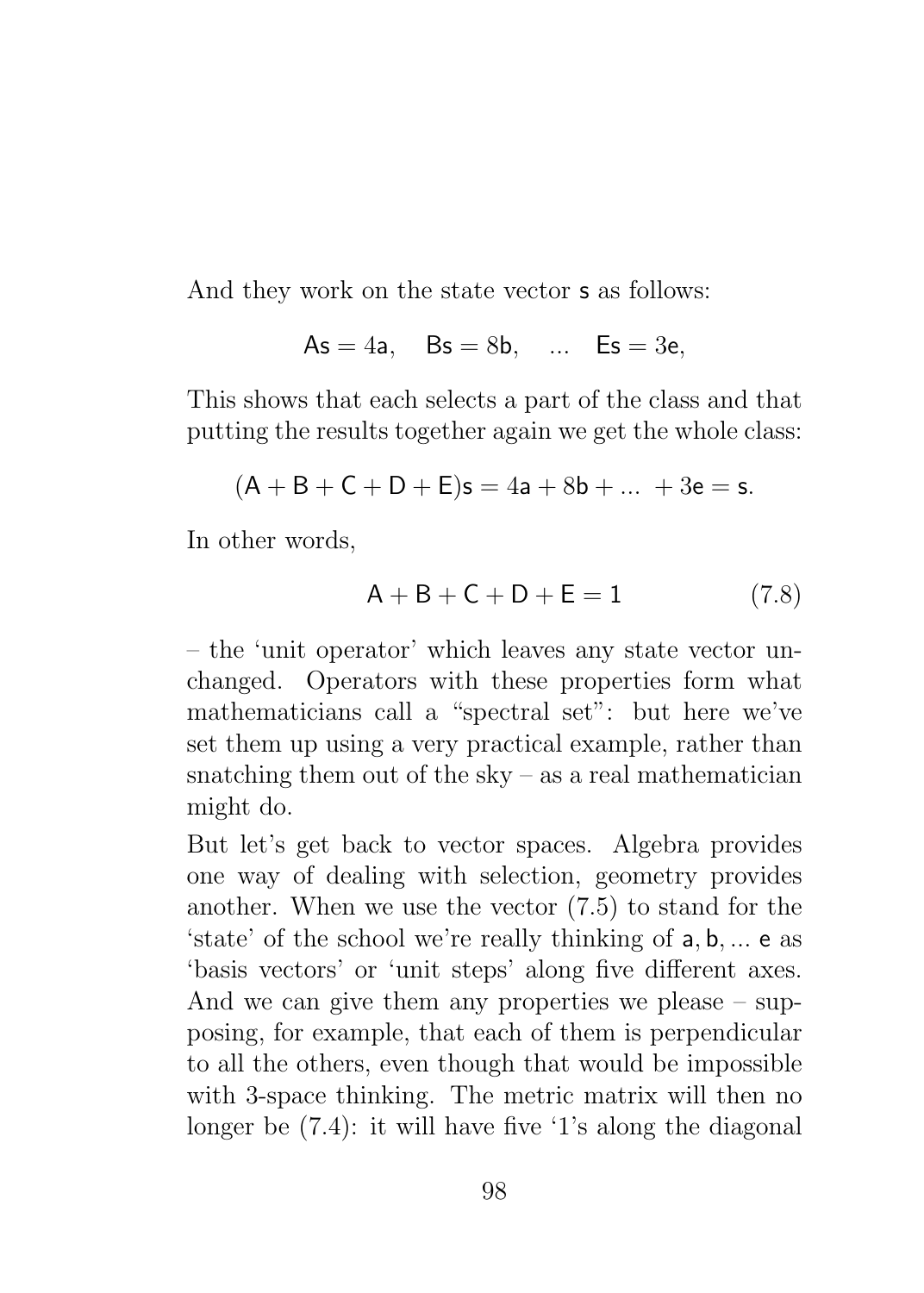and zeros everywhere else. It may all look strange – but who cares? We're only using a mathematical *language* and it's up to us to decide how the symbols should behave. Now that we've decided, we can think of **s** in  $(7.5)$ as the 5-dimensional vector formed by taking 4 steps of type a, 8 steps of type b, and so on, and combining them by addition (i.e. one after another, as in Fig.19). And the squared length of the vector, with this metric, will be the sum-of-squares of its components.

The selection operators can now be looked at geometrically:  $As = 4a$  is simply the *projection* of the vector **s** on the axis defined by the unit vector **a**, while  $\mathsf{Bs} = 8\mathsf{b}$  is its projection on the **b** axis. The property  $AA = A$  then simply means that projecting twice on a given axis can produce nothing more than doing it only once; while  $BA = 0$  means that any projection on the a axis will have zero projection on the **b** axis – that's why we chose the unit vectors perpendicular (zero scalar products).

Sometimes it's useful to change this geometrical picture slightly. For example, if we want to compare two different classes, of different sizes, we'd be more interested in the fractional numbers of students in the various groups. In that case we might use a vector

$$
\mathsf{s} = (4/40)\mathsf{a} + (8/40)\mathsf{b} + (13/40)\mathsf{c} + (12/40)\mathsf{d} + (3/40)\mathsf{e}
$$

to show the state of the class, so that the projections along the five axes will represent these fractions directly.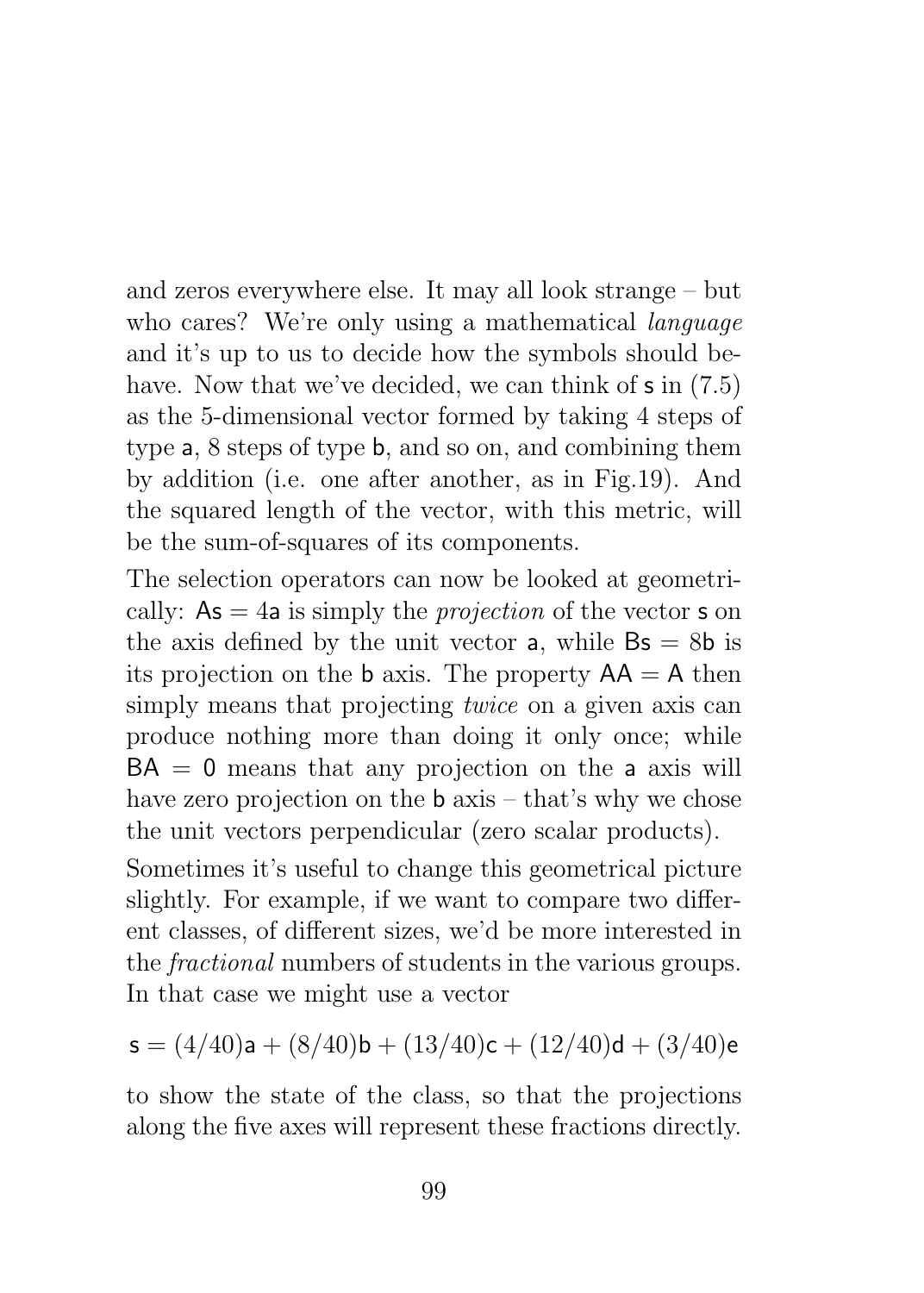But then the 'pointer' s, which shows how the students are divided among the five groups, would not have very nice properties: if all the students belonged to the same group (a) we'd have  $s = (40/40)a = a$  and this would be a unit vector along the a axis – but that's a very special case. Is it possible to choose the vector components so that s will always be a unit vector, but will point in different directions according to the division of students into the five groups?

The components we've just tried, namely

$$
(4/40), (8/40), (13/40), (12/40), (3/40),
$$

won't do – because the sum of their squares doesn't give 1. But the sum of the numbers themselves does give 1. So why don't we try  $\sqrt{4/40}, \sqrt{8/40}, ...$ 

 $\sqrt{3/4}$ ? If we do this, the vector **s** showing the state of the class will become

$$
\sqrt{4/40} \; {\sf a} + \sqrt{8/40} \; {\sf b} + \sqrt{13/40} \; {\sf c} + \sqrt{12/40} \; {\sf d} + \sqrt{3/40} \; {\sf e}
$$

and the sum of the squares of the components will be exactly 1. So it is possible to represent the state of the class by a unit vector, pointing out from the origin in a 5-space, in a direction that will show the fractional number of students in each of the 5 categories.

If we want to compare two classes, to see if the heights of the students follow the same pattern, we just ask if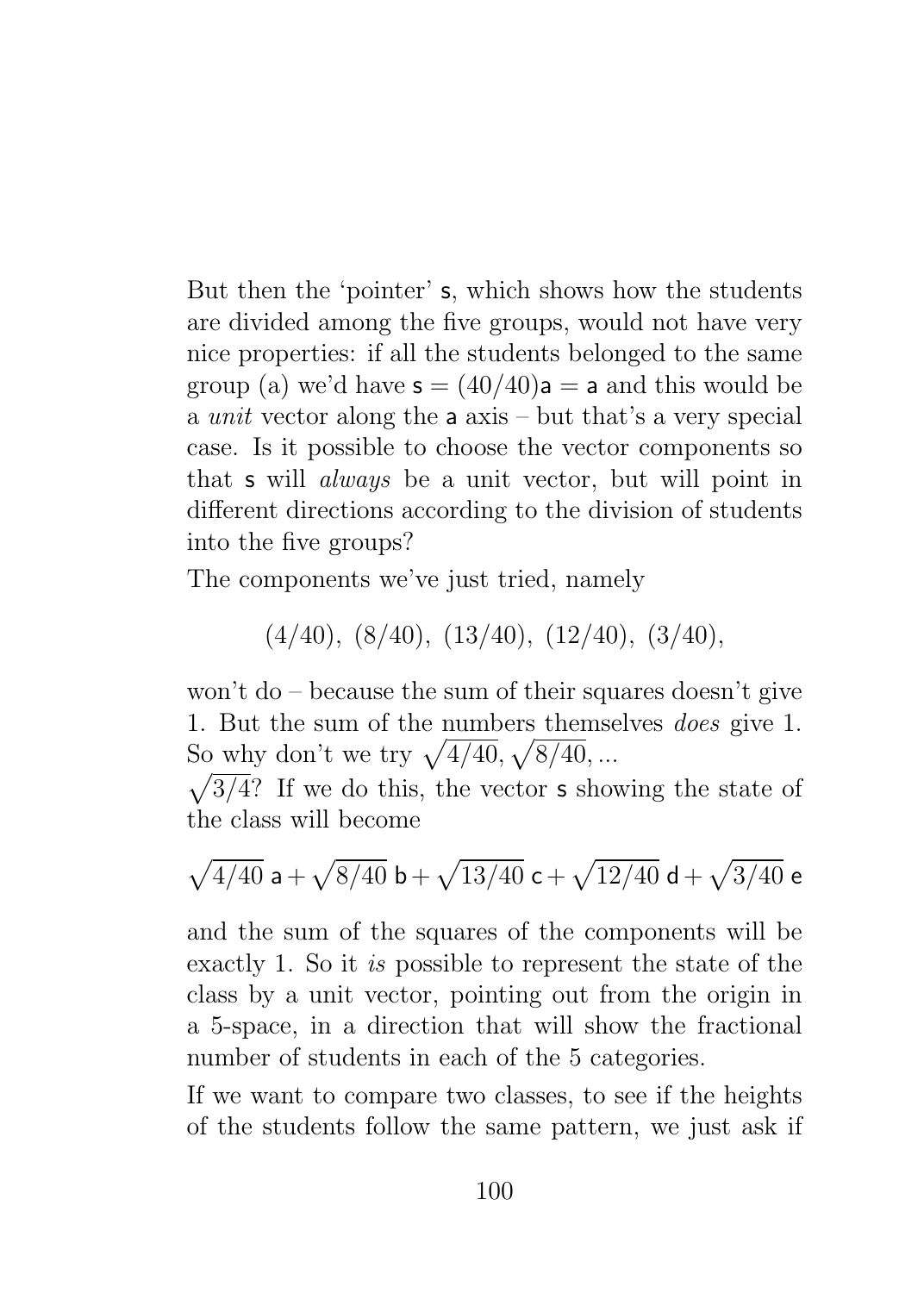the vectors  $s_1$  and  $s_2$  point in roughly the same direction. If they do, their scalar product  $s_1 \cdot s_2$  will have a value close to 1; if the classes are very different (e.g. one of 5-year olds and one of 16-year olds) the scalar product of the vectors will be much closer to zero.

This example was about students, divided into groups according to height; but we might have been talking about potatoes of different sizes, or about objects produced in a factory and not all coming out quite right (some too big some too small), and we can use the same sort of vector description whenever we talk about categories. What's more, we can choose the metric in any way that seems useful for what we have in mind  $-$  as we'll see in the next two Sections.

## 7.2 Special Relativity: space-time

The starting point for this Book was the idea of distance and how it could be measured using a 'measuring-rod', whose length (the distance between its ends) was taken as the unit of distance. We also mentioned time, and how it could be measured using a 'clock' whose pendulum, swinging back and forth, marked out units of time; and also the mass of an object, which could be mea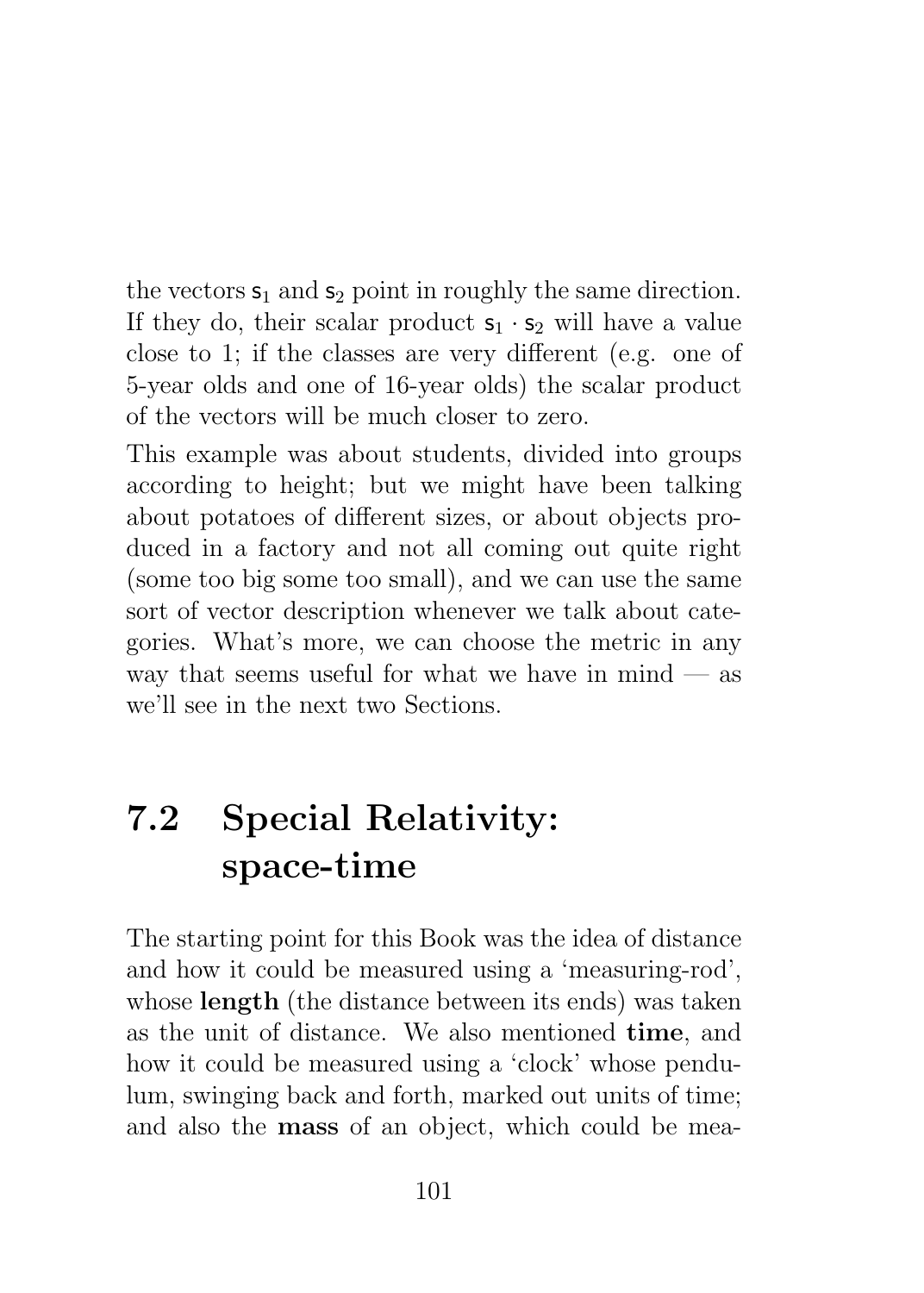sured using a weighing machine. But so far mass and time haven't come into our picture of space: the idea of length alone has allowed us to build up the whole of Euclid's geometry.

Since about 1904, however, all that has changed. Space and time can't always be separated: it's no use giving my address (my 'coordinates' in space) if I don't live there any more — so perhaps my coordinates should really become  $x, y, z, t$ , the last one being the *time* at which I am (or was, or will be) there. The four coordinates together define a space-time point or an event; and when we talk about how things happen, or change, we need all four of them. This is especially true when two people (usually called the "observers") see the same event: one says it happens at the point  $x, y, z, t$ , the other says it happens at  $x', y', z', t'$ . But these numbers depend on the reference frame of the observer: from what origin in space (where  $x = y = z = 0$ ) are the distances measured; and when was the clock started (by setting  $t = 0$ ? Einstein's theory of relativity is about how the numbers describing the same event, seen by different observers, are *related*.

We've already looked at changes of reference frame in Chapter 6. Figure 20a showed how the distance between two points, P and Q, was left unchanged (invariant) when the frame was moved by a 'translation' in which  $x_P \rightarrow x'_P = x_P + D$  etc. and  $x_Q \rightarrow x'_Q = x_Q + D$  etc.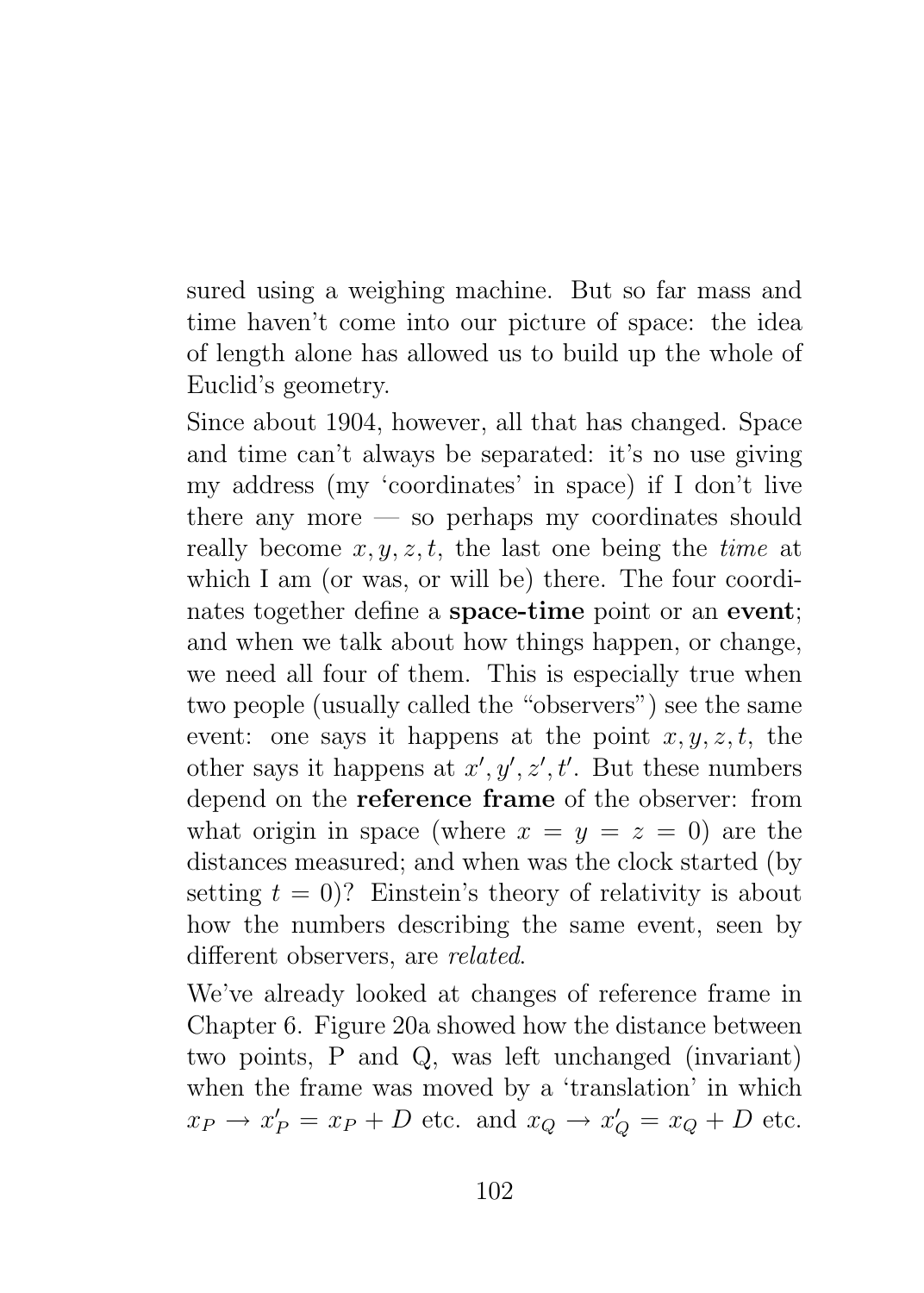

– so the *differences*  $x_P - x_Q$  stayed the same. But now we're going to move not the points but instead the reference frame, looking at the same points but seen by the different observers. And we'll take the simplest translation you can imagine (Figure 25), in which the frame is simply shifted along the x-axis. The *same point*, with coordinates  $x, y, z$  for the first observer, will then have coordinates  $x', y', z'$  for an observer in the shifted frame; and the relationship between the two sets of coordinates will be

$$
x' = x - D, \quad y' = y, \quad z' = z.
$$

If we want to include the time  $t$ , and suppose that the observers make their measurements at the same time, then the coordinates of the same event in 4-space will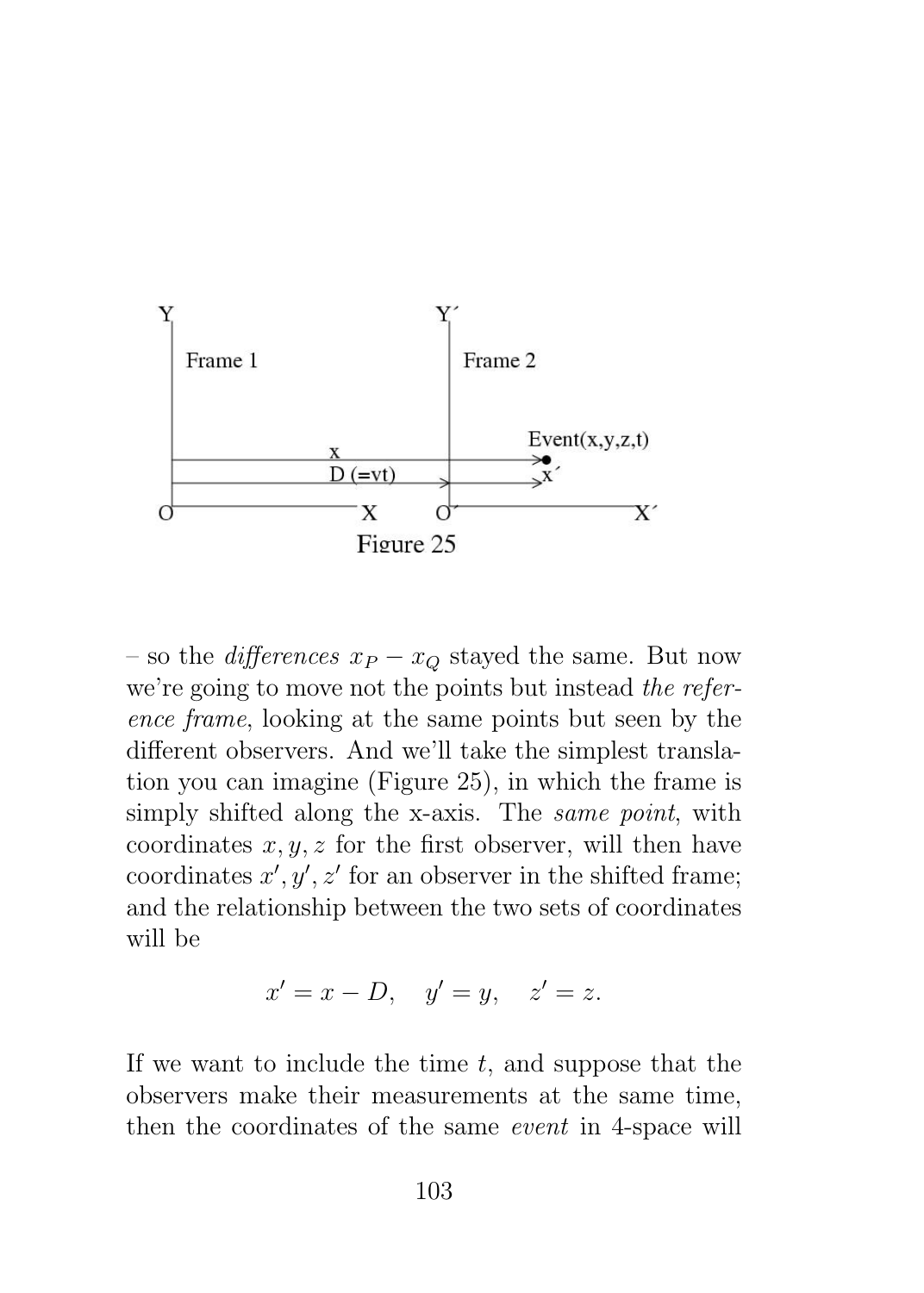be related by

$$
x' = x - D
$$
,  $y' = y$ ,  $z' = z$ ,  $t' = t$ , (7.9)

which is a very simple *linear transformation* (i.e. involving only first powers of the variables  $x, y, z, t$  and a 'constant' D).

When time is included, however, we have to think about *change* and *motion* – which we haven't done so far. If Frame 2 is moving relative to Frame 1, so that it goes a distance  $v$  to the right in every second ( $v$  not changing with time), then after  $t$  seconds it will have moved a distance  $D = vt$ . The constant v is called the **speed** of the motion. More generally, as in Fig.20a, D and v would become vectors, depending on direction and v would be the 'velocity vector'; so here  $v$ , the speed in the x-direction, is just the x-component of the velocity – and there's no harm in using the word "velocity" when we really mean speed.

After time  $t$  then,  $(7.1)$  will become

$$
x' = x - vt
$$
,  $y' = y$ ,  $z' = z$ ,  $t' = t$ , (7.10)

and this is called the "standard Galilean transformation". It goes back to the days of Galileo (1564–1642), who made some of the earliest experiments on motion. And it relates the coordinates of any given event, as measured by an observer in Frame 2, to those measured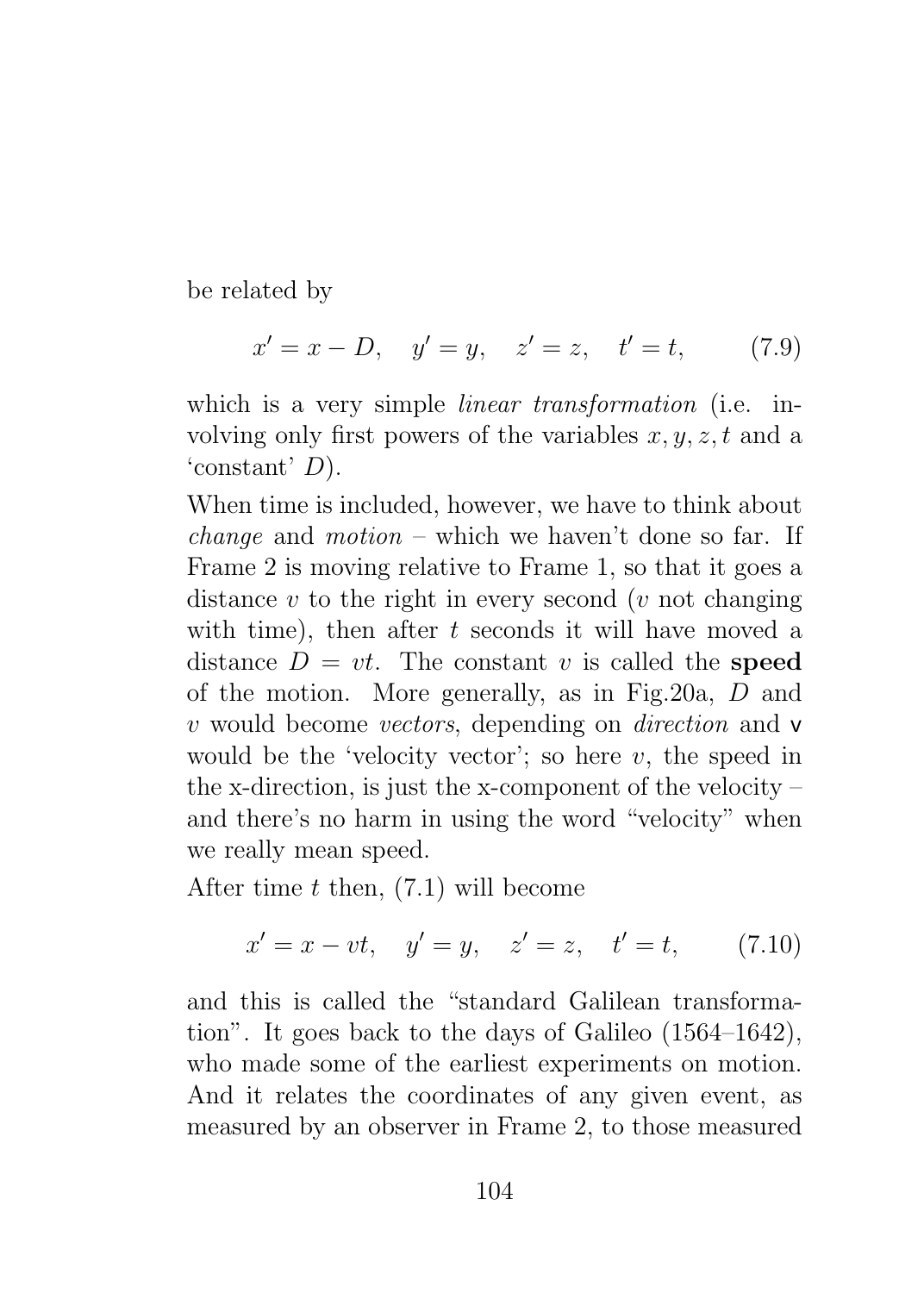by one in Frame  $1$  — when Frame 2 moves with constant velocity  $v$ , relative to Frame 1, as in Fig. 25. The science of kinematics (from the Greek word 'kinesis', meaning movement) deals with length, time, and movement; so now we're starting to think about kinematics. In this field the only 'tools' we need, in making experiments, are a measuring-rod and a clock; and very often we don't even need to actually do the experiments – it's enough to *think* about them, making a **thought-experiment**. We're going to make some amazing discoveries, just by thinking about things.

First of all, we'll suppose our clocks and measuring-rods are perfect. This means that if two lengths are found to be equal, then they will stay equal for all times (that's why we put in the word "perfect", because a real rod might get bent or broken); and similarly when two perfect clocks, both at the origin in some reference frame, show the same times, then they will do so even with a different choice of reference frame. As long as we're talking about kinematics (not about real objects, which have mass and are affected by 'gravity' – which we meet in Book 4) that's all we need.

Suppose you're in a train, waiting at a station for passengers to get on and off, and another train is passing. Each train is a reference frame, like the frames in Fig.25, and from your window you see people in the other train doing all the usual things – reading the newspaper, walk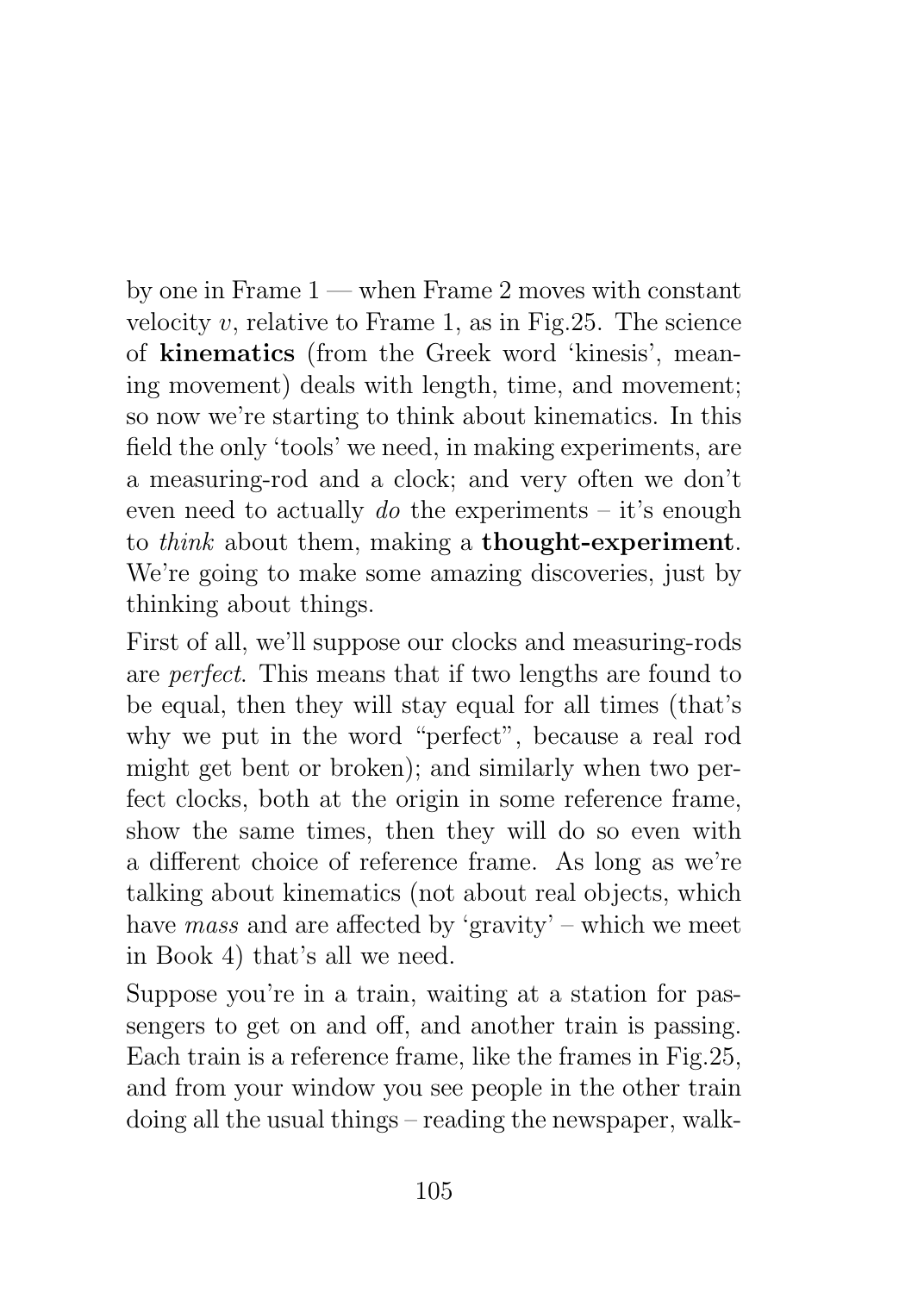ing about, or even drinking tea: and perhaps you wonder for a moment which train is moving? Their train is moving with some velocity v relative to your train, but everything goes on as if it were'nt moving at all. In fact, all movement is relative: your train may not be moving relative to the station – but it is certainly moving (along with the whole station, the town, and the earth itself!) relative to the sun and the stars. You actually feel your relative motion only when it changes: if your train suddenly starts, you'll feel it; if you're standing you may even fall over. And the people in the other train will not notice they are moving with velocity  $v$  relative to you, unless v *changes*: if you see them falling over, or spilling their tea, you'll guess that the driver has put the brakes on and the train is slowing down. So there's something important about a relative velocity being *constant*: observers in two reference frames, moving with constant relative velocity, see things happening in exactly the same way. Albert Einstein (1879-1955) was the first to see just *how* important this was – for the whole of Physics. He took it as an axiom, which can be put in the following way:

> The laws of physics are exactly the same in any two reference frames in uniform relative motion (which means moving relative to each other with constant velocity in a straight line).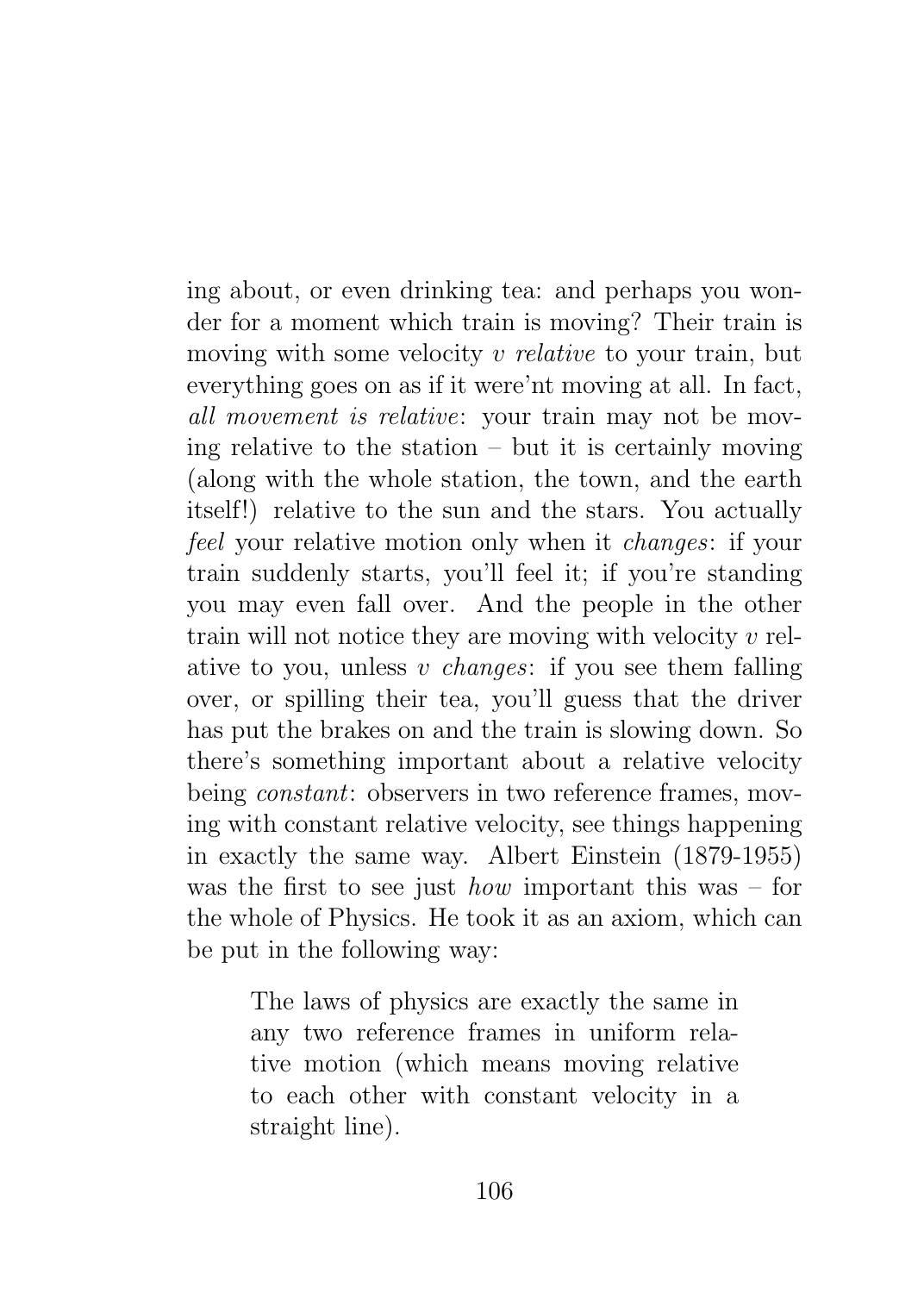We'll call this Einstein's Principle of Special Relativity – "special" because objects with a mass, and subject to gravity (the force that makes things fall to the ground), are not yet included in the theory. The ideas of General Relativity, which takes account of mass and gravity, are much too difficult for this book, though we mention them briefly in the next Section. In Relativity Theory, frames "in uniform relative motion" are usually called inertial frames – but more about that in Book 4, where we begin to talk about mass.

Let's now go back to equation (7.10) which relates the coordinates of an event, as measured by observers in the reference frames of Fig.25. The observer in Frame 1, finds values  $x, y, z, t$ , while the observer in Frame 2 finds values  $x', y', z', t'$  relative to his axes; both of them using the same standard unit of length and both having set their standard clocks to  $t = t' = 0$  at the start of the experiment when, we suppose, the origin of Frame 2 is just on top of the origin of Frame 1. The distance in space to the event, call it s, is the same for both observers:

$$
s^2 = x^2 + y^2 + z^2 = x'^2 + y'^2 + z'^2
$$

and both believe  $t = t'$ , as they set their clocks to agree at the start (when  $O'$  was passing O). The invariance of these quantities, in passing from one reference frame to the other is what leads to the 'transformation equations'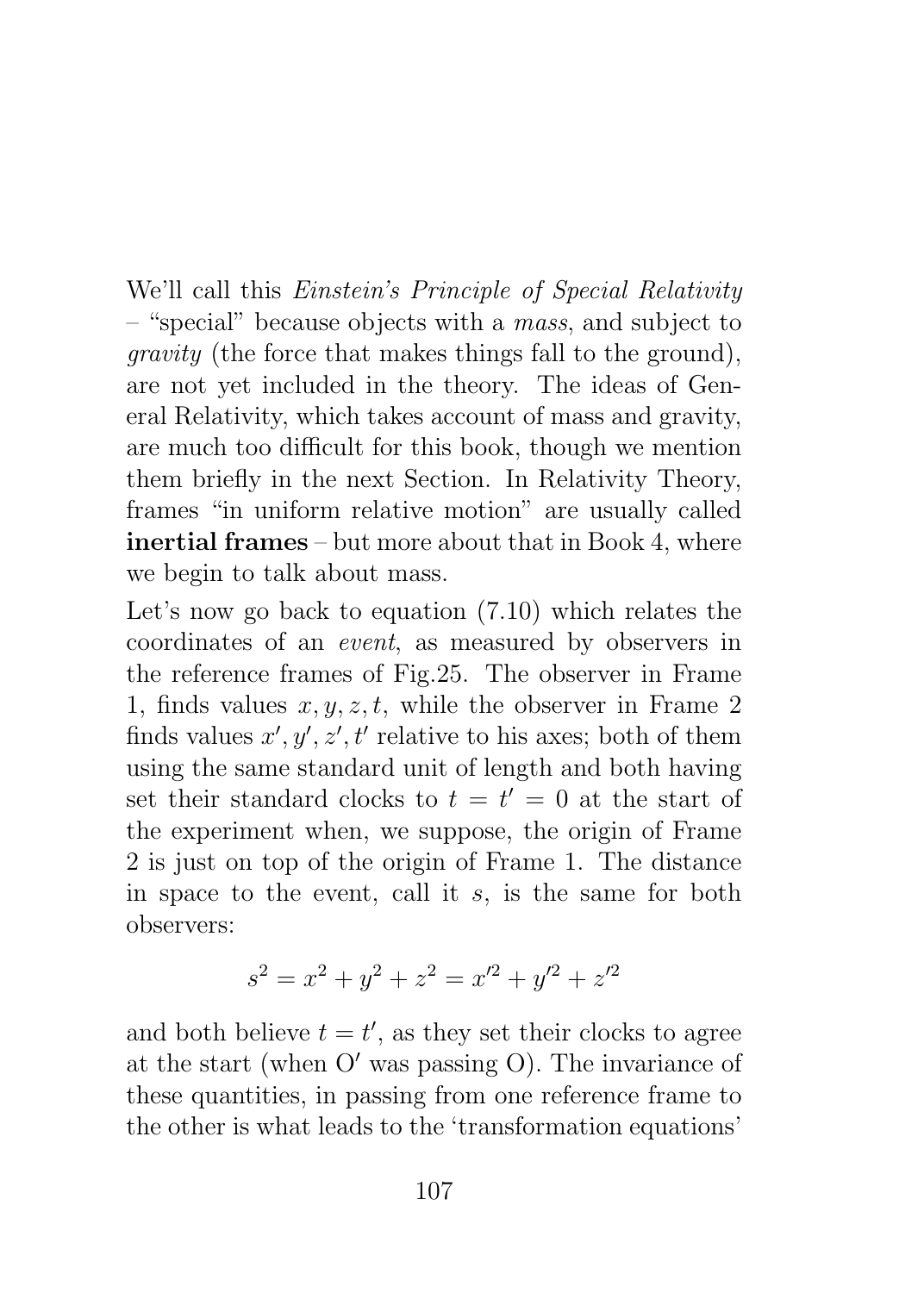(7.10), which now become

$$
x' = x - vt,
$$
  
\n
$$
y' = y,
$$
  
\n
$$
z' = z,
$$
  
\n
$$
t' = t.
$$
\n(7.11)

But this transformation is a bit too special: it keeps  $s^2$ and  $t$  the same for both observers, but keeps them  $\textit{sepa-}$ rately invariant –  $s^2$  in 3-space, t in a 1-space. However, we agreed that time should be treated as just another coordinate. Is there a more general transformation, that will allow space and time coordinates to get mixed up? When this can happen, we'll be talking about a 4-space! To see that such a transformation can be found, let's think of another simple event. We fire a gun, at the origin, at time  $t = t' = 0$  just as O' is passing O. The noise travels out from the gun, in all directions, with some constant speed which we can call  $c$ . After time  $t$ it will have reached all the points at a distance  $r = ct$ from the origin O. These will lie on a surface of radius  $r = ct$  (a sphere) such that

$$
r^2 = c^2 t^2 = x^2 + y^2 + z^2.
$$

If we could assume that an observer in Frame 2 (along with his friends – all with standard clocks – placed at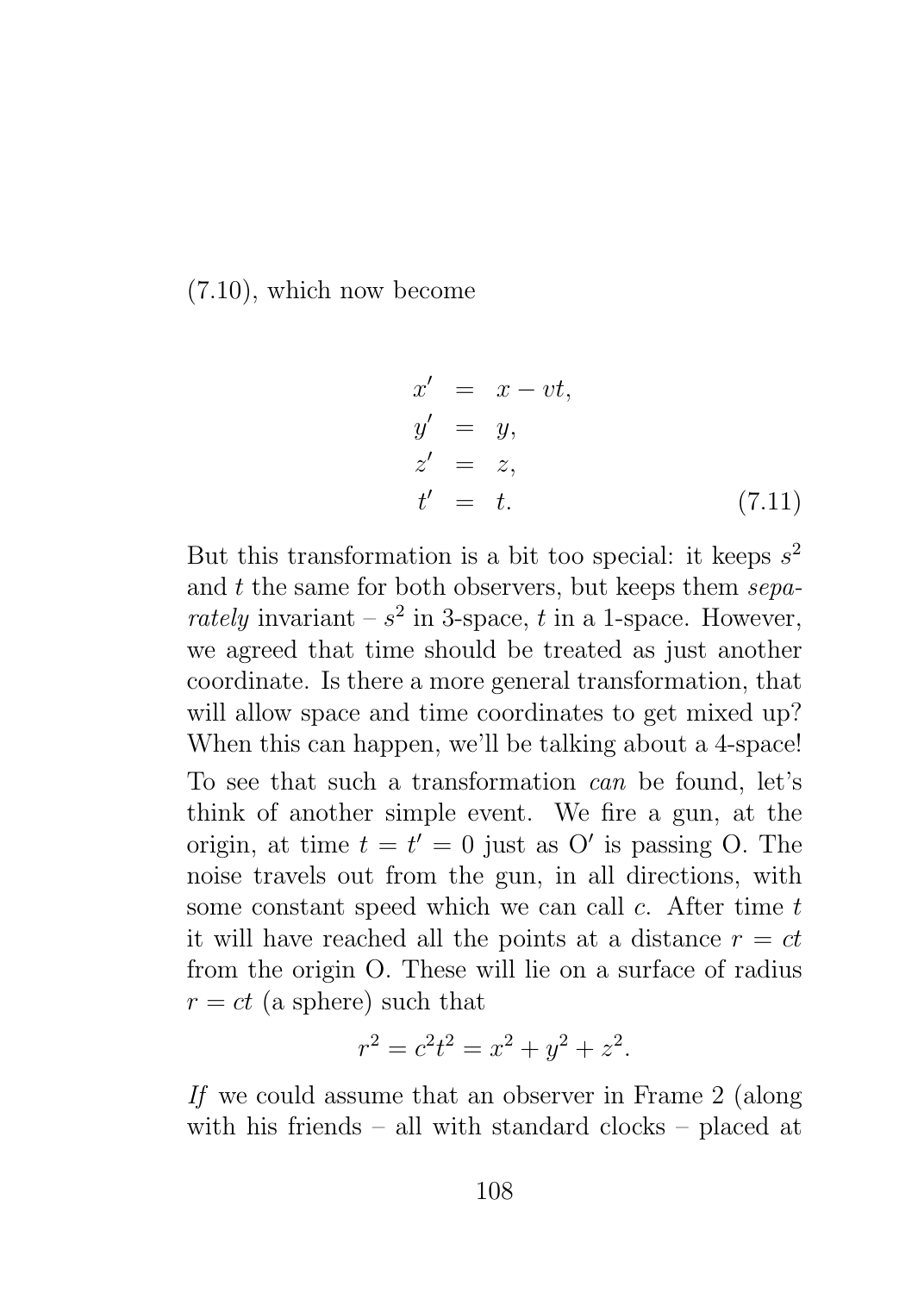points where the noise arrived) all observed the same sphere of noise arrivals, then we'd suppose that

$$
s^{2} = c^{2}t^{2} - x^{2} - y^{2} - z^{2} = c^{2}t^{2} - x^{2} - y^{2} - z^{2}
$$
 (7.12)

was another invariant. We call it the squared interval (not just 'distance') and it depends on all four coordinates. Notice that (7.12) defines a 4-space metric that's a bit strange: it has a matrix like that in (7.4) but with three diagonal elements the same, the fourth having opposite sign (e.g. three  $-1s$  and one  $+1$ ). But, after all, time (we've given it a 'time coordinate' ct) and space (with coordinates  $x, y, z$ ) are different – and this shows up in the sign difference.

Of course, a 'thought experiment' like this would be difficult to do; and we don't know if it has any relationship to the real world. But it does suggest something we can try.

Let's *suppose* then, that in Einstein's 4-space the space and time coordinates of events observed from frames in uniform relative motion (Fig.25) are related so that  $(7.12)$  is satisfied. The big question is now: What is this relationship? And to get the answer we can argue as follows.

The new invariant contains a new constant  $(c)$ , also a velocity, like the v in  $(7.11)$ ; and so  $v/c$  must be a pure number, which will go to zero if the constant  $c$  is big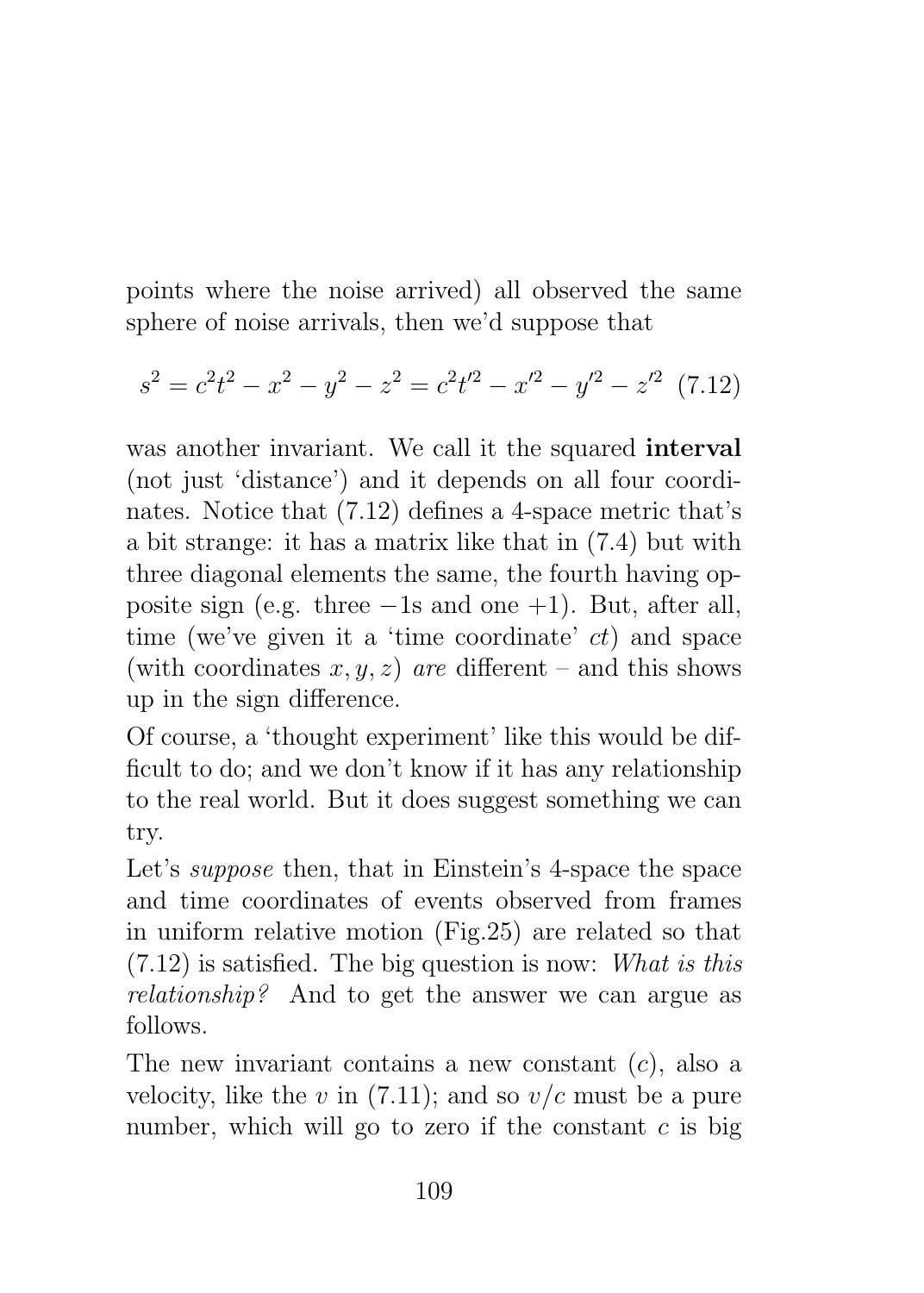enough, or if  $v$  is small enough. Let's now define a number, usually called  $\gamma_v$  (Greek 'gamma', with a subscript to show it depends on the relative velocity  $v$ :

$$
\gamma_v = \frac{1}{\sqrt{(1 - v^2/c^2)}}.\tag{7.13}
$$

Notice that we've used the squares of the velocities in the denominator, because changing the direction of the x-axis will change the sign of a velocity – and we don't expect it will matter whether the axis points to the right or the left. Also, when  $v$  is small the denominator in (7.13) will go towards 1 – and so will  $\gamma_v$ . So if the new transformation equations depend on  $\gamma_v$  they will fall back into the Galilean transformation when the two reference frames are hardly moving– just as we'd expect. Let's now try, instead of the first three equations in  $(7.11),$ 

$$
x' = \gamma_v(x - vt), \qquad y' = y, \qquad z' = z.
$$

And instead of taking time to be universal, the same for both observers, let's try something a bit like the first equation above. If we put

$$
t' = \gamma_v(t - ? \times x),
$$

where '?' stands for something we don't yet know, then we can substitute the values of  $x', y', z', t'$  (given in the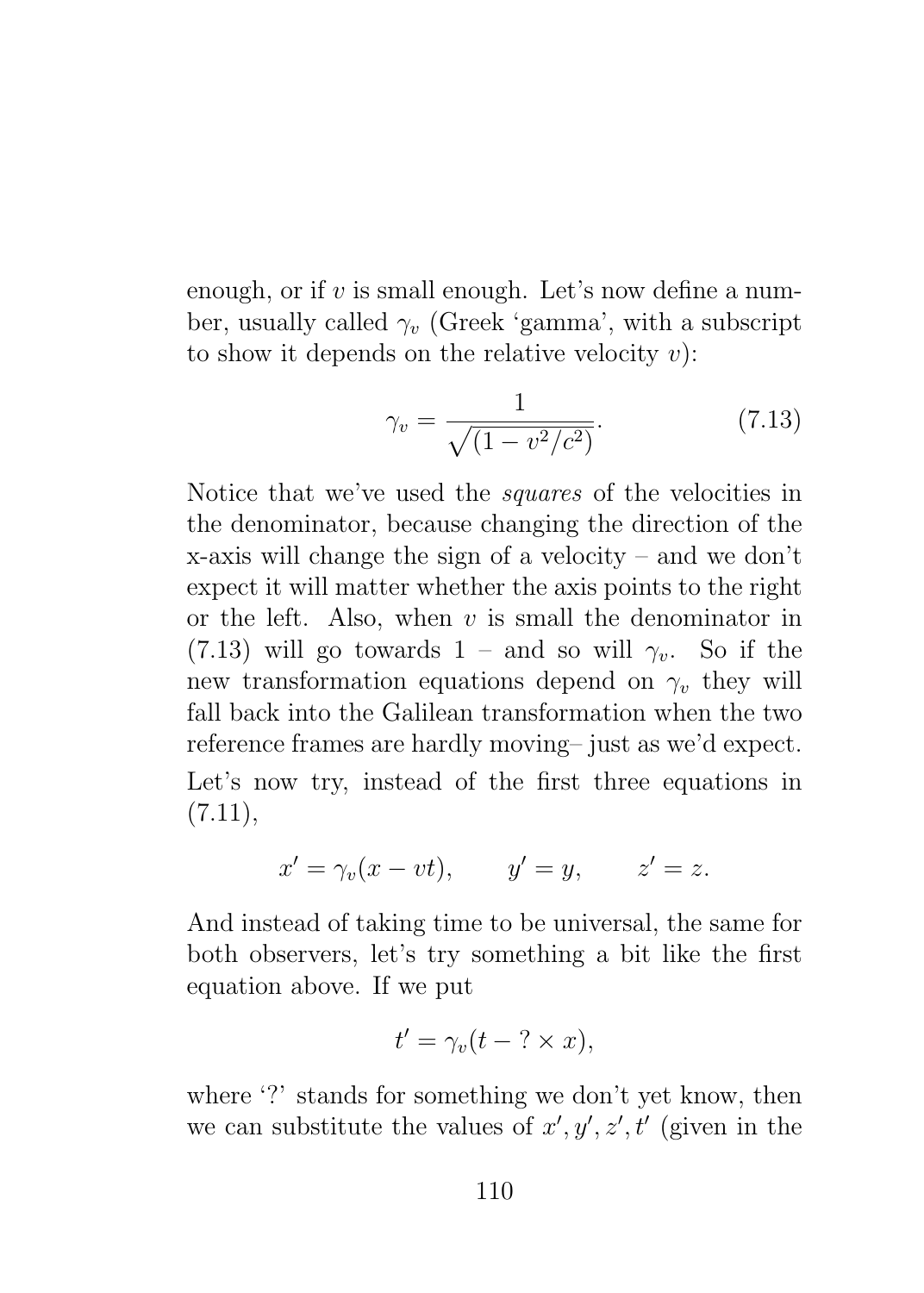last four equations) into the right-hand side of (7.12); and comparing the two sides will tell us what to choose for the  $'$ ?'. The only terms that contain  $t$  alone (not  $t^2$ ) are  $c^2\gamma_v^2 \times (-2xt \times ?)$  and  $2\gamma_v^2 xvt$ . There's nothing to balance these terms on the left-hand side of (7.12), so the equality tells us that their sum must be zero and this fixes the '?' To get zero we must choose  $? = v/c^2$ and so we must take

$$
t' = \gamma_v \left( t - \frac{v}{c^2} x \right).
$$

What we have shown is that the supposed invariance of the 'metric form'  $c^2t^2 - x^2 - y^2 - z^2$  requires that the Galilean transformation equations be changed, becoming

$$
x' = \gamma_v(x - vt),
$$
  
\n
$$
y' = y,
$$
  
\n
$$
z' = z,
$$
  
\n
$$
t' = \gamma_v \left( t - \frac{v}{c^2} x \right).
$$
\n(7.14)

These are the equations of the Lorentz transformation, named after the Dutch mathematician and physicist Lorentz (1857–1928), who first got them, but never guessed how they would change the world! That was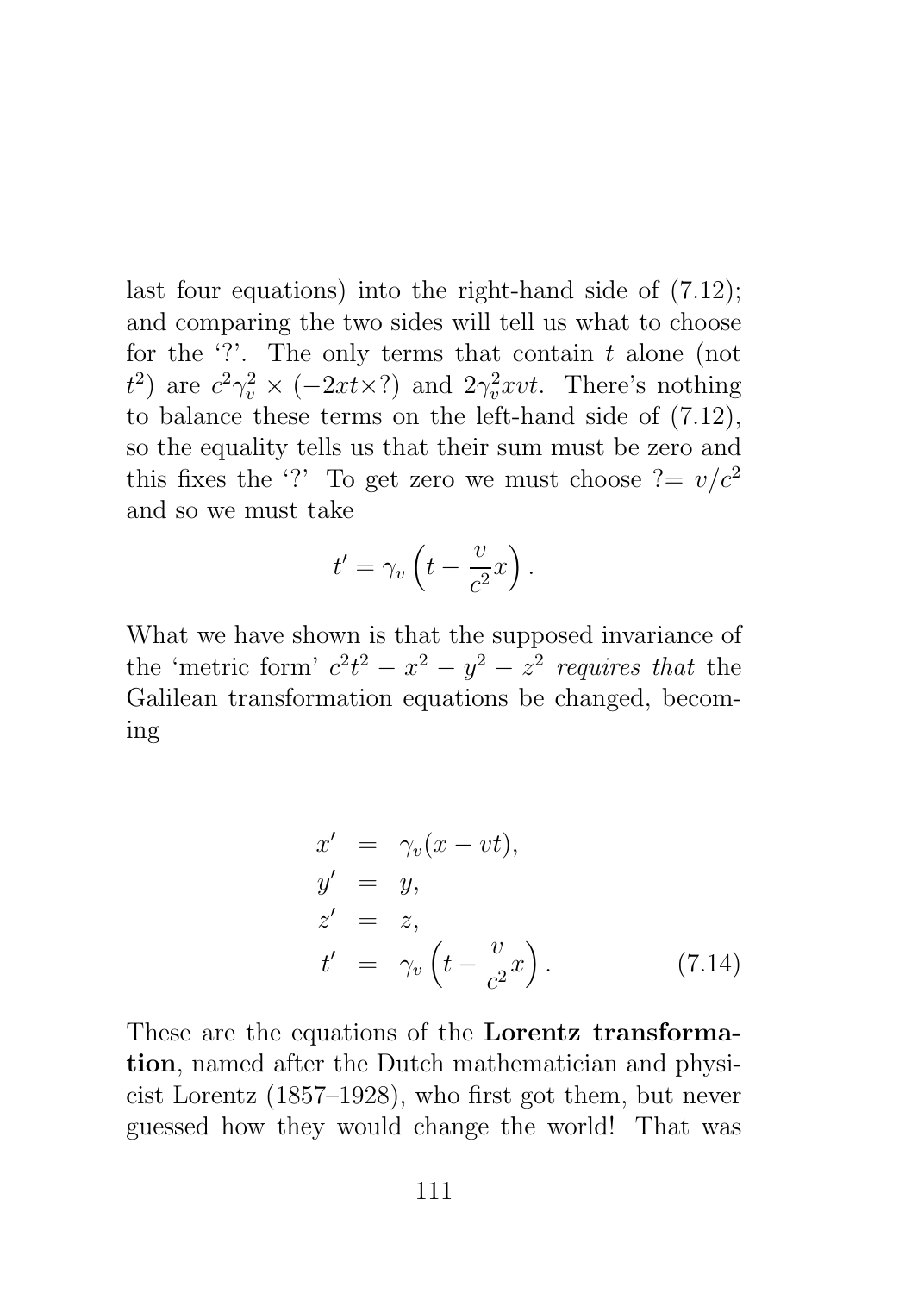left to Einstein, who found them again and made them a cornerstone of his relativity theory.

Nowadays we're always hearing about mass and energy (who hasn't ever seen Einstein's famous equation  $E =$  $mc<sup>2</sup>$ ?), atomic power, atomic bombs, space travel, and the strange things that happen in the universe. But let's stop for a minute! We haven't even got as far as physics: that will have to wait for other Books (beginning in Book 4). This Section is just a start, in which we're beginning to use some of the things we already know about number and space. Before this we didn't even include time, and we still haven't really thought about mass. So it's amazing that we can get so far just by thinking about things. Before stopping we'll connect briefly with what we call 'reality' – a few questions and a few conclusions.

The first question is What is the meaning of the constant  $c$ ? and the second is How big is it? – and does it correspond to anything we can measure? In fact, there is something that travels through empty space with the velocity  $c$ : it is *light*, which we all know goes extremely  $fast - if you switch a light on it seems to fill the whole$ room in no time at all! Physics tells us what light is and gives us ways of finding how fast it travels: if the switched-on light starts from the origin, then it reaches a point with (space) coordinates  $x, y, z$  after a time t given by  $t = (distance/velocity) = \sqrt{x^2 + y^2 + z^2/c}$ , where c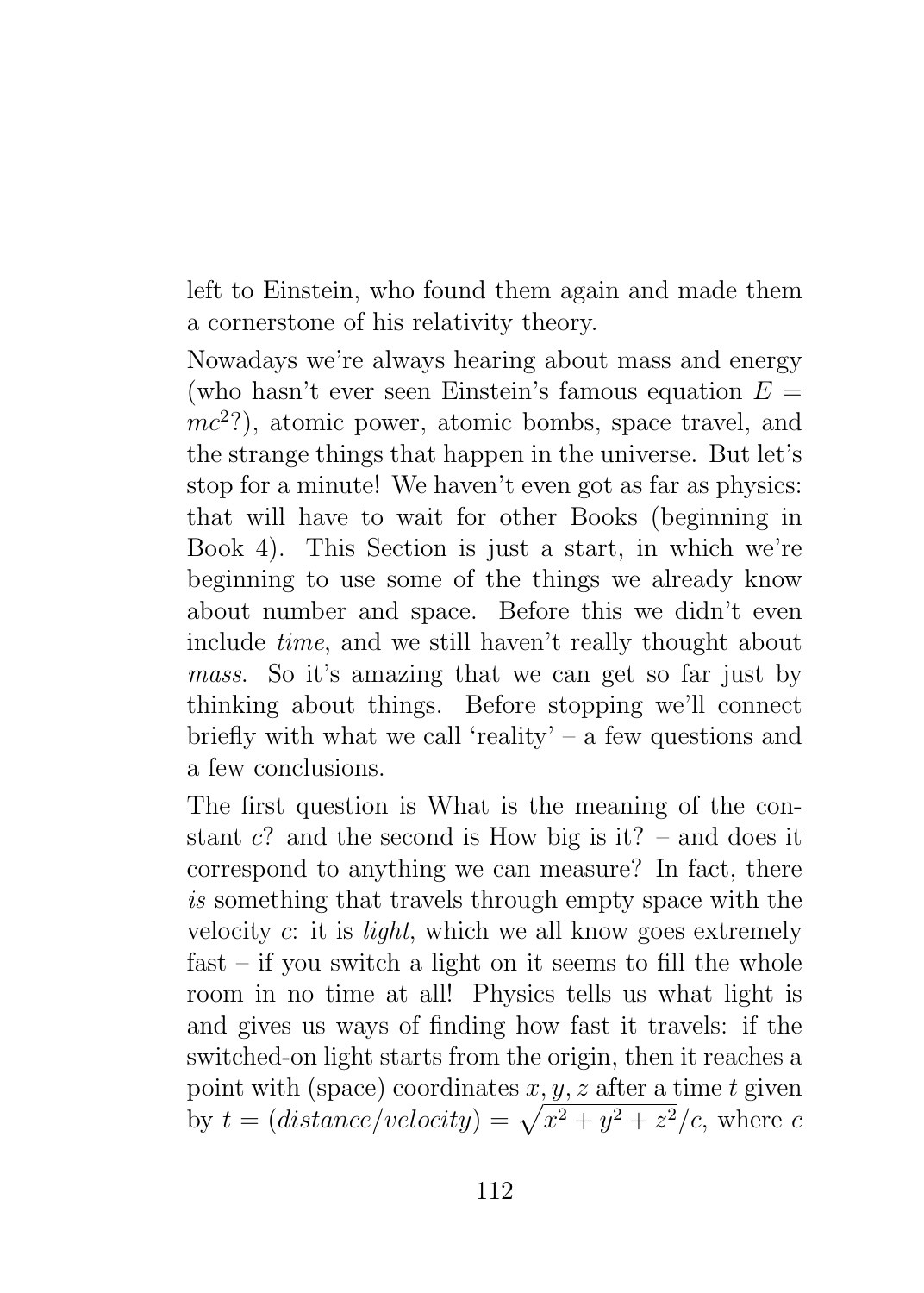can be calculated in terms of quantities we can measure in the laboratory. And its value is almost exactly 300 million metres every second  $(3\times10^8 \text{m s}^{-1})$ , so in everyday life we needn't worry about using the Galilean equations (7.10). The other big question is How did we get so far without knowing any physics? The answer is not at all easy, but roughly speaking it's because we left out mass and gravity, and electric charges, and most of the things that go into physics – thinking only of kinematics (length, time, and motion) – except when we supposed that all the 'physics' was the same for "two observers in uniform relative motion". We didn't need all the details: the Lorentz transformation follows, as we saw, from kinematical principles. We're just lucky to find that physics supplies a 'natural' method of getting the *value* of the constant  $c$ .

What about conclusions? The first one is that there's a natural limit to the speed with which anything can move – even an observer in a spacecraft – and this limit is  $v = c$ . For then  $\gamma_v$  in (7.13) would become infinite; and for  $v > c$  it would become imaginary. All the quantities we measure and relate must be real; and finite, so the only velocities we can consider must be less than c.

There are many more amazing conclusions. We'll just mention two: if an observer in Frame 1 looks at an object in Frame 2, he'll be surprised to find that it has shrunk in the direction of motion; and that a clock in Frame 2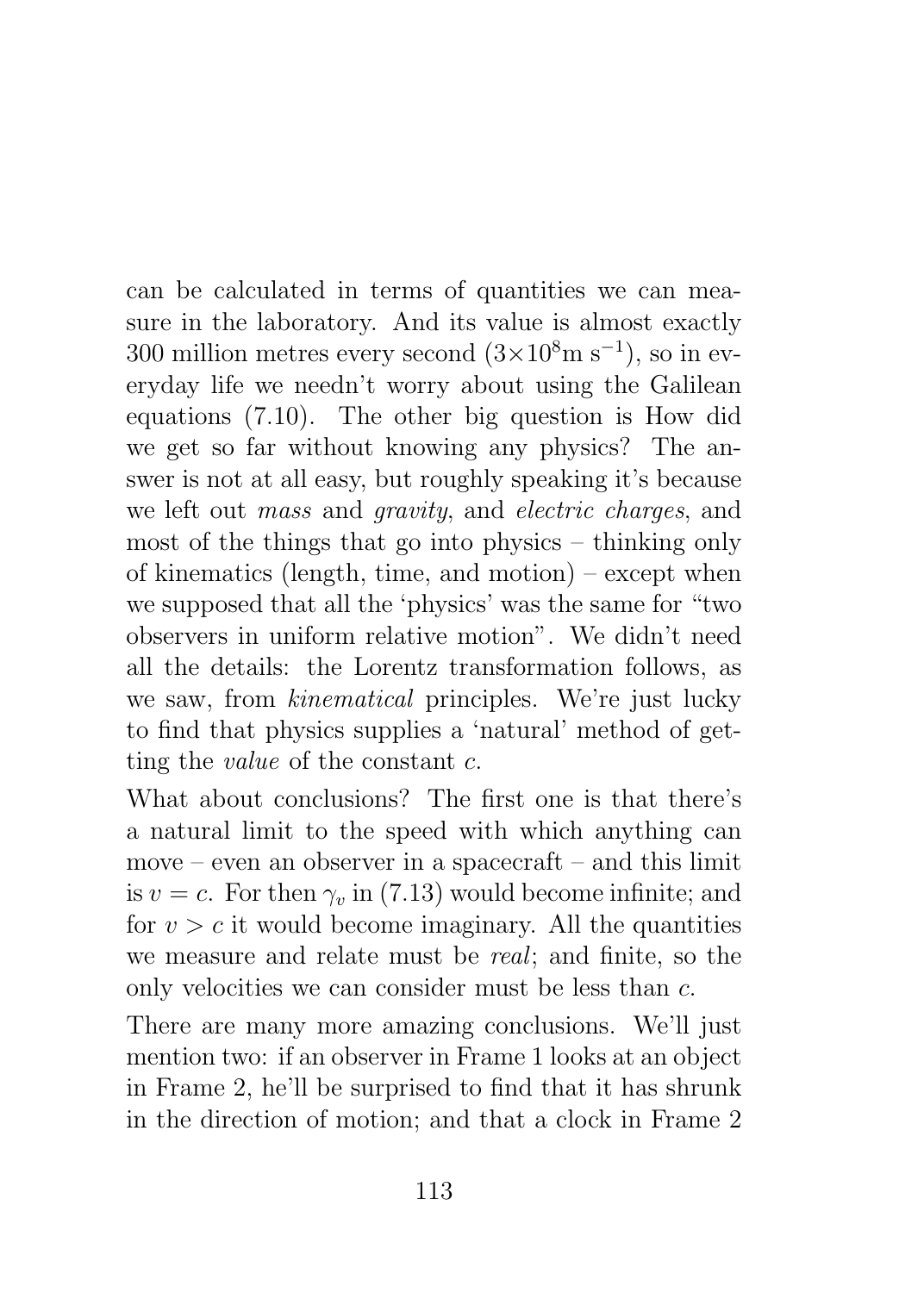### is going slow! The Lorentz contraction

Suppose we have a measuring-rod of length  $l_0$ , lying along the x-axis and not moving relative to Frame 2; and call its ends A and B. It will be moving relative to us, in Frame 1, with velocity v. But to an observer in Frame 2 it will be at rest and will have a proper length, also called rest length,

$$
l_0 = x'_B - x'_A,\t\t(7.15)
$$

not depending on what time his clock shows.

Looking at the rod from *our* reference frame (Frame 1), the length of the rod at time  $t$  on our clock will be

$$
l = x_B(t) - x_A(t). \t\t(7.16)
$$

But we know from (7.14) how the coordinates measured in the two frames must be related:

$$
x'_A = \gamma_v (x_A - vt), \qquad x'_B = \gamma_v (x_B - vt).
$$

It follows that, using (7.15),

$$
l_0 = x'_B - x'_A = \gamma_v (x_B - x_A) = \gamma_v l,
$$

where l, given in  $(7.16)$ , is the length of the rod *according* to us. Thus,

$$
l = l_0 / \gamma_v. \tag{7.17}
$$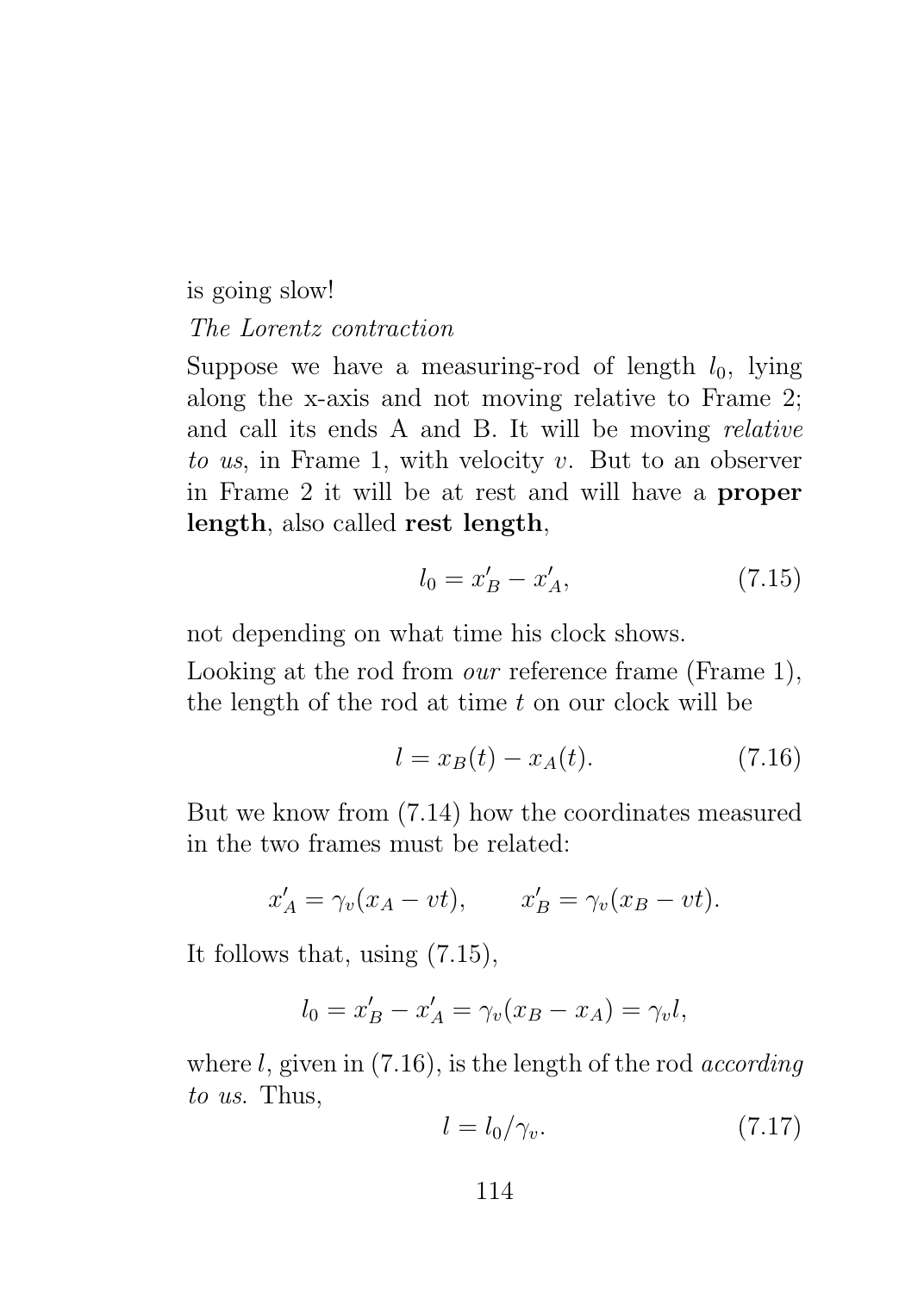In other words, the measured length of the rod when it's moving away from us with velocity  $v$ , will be less than the rest length – as measured in a frame where it is not moving. This effect is called the Lorentz contraction. It is very small for speeds which are tiny compared with  $c \approx 300$  thousand kilometres/second): so we never notice it in everyday life. But it is important in physics – and accurate measurements are in perfect agreement with the predictions.

#### Time dilation

Another remarkable conclusion follows just as easily. A clock moving away from us will register intervals of time different from those shown by a clock at rest in our reference frame: times get longer – an effect called time dilation.

Remember, we measured the times  $t, t'$  from the moment when the clock at the origin in Frame 2 passes that in Frame 1, setting  $t' = t = 0$ . The clock at the origin in Frame 2 will be at the point with  $x' = 0$  but relative to Frame 2 its position at time t will be  $x = vt$ . Now according to the last equation in (7.14) the times shown, for the same event (as noted by two different observers), must be related by

$$
t' = \gamma_v \left( t - \frac{v}{c^2} x \right) = \gamma_v t \left( 1 - \frac{v^2}{c^2} \right) = \gamma_v t / \gamma_v^2 = t / \gamma_v,
$$

where we've put in the value  $x = vt$ , for the moving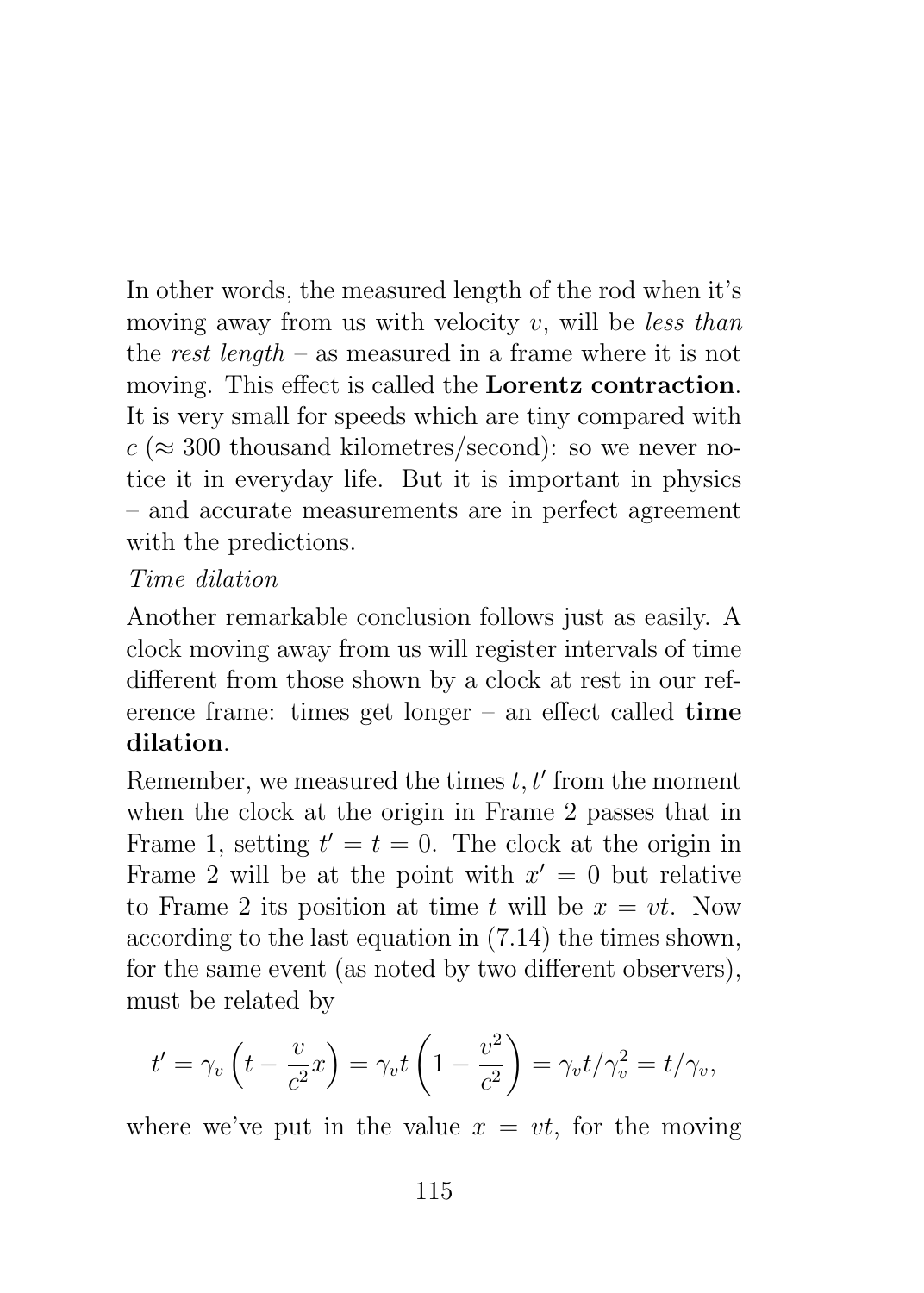clock, and used the definition of  $\gamma_v$  in (7.13). Thus,

$$
t = \gamma_v t'.\tag{7.18}
$$

In other words, all times measured in the moving system (Frame 2) must be multiplied by  $\gamma_v$  to get the times measured on our clock in Frame 1. Now the time taken for something to happen – the time between two events, A and B say, at a given position in space – will be  $T_0 =$  $t_B' - t_A'$  for an observer moving with his clock (Frame 2): he will call it his "proper time". And this leads to some very strange effects: for instance, if Frame 2 comes back to the origin O in Fig.25, after travelling all the way round the world, the Frame 1 observer (who stayed at home with his clock) will note that the journey took time  $T = \gamma_v T_0$  – which is *longer* than the time  $(T_0)$ noted by the traveller. Who is right? Both are: each has his own 'proper time' and we shouldn't be surprised if they don't agree. The differences are normally almost too small to measure: but, by using extremely accurate ('atomic') clocks and taking them round the world on ordinary commercial aircraft, they have been measured and are in rough agreement with the formula. More accurate experiments really do confirm (7.18).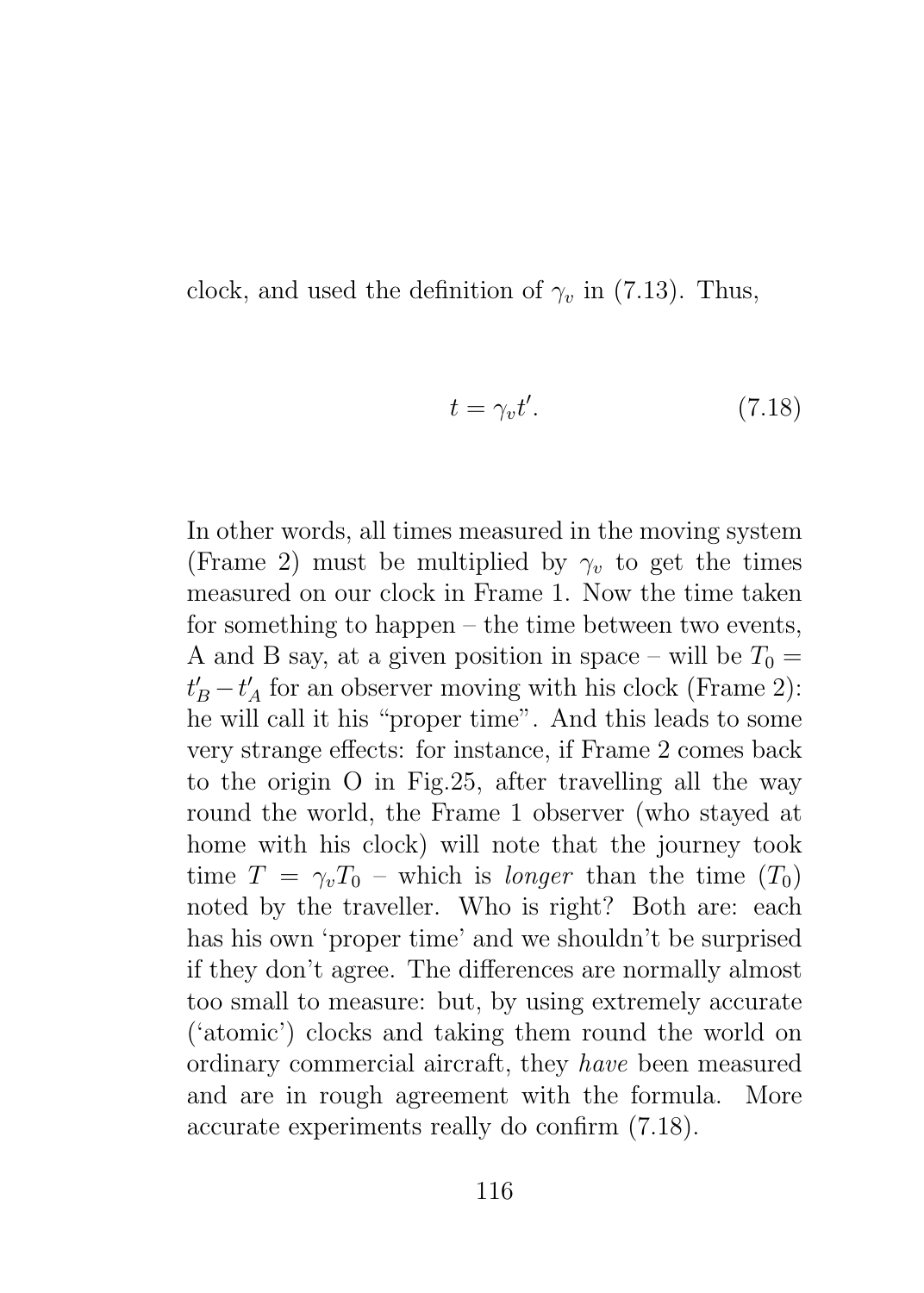### 7.3 Curved spaces: General Relativity

In Section 1.1 we said that "space itself is very slightly 'bent', especially near very heavy things like the sun and the stars, so that Euclid's ideas are never perfectly correct ... " One of Einstein's most brilliant ideas, which he developed during the years 1905–1915, was that the mass of a heavy object produced a local 'curvature' in the space around it: this led him from the theory of Special Relativity to that of General Relativity, in which mass and its effects are included. As we haven't yet done any Physics we can't even begin to talk about General Relativity. But we are ready to think about 'curved space' and what it means.

In Special Relativity the 4-space metric (three space coordinates and one more for time) was very similar to that for ordinary Euclidean 3-space (Section 5.2): the square of the interval ('distance') between two events ('points' in space-time) still had a 'sum-of-squares' form, apart from the  $\pm$  signs attached to the 4 terms; and it had the same form however big the interval. A space like that is called 'pseudo-Euclidean'.

In General Relativity, the metric form is no longer so simple; and it's no longer the same for all points in space – it can depend on where you are. To get an idea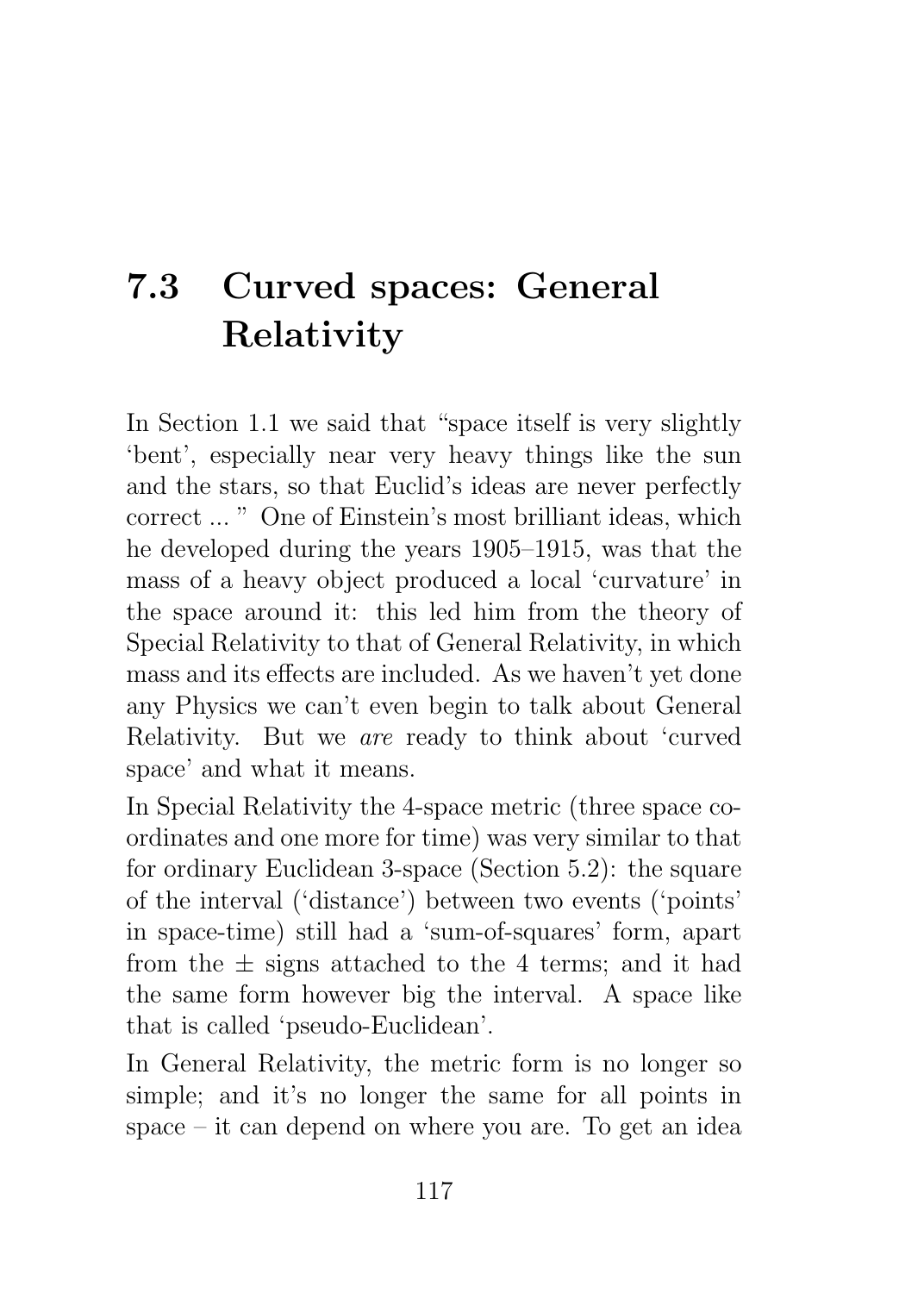of what this means we'll use the example from Section 1.1: the surface of the earth is a curved space, though it's only a 2-space and it's a bit special because the curvature is the same at all points – how much it's bent depends only on the radius of the earth. Of course, the mathematics of curved surfaces is important for making maps. And it was important in the ancient world because the astronomers at that time believed the sun and the moon moved around the earth on spherical surfaces. The Hindus and Arabs invented many arithmetic rules for making calculations of their positions, but the rules were not turned into algebraic formulas until about the 13th century. The theory that followed tells us how to calculate lengths and angles for lines which are 'as straight as you can make them' on a spherical surface. Such a line follows the shortest path between two points, A and B, on the surface and is called a geodesic (from the Greek words for 'earth' and 'measurement'). If a ship sails from point A on the earth's surface, to point B, always keeping the same direction, and does the same in going from B to a third point C, then the three-sided path ABC is called a spherical triangle. The geometry of such paths was studied by mariners for hundreds of years and led to the branch of mathematics called spherical trigonometry.

What we want to get now is the form of the metric that determines the distance between points in a curved 2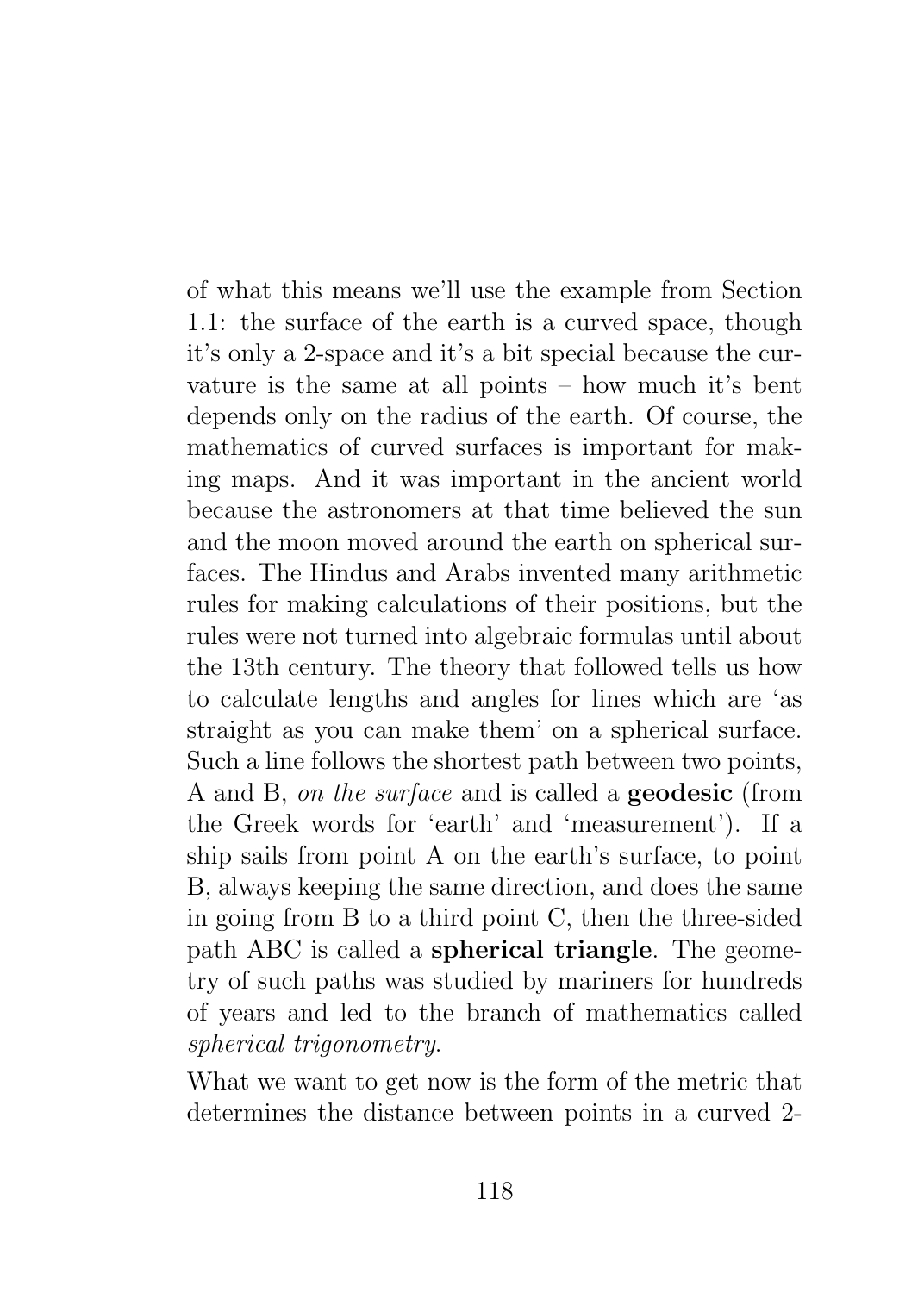space – points on a spherical surface 'embedded' in the 3-space world we live in. If we can do it for this case, then we'll get ideas about how to do it for a curved 3 space embedded in a 4-space – or for a curved 4-space embedded in a 5-space. Notice that if we want to 'bend' a space we always need (at least) one extra dimension to describe the bending: we can't describe the surface of a sphere, which is two-dimensional, without a third dimension to describe the sphere itself!

First of all we need to generalize the 'Law of Sines' and the 'Law of Cosines' (Section 5.5), which apply to a triangle with vertices, A,B,C, on a flat surface: we want corresponding results for the spherical surface shown in Fig.26.



Suppose A, B, C are the position vectors of points A,B,C, relative to the centre of the sphere (the earth); and use A, B, C for the *angles* (on the surface) at the corners of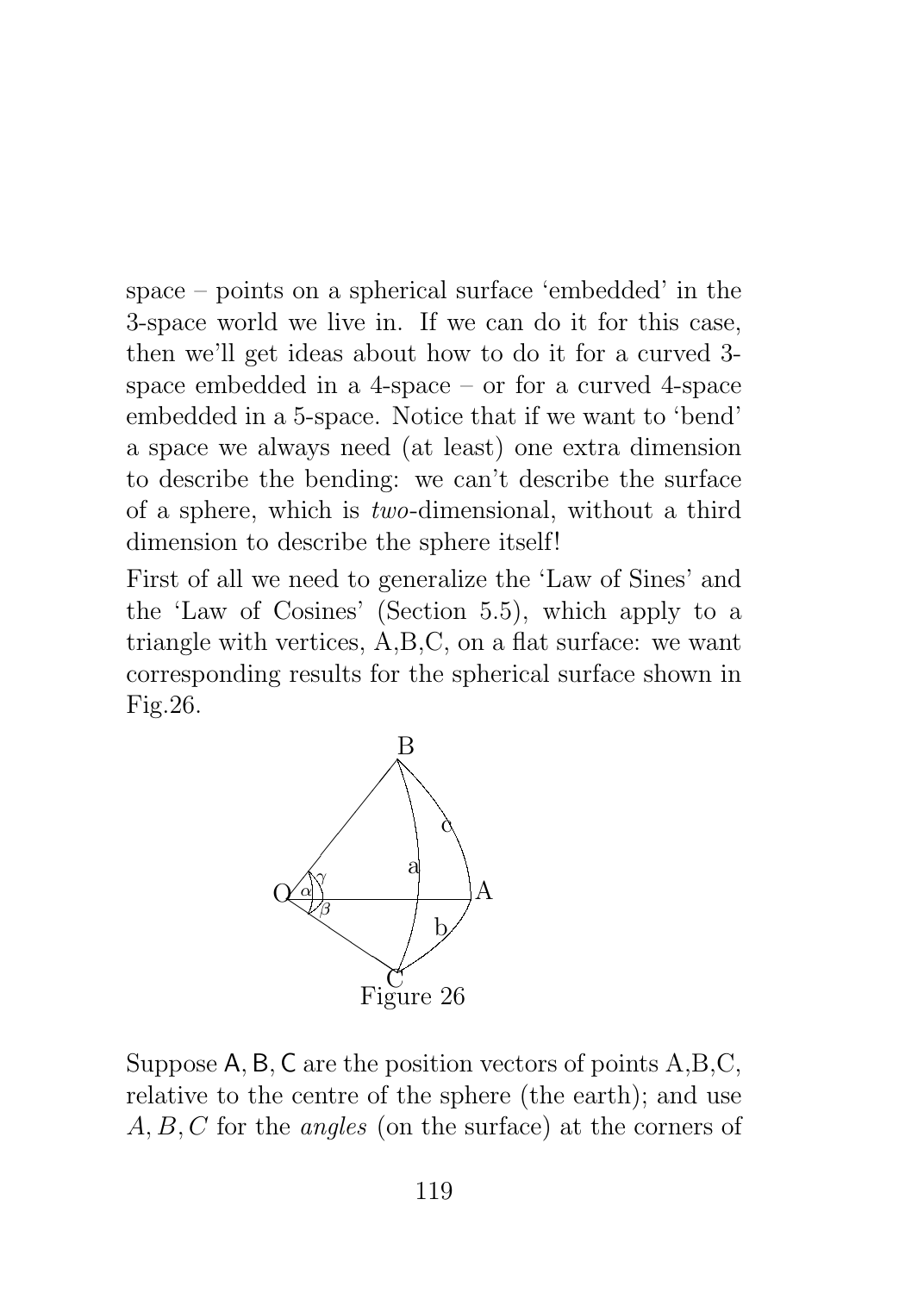the triangle. We'll also use a similar notation for the lengths of the sides,  $a$  for the side opposite to angle  $A$ , and so on.

The Law of Sines looks almost the same as for a flat surface, being

$$
\frac{\sin A}{\alpha} = \frac{\sin B}{\beta} = \frac{\sin C}{\gamma},\tag{7.19}
$$

but the denominators are angles – not side lengths. Remember, however, that the angles  $\alpha$ ,  $\beta$ ,  $\gamma$  are at the centre of the sphere (Fig.26), not at the vertices of the triangle. At the same time,  $\alpha = a/R$ , where a is an arc length; so we can replace the angles in (7.19) by side lengths – as long as we remember the sides are bent! And then the formula looks exactly like that for a flat surface.

The Law of Cosines is the one we really need. It follows from what we know about the triple product (Section 6.4). The angle A is that between the planes AOB and AOC, the same as the angle between the normals: and a vector normal to AOB is  $A \times B$ , while one normal to AOC is  $A \times C$ . The angle A can thus be found from the scalar product of the two normals, which will give us cos A. So let's look at the scalar product  $(A \times B) \cdot (A \times C)$ , noting that choosing the radius  $R = 1$  makes no difference to the angles.

The scalar product can be reduced using the result (see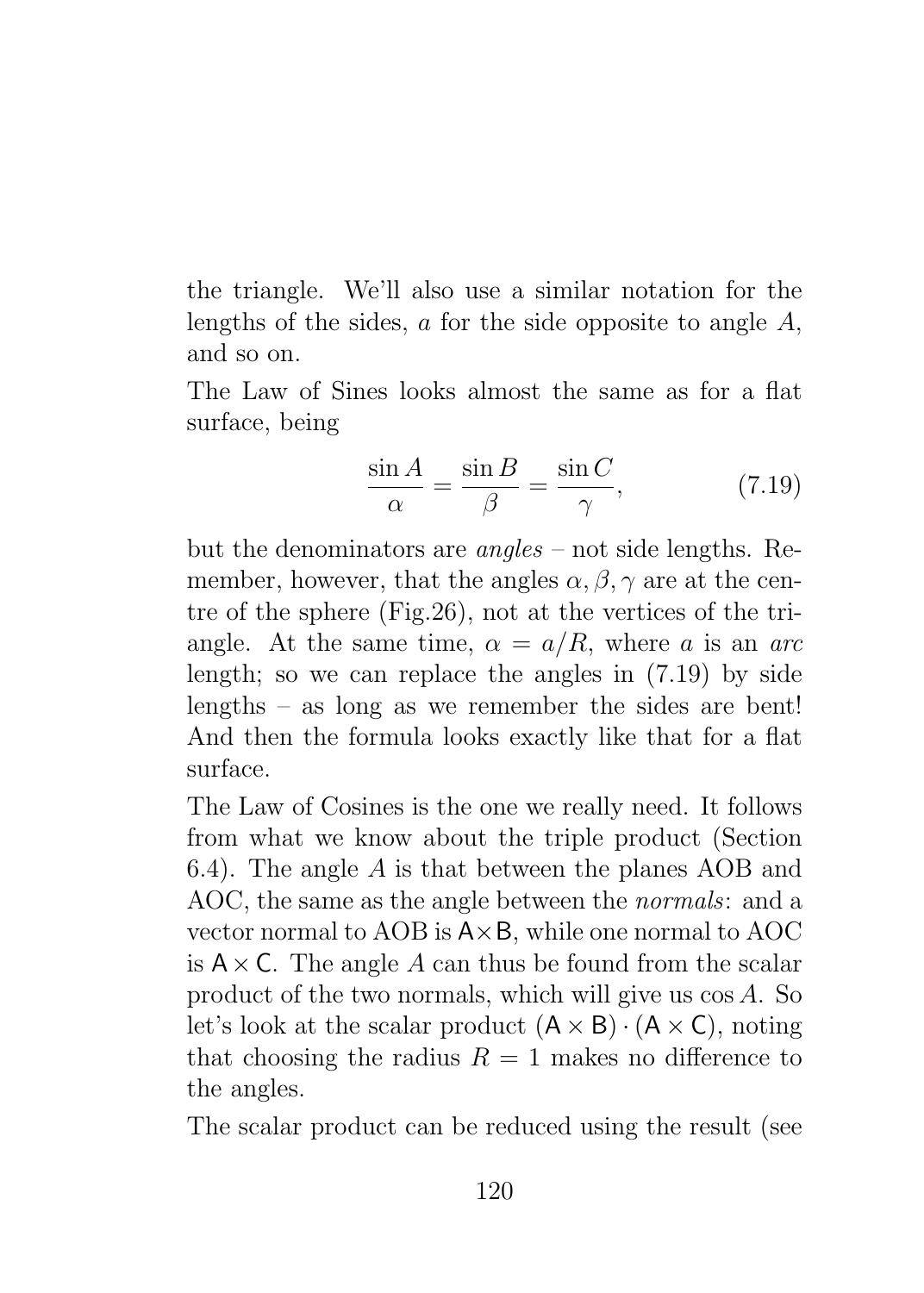the Exercises on Chapter 6)

$$
(A\times B)\cdot (A\times C)=(A\cdot A)(B\cdot C)-(A\cdot C)(A\cdot B).
$$

For a sphere of unit radius,

$$
B \cdot C = \cos \alpha, \qquad C \cdot A = \cos \beta, \qquad A \cdot B = \cos \gamma.
$$

Also  $A \cdot B$  is a vector of length  $\sin \gamma$ , normal to the plane AOB and pointing inwards (i.e.on the C-side); while A·C is of length  $\sin \beta$ , normal to plane AOC but pointing outwards.

On putting these values into the expression above, we find

$$
(A \times B) \cdot (A \times C) = \sin \beta \sin \gamma \cos A = \cos \alpha - \cos \beta \cos \gamma.
$$

There are two other relations of similar form, obtained by starting from angle  $B$  and angle  $C$  (instead of  $A$ ). They are all collected in the Law of Cosines for a spherical triangle:

$$
\cos \alpha = \cos \beta \cos \gamma + \sin \beta \sin \gamma \cos A,\n\cos \beta = \cos \gamma \cos \alpha + \sin \gamma \sin \alpha \cos B,\n\cos \gamma = \cos \alpha \cos \beta + \sin \alpha \sin \beta \cos C,
$$
\n(7.20)

for the cosines. The angles  $\alpha, \beta, \gamma$  (radian measure) are related to the arc lengths BC, CA, AB on the spherical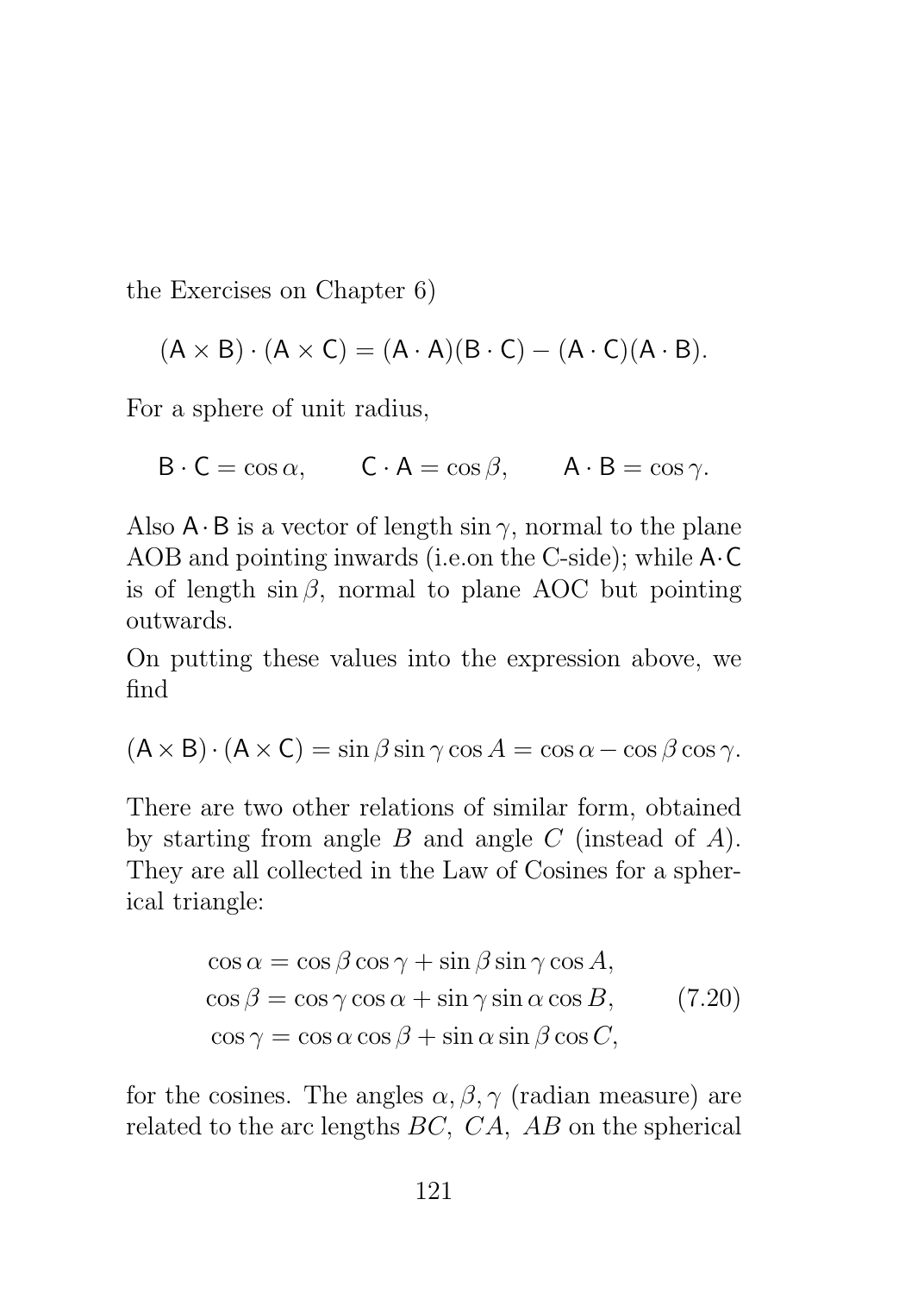surface: for example, putting  $BC = a$ , the angle  $\alpha$  is given by  $\alpha = a/R$ , where R is the radius of the sphere. Now think of A as an 'origin of coordinates' on the surface and take the outgoing arcs, AB and AC, as axes, choosing the angle between them as  $A = \pi/2$ . On putting  $\cos A = 0$ , the first line in (7.20) tells us that

$$
\cos \alpha = \cos \beta \cos \gamma \tag{7.21}
$$

and this gives us all we need. For points near to A, it's enough to use the first few terms of the cosine series (Chapter 4) and to write the last equation as

$$
1 - \frac{a^2}{2R^2} + \frac{a^4}{24R^4} \dots =
$$
  
\n
$$
\left(1 - \frac{b^2}{2R^2} + \frac{b^4}{24R^4} \dots \right) \left(1 - \frac{c^2}{2R^2} + \frac{c^4}{24R^4} \dots \right).
$$

If we multiply everything by  $2R^2$  and compare the terms of second degree on the two sides of the  $=$  sign, the result is a first approximation:

$$
a^2 \approx b^2 + c^2,\tag{7.22}
$$

The squared length of the arc BC has Euclidean form: it is a sum of squares of distances along the other two arcs – in accordance with the metric axiom in Section  $1.2$  – just as it would be for a *flat* surface. But the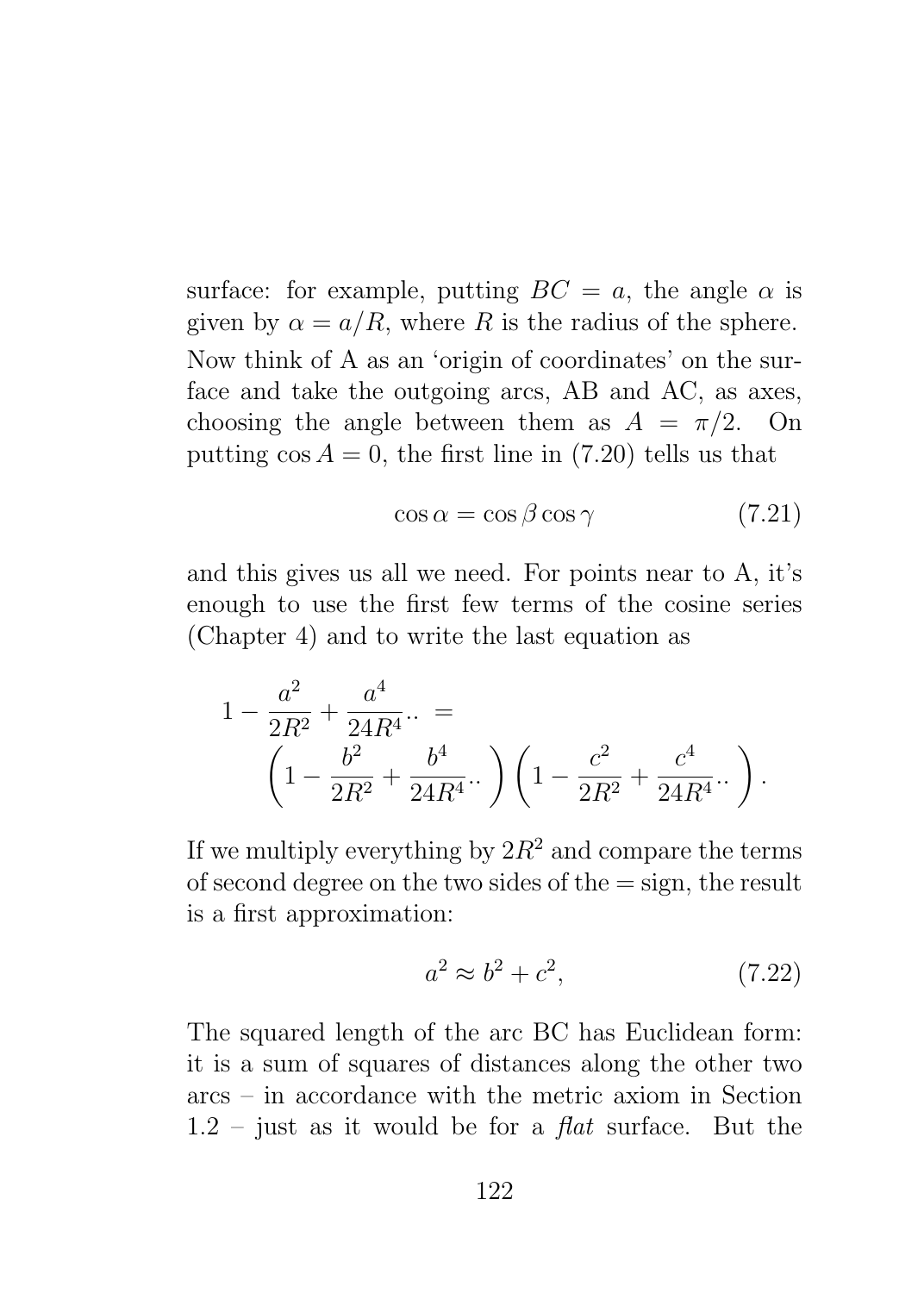metric is only locally Euclidean: more accurately, there are 'correction terms'

$$
-(1/12R^2)a^2
$$
, and  $-(1/12R^2)(b^4+c^4)-b^2c^2/R^2$ ,

which must be added on the left and on the right, respectively, of equation (7.22).

Of course, when the *radius* of curvature  $R$ , is infinitely large the 2-space becomes flat (zero curvature); but in General Relativity even a very small curvature of 4 dimensional space-time is enough to account for many properties of the universe. Without Physics, which we'll start with in Book 4, it's not possible to go any further: but without the genius of Einstein and others like him it would never have been possible to get this far.

#### Exercises

1) When we use the vector (7.5) to stand for the 'state' of a class (how big are the students in it) we're using a, b, ... e as 'basis vectors'. The components we used, namely

$$
\frac{4}{40},\ \frac{8}{40},\ \frac{13}{40},\ \frac{12}{40},\ \frac{3}{40}
$$

(being the fractional numbers of students in the five height ranges) didn't give a *unit* vector – because the sum of their squares doesn't give 1.

Show that by using the square roots of the numbers as components you will always get a unit vector. So it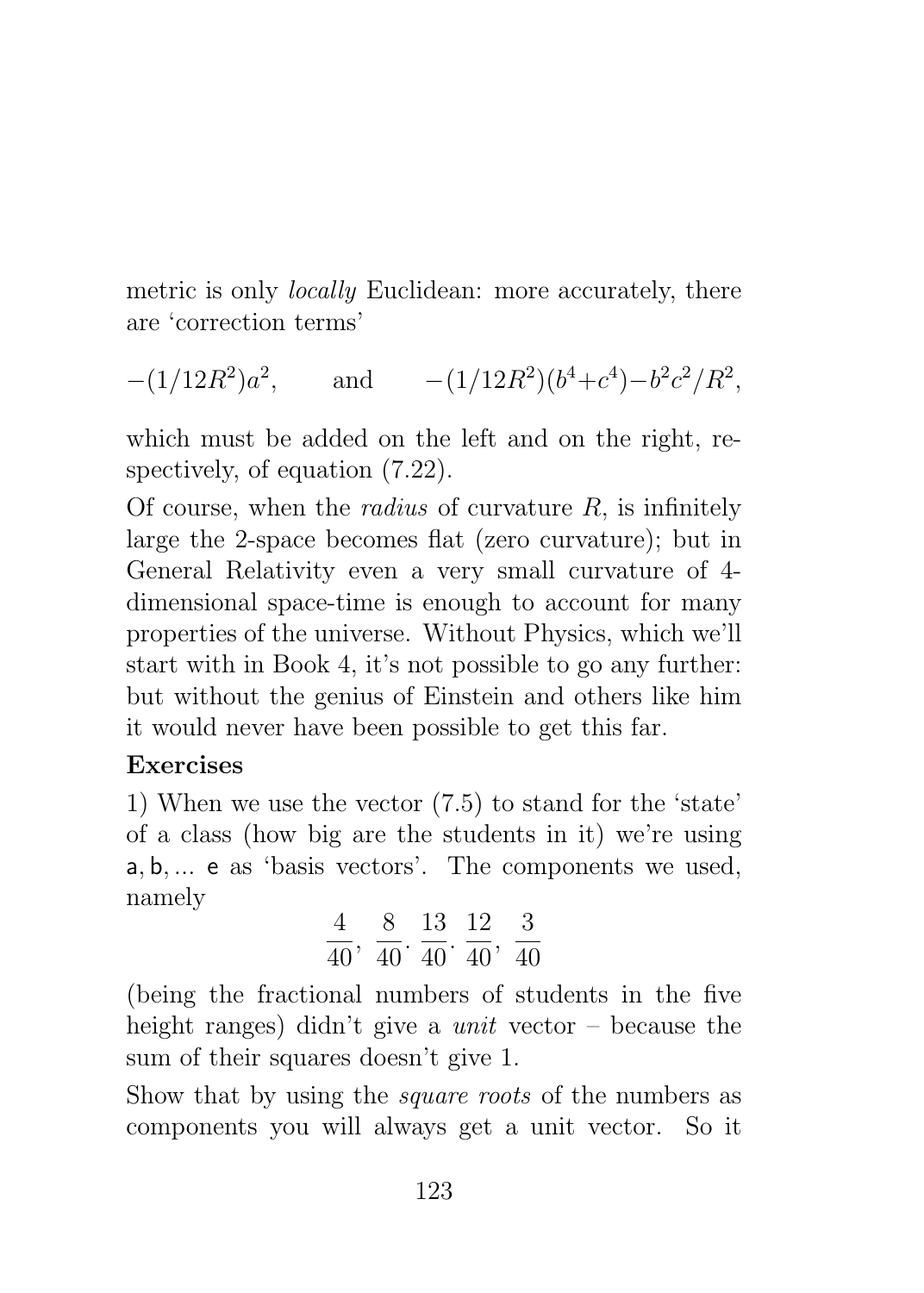is possible to represent the state of the class by a unit vector, pointing out from the origin in a 5-space in a direction that will show the fractional number of students in each of the 5 categories.

2) Suppose you want to compare two classes, to see if the heights of the students follow the same pattern. Prepare vectors  $s_1$  and  $s_2$ , like that in Exercise 1 but for two different classes (e.g. 20 15-year old girls and 18 14-year old boys). Is the pattern of heights similar or not?

(You can either measure or just guess the heights. The patterns will be similar if the vectors point in roughly the same direction. If they do, their scalar product  $s_1 \cdot s_2$  will have a value close to 1. For two very different classes (e.g. one of 5-year olds and one of 16-year olds) the scalar product of the vectors will be much closer to zero.)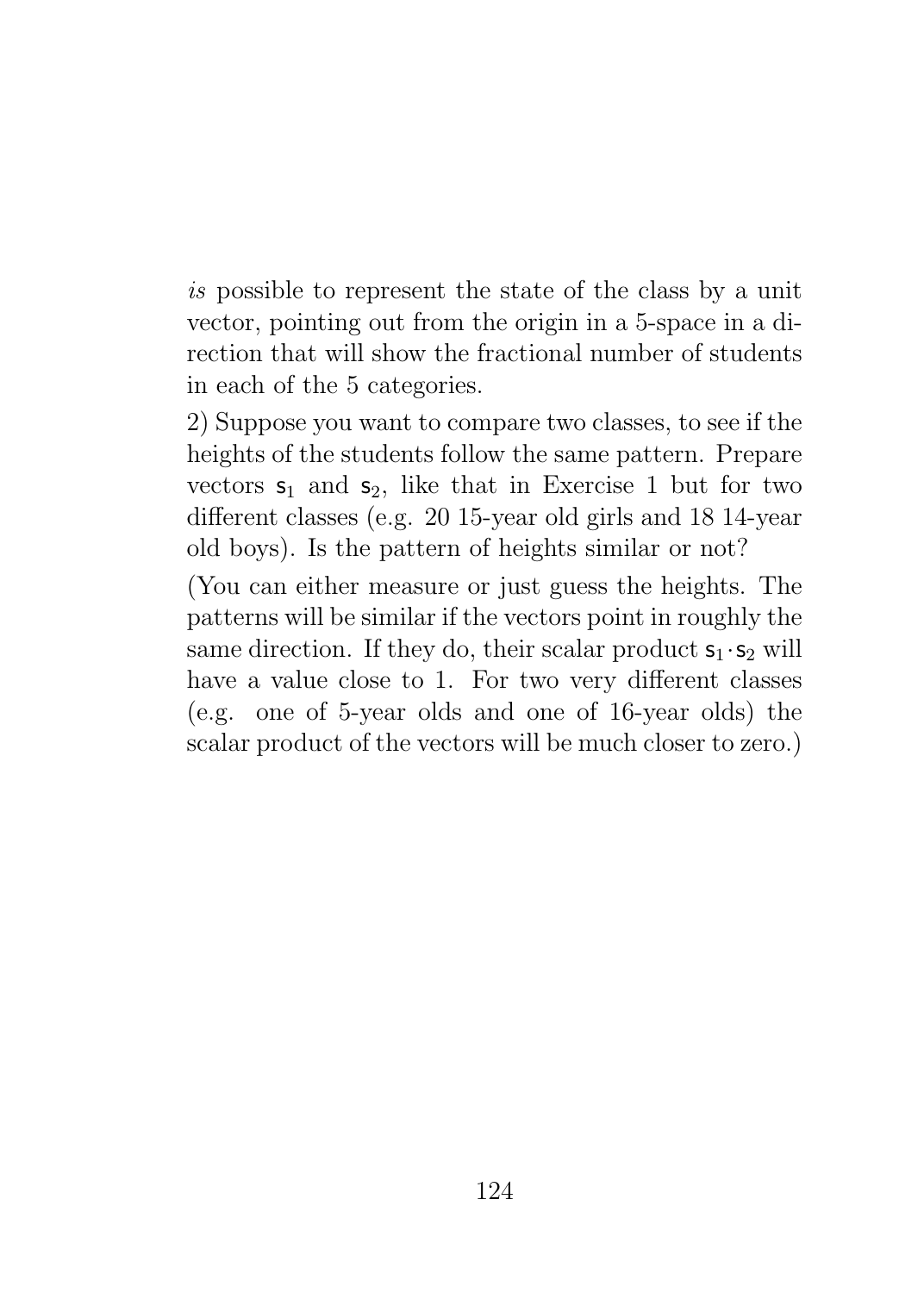## Looking back –

You started this book knowing only about numbers and how to work with them, using the methods of algebra. Now you've learnt how to measure the quantities you meet in space (distances, area, volume), each one being a number of units. And you've seen that these ideas give you a new starting point for geometry, different from the one used by Euclid, and lead you directly to modern forms of geometry. Again, you've passed many milestones on the way:

- Euclid started from a set of axioms, the most famous being that two parallel straight lines never meet, and used them to build up the whole of geometry: in Chapter 1 you started from different axioms – a distance axiom and a metric axiom – which both follow from experiment.
- Two straight lines, with one point in common, define a plane; the metric axiom gave you a way of testing to see if the two lines are perpendicular; and then you were able to define two parallel straight lines – giving you a new way of looking at Euclid's axiom. Using sets of perpendicular and parallel straight lines you could find numbers  $(x, y)$ , the coordinates, that define any point in the plane. Any straight line in the plane was then de-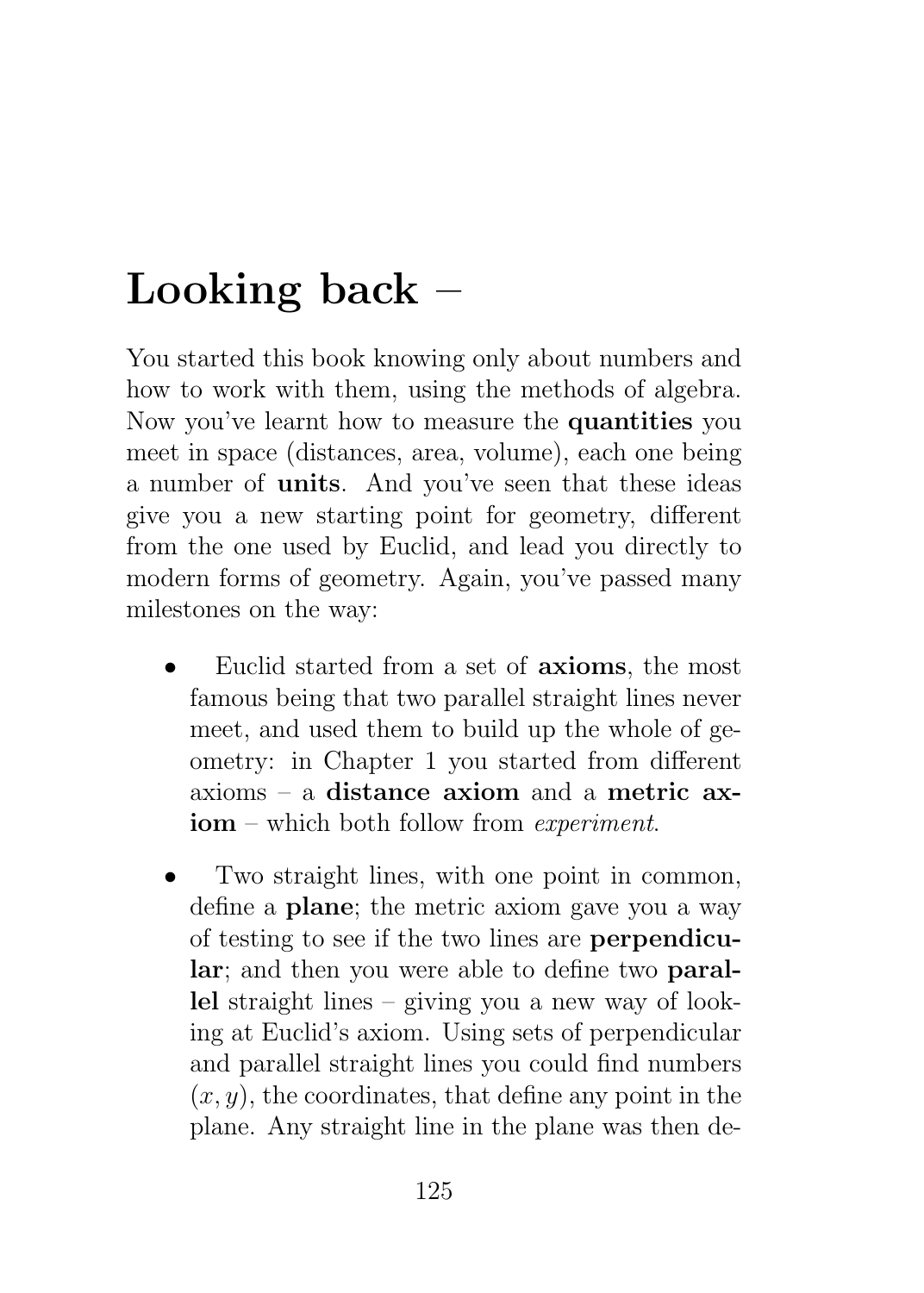scribed by a simple **equation**; and so was a circle.

- In Chapter 3 you learnt how to calculate the area of a triangle and of a circle and to evaluate  $\pi$ ('pi') by the method of Archimedes. You studied angles and found some of the key results about the angles between straight lines that cross.
- Chapter 4 reminded you of some of the things you'd learnt in Book 1, all needed in the study of rotations. You learnt about the exponential function,  $e^x$ , defined as a series, and its properties; and found its connection with angle and the 'trigonometric' functions.
- In talking about 3-space, the first thing to do was to set up axes and decide how to label every point with three coordinates; after that everything looked much the same as in 2-space. But it's not easy to picture things in 3-space and it's better to use vector algebra. For any pair of vectors we found two new 'products' – a scalar product (just a number) and a vector product (a new vector), both depending on the lengths of the vectors and the angle between them. Examples and Exercises showed how useful they could be in 3-space geometry.
- Chapter 6 was quite hard! But the ideas under-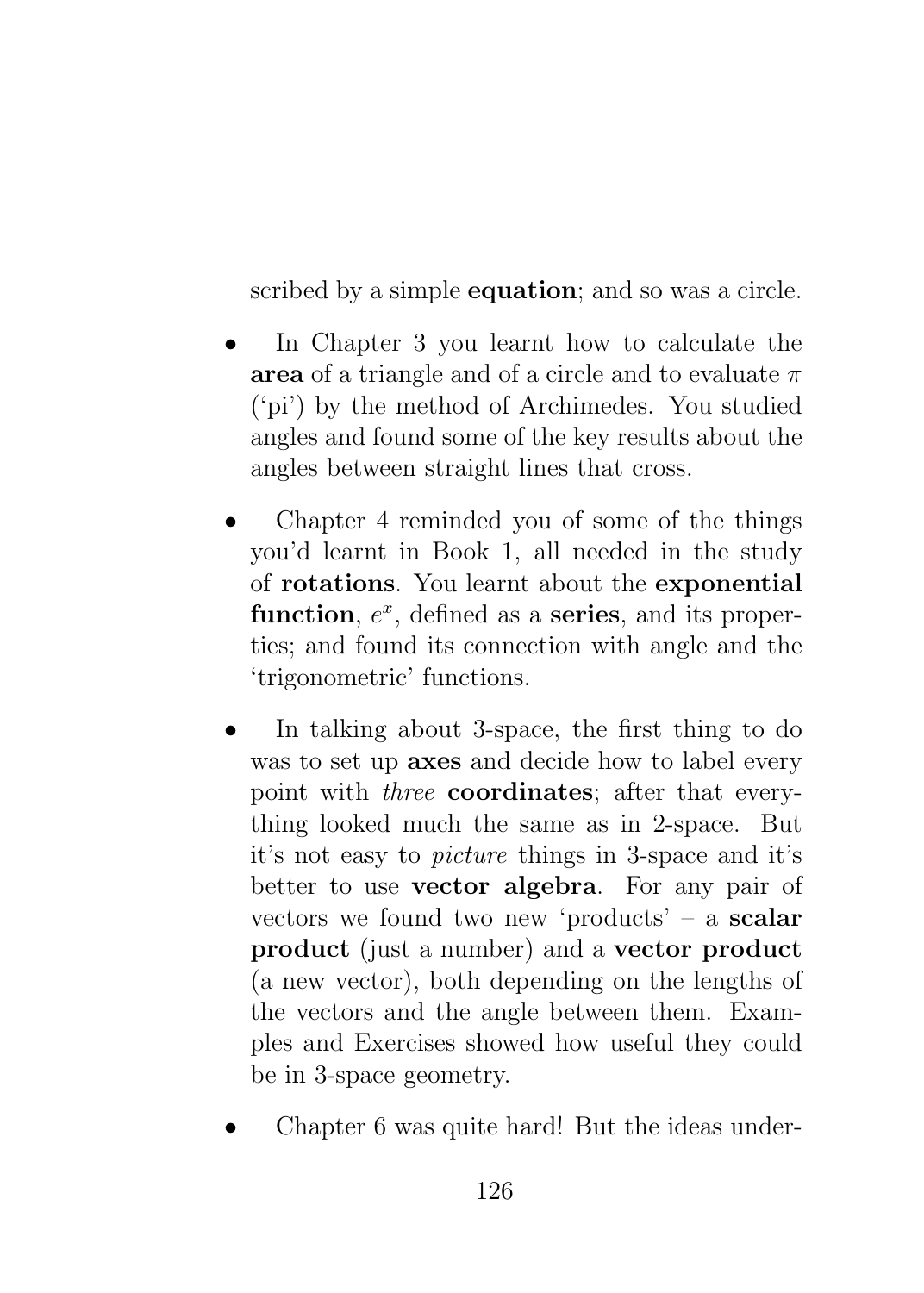neath can be understood easily: lengths, areas and volumes are all unchanged if you move something through space – making a 'transformation'. This fact was often used by Euclid (usually in 2-space) in proving theorems about areas; but by the end of the Chapter you have all the 'tools' for doing things much more generally, as we do them today.

• To end the book (Chapter 7) you took a look at the next big generalization – to spaces of  $n$  dimensions, where  $n$  is *any* integer. Of course, you couldn't imagine them: but the algebra was the same, for any value of  $n$ . So you were able to invent new spaces, depending on what you wanted to use them for. One such space was invented by Einstein, just a hundred years ago, to bring time into the description of space – counting t as a fourth coordinate, similar to  $x, y, z$ . And you got a glimpse of some of the amazing things that came out as a result, things that could be checked by experiment and were found to be true.

Before closing this book, stop for a minute and think about what you've done. Perhaps you started studying science with Book 1 (two years ago? three or four years ago?) and now you're at the end of Book 2. You started from almost nothing; and after working through about 150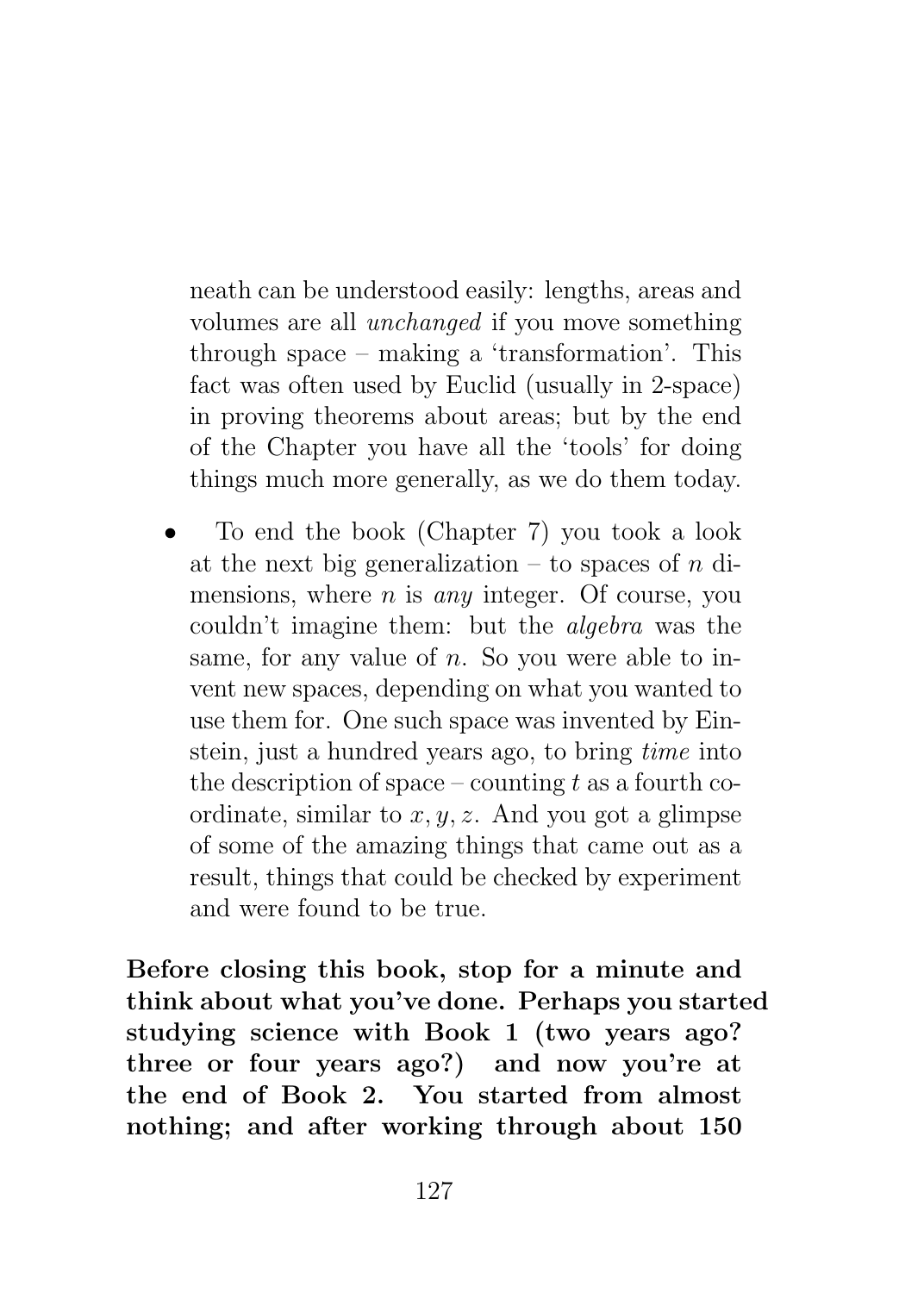pages you can understand things that took people thousands of years to discover, some of the great creations of the human mind – of the Scientific Mind.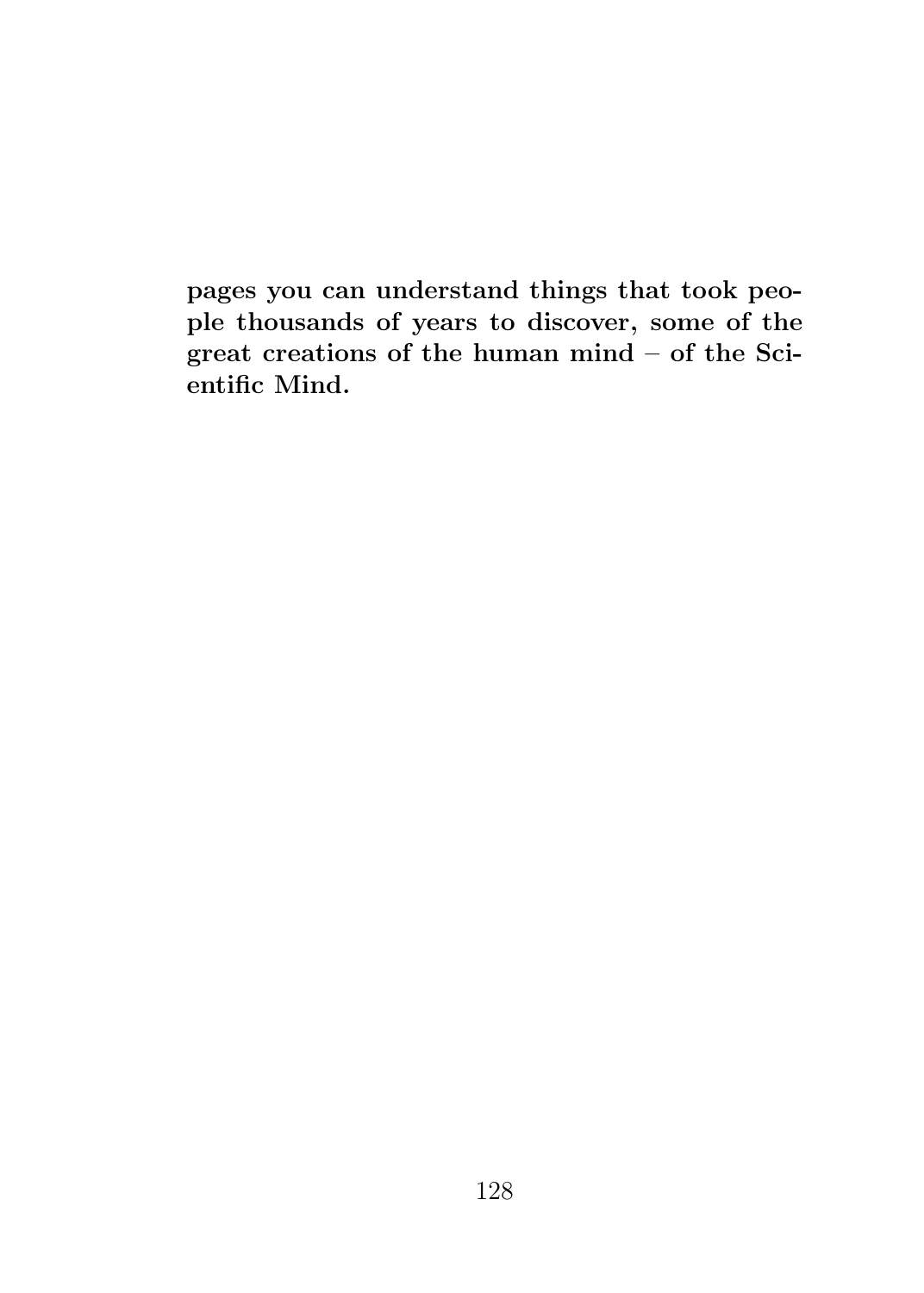# **Index**

Antisymmetric, changing sign, 87 Angles, 31-37 alternate, 37 complementary, 35 Area 25-31, 84-86 Array 87-88 Axioms (first principles), of geometry, 6 Axis, axes, 7 of coordinates, 7 (see Reference frame) Basis vectors 64, 94 Bounds (upper, lower) 83 Circle area of, 31 circumference of, 34 equation of, 22-23 Components 65, 94

Congruence, congruent 82 Converse (of theorem) 55 Coordinates 17-18, 55, 64 Cosine (see Trigonometric ratios) Cyclic interchange 91

Determinant 88 Differentials, 18, 59 Dimensions (physical) 27 Direction cosines 68, 81 Distance, 1-4 axiom, 6

Event (see Space-time) Exponential function 26

Geodesic 118 Geometry, as science of space, iv Geometry,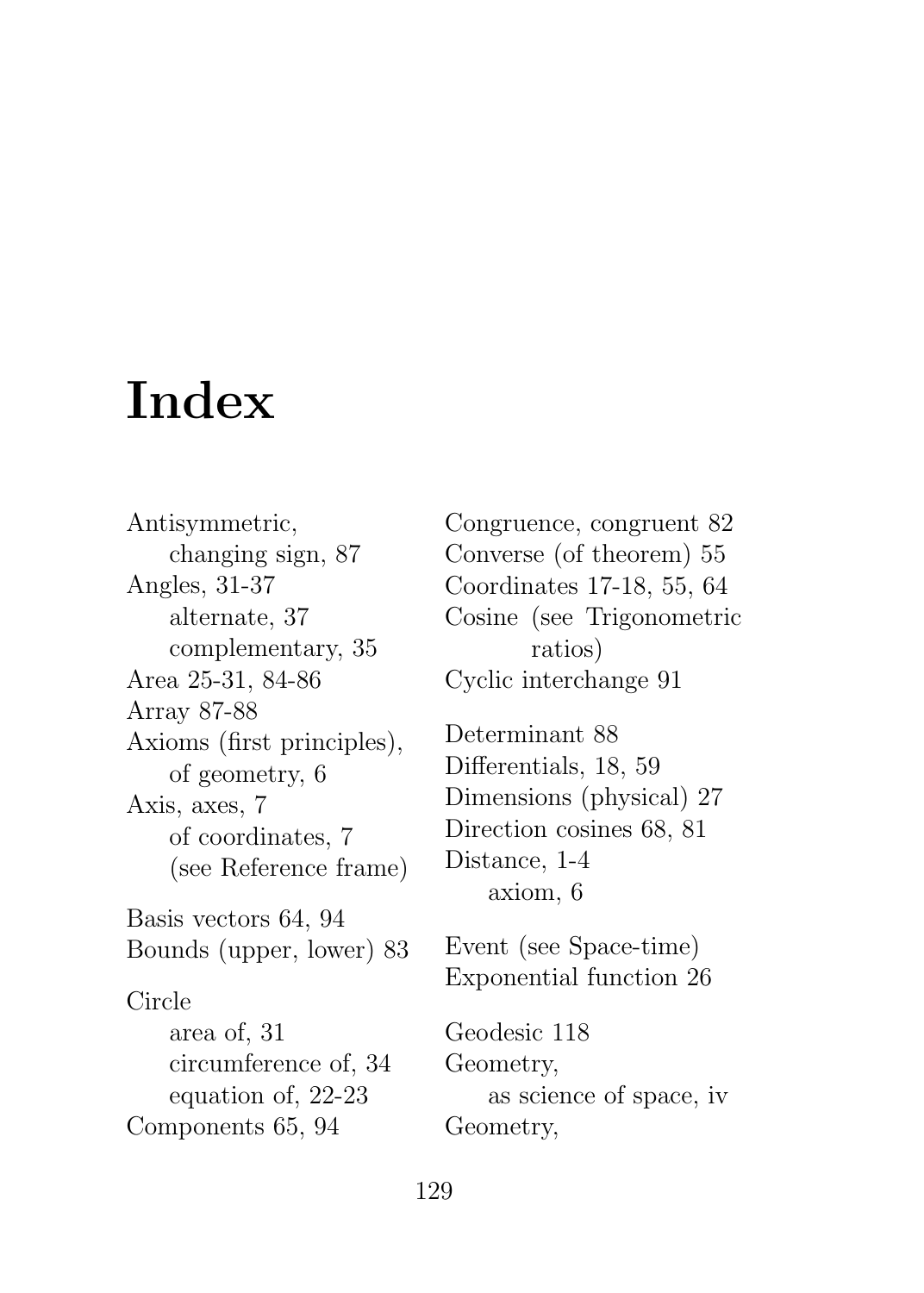analytical, 9 Euclidean, 4 non-Euclidean, 118 pseudo-Euclidean, 117 Identity operator 40, 23 Image 78 Inertial frames 107 Intercept 19 Intersection of lines 8 of planes 72 Interval 109 Invariants 27, 62, 77-82 Inverse operator 40 Kinematics 105, 113 Law of combination 40 Law of Sines 69, 120 Law of Cosines 70, 121 Laws of indices 45 Limit 30, 42 Lorentz contraction 114 Metric axiom, 6 form, 18, 111 matrix, 96

curved space, 118, 123 Modulus (of a vector) 66 Normal (to plane) 38, 40, 48, 84 Origin (of coordinates) 6 Parallel lines, 13 planes, 57 Parallelogram 84 Parallelopiped 89 Perimeter 17 Period, periodic, 50 Perpendicular, 7 from point to plane), 71 Plane, 8 Polygon 29 Position vector 46, 64, 95 Projection 17, 58, 99 Radian 34 Relativity theory general 117-123 special 101-116 Rectangle 15 Rectangular box 10